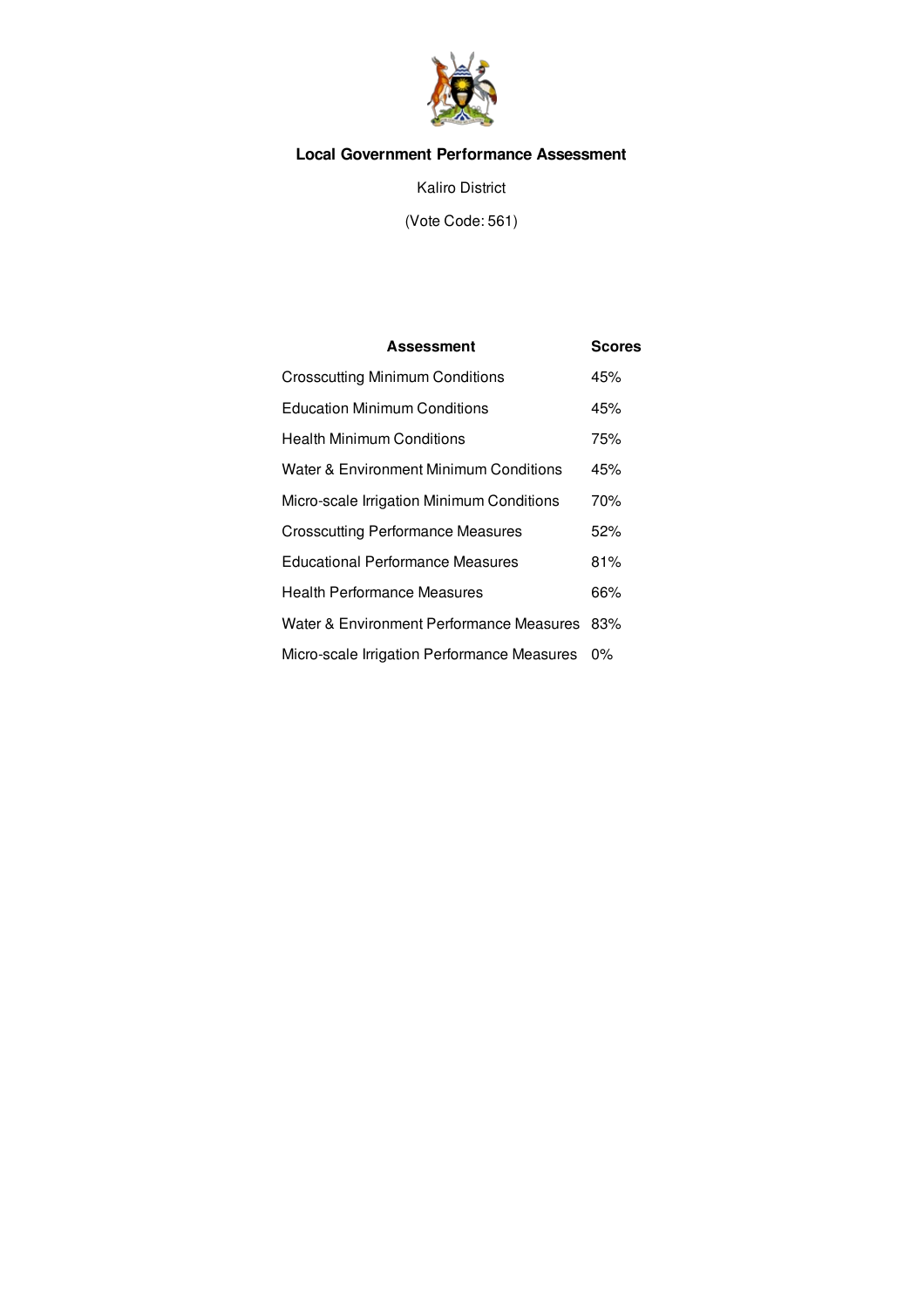#### **No. Summary of requirements Definition of compliance Compliance justification Score Local Government Service Delivery Results** 1 Service Delivery Outcomes of DDEG investments Maximum 4 points on this performance measure • Evidence that infrastructure projects implemented using DDEG funding are functional and utilized as per the purpose project profile. For instance. of the project(s): • If so: Score 4 or else 0 There was evidence that not all DDEG funded projects were functional and utilized as per the 1. Construction of fuel saving stoves in Buyonjo Primary school was completed (ref. page 96 of the AWP and page 89 of the APR) was not functional for example the Bukuma Nkola Primary school and Gadumire Primary School (Gadumire Sub County) and Buyonjo Primary school (Bumanya sub county) were not in use with schools complaining about lack of fitting saucepans while others lacked vents for example the stove at Buyonjo Primary school. 2. Preparation of a detailed physical development Plan for Kyanji Trading Centre was complete (ref. page 94 of the AWP and page 88 of the APR). The plan was functional and in use by Kyanji Subcounty. Whereas, the physical plan was functional, the fuel saving stoves were not functional. **0**

|                                         |                                                                                        | Not applicable. | 0 |
|-----------------------------------------|----------------------------------------------------------------------------------------|-----------------|---|
| Service Delivery<br>Performance         | a. If the average score in the<br>overall LLG performance<br>assessment increased from |                 |   |
| Maximum 6 points on<br>this performance | previous assessment :                                                                  |                 |   |
| measure                                 | o by more than 10%: Score 3                                                            |                 |   |
|                                         | o 5-10% increase: Score 2                                                              |                 |   |
|                                         | o Below 5 % Score 0                                                                    |                 |   |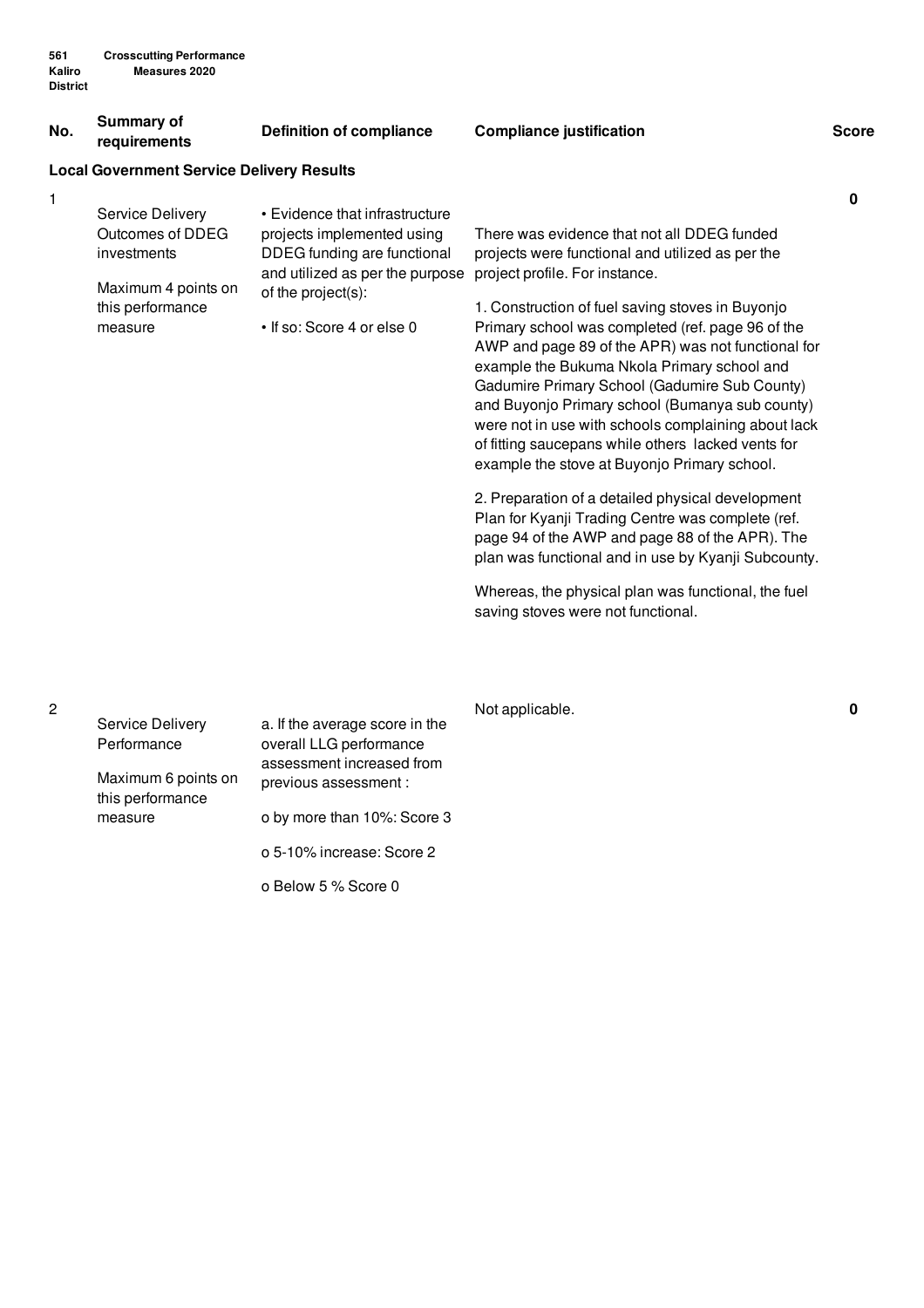Service Delivery **Performance** 

Maximum 6 points on this performance measure

b. Evidence that the DDEG funded investment projects implemented in the previous FY were completed as per performance contract (with AWP) by end of the FY.

- If 100% the projects were completed : Score 3
- If 80-99%: Score 2
- If below 80%: 0

There was evidence that DDEG funded investment projects implemented in FY 2019/2020 were completed as per the work plan; Ref: Kaliro District Annual Workplan and quarter 4 performance report.

The LG had planned for 7 projects as per the LG approved workplan 2019/2020 and the progress of implementation was observed as follows.

1. Rehabilitation of Nansololo phase 1(ref. page 23 of AWP, was 100 % complete as per page 39 of the APR)

2. Rehabilitation of 38 boreholes drilling (ref. page 91 of the AWP, was 100% complete as per page 41 of the APR)

3. Preparation of a detailed physical development Plan for Kyanji Trading Centre (ref. page 94 of the AWP, was 100% complete as per page 88 of the APR)

4. Demarcation of access roads in Kyani Trading centre (ref, Page 94 of the AWP, was 100% complete as per page 88 of the APR).

5. Construction of fuel saving stove in Bukomankoolo and Buyonjo Primary schools (ref. page 96 of the AWP, was 100% complete as per page 89 of the APR)

6. Procurement and installation of a solar panels to planning department (ref. page 106 of the AWP, was 100% as per page 100 of the APR)

7. Career development (ref. page 111 of the AWP, was 125% complete as per page 123 of the APR).

Percentage of completed projects were calculated by dividing completed (7 total projects over 7) projects multiplied by 100 projects completed as per work plan.

This was 100% completion as per the LG Q4 performance report.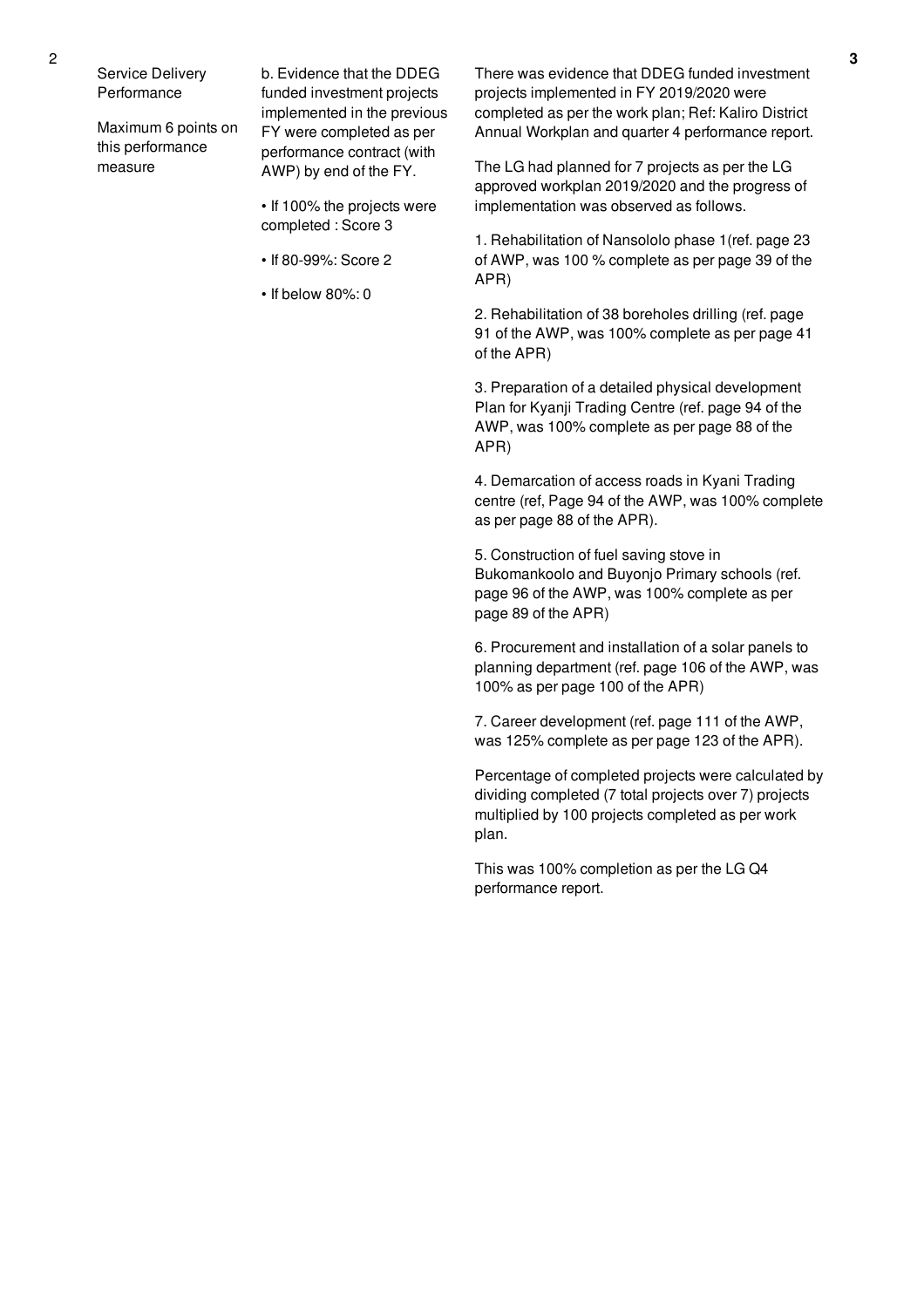Investment **Performance** 

Maximum 4 points on this performance measure

a. If the LG budgeted and spent all the DDEG for the previous FY on eligible projects/activities as per the DDEG grant, budget, and implementation guidelines:

Score 2 or else score 0.

There was evidence that the District had budgeted and spent on all eligible DDEG projects for the previous FY on eligible projects; Ref Q4 LG performance reports

The LG budget performance for DDEG projects/ activities was as follows.

1. Maintenance and repair of Nansololo phase 1 was budgeted at Ugx. 16,147,721, (Ref: page 8 of the budget estimates 2019/20, and expenditure was 100 % as per page 39 of the Q4 report 2019/20)

2. Rehabilitation of 38 boreholes drilling was budgeted at Ugx. 89,015,000, (Ref: page 45 of the budget estimates, and expenditure was 100% as per page 41, of the Q4 report 2019/20)

3. Preparation of a detailed physical development Plan for Kyanji Trading Centre and demarcation of access roads was budgeted at Ugx. 30,000,000 (Ref: page 48 of the budget estimates, and expenditure was Ugx. 37,701,000 as per page 88of the Q4 report 2019/20)

4. Construction of fuel saving stove in Bukomankoolo and Buyonjo Primary schools was budgeted at 5, 819,000 (Ref: page 49 of the budget estimates, and expenditure was Ugx. 3,500,000 as per page 89 of the Q4 report 2019/20)

5. Procurement and installation of a solar panels to planning department was budgeted at Ugx. 7,407,000 (Ref: page 56 of the budget estimates, and expenditure was Ugx. page 6,100,000 as per page 100 of the Q4 report 2019/20)

6. Career development was budgeted at Ugx. 21,038,000 (Ref: page 7 of the budget estimates and expenditure was Ugx. 19,087,000 as per page 36 of the Q4 report 2019/20)

7. Monitoring and supervision of rehabilitation of resources was budgeted at Ugx. 4,685,000 (Ref: page 45 of the budget estimates and expenditure was performance was Ugx. 4,685,000, page 124 of the Q4 report 2019/20).

The LG had spent 100% of the budgeted DDEG funds according to Q4 performance reports hence was compliant.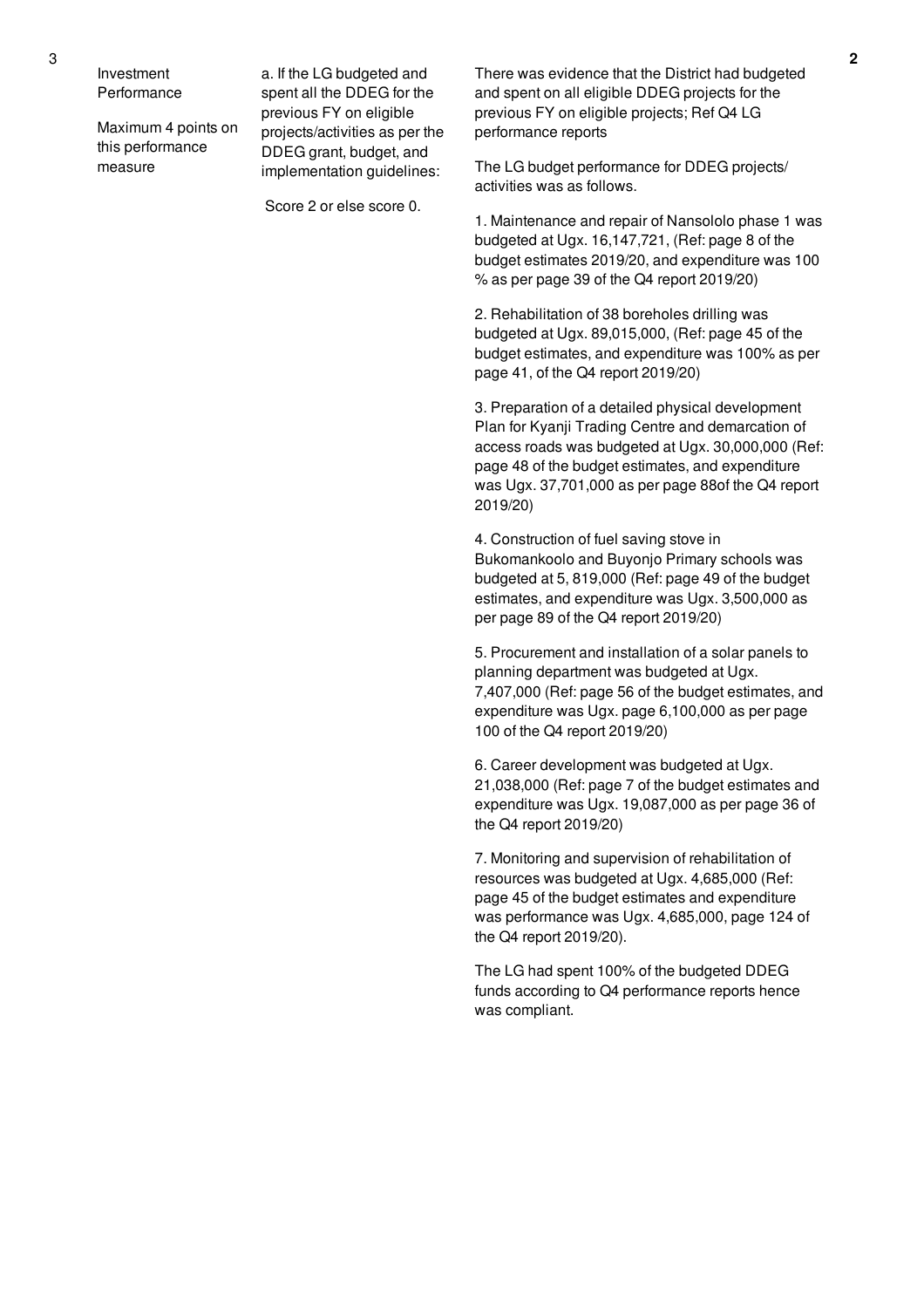| Investment<br>Performance                          | b. If the variations in the<br>contract price for sample of<br>DDEG funded infrastructure<br>investments for the previous<br>FY are within +/-20% of the LG<br>Engineers estimates, | Under the DDEG funded projects for the previous FY<br>there were 6 projects.                                                                                                                                             |
|----------------------------------------------------|-------------------------------------------------------------------------------------------------------------------------------------------------------------------------------------|--------------------------------------------------------------------------------------------------------------------------------------------------------------------------------------------------------------------------|
| Maximum 4 points on<br>this performance<br>measure |                                                                                                                                                                                     | Out of the sampled DDEG projects <i>i.e.</i> Physical<br>Development Plan for Kyani Trading Center<br>(Bumanya Sub county).                                                                                              |
|                                                    | score 2 or else score 0                                                                                                                                                             | Energy saving stoves in three schools of Bwayuya<br>primary school (Town Council), Bukonankola<br>primary school and Gadumire primary school<br>(Gadumire Sub county) and completion of<br>Nasonsolo Sub county offices. |
|                                                    |                                                                                                                                                                                     | The variations in contract price of sampled<br>works/supplier for the previous FY contracts were not<br>within +/-20% of the LG Engineers' estimates<br>(Reserve Price) because the engineer did not have                |

assessment.

both the reserve and contract prices at the time of

## **Performance Reporting and Performance Improvement**

| Accuracy of reported<br>information<br>Maximum 4 points on<br>this Performance<br>Measure | a. Evidence that information on<br>the positions filled in LLGs as<br>per minimum staffing<br>standards is accurate,<br>score 2 or else score 0                                                                                      | There was no evidence to verify the accuracy of<br>information on the positions filled in LLGs as per the<br>Minimum staffing standards. The AT could not find<br>the staff list at the LLG of Namugongo S/C because<br>the offices were closed at 12:30pm when the AT<br>arrived. Similarly the staff list of Kasokwe S/C was<br>not svailed to the AT when they visited. Only the staff<br>list of Kaliro T/C was availed to the assessment for<br>verification                                                                                                                                                                                                                  |
|-------------------------------------------------------------------------------------------|--------------------------------------------------------------------------------------------------------------------------------------------------------------------------------------------------------------------------------------|------------------------------------------------------------------------------------------------------------------------------------------------------------------------------------------------------------------------------------------------------------------------------------------------------------------------------------------------------------------------------------------------------------------------------------------------------------------------------------------------------------------------------------------------------------------------------------------------------------------------------------------------------------------------------------|
| Accuracy of reported<br>information<br>Maximum 4 points on<br>this Performance<br>Measure | b. Evidence that infrastructure<br>constructed using the DDEG is<br>in place as per reports<br>produced by the LG:<br>. If 100 % in place: Score 2,<br>else score 0.<br>Note: if there are no reports<br>produced to review: Score 0 | There was evidence that all DDEG infrastructure<br>projects were in place as per Annual Performance<br>Reports<br>• Maintenance and repair of Nansololo headquarters<br>subcounty offices (Ref: page 8 of the budget<br>estimates and page 39 of the Q4 report). This was in<br>place and located in Nansolo Subcounty.<br>• Rehabilitation of 38 boreholes drilling (Ref: page<br>45 of the budget estimates, and page 41 of the Q4<br>report). A borehole in Bukomankoolo was in place.<br>• Construction of fuel saving stove in<br>BuyonjoPrimary school (Ref: page 49 of the budget<br>and page 89 of the Q4 report). This was available<br>and located in Buyonjo Subcounty. |

4

4

**0**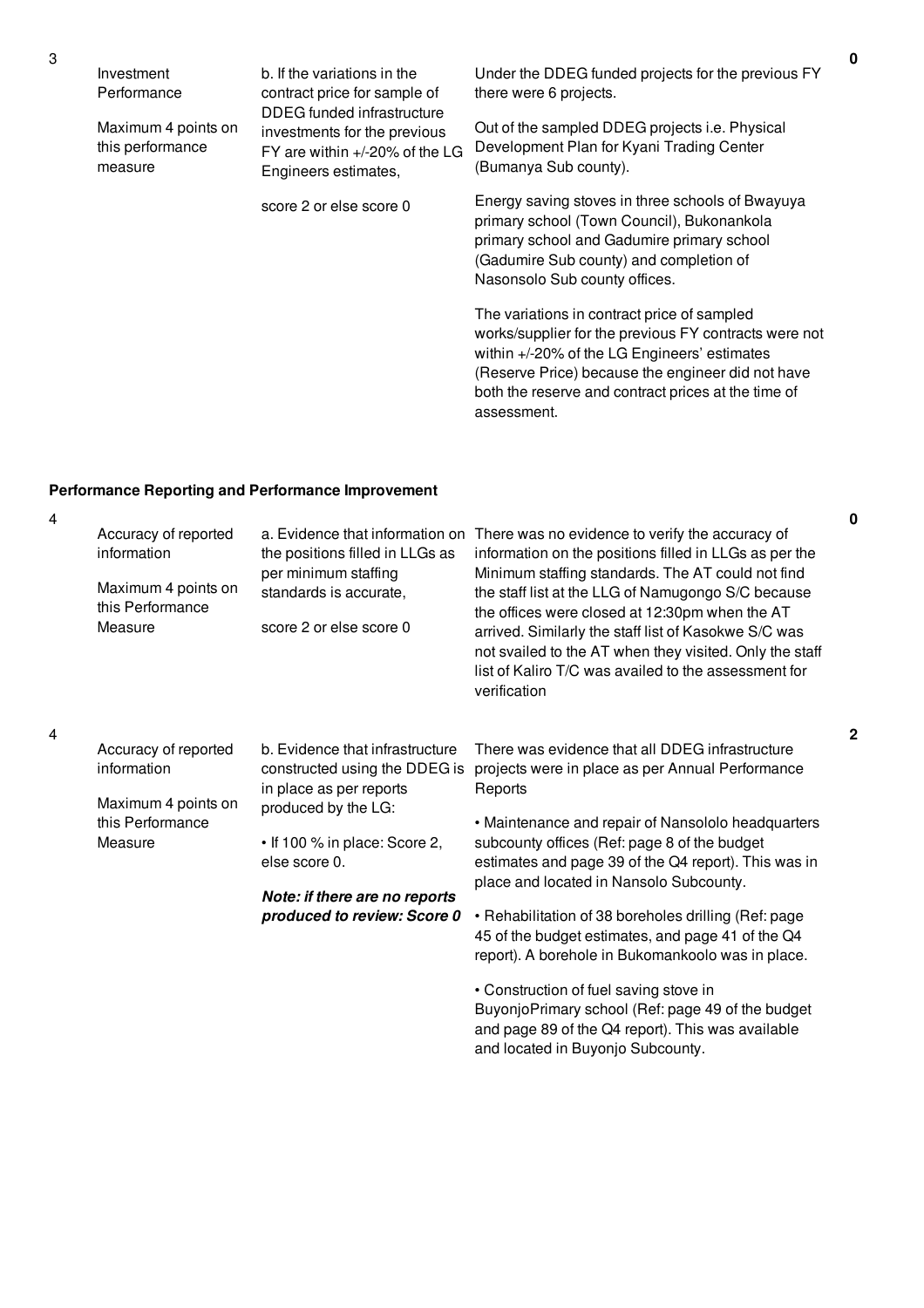| Reporting and<br>Performance<br>Improvement<br>Maximum 8 points on<br>this Performance<br>Measure | a. Evidence that the LG<br>conducted a credible<br>assessment of LLGs as<br>verified during the National<br><b>Local Government</b><br>Performance Assessment<br>Exercise;<br>If there is no difference in the<br>assessment results of the LG<br>and national assessment in all<br><b>LLGs</b><br>score 4 or else 0 | Assessment of LLGs had not started | $\bf{0}$    |
|---------------------------------------------------------------------------------------------------|----------------------------------------------------------------------------------------------------------------------------------------------------------------------------------------------------------------------------------------------------------------------------------------------------------------------|------------------------------------|-------------|
| Reporting and<br>Performance<br>Improvement<br>Maximum 8 points on<br>this Performance<br>Measure | b. The District/ Municipality<br>has developed performance<br>improvement plans for at least<br>30% of the lowest performing<br>LLGs for the current FY, based<br>on the previous assessment<br>results.<br>Score: 2 or else score 0                                                                                 | Assessment of LLGs had not started | $\mathbf 0$ |
| Reporting and<br>Performance<br>Improvement<br>Maximum 8 points on<br>this Performance<br>Measure | c. The District/ Municipality<br>has implemented the PIP for<br>the 30 % lowest performing<br>LLGs in the previous FY:<br>Score 2 or else score 0                                                                                                                                                                    | Assessment of LLGs had not started | 0           |

## **Human Resource Management and Development**

| 6 | Budgeting for and<br>actual recruitment and<br>deployment of staff<br>Maximum 2 points on<br>this Performance<br>Measure | a. Evidence that the LG has<br>consolidated and submitted<br>the staffing requirements for<br>the coming FY to the MoPS by<br>September 30th, with copy to<br>the respective MDAs and<br>MoFPED. | The LG consolidated and submitted their staffing<br>requirements for next FY 2021/2022 to MoPS. It was<br>however received at MoPS and MoFPED on<br>6/10/2020 beyond the deadline of 30/9/2020. It<br>requested for 156 staffing positions. |
|---|--------------------------------------------------------------------------------------------------------------------------|--------------------------------------------------------------------------------------------------------------------------------------------------------------------------------------------------|---------------------------------------------------------------------------------------------------------------------------------------------------------------------------------------------------------------------------------------------|
|   |                                                                                                                          | Score 2 or else score 0                                                                                                                                                                          |                                                                                                                                                                                                                                             |

**0**

5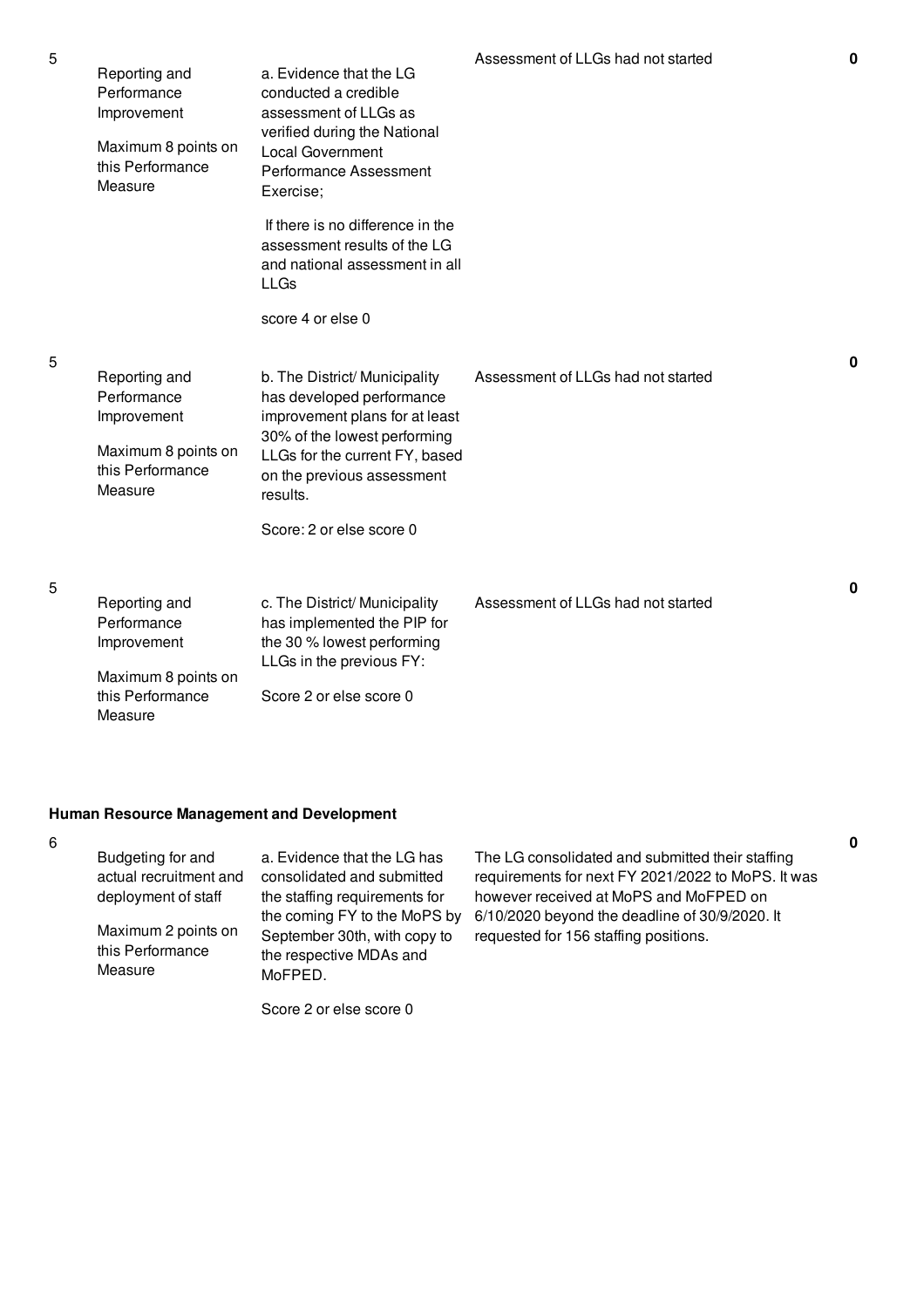| Performance<br>management<br>Maximum 5 points on<br>this Performance<br>Measure | a. Evidence that the<br>District/Municipality has<br>conducted a tracking and<br>analysis of staff attendance (as<br>guided by Ministry of Public<br>Service CSI):<br>Score 2 or else score 0 | The LG had conducted tracking and analysis of staff<br>attendance for the first and second quarters of<br>2019/2020. The LG had submitted the second<br>quarter analysis report to the MoPS and MoLG as<br>indicated by the stamps of receipt at both ministries<br>reading 17/1/2020. The analysis covered a total of<br>251 staff who attended with the best performer<br>having worked for 63 days in the quarter and the<br>least being Mr. Saade Ahmed the communications<br>Officer having attended for 33 days in the quarter.                                                                                                                                                                                                                                                                                                                                                                                                                                                                                                                                                                                                                                                                                                                                                                                                                                                                                                                                                                                                                                                                                                                                           |
|---------------------------------------------------------------------------------|-----------------------------------------------------------------------------------------------------------------------------------------------------------------------------------------------|---------------------------------------------------------------------------------------------------------------------------------------------------------------------------------------------------------------------------------------------------------------------------------------------------------------------------------------------------------------------------------------------------------------------------------------------------------------------------------------------------------------------------------------------------------------------------------------------------------------------------------------------------------------------------------------------------------------------------------------------------------------------------------------------------------------------------------------------------------------------------------------------------------------------------------------------------------------------------------------------------------------------------------------------------------------------------------------------------------------------------------------------------------------------------------------------------------------------------------------------------------------------------------------------------------------------------------------------------------------------------------------------------------------------------------------------------------------------------------------------------------------------------------------------------------------------------------------------------------------------------------------------------------------------------------|
| Performance<br>management<br>Maximum 5 points on<br>this Performance<br>Measure | i. Evidence that the LG has<br>conducted an appraisal with<br>the following features:<br>per guidelines issued by<br>MoPS during the previous<br>FY: Score 1 or else 0                        | The LG had 9 Departments and appraised the HoDs<br>for 2019/2020 as follows.<br>1. The D/CAO who was the head of Administration<br>HODs have been appraised as was appraised from the Centre and his performance<br>report was not with the PHRO.<br>2. Ms. Namukose Irene, the Head Community<br>Development Department was appraised by the<br>CAO Mr. Kizito Mukasa Fred on 24/6/2020 with<br>overall performance rating of 4.<br>3. Mr. Mutome Godfrey the Ag. CFO and Head of<br>Finance and Planning Department was appraised by<br>the CAO on 24/6/2020 with overall performance<br>rating of 4 $(80%)$<br>4. Mr. Fred Mbalumya Max the District Production<br>Officer was appraised by the CAO-Mr. Kizito<br>Mukasa Fred on 8/7/2020 with overall performance<br>rating of 4 and with comments 'a very good<br>performance by the Officer'.<br>5. Mr. Nyonyi Paul the Ag. District Engineer and<br>head of Works department was appraised by the<br>CAO on 30/6/2020 with overall performance rating of<br>4.<br>6. Mr. Kamaga Edward, the DEO was appraised by<br>the CAO on 30/6/2020 with overall performance<br>rating of 4<br>7. Dr. Katamba Allan Ssemakula the Ag. District<br>Health Officer was appraised by the CAO on<br>14/9/2020 without overall performance rating score.<br>8. Mr. Muwanika Christopher the Ag. District<br>Commercial Officer and head of Trade and Industry<br>was last appraised by the D/CAO - Mr. Ogwanyu<br>Emmanuel Peter on 23/7/2019 with overall<br>performance rating of 4<br>9. Mr. Diogo Paul, the Ag. District Natural Resources<br>Officer was appraised by the CAO on 25/6/2020 with<br>overall performance rating of 4. |

**0**

7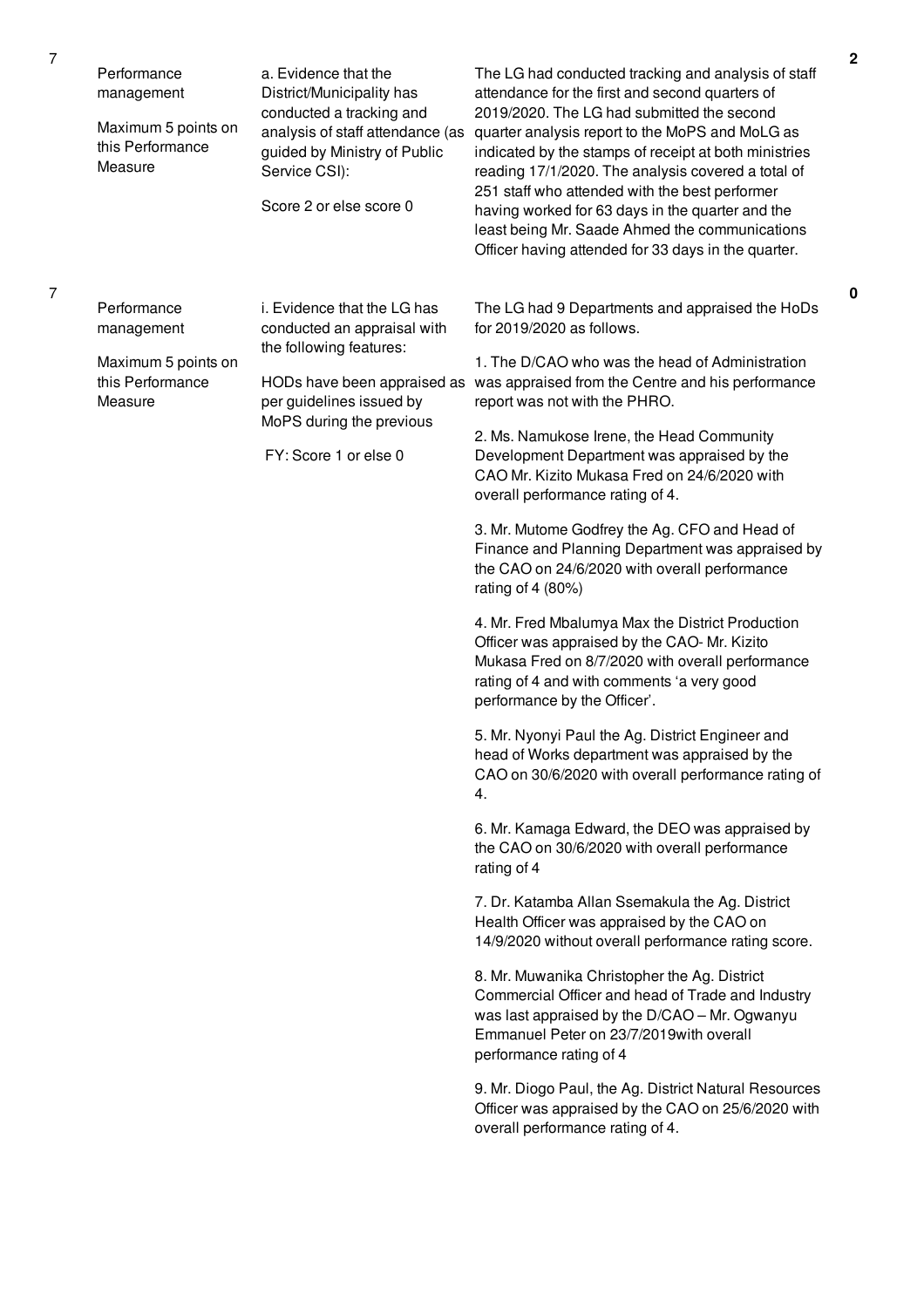Performance management

Maximum 5 points on this Performance Measure

also implemented administrative rewards and sanctions on time as provided for in the guidelines:

Score 1 or else 0

ii. (in addition to "a" above) has The LG had the rewards and Sanction committeein place that was functional. The committee in one of their meetings that sat on 7/11/2019, the members Present were;

1. Mr. Akubonabona Yusuf (PAS) - Chairperson

- 2. Mr. Kamaga Edward (DEO) Member
- 3. Mr. Diogo Paul (Ag. DNRO) Member
- 4. Ms. Kwagala Rebecca (SHRO) Secretary
- 5. Mr. Sabagabo John (SHI) Member

6. Dr. Katamba Allan Ssemakula (DHO) – Member.

Under Min. R&S/5/11/2019: Discussion of Q1 Disciplinary Report FY 2019/2020; the members received the disciplinary report that was submitted to MoPS and MoLG and thanked the SHRO for the work done. They however noted that there is delay by the DSC to conclude the disciplinary cases.

The CAO appointed members of the committee on 11/12/2018 in a letter ref: CR 157/1 as indicated above.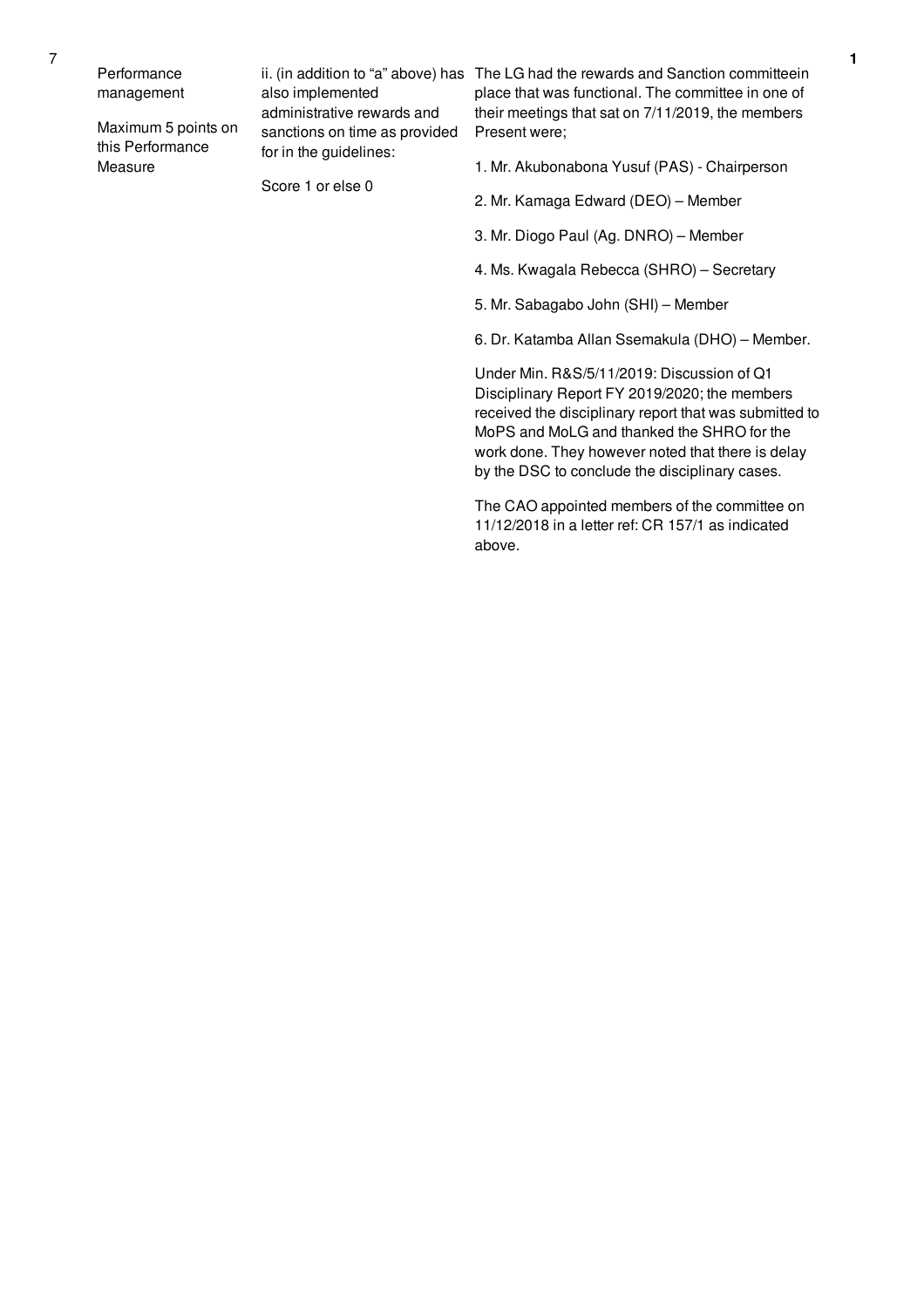Maximum 5 points on this Performance Measure

iii. Has established a Consultative Committee (CC) for staff grievance redress which is functional.

Score 1 or else 0

The LG had a consultative committee composed of 10 members appointed by the CAO on 2/3/2020 according to the appointment letter dated 2/3/2020 but not referenced.

The committee sat on 13/5/2020 in the board room with the following Agenda;

- 1. Prayer
- 2. Self introduction
- 3. Communication from the chairperson
- 4. Reaction to 3 above
- 5. Closure.

The members under Min. 4 – reactions, the members as a way forward resolved that 'members should sensitize the staff about the existence of the committee and members should stick to their roles and acquire copies of the act'. The members present in this meeting were;

- 1. Ogwayu Emmanuel, D/CAO C/person
- 2. Isiko James, HRO –Sec
- 3. Nkyadi Simon, Senior Accountant- Member
- 4. Jumire Nelson, Ag. SLO member
- 5. Akubonabona Yusuf, PACAO-Member
- 6. Balyejjusa Ronald, SACAO Member.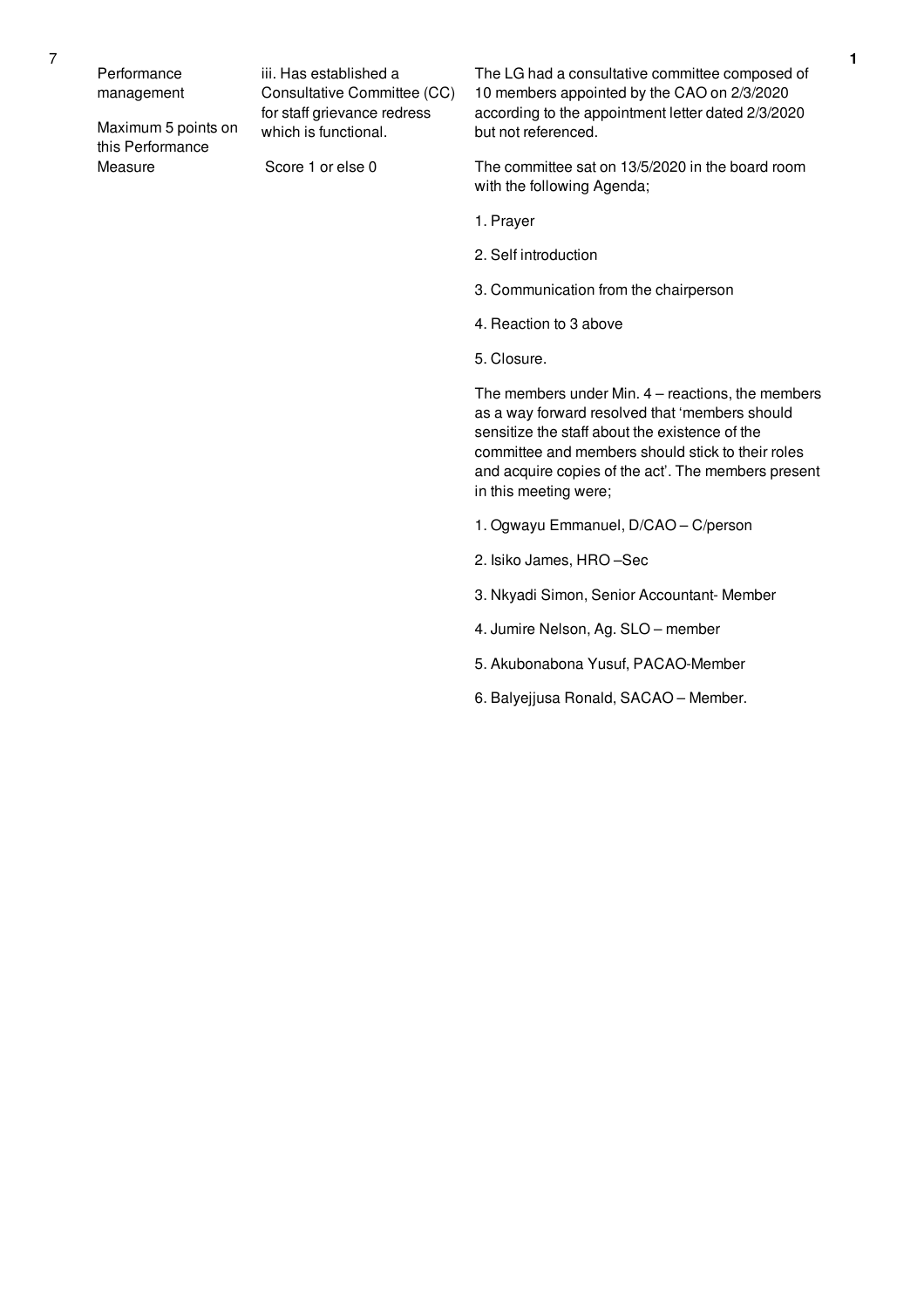Maximum 1 point on this Performance Measure or else score  $\Omega$ 

a. Evidence that 100% of the staff recruited during the previous FY have accessed two months after appointment:

Score 1.

the salary payroll not later than two months after the appointment. The LG recruited a total of 38 staff in the previous FY 2019/2020. Not all staff recruited during the year 2019/2020 accessed the salary pay roll not later than

> 1. Ms. Naseeta Rebecca, a porter was appointed on 16/4/2020 and accessed payroll in September 2020

> 2. Mr. Mwaliro Jackline, an Education Assistant was appointed on 28/6/2019 and accessed pay roll in July 2019,

3. Mr. Isooba Michael, a Laboratory Assistant was appointed on 16/4/2020 and accessed payroll in September 2020

4. Ms. NakwanyiFatumah an Asst,. Fisheries officer was appointed on 16/4/2020 and accessed payroll in Sept. 2020

5. Mr. Muwanga Daniel, an Education Assist. was appointed on 16/4/2020 and accessed payroll in Sept. 2020.

| Pension Payroll<br>management                                        | a. Evidence that 100% of staff<br>that retired during the previous<br>FY have accessed the pension | The LG retired 14 staff. All the staff that retired during<br>the previous FY accessed the pension payroll not<br>later than two months after retirement. |
|----------------------------------------------------------------------|----------------------------------------------------------------------------------------------------|-----------------------------------------------------------------------------------------------------------------------------------------------------------|
| Maximum 1 point on<br>this Performance<br>Measure or else score<br>0 | payroll not later than two<br>months after retirement:<br>Score 1.                                 | 1. Mr. Ntuyo David Kalibanaki an Education<br>Assistant, IPPS 521196 retired on 6/11/2019 and<br>accessed pension payroll in January 2019                 |
|                                                                      |                                                                                                    | 2. Mr. PiidoBukoosi a Forest Ranger IPPS 820490<br>retried on 8/10/2019 and accessed Pension in<br>November 2019.                                         |
|                                                                      |                                                                                                    | 3. Mr. Tenywa Grace, a Senior Education Assistant<br>IPPS 519364 retired on 6/8/2020 and accessed<br>pension payroll in October 2020                      |

4. Ms. Guluka Elizabeth Ruth Tibiwa a Senior Education Assistant retired IPPS 521767 retired on 23/11/2019 and appeared on the pension payroll in October 2019

5. Mr. Lumi Fred an Education Assistant IPPS 520995 retired on 31/1/2020 and accessed pension in February 2020

### **Management, Monitoring and Supervision of Services.**

this Performance

10

| Effective Planning,   | a. If direct transfers (DDEG) to              | The approved DDEG budget for the District FY       |
|-----------------------|-----------------------------------------------|----------------------------------------------------|
| Budgeting and         | LLGs were executed in                         | 2019/2020 was Ugx. 506,976,000 (Ref: page 4 of the |
| Transfer of Funds for | accordance with the                           | Approved budget estimates, dated 27th May 2020).   |
| Service Delivery      | requirements of the budget in<br>previous FY: | The LG had twelve sub counties and a total of Ugx. |
| Maximum 6 points on   |                                               | 332,584,836 DDEG funds was transferred to LLGs     |

Score 2 or else score 0

332,584,836 DDEG funds was transferred to LLGs for all quarters 2019/20 as follows.

**1**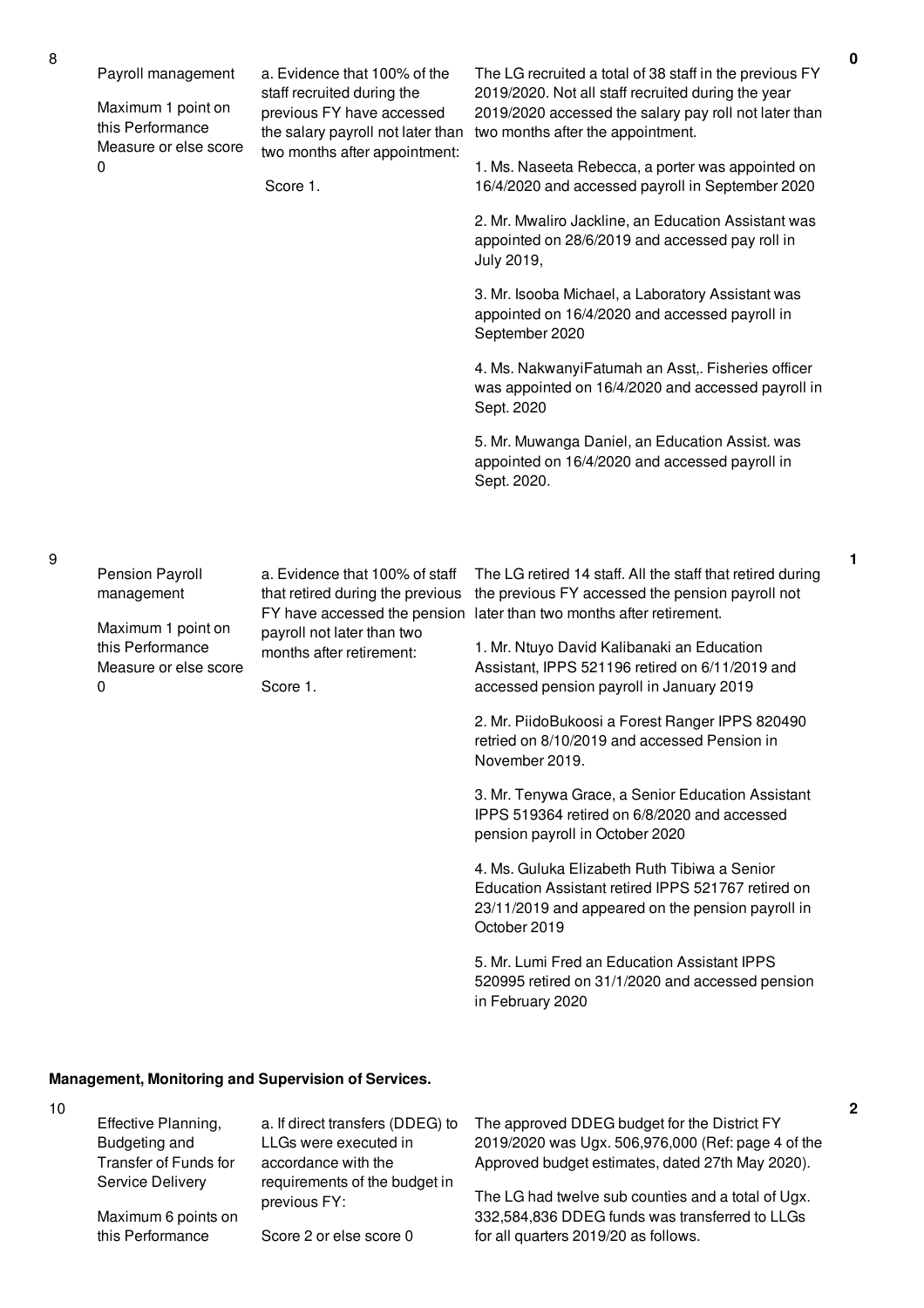Measure **In Q1** the LG transferred a total of Ugx. 110,861,612DDEG funds to LLGs on 12thAugust 2019 as follows.

1. Namwiwa Ugx.11,398,230VR. No.0171

2. Bukamba Ugx.11,144,023VR. No.0154

3. Budomero Ugx.10,353,157VR. No. 1703

4. Nansololo Ugx.6,991,976VR. No.1000

5. Kisinda Ugx.4,930,075VR. No.0172

6. Buyinda Ugx.5,071,301VR. No.1003

7. Kasokwe Ugx.7,246,183VR. No.3327

8. Gadumire Ugx.11,059,287VR. No.3237

9. Bumanya Ugx.10,889,816VR. No.1553

10. Nawaikoke Ugx.9,647,026VR. No.1551

11. Namugongo Ugx.8,884,405VR. No.1623

12. Kaliro TC Ugx.13,246,135VR. No.1624

Total Ugx. 110,861,612

In Q2 the LG transferred a total of Ugx. 110,861,612 DDEG funds to LLGs on 11thNovember 2019 as follows.

1. Namwiwa Ugx 11,398,230VR. No. 0160

2. Bukamba Ugx 11,144,023VR. No. 1460

3. Budomero Ugx 10,353,157VR. No.0162

4. Nansololo Ugx 6,991,976VR. No.1605

5. Kisinda Ugx 4,930,075VR. No.3353

6. Buyinda Ugx 5,071,301VR. No.1176

7. Kasokwe Ugx 7,246,183VR. No.1665

8. Gadumire Ugx 11,059,287VR. No.1175

9. Bumanya Ugx 10,889,816VR. No.3244

10. Nawaikoke Ugx 9,647,026VR. No.3455

11. Namugongo Ugx 8,884,405VR. No.1603

12. Kaliro TC Ugx 13,246,135VR. No.1606

Total Ugx. 110,861,612

In Q3 the LG transferred a total of Ugx. 110,861,612 DDEG funds to LLGs on 22nd January 2020 as follows.

1. Namwiwa Ugx 11,398,230 VR.No.0165

2. Bukamba Ugx 11,144,023 VR. No. 1165

3. Budomero Ugx 10,353,157VR. No.1607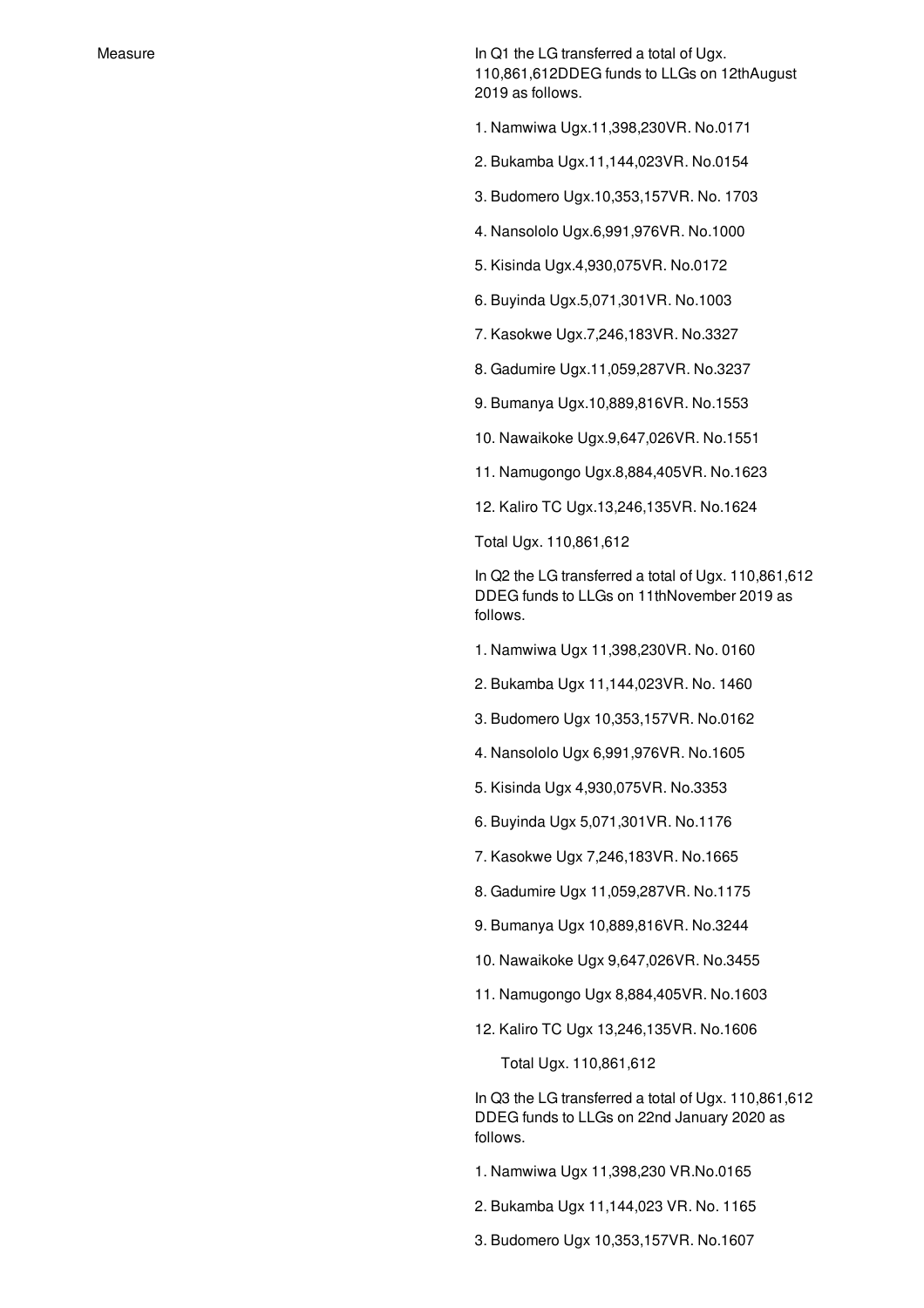- 4. Nansololo Ugx 6,991,976VR. No.1579
- 5. Kisinda Ugx 4,930,075VR. No.1233
- 6. Buyinda Ugx 5,071,301VR. No.1190
- 7. Kasokwe Ugx 7,246,183VR. No.0164
- 8. Gadumire Ugx 11,059,287VR. No.1183
- 9. Bumanya Ugx 10,889,816VR. No.1193
- 10. Nawaikoke Ugx 9,647,026VR. No. 1575
- 11. Namugongo Ugx 8,884,405VR. No.1609
- 12. Kaliro TC Ugx 13,246,135VR. No.1455

Total Ugx. 110,861,612

Thus, the percentage of DDEG funds transferred to LGs was (332,584,836/506,976,000) x 100

= 65.6% of DDEG funds were transferred to LLGs thus the LG was compliant.

10

| Effective Planning,<br>Budgeting and<br>Transfer of Funds for<br>Service Delivery<br>Maximum 6 points on<br>this Performance<br>Measure | b. If the LG did timely<br>warranting/verification of<br>direct DDEG transfers to LLGs<br>for the last FY, in accordance<br>to the requirements of the<br>budget:<br>Score: 2 or else score 0 | From the IFMIS report, GOU Approved Warrant<br>Report Kaliro District Ref: 01-Jul-2019 to 30-Jun-<br>2020, dated 30-11-2020, the District had warranted<br>DDEG funds for the FY 2019/2020 as follows.<br>• Q1 DDEG funds cash limits were received on 24th<br>July 2019, warranted on 27th July 2019, Ref:<br>Warrant No. 561-AW-20-4<br>• Q2 DDEG funds cash limits were received on 07th<br>October 2019, warranted on 28th October 2020, Ref:<br>Warrant No.561-AW-2020-9<br>• Q3 DDEG funds grant cash limits were received on<br>19th January 2020, warranted on 19th January 2020,<br>Ref. warrant no.561-AW-2020-9 |
|-----------------------------------------------------------------------------------------------------------------------------------------|-----------------------------------------------------------------------------------------------------------------------------------------------------------------------------------------------|----------------------------------------------------------------------------------------------------------------------------------------------------------------------------------------------------------------------------------------------------------------------------------------------------------------------------------------------------------------------------------------------------------------------------------------------------------------------------------------------------------------------------------------------------------------------------------------------------------------------------|
|                                                                                                                                         |                                                                                                                                                                                               | With reference to the above, Q2 DDEG funds were<br>warranted after 5 days from the time of receipt of<br>cash limits from MoFPED, thus the LG was not<br>compliant.                                                                                                                                                                                                                                                                                                                                                                                                                                                        |

10

**0**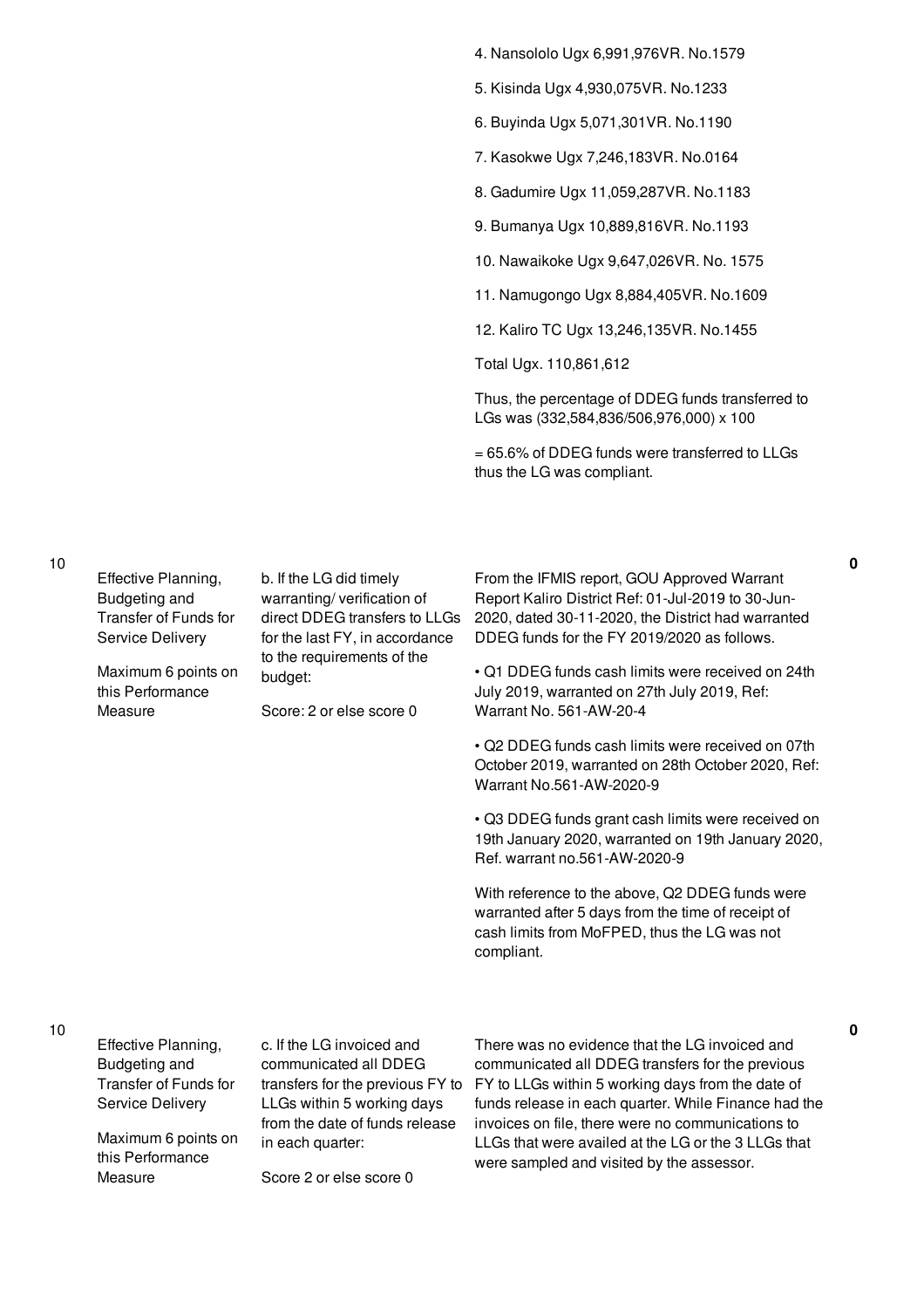Routine oversight and monitoring

Maximum 4 points on this Performance Measure

a. Evidence that the District/Municipality has supervised or mentored all LLGs in the District /Municipality at least once per quarter consistent with guidelines:

Score 2 or else score 0

There was evidence that the LG conducted supervisory visits to assess the construction of DDEG projects during FY 2019/2020 as indicated below.

Quarter 1 monitoring visit was conducted on 15 to 16 October 2019 as observed from DDEG monitoring report dated 15th October 2019prepared by the LG Statistician. The planning unit monitored the LLGs of Kisinda, Gadumire and Budomero and Bukamba, Nansolo, Nawaikoke Subcounties

Quarter 2 monitoring was conducted on 19 December 2019 as observed from the monitoring report of DDEG projects dated 19 December 2019 prepared by the LG Statistician. The LG monitored Buyinda, Namugongo, Bukamba, Bumanya, Gadumire subcounties.

Quarter 4 monitoring was conducted from 17th to 24th June 2020 as observed from the report on monitoring DDEG projects dated 24th June 2020 prepared by the LG Statistician. The LG monitored and supervised projects in Kaliro TC, Namugogo SC, Bumanya, Kasokwe, Bukamba, Namwiwa, Kisinda, Gadumire, Budomero Subcounties.

Kaliro District conducted three supervisory monitoring visits to DDEG funded projects, there was no evidence of Q3 mentoring/supervisory visit report thus, LG was not compliant.

11

Routine oversight and monitoring

Maximum 4 points on this Performance Measure

b. Evidence that the results/reports of support supervision and monitoring visits were discussed in the TPC, used by the District/ Municipality to make recommendations for corrective actions and followed-up:

Score 2 or else score 0

There was evidence that monitoring reports were discussed by the TPC and identified issues were recommended for action for instance.

The TPC meeting held on 27th November 2019 Ref: Min 09/DTPC/Nov/2019 discussed monitoring reports for Q1 and Q2 DDEG projects,

The meeting recommended that the LLGs locate more DDEG funds for routine maintenance for the community access roads and consider providing offshoots for the roads graded and maintained. Swamp need lines of culverts. District Plan and SAS.

**Investment Management**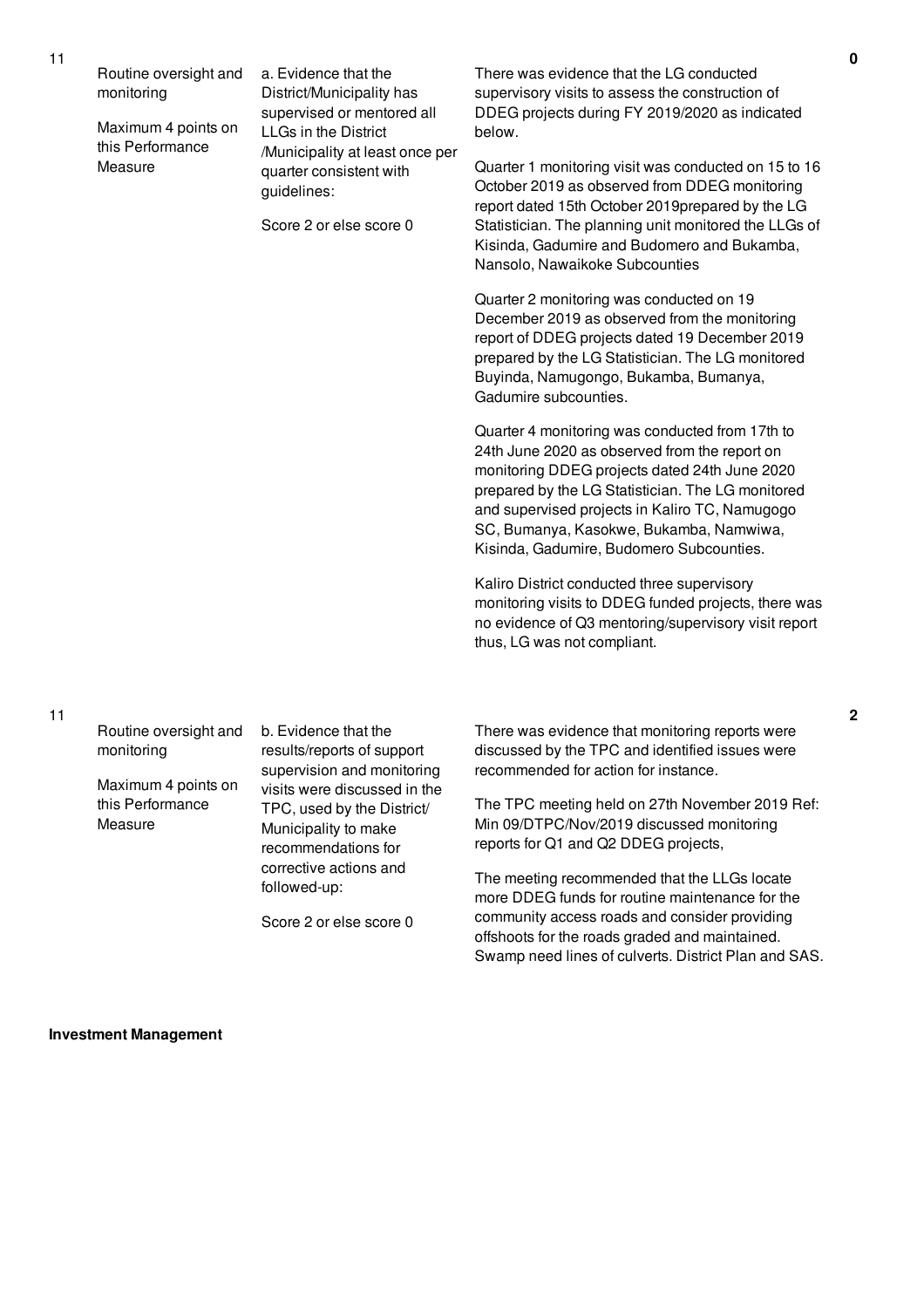Planning and budgeting for investments is conducted effectively

Maximum 12 points on this Performance Measure

a. Evidence that the District/Municipality maintains an up-dated assets register covering details on buildings, vehicle, etc. as per format in the accounting manual:

Score 2 or else score 0

*Note: the assets covered must include, but not limited to: land, buildings, vehicles and infrastructure. If those core assets are missing score 0*

The LG maintained an Asset Register as per format in the PBS which did not conform to the formats outlined in the Local Governments Financial and Accounting Manual 2007. For instance, the Assets register for Finance was General in nature as it had the records of chairs tables filing cabinets and computers while that of Water and Roads contained records of Motor Vehicles and Heavy plants.

Besides, the Asset Register in place was not updated as additions for the FY 2019/20 were not reflected for example residential buildings worth Ugx. 2,483,502,422, Moto vehicles and bicycles worth Ugx. 28,000,000, worth Ugx. Machinery and equipment 59,141,544, Furniture and fittings worth Ugx. 45,647,000 and others worth Ugx. 19,100,000 all cumulatively totaling to Ugx. 2,635,391,366.

12

12

|  | Planning and<br>budgeting for<br>investments is<br>conducted effectively<br>Maximum 12 points on<br>this Performance<br>Measure | b. Evidence that the<br>District/Municipality has used<br>the Board of Survey Report of<br>the previous FY to make<br>Assets Management decisions<br>including procurement of new<br>assets, maintenance of<br>existing assets and disposal of was on-going.<br>assets:<br>Score 1 or else 0 | The LG had a Board of Survey of FY 2019/20 which<br>was submitted to the Accountant General, MoFPED<br>on 28th August 2020 in a letter dated 20th August<br>2020. On page 8 of the board of survey, there was a<br>follow up on the previous board of survey, and part of<br>action taken was acquisition of the District land title.<br>For assets that were to be disposed off the process |
|--|---------------------------------------------------------------------------------------------------------------------------------|----------------------------------------------------------------------------------------------------------------------------------------------------------------------------------------------------------------------------------------------------------------------------------------------|----------------------------------------------------------------------------------------------------------------------------------------------------------------------------------------------------------------------------------------------------------------------------------------------------------------------------------------------------------------------------------------------|
|  | Planning and<br>budgeting for<br>investments is<br>conducted effectively<br>Maximum 12 points on                                | c. Evidence that<br>District/Municipality has a<br>functional physical planning<br>committee in place which has<br>submitted at least 4 sets of                                                                                                                                              | The Chief Administrative Officer had on 6th October<br>2014, under reference No<br>Min28/KDLC/APR/2014/2015 appointed 12<br>Members to the Committee and they included the<br>following.                                                                                                                                                                                                     |
|  | this Performance<br>Measure                                                                                                     | minutes of Physical Planning<br>Committee to the MoLHUD. If<br>so Score 2. Otherwise Score<br>$\mathbf{0}$ .                                                                                                                                                                                 | 1. Akubonabona Yusuf designated as Principal<br>Assistant Secretary (Chairperson)                                                                                                                                                                                                                                                                                                            |
|  |                                                                                                                                 |                                                                                                                                                                                                                                                                                              | 2. Takuwa Janet designated as Physical Planner<br>(Secretary)                                                                                                                                                                                                                                                                                                                                |
|  |                                                                                                                                 |                                                                                                                                                                                                                                                                                              | 3. Diogo Paul designated as Acting District Natural<br>Resources Officer (Member) assigned on 8th<br>December 2018 under reference CR 156/1                                                                                                                                                                                                                                                  |
|  |                                                                                                                                 |                                                                                                                                                                                                                                                                                              | 4. Namukose Irene designated as District<br><b>Community Development Officer</b>                                                                                                                                                                                                                                                                                                             |
|  |                                                                                                                                 |                                                                                                                                                                                                                                                                                              | 5. Dr. Katamba Allan designated as District Health<br>Officer (Member)                                                                                                                                                                                                                                                                                                                       |
|  |                                                                                                                                 |                                                                                                                                                                                                                                                                                              | 6. Sajja Samuel designated as Senior Agricultural<br>Officer (Member)                                                                                                                                                                                                                                                                                                                        |
|  |                                                                                                                                 |                                                                                                                                                                                                                                                                                              | 7. Edhaya David designated as District Water                                                                                                                                                                                                                                                                                                                                                 |

Engineer (Member)

8. Nyonyi Paul designated as District Engineer

**0**

**2**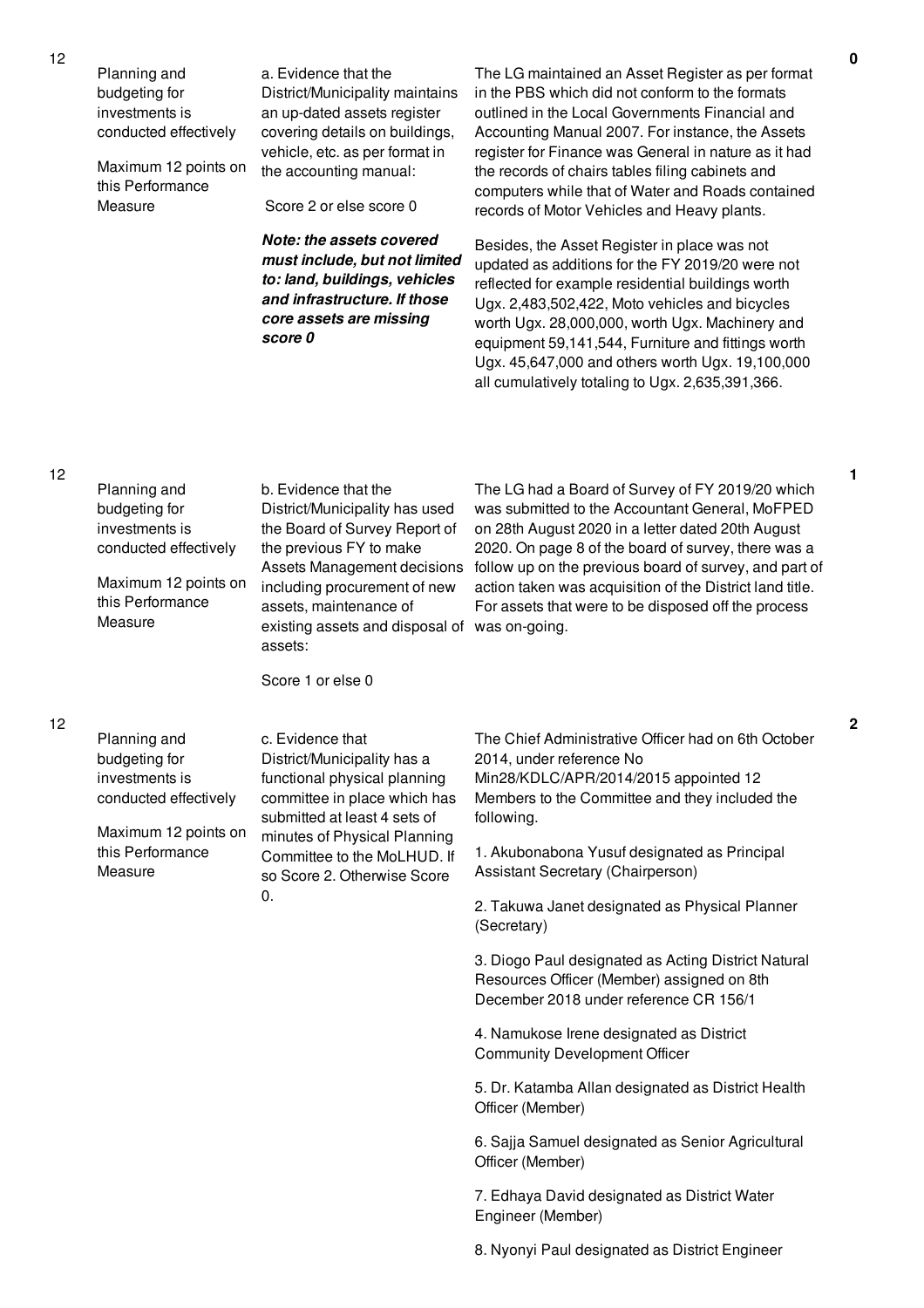(Member)

9. Kamaga Edward designated as district Education Officer (Member)

10. Kategere Edward designated as Town Clerk Namwiwa Town Council (Member).

11. Diogo Paul designated as District Environmental Officer (Member)

12. Naita Julius designated as Senior lands officer (Member)

Whereas the existing Committee was functional during the FY 2019/2020,it was not fully constituted as it lacked a Physical Planner in Private Practice as evidenced by the minutes of meetings held as presented below:

• Quarter 1 meeting was held on 24th September 2019, Ref: Min 01/2019-20(8) of 24/09/2019 approval of land application files. Minutes of the physical planning committee proceedings were submitted to the Commissioner Physical Planning Department in a letter dated 15th November 2019. Ref: CR.

• Quarter 2 meeting was held on 20th December 2019, Ref: Min 02/2019-20(7) of 20/12/2020 approval of land application files and development. Minutes of the physical planning committee proceedings were submitted to the Commissioner Physical Planning Department in a letter dated 8th June 2020 which Ref: CR.

• Quarter 3 meeting was held on 12th March 2020, Ref: Min 03/2019-20(6) of 12/03/2020 discussed development plans. Minutes of the physical planning committee proceedings were submitted to the Commissioner Physical Planning Department in a letter dated 15th July 2020 Ref: CR.

• Quarter 4 meeting was held on 26th May 2020, Ref: Min 04/2019-20(5) of 26/05/2020 discussed the land application files and development applications, approval of an area action plan for Kyani Trading centre. Minutes of the physical planning committee proceedings were submitted to the Commissioner Physical Planning Department in a letter dated 27th July 2020. Ref: CR.

All the 4 sets of minutes were submitted.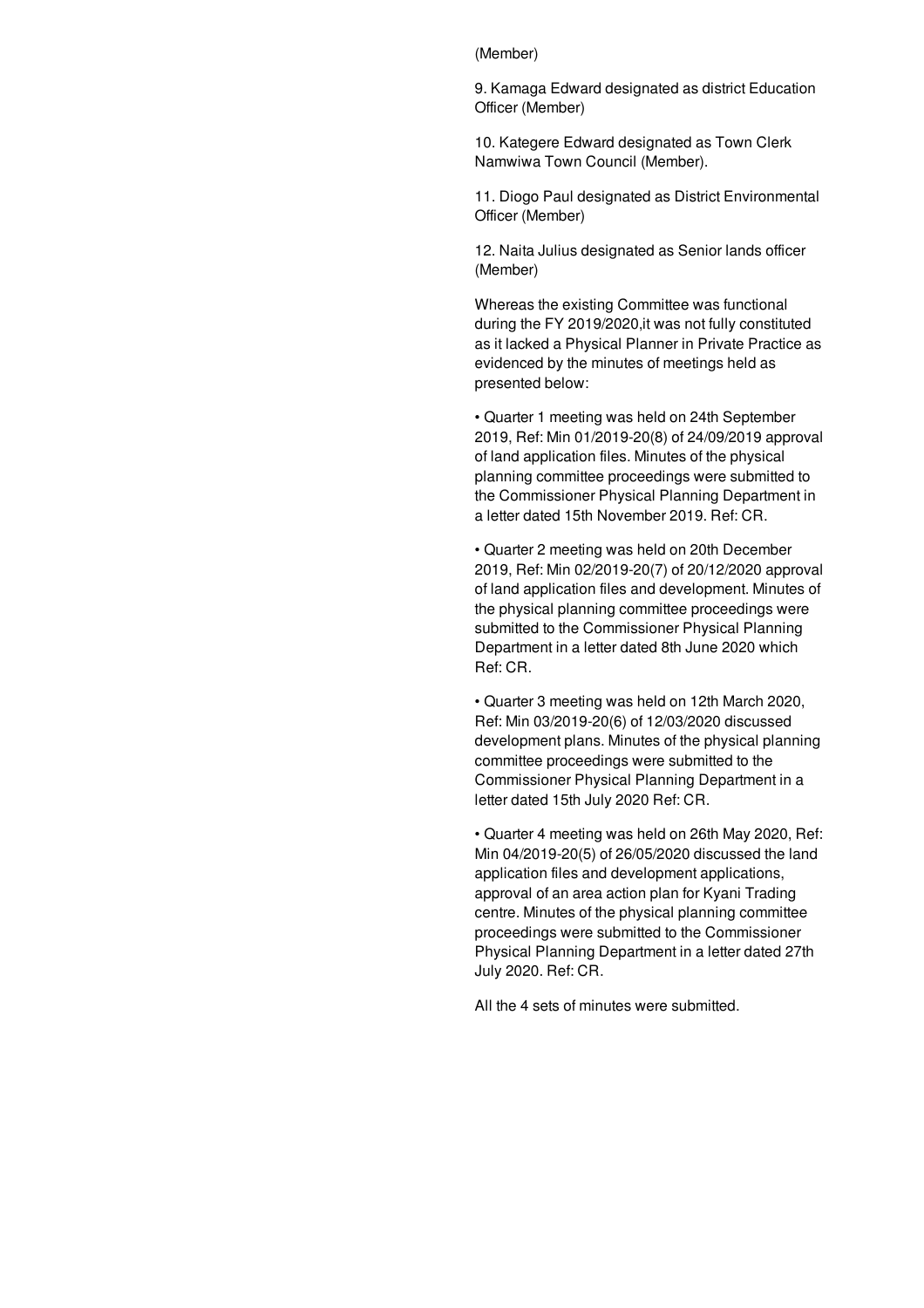| Planning and<br>budgeting for<br>investments is<br>conducted effectively<br>Maximum 12 points on<br>this Performance<br>Measure | Evidence that the<br>District/Municipality has<br>conducted a desk appraisal for<br>all projects in the budget - to<br>establish whether the<br>prioritized investments are: (i)<br>derived from the LG<br>Development Plan; (ii) eligible<br>for expenditure as per sector<br>guidelines and funding source<br>(e.g. DDEG). If desk appraisal<br>is conducted and if all projects<br>are derived from the LGDP:<br>Score 2 or else score 0 | d.For DDEG financed projects; There was evidence that the LG conducted desk<br>appraisal of investment DDEG funded projects in FY<br>2019/2020<br>In the Kaliro District Development Plan (DDP)<br>2015/16 to 2019/20 the LG planned for capacity<br>building activities on page 160, drilling of 17 deep<br>wells and Rehabilitation of 38 boreholes on page<br>163, procurement of office equipment, furniture and<br>solar batteries on page 163.<br>The TPC meeting held on 23rd May 2019; Min<br>3/TPC/2019 discussed departmental prioritized<br>projects FY 2020/21 in preparation for the budget<br>conference and meeting the BFP submission<br>deadlines.<br>During this meeting, the departments presented the<br>project profiles and the funding that was availed for<br><b>DDEG</b> |
|---------------------------------------------------------------------------------------------------------------------------------|---------------------------------------------------------------------------------------------------------------------------------------------------------------------------------------------------------------------------------------------------------------------------------------------------------------------------------------------------------------------------------------------------------------------------------------------|---------------------------------------------------------------------------------------------------------------------------------------------------------------------------------------------------------------------------------------------------------------------------------------------------------------------------------------------------------------------------------------------------------------------------------------------------------------------------------------------------------------------------------------------------------------------------------------------------------------------------------------------------------------------------------------------------------------------------------------------------------------------------------------------------|
| Planning and<br>budgeting for<br>investments is<br>conducted effectively<br>Maximum 12 points on<br>this Performance<br>Measure | For DDEG financed projects:<br>e. Evidence that LG conducted<br>field appraisal to check for (i)<br>technical feasibility, (ii)<br>Environmental and social<br>acceptability and (iii)<br>customized design for<br>investment projects of the<br>previous FY:<br>Score 2 or else score 0                                                                                                                                                    | There was no evidence that the LG conducted field<br>appraisal for investment projects to check for<br>feasibility, environmental and customized design for<br>investment projects.                                                                                                                                                                                                                                                                                                                                                                                                                                                                                                                                                                                                               |
| Planning and<br>budgeting for<br>investments is<br>conducted effectively<br>Maximum 12 points on<br>this Performance<br>Measure | f. Evidence that project profiles<br>with costing have been<br>developed and discussed by<br>TPC for all investments in the<br>AWP for the current FY, as per<br>LG Planning guideline and<br>DDEG guidelines:<br>Score 1 or else score 0.                                                                                                                                                                                                  | There was evidence that project profiles were<br>developed and prepared for investments in the AWP<br>and the formats were inline with the LG planning<br>guidelines.<br>The TPC meeting held on 30th January 2020; Min<br>8/DTPC/Jan 2020 presented and discussed the<br>project profiles and workplans 2020/21<br>From a sample of projects, the format of project<br>profile was as below,<br>Department: Education and Sports<br>Sector: Education<br>Code: KDLG-06-121470-001<br>Project Name: Construction of 1-5 stance lined pit<br>latrine at each of the 10 sites:<br>Location: Bugoodo P/S, Kiwa-Nabuzi P/S, Bukamba<br>P/S, Nantamali P/S, Buwangala P/S, Kalalu P/S,<br>Kisinda P/S, Namukooge P/S, Butambala P/S,<br>Namejje P/S                                                    |

**0**

**1**

12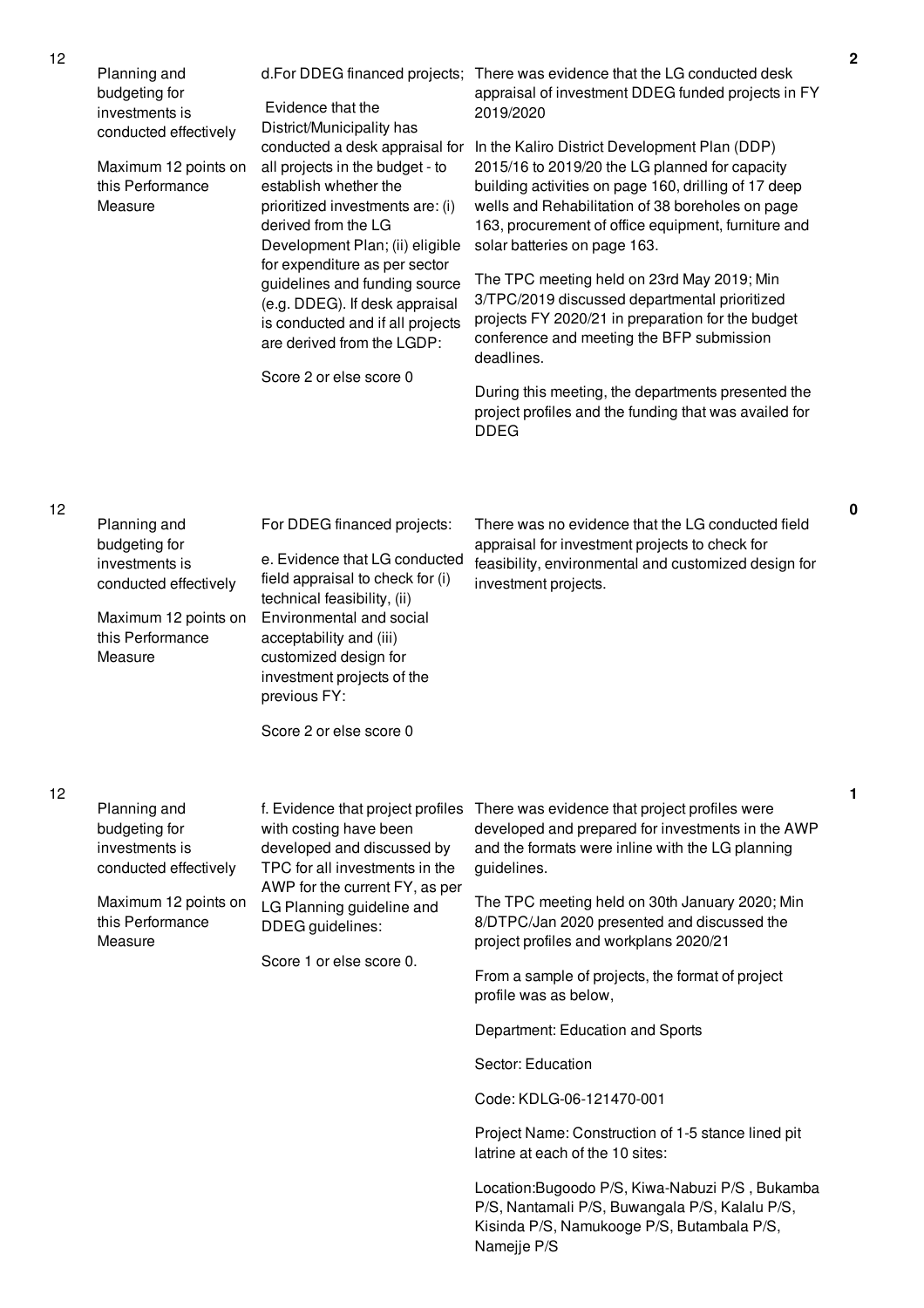Implementation Agency: Kaliro District Council

Total Planned expenditure: 20,000,000 x 10

Funds Secured:Shs …200,000,000

Funding gap: NIL

Funding Source: SFG

Operating cost:Shs200,000,000

Start date: July 2020

Completion date: July 2021

Objectives:To improve on sanitation for pupils

BackgroundWhen Kaliro District was created the Education, department realized that the schools were few with good sanitation. Pupils and teachers did not have enough pit latrines causing poor sanitation, hygiene, and school dropouts. Aware of the importance of education to Ugandans and Kaliro in particular, Kaliro District secured funding in form of SFG to provide more pit latrines in the district

Technical Description: Construction of lined pit latrines, 1-5 stance lined pit latrine

Monitoring and Supervision

The School Management Committee shall take full responsibility by supervising work, checking the quality of works and materials provided on the site and approving the certificate of works issued by the District Engineer.

The Chief Administrative Officer, the District Education Officer and the District Engineer will also monitor and supervise during construction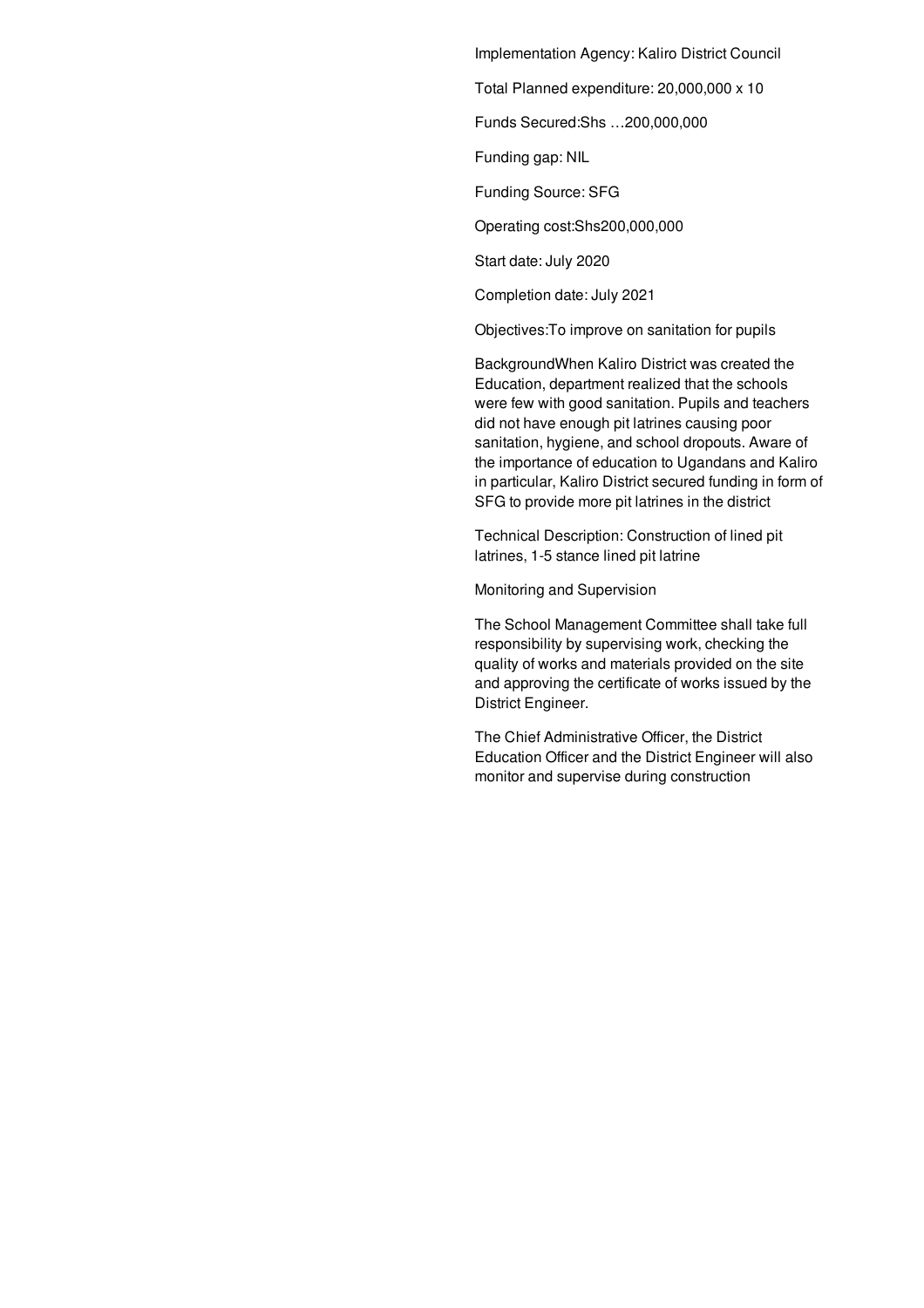Planning and budgeting for investments is conducted effectively

Maximum 12 points on this Performance Measure

g. Evidence that the LG has screened for environmental and social risks/impact and put mitigation measures where required before being approved for construction using checklists:

Score 2 or else score 0

There was evidence that the LG had screened for environmental and social risks/impact and put mitigation measures were required before being approved for construction using checklists for example;

There was evidence that the LG had carried out Environmental, Social and Climate Change screening for;

i.Screening forms for Road demarcation in Kyani Trading Centre Kaliro District local Government. Form filled out by the District Natural Resources Officer Mr. Diogo Paul on 16th July 2019.

ii. Screening forms for Area action plan for Kyani Trading Centre Kaliro District local Government. Form filled out by the District Natural Resources Officer Mr. Diogo Paul on 16th July 2019.

iii. Screening forms for Construction of Energy saving stoves at Bukumankoola primary school and Buyonjo primary school in Kaliro District local Government. Form filled out by the District Natural Resources Officer Mr. Diogo Paul on 16th July 2019.

However the CDO had not endorsed on the screening forms yet the indicator required that both CDO and Environment Officer endorse therefore the LG scored zero.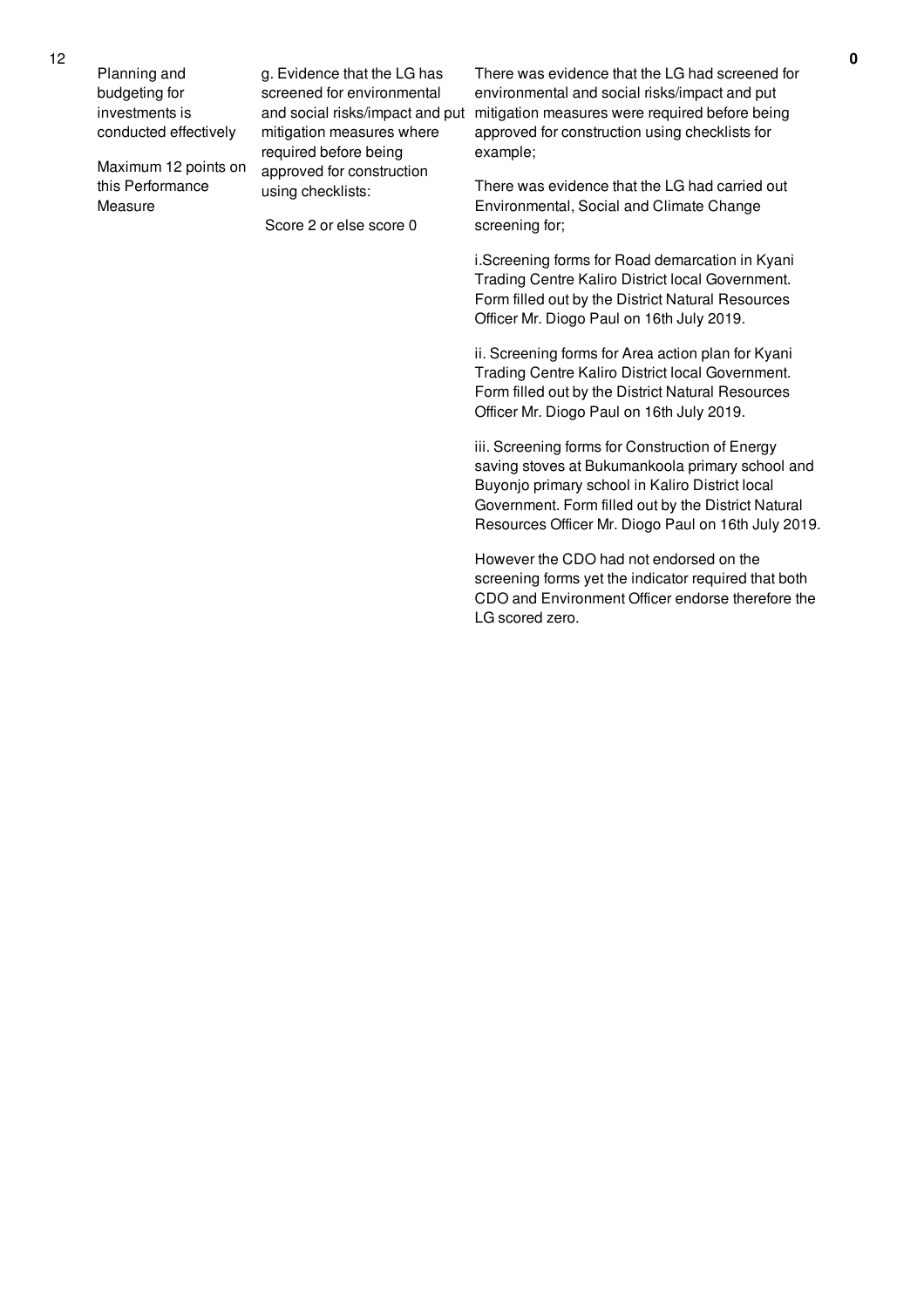Procurement, contract

Maximum 8 points on this Performance Measure

management/execution infrastructure projects for the a. Evidence that all current FY to be implemented using the DDEG were incorporated in the LG approved procurement plan

Score 1 or else score 0

There were only 3 Infrastructure project for the current FY implemented using the DDEG was incorporated in the LG procurement plan of 2020/2021. The date for the District Local Government Council Meeting was not known and so was the Minute.

However, PPDA-Office (Home) received on 22 October 2020

MFPED received on 22nd October 2020.

AWP- Its approval date and minute not available.

However, the infrastructure projects for the current year to be implemented using DDEG were incorporated in the seen procurement plan. For instance:

a) Construction of 2 Institution Energy Saving Stove at Nawapiti Primary school (Bukamba S/C) and Panyolo Primary School (Gadumire Sub County). S/No 5 Page 3

b) Maintenance of Construction of Kasokwe-Kirumbi-Kibwangusyo Road in Kasokwe Sub county. S.No.2 Page 19

c) Partial Construction of Administration block for Budomero Sub county S. No 4, Page 18.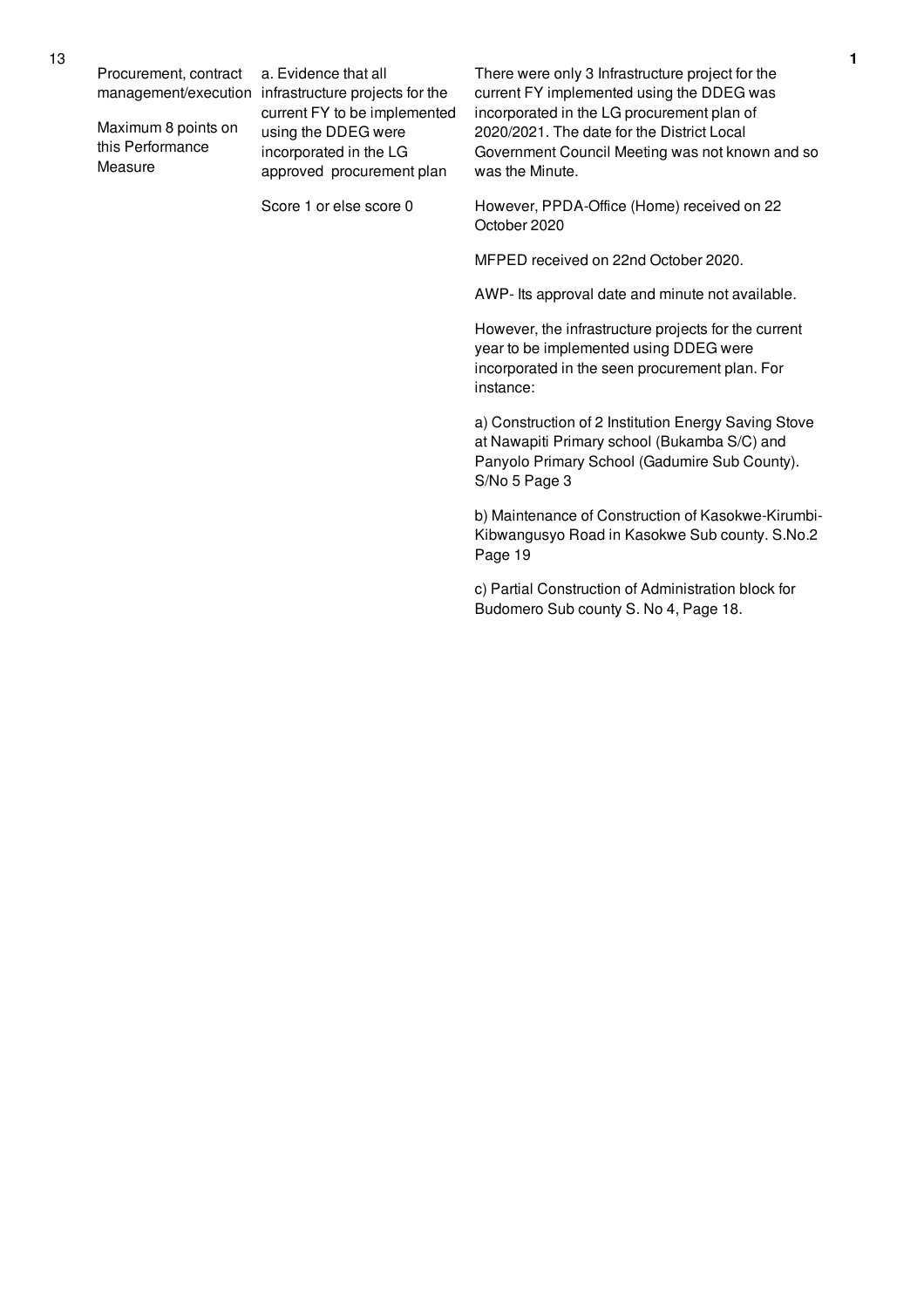| Procurement, contract<br>management/execution<br>Maximum 8 points on<br>this Performance<br>Measure | b. Evidence that all<br>infrastructure projects to be<br>implemented in the current FY<br>using DDEG were approved<br>by the Contracts Committee<br>before commencement of<br>construction: Score 1 or else<br>score 0 | a) Minute of the 4th District Contracts Committee<br>Meeting held in PDU office on 14th October 2020 for<br>the Partial construction of Administration block for<br>Budomero Sub county S. No 4, Page 18:<br>Min26/DCC/2020-2021. Procurement Referenced<br>No. KALI561/Wrks/2020-2021/00046 worth UGX.<br>193, 373, 680. |
|-----------------------------------------------------------------------------------------------------|------------------------------------------------------------------------------------------------------------------------------------------------------------------------------------------------------------------------|---------------------------------------------------------------------------------------------------------------------------------------------------------------------------------------------------------------------------------------------------------------------------------------------------------------------------|
|                                                                                                     |                                                                                                                                                                                                                        | The awardee contractor was: M & I Tukole Bukozi<br>Company.                                                                                                                                                                                                                                                               |
|                                                                                                     |                                                                                                                                                                                                                        | b) Minute of the 4th District Contracts Committee<br>Meeting held in PDU office on 14th October 2020 for<br>Maintenance of Kasokwe-Kirumbi-Kibwangusyo<br>Road in Kasokwe Sub county. S.No.2 Page 19                                                                                                                      |
|                                                                                                     |                                                                                                                                                                                                                        | Min26/DCC/2020-2021. Procurement Reference No.<br>KALI561/SUPLS/2020-2021/00040 (Culverts) and<br>KALI561/SUPLS/2020-2021/00041 (Murrum) under<br>Framework contract.                                                                                                                                                     |
|                                                                                                     |                                                                                                                                                                                                                        | The awarded contractor was: M/s. Yeze Solutions<br>Uganda Ltd (Culverts) and Namukoma Investments<br>Ltd (Murrum)                                                                                                                                                                                                         |
|                                                                                                     |                                                                                                                                                                                                                        | This is on Force Account.                                                                                                                                                                                                                                                                                                 |
|                                                                                                     |                                                                                                                                                                                                                        | c) Construction of 2 Institution Energy Saving Stove<br>at Nawapiti Primary school (Bukamba S/C) and<br>Panyolo Primary School (Gadumire Sub County).<br>S/No 5 Page 3-Not yet Procured                                                                                                                                   |
|                                                                                                     |                                                                                                                                                                                                                        |                                                                                                                                                                                                                                                                                                                           |

Procurement, contract

Maximum 8 points on this Performance Measure

management/execution properly established the c. Evidence that the LG has Project Implementation team as specified in the sector guidelines:

Score 1 or else 0

There was no evidence of Project Implementation Team

**1**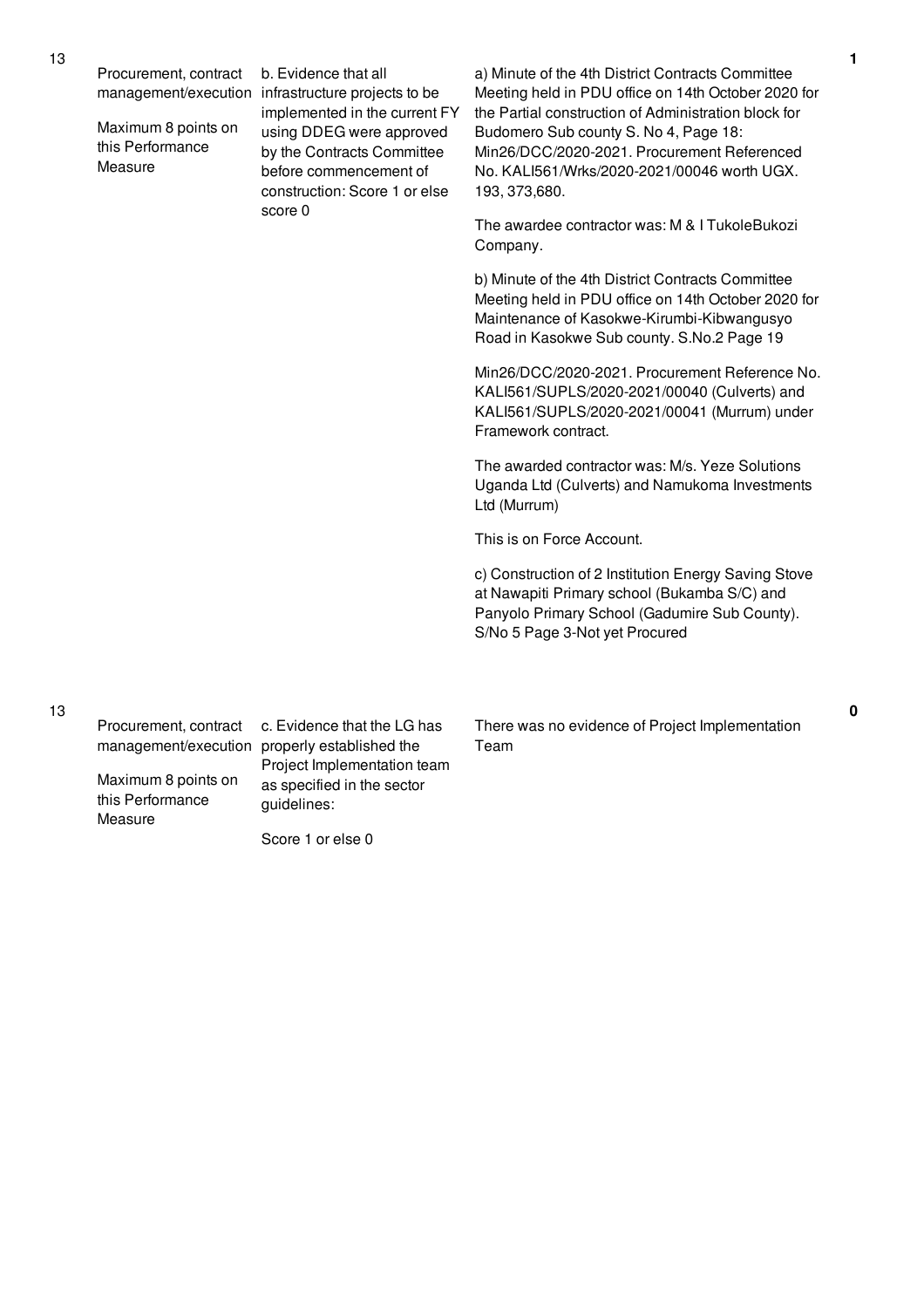|  | Procurement, contract<br>management/execution      | d. Evidence that all<br>infrastructure projects<br>implemented using DDEG                             | Construction of 3 Institution Energy Saving Stove at<br>BukumaNkola Primary school and Gadumire                                                                                                                                                                                                                                                      |
|--|----------------------------------------------------|-------------------------------------------------------------------------------------------------------|------------------------------------------------------------------------------------------------------------------------------------------------------------------------------------------------------------------------------------------------------------------------------------------------------------------------------------------------------|
|  | Maximum 8 points on<br>this Performance<br>Measure | followed the standard<br>technical designs provided by<br>the LG Engineer:<br>Score 1 or else score 0 | Primary School (Gadumile Sub County) and Buyonjo<br>Primary school (Bumanya sub county)                                                                                                                                                                                                                                                              |
|  |                                                    |                                                                                                       | Site Visit:                                                                                                                                                                                                                                                                                                                                          |
|  |                                                    |                                                                                                       | Field findings indicate that the stoves are all not in<br>use with schools complaining about lack of fitting<br>saucepans.                                                                                                                                                                                                                           |
|  |                                                    |                                                                                                       | Some lacked vents e.g. the stove at Buyonjo Primary<br>school.                                                                                                                                                                                                                                                                                       |
|  |                                                    |                                                                                                       | Others have cracked floors e.g. Stove at both<br>Buyomjo and Gadumire Primary school                                                                                                                                                                                                                                                                 |
|  |                                                    |                                                                                                       | Completion report dated                                                                                                                                                                                                                                                                                                                              |
|  |                                                    |                                                                                                       | Construction of 5 stance pit latrine at Gadumire<br>primary school.                                                                                                                                                                                                                                                                                  |
|  |                                                    |                                                                                                       | Site Visit indicated that whereas the latrine was<br>available build as per specifications apart from lack<br>of ramp for accessibility of PWD and it had only one<br>vent.                                                                                                                                                                          |
|  |                                                    |                                                                                                       | Completion report dated not available                                                                                                                                                                                                                                                                                                                |
|  |                                                    |                                                                                                       | For Bukamba Seed Secondary School and<br>Nansoloo Sub county headquarters whose<br>construction works involved fixing a beam, roofing<br>and plastering. These two were in accessible as the<br>road was impassable. Attempts to use an alternative<br>route through Luuka District via Busadha, Nantamali,<br>Nawaikoka proved very far over 50 Km. |

Procurement, contract

Maximum 8 points on this Performance Measure

management/execution provided supervision by the e. Evidence that the LG has relevant technical officers of to verification and certification of works in previous FY. Score 2 or else score 0

each infrastructure project prior provided supervision by the relevant technical From the sampled infrastructure projects, not all the projects (2/3) showed evidence that the LG has officers of each infrastructure project prior to verification and certification of works in the previous FY. Secondly, two out of three sampled projects had signed S&E compliance certificates signed. using the following parameters the details follow:

> Physical Development Plan Kyani Trading Center (Bumanaya Sub-county)

• Procurement Ref No: KALI561/SRVCS/2019- 2020/00016

- Contractor: Spatial Data Ltd
- AWP No: S.No 14. Page 2
- Certification files: Nil
- Completion certificates: 11th June 2020

**0**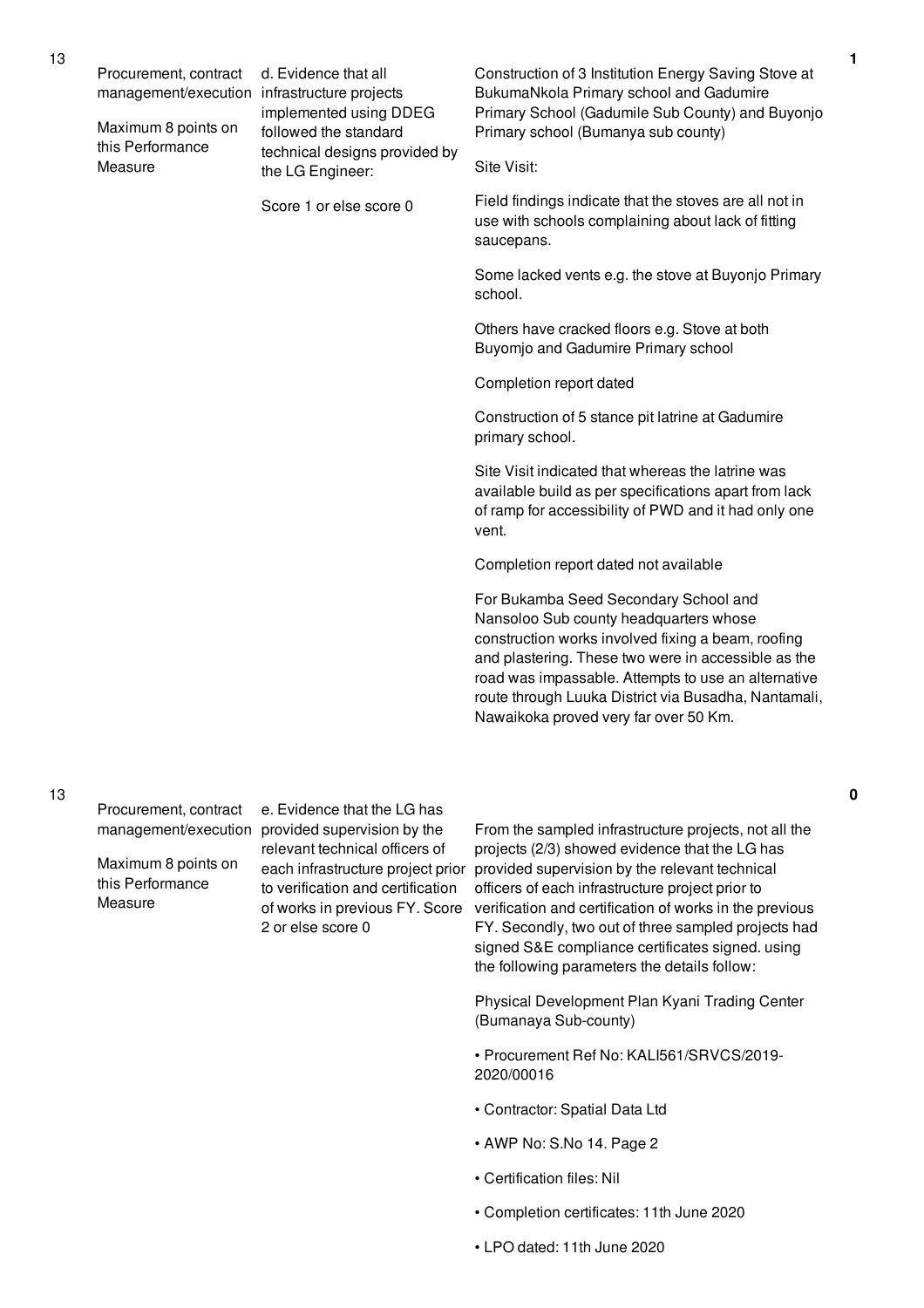- Voucher Payment No: Nil
- Dated: Nil
- Signed S&E compliance: 4th June 2020

• Supervision Progress Report on the sensitization of physical planning of Kyani Trading center dated 1st November 2019.

• Report on Monitoring and supervision of the preparation of Kyani Physical development plan date 28th May 2020.

Energy-saving stoves in three schools of Bwayuya (Town Council), Gadumire (Gadumire Sub-county)

• Procurement Ref No: KALI561/SRVCS/2019- 2020/00053

- Contractor: Mercy Uganda Ltd
- AWP No: 15 pages 2
- Certification files: Nil
- Completion certificates: 28th August 2020
- LPO dated NIL
- Voucher Payment No: NIL
- Dated: Nil
- Signed S&E compliance: 29th May 2020

• Supervision Progress Report for the construction of energy-saving stoves in schools of Bukumankola and Buyonjo dated 28th May 2020, and 27th May 2020

Completion of Nasonsolo Sub-county offices.

- Procurement Ref No: File Not available
- Contractor: Spatial Data Ltd
- AWP No: Nil page Nil
- Certification files: Nil
- Completion certificates: Nil
- LPO dated Nil
- Voucher Payment No:
- Dated:
- Signed S&E compliance:

• Supervision progress Report on the sensitization of physical planning of Kyani Trading center dated 1st November 2019. NRO, SAS Bumanaya S/C, etc. were among the people present.

• Report on Monitoring and Supervision of the preparation of Kyani Physical development plan date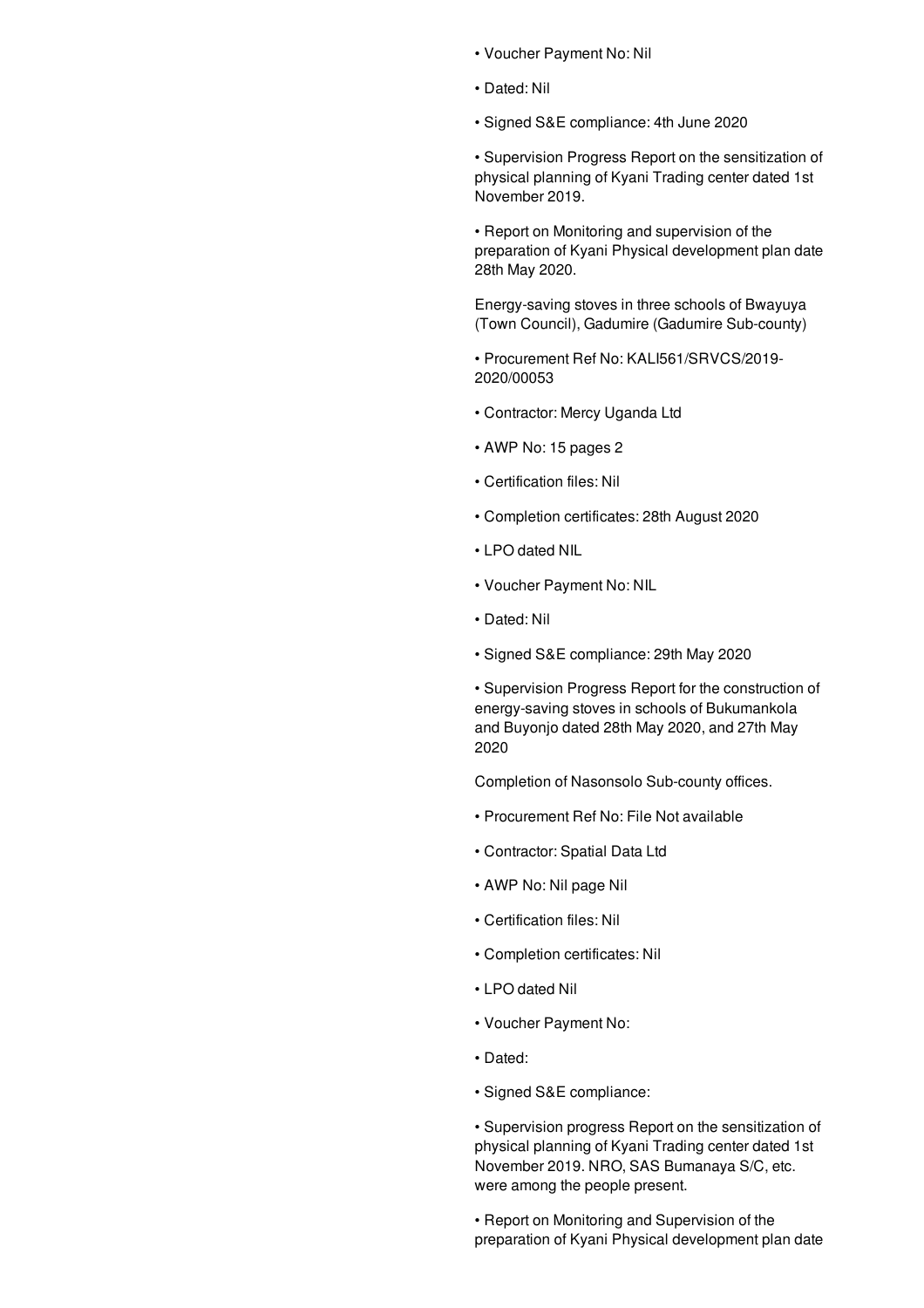28th May 2020. Members not captured.

• Supervision progress Report for the construction of energy-saving stoves in schools of Bukumankola and Buyonjo dated 28th May 2020 by the district engineers and 27th May 2020 by the Senior Environmental officer. However, no members were indicated on the report.

#### 13

Procurement, contract f. The LG has verified works management/execution (certified) and initiated

Maximum 8 points on this Performance **Measure** 

payments of contractors within specified timeframes as per contract (within 2 months if no agreement):

Score 1 or else score 0

The LG did not have verified works (certified) and initiated payments of contractors within specified timeframes as per contract for instance all the three sampled projects neither indicated known completion certificates, when the requisition was initiated by the contractor, signed S&E compliance certificates nor evidence that payments were received. Details are further provided below:

a) Rehabilitation of Water points unknown (Framework contract, a quotation is dependent on the availability of funds)

• Procurement Ref No: KALI561/SUPLS/2019- 2020/00023.

• Contractor: Kaliro Hand Pump Mechanics Association

- AWP No: S. No. 6 Page 1
- Certification files: N/A
- Completion certificates: Nil
- LPO dated Nil
- Voucher Payment No: Nil
- Dated: Nil
- Signed S&E compliance: Nil

b) Construction of Institutional Energy-saving Stove at Buyonjo and Bukumankola Primary schools

Procurement Ref No: KALI561/WRKS/2019- 2020/00053.

- Contractor: Mercy Uganda Ltd
- AWP No: S. No. 15 Page 2
- Certification files: Nil
- Completion certificates: Nil
- LPO dated Nil
- Voucher Payment No: Nil
- Dated: Nil
- Signed S&E compliance: Nil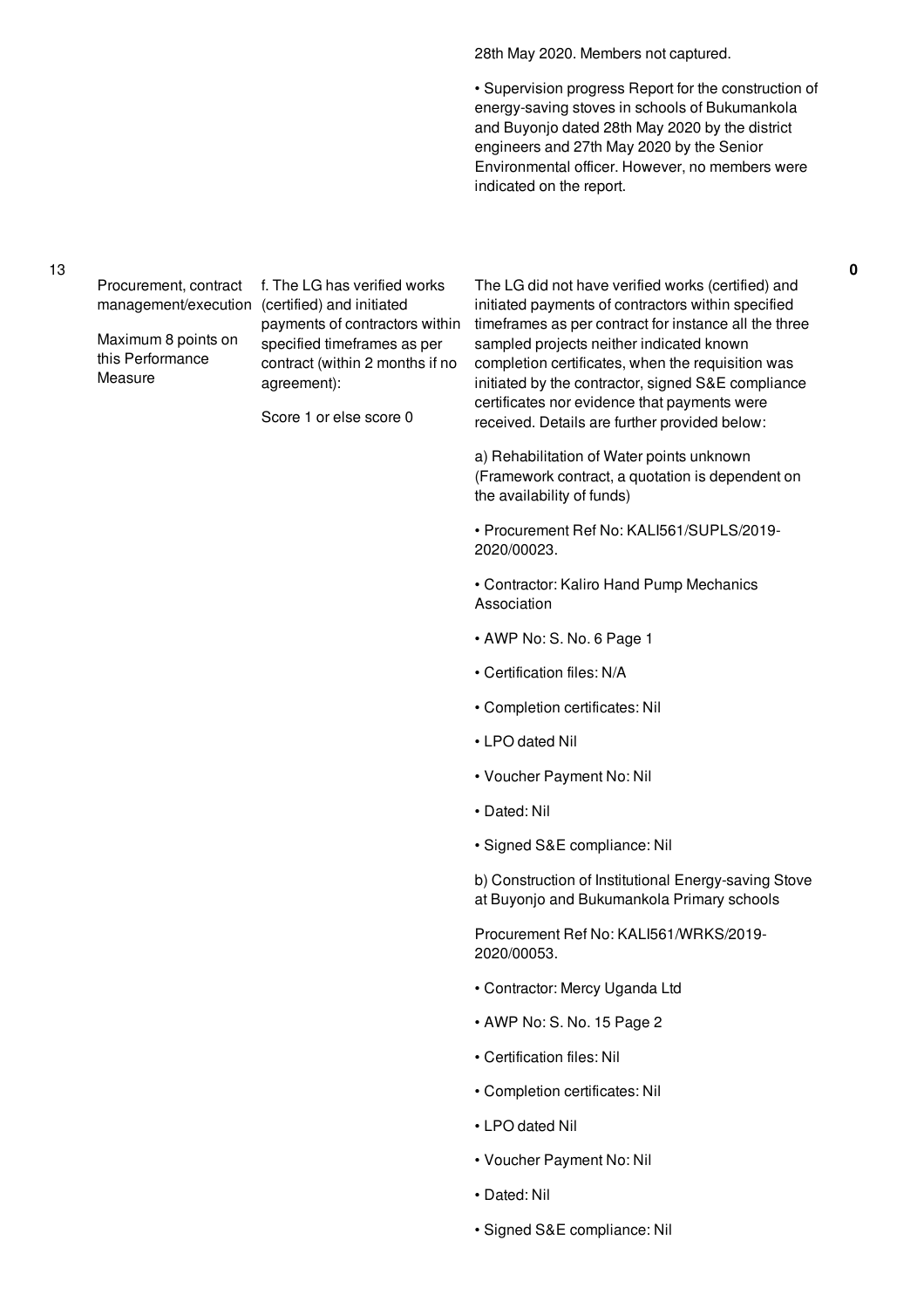c) Connection of electricity to Natural Resource department at the Headquarters. S. No. 15 Page 2

- Procurement Ref No: Not reported
- Contractor: User just requests and report back PDU
- AWP No: S. No. 15 Page 2
- Certification files: Nil
- Completion certificates:Nil
- LPO dated Nil
- Voucher Payment No: Nil
- Dated: Nil
- Signed S&E compliance: Nil

13

Procurement, contract g. The LG has a complete

management/execution procurement file in place for each contract with all records as required by the PPDA Law:

Maximum 8 points on this Performance Measure

Score 1 or else 0

The LG did have a complete Procurement plan for current FY and on file.

**0**

Contracts register 2020/2021 available. Six pages in total.

Procurement files available: For instance:

a) Construction of a two classroom block with office and store at Kibembe Primary school (Gadumile Sub-county)

Minutes of the 2nd District Contracts Committee Meeting held on 10thAugust, 2020 at the PDU offices for the Min12/DCC/2020-2021.

• Advert: ODB dated Friday 3rd July 2020 in the Daily Monitor

- Requisition forms PPF1: 30th June 2020
- The Evaluation report dated: 6th August 2020

• Minutes of Min12/DCC/2020-2021 District Contracts Committee Meeting decision date: 10thAugust, 2020

• Procurement Ref No. KALI561/WKRS/2020- 2021/00014

- BEB Notice: 25th August 2020
- Letter of Bid Acceptance: 8th September 2020
- Bidder's acceptance: 14th September 2020

• The awardee contractor: Ms. Bulomu Enterprises Ltd

- Contract agreement: 14th September 2020
- Amount: worth UGX. 59,997,000.

b) Construction of a two classroom block with office and store at Kahango Primary school (Budomero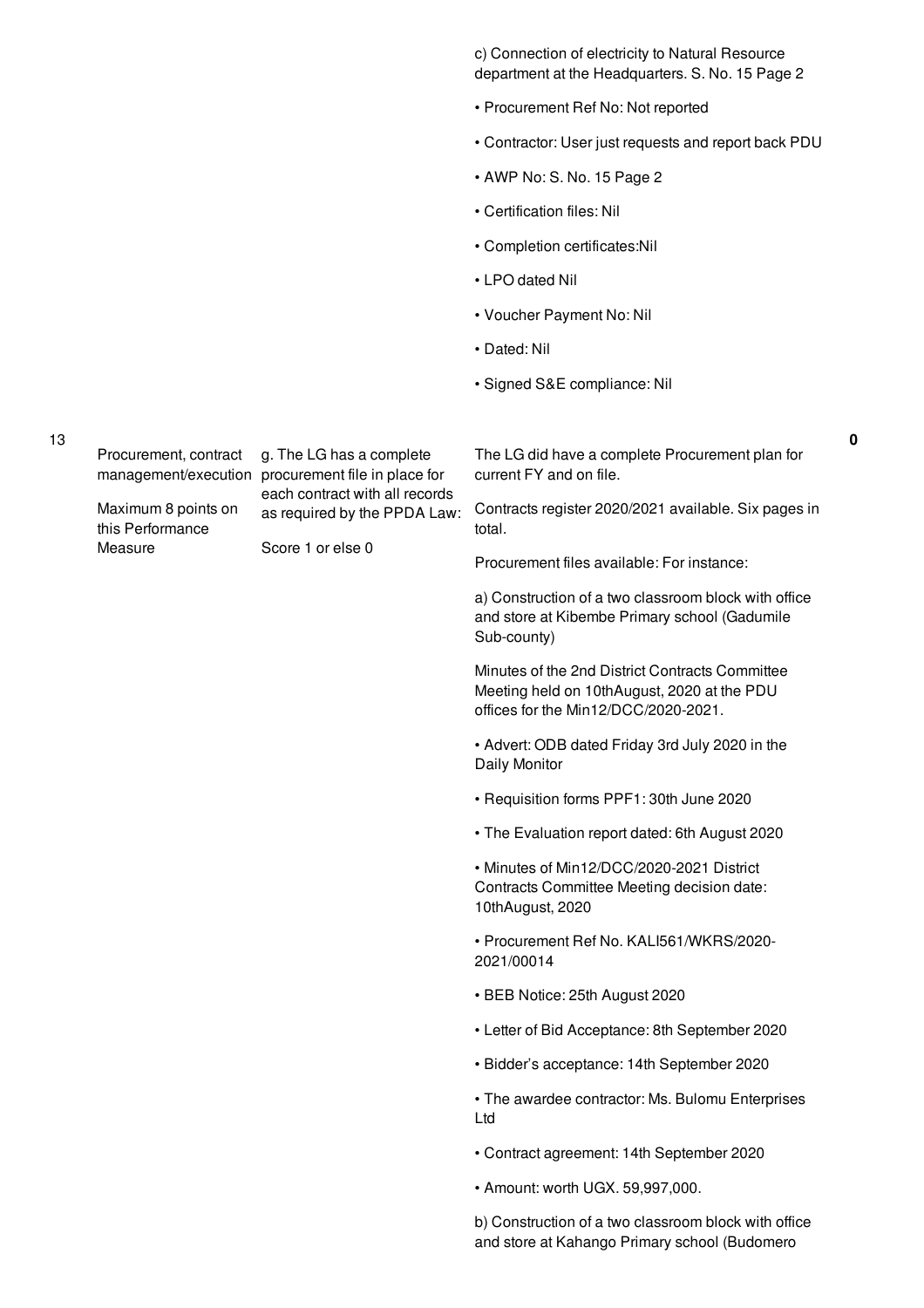### Sub-county)

Minutes of the 2nd District Contracts Committee Meeting held on 10thAugust, 2020 at the PDU offices for the Min12/DCC/2020-2021.

• Advert: ODB dated Friday 3rd July 2020 in the Daily Monitor

- Requisition forms PPF1: 30th June 2020
- The Evaluation report dated: 6th August 2020

• Minutes of Min12/DCC/2020-2021 District Contracts Committee Meeting decision date: 10thAugust, 2020

• Procurement Ref No. KALI561/WKRS/2020- 2021/00015

- BEB Notice: 25th August 2020
- Letter of Bid Acceptance: 8th September 2020
- Bidder's acceptance: 8th September 2020
- The awardee contractor: Ms. Mercy Uganda Ltd
- Contract agreement: 14th September 2020
- Amount: worth UGX. 59,998,892.

#### **Environment and Social Safeguards**

14

Grievance redress mechanism operational.

Maximum 5 points on this performance measure

a. Evidence that the District/Municipality has i) designated a person to coordinate response to feedback (grievance /complaints) and ii) established a centralized Grievance Redress Committee (GRC), with optional co-option of relevant departmental heads/staff as relevant.

Score: 2 or else score 0

The LG had evidence of a designated person to coordinate response to feed-back (grievance / complaints) under letter of appointment dated 5th June 2019, Ref: CR 200/55. Re: Assignment of duties as a focal point person for complaints and grievance handling to Ms.Saade Ahamed. Her tasks were to receive, record and forward to relevant offices a form of complaint from all departments. The letter was authored by the District CAO, Mr. Kizito Mukasa Fred.

There was further evidence of a centralized grievance committee with relevant department heads as seen under letter of appointment dated 20th August 2019 for FY 2019/2020. The members included: Mr. Akubonabona Yusuf the PAS as chairperson, Mr. Diogo Paul the Natural Resources Officer as a member, Ms. Mutesi Eunice the Assistant District Water Officer as secretary, Mr. Nsako James the HRO as member, Ms. Kagoye Irene the SAS as a member, Ms. Saade Ahamed as Grievance Redress Coordinator.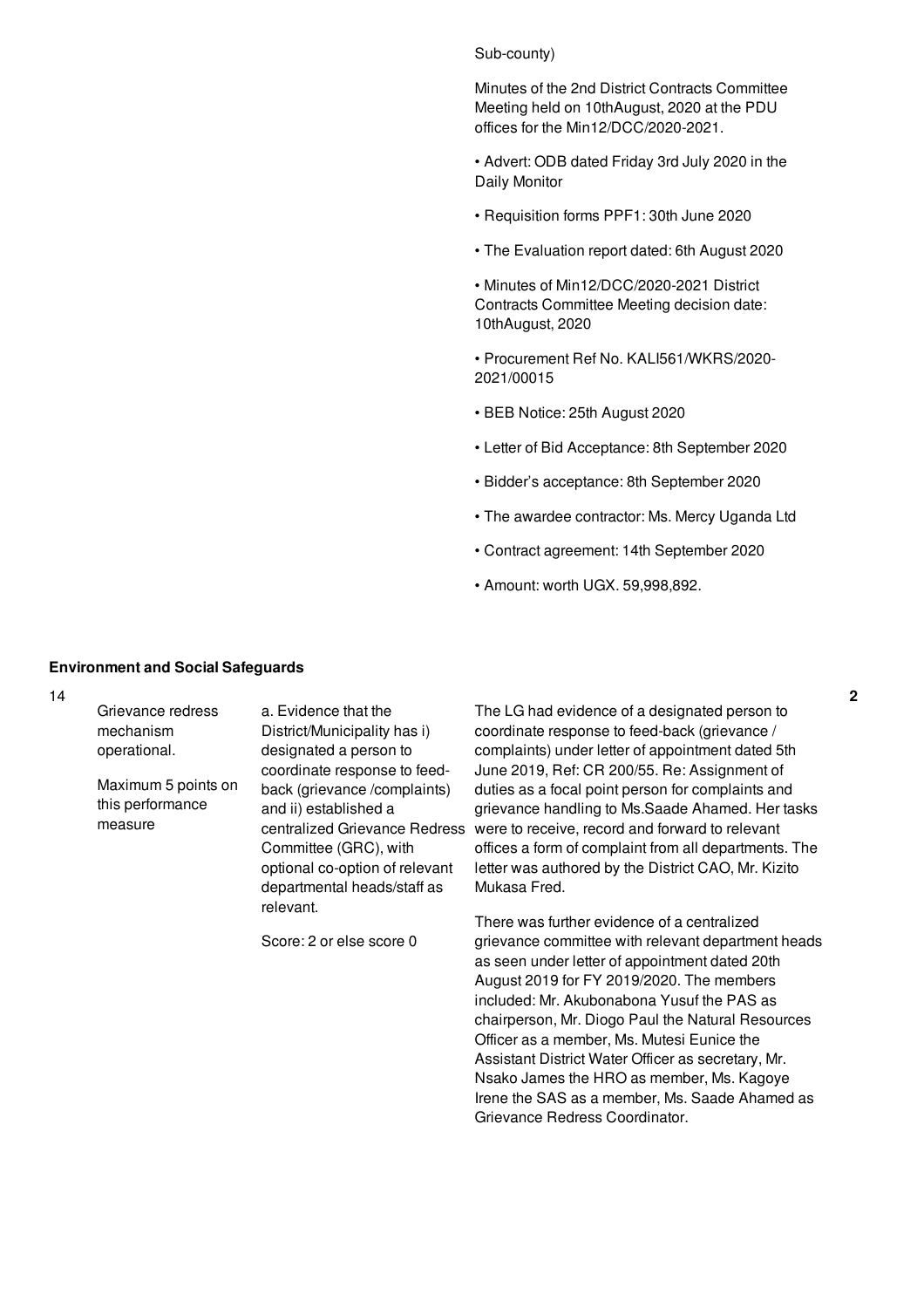| Grievance redress<br>mechanism<br>operational.<br>Maximum 5 points on<br>this performance<br>measure                             | b. The LG has specified a<br>system for recording,<br>investigating and responding<br>to grievances, which includes<br>a centralized complaints log<br>with clear information and<br>reference for onward action (a<br>defined complaints referral<br>path), and public display of<br>information at district/municipal<br>offices.<br>If so: Score 2 or else 0 | The LG had a specified a system for Recording,<br>investigating and responding<br>to grievances, which includes a centralized<br>complaints log with clear information and reference<br>for onward actionfor example;<br>i. There was a Grievance log book with three<br>grievances logged like on 3rd February 2020 Ms.<br>Nambote Eve filed a complaint of none payment of<br>her salary. Action taken: The complaint was<br>forwarded to HRO for consideration and she was<br>eventually paid her salary according to a copy of<br>payment slip seen. (Payment slip for Nambote Eve<br>employee No. 00000000020538, run date 28th<br>February 2020. Employee Position: Stenographer<br>secretary Admin. Kaliro District). |
|----------------------------------------------------------------------------------------------------------------------------------|-----------------------------------------------------------------------------------------------------------------------------------------------------------------------------------------------------------------------------------------------------------------------------------------------------------------------------------------------------------------|------------------------------------------------------------------------------------------------------------------------------------------------------------------------------------------------------------------------------------------------------------------------------------------------------------------------------------------------------------------------------------------------------------------------------------------------------------------------------------------------------------------------------------------------------------------------------------------------------------------------------------------------------------------------------------------------------------------------------|
|                                                                                                                                  |                                                                                                                                                                                                                                                                                                                                                                 | ii.Mr. Waako John of Namwiwa Trading Centre<br>logged a complaint on 10th June 2020 about<br>delayed access to water. Action taken: The Water<br>officer took up the matter however there was no<br>evidence of its conclusion at the time of assessment.                                                                                                                                                                                                                                                                                                                                                                                                                                                                    |
|                                                                                                                                  |                                                                                                                                                                                                                                                                                                                                                                 | iii. Mr.Mutalemwe Muhammed of Nawaikoke Trading<br>centre logged a complaint on 5th June 2020 about<br>delayed salary payment. Action taken: It was<br>forwarded to the HRO for consideration, however it<br>was not yet concluded at the time pf assessment.                                                                                                                                                                                                                                                                                                                                                                                                                                                                |
| Grievance redress<br>mechanism<br>operational.<br>Maximum 5 points on<br>this performance<br>measure                             | c. District/Municipality has<br>publicized the grievance<br>redress mechanisms so that<br>aggrieved parties know where<br>to report and get redress.<br>If so: Score 1 or else 0                                                                                                                                                                                | There was evidence that the LG had evidence of a<br>defined complaints referral path, and public display<br>of information at district/municipal offices for example<br>on the district notice boards there was a notice to<br>report any complaint/grievance to Saade Ahamed of<br>contact 0774155170/070615054 and email:<br>sadepeace10@gamil.com/kalirodlg@gmail.com<br>authored by the District management.                                                                                                                                                                                                                                                                                                             |
| Safeguards for service<br>delivery of investments<br>effectively handled.<br>Maximum 11 points on<br>this performance<br>measure | a. Evidence that Environment,<br>Social and Climate change<br>interventions have been<br>integrated into LG<br>Development Plans, annual<br>work plans and budgets<br>complied with: Score 1 or else                                                                                                                                                            | There was no evidence that the Environment Socio<br>and Climate change interventions had been<br>integrated into the LG Development Plan, AWP and<br><b>Budgets Development.</b><br>The Environment, Socio and Climate change<br>interventions had only been integrated in the                                                                                                                                                                                                                                                                                                                                                                                                                                               |

complied with: Score 1 or else

Workplan and budget for natural resources

department.

score 0

14

14

15

**2**

**0**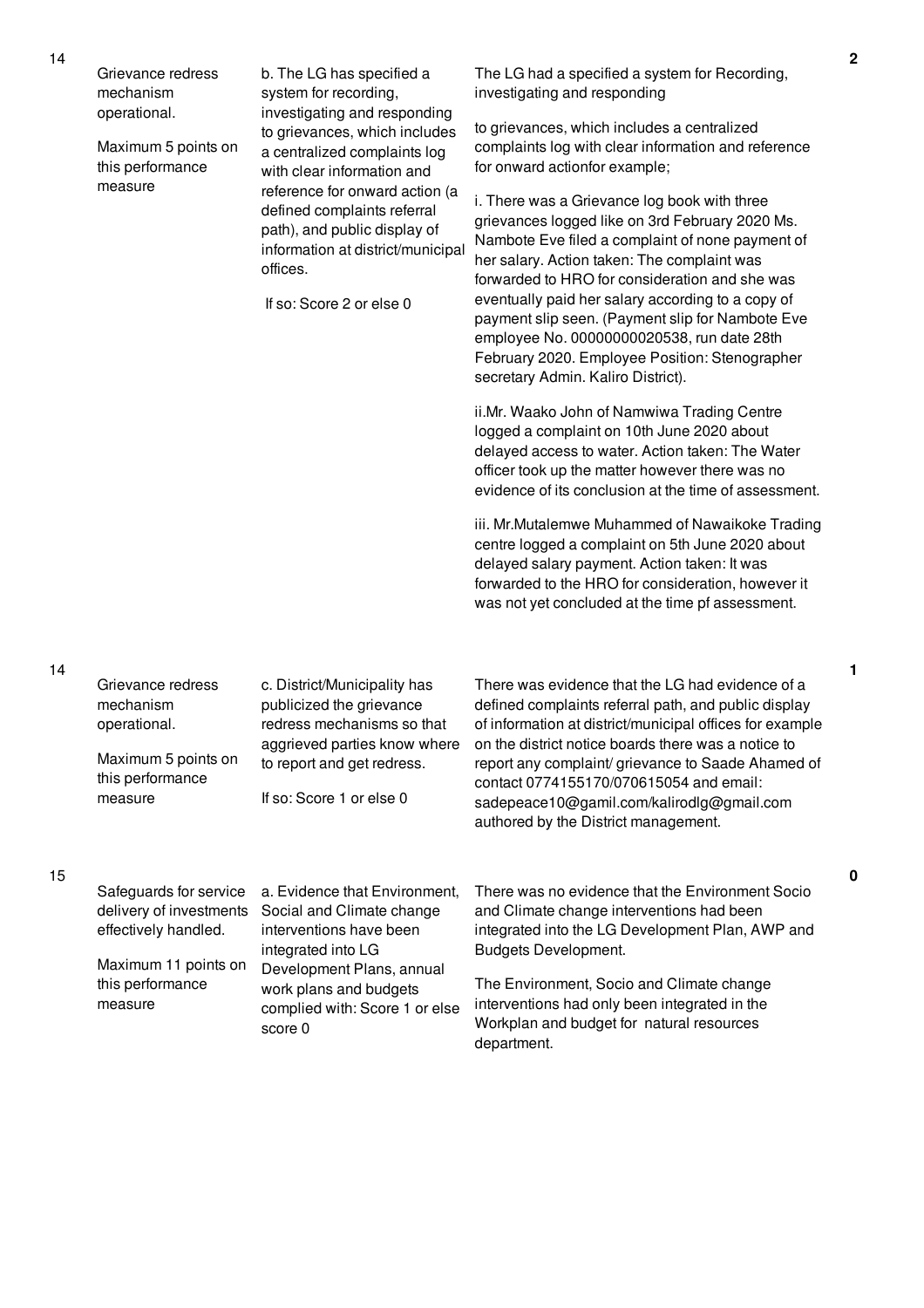Safeguards for service delivery of investments effectively handled.

Maximum 11 points on this performance measure

b. Evidence that LGs have disseminated to LLGs the enhanced DDEG guidelines (strengthened to include environment, climate change mitigation (green infrastructures, waste management equipment and infrastructures) and adaptation and social risk management

score 1 or else 0

There was evidence which indicated that DDEG guidelines were disseminated to LLGs as observed from the activity report dated 4th October 2019 on a training of the HoDS and LLGS in mainstreaming population issues in workplans and budgets and DDEG guidelines. In attendance were representatives from Sub counties. Training took place from 26th September 2019.

It was also noted from Kaliro District Local Government Delivery book that planning guidelines were acknowledged by LLGS on 28th October 2019.

climate change was through planting of trees costed

at UGX 300,000.

|  | Safeguards for service<br>delivery of investments<br>effectively handled.<br>Maximum 11 points on<br>this performance<br>measure | (For investments financed from<br>the DDEG other than health,<br>education, water, and<br>irrigation):<br>c. Evidence that the LG<br>incorporated costed | At the time of assessment, there was no evidence<br>that the LG incorporated costed Environment and<br>Social Management Plans (ESMPs) into designs,<br>BoQs for DDEG infrastructure projects of the<br>previous FY, for example;<br>i. In the contract document of Road demarcation in |
|--|----------------------------------------------------------------------------------------------------------------------------------|----------------------------------------------------------------------------------------------------------------------------------------------------------|-----------------------------------------------------------------------------------------------------------------------------------------------------------------------------------------------------------------------------------------------------------------------------------------|
|  |                                                                                                                                  | <b>Environment and Social</b>                                                                                                                            | Kyani Trading Centre Kaliro District local                                                                                                                                                                                                                                              |
|  |                                                                                                                                  | Management Plans (ESMPs)<br>into designs, BoQs, bidding                                                                                                  | Government. Environment and Social Management<br>Plans were not costed in the BoQs.                                                                                                                                                                                                     |
|  |                                                                                                                                  | and contractual documents for<br>DDEG infrastructure projects<br>of the previous FY, where<br>necessary:                                                 | ii. Area action plan for Kyani Trading Centre Kaliro<br>District local Government. Environment and Social<br>Management Plans were not costed in the BoQs.                                                                                                                              |
|  |                                                                                                                                  | score 3 or else score 0                                                                                                                                  | Therefore the LG scored zero because the indicator<br>required incorporated costed Environment and<br>Social Management Plans in the BoQs. Therefore<br>the LG scored zero.                                                                                                             |
|  |                                                                                                                                  |                                                                                                                                                          |                                                                                                                                                                                                                                                                                         |

## 15

| Safeguards for service                       | d. Examples of projects with | There was evidence that the LG had a project with                                     |
|----------------------------------------------|------------------------------|---------------------------------------------------------------------------------------|
| delivery of investments                      |                              | costing of the additional impact costing of the additional impact from climate change |
| effectively handled.                         | from climate change.         | for example; Construction of 2 classroom block and 5                                  |
|                                              |                              | stance lined pit latrines at Nababoko primary located                                 |
| Maximum 11 points on Score 3 or else score 0 |                              | in Kisindi sub countythere was an additional impact                                   |
| this performance                             |                              | from climate change by planting of trees, planting                                    |
| measure                                      |                              | paspalum grass around the pit latrine costed at UGX                                   |
|                                              |                              | 500,000. Construction of 5 stance lined pit latrine at                                |
|                                              |                              | Nabikooli health Centre II. Additional impact from                                    |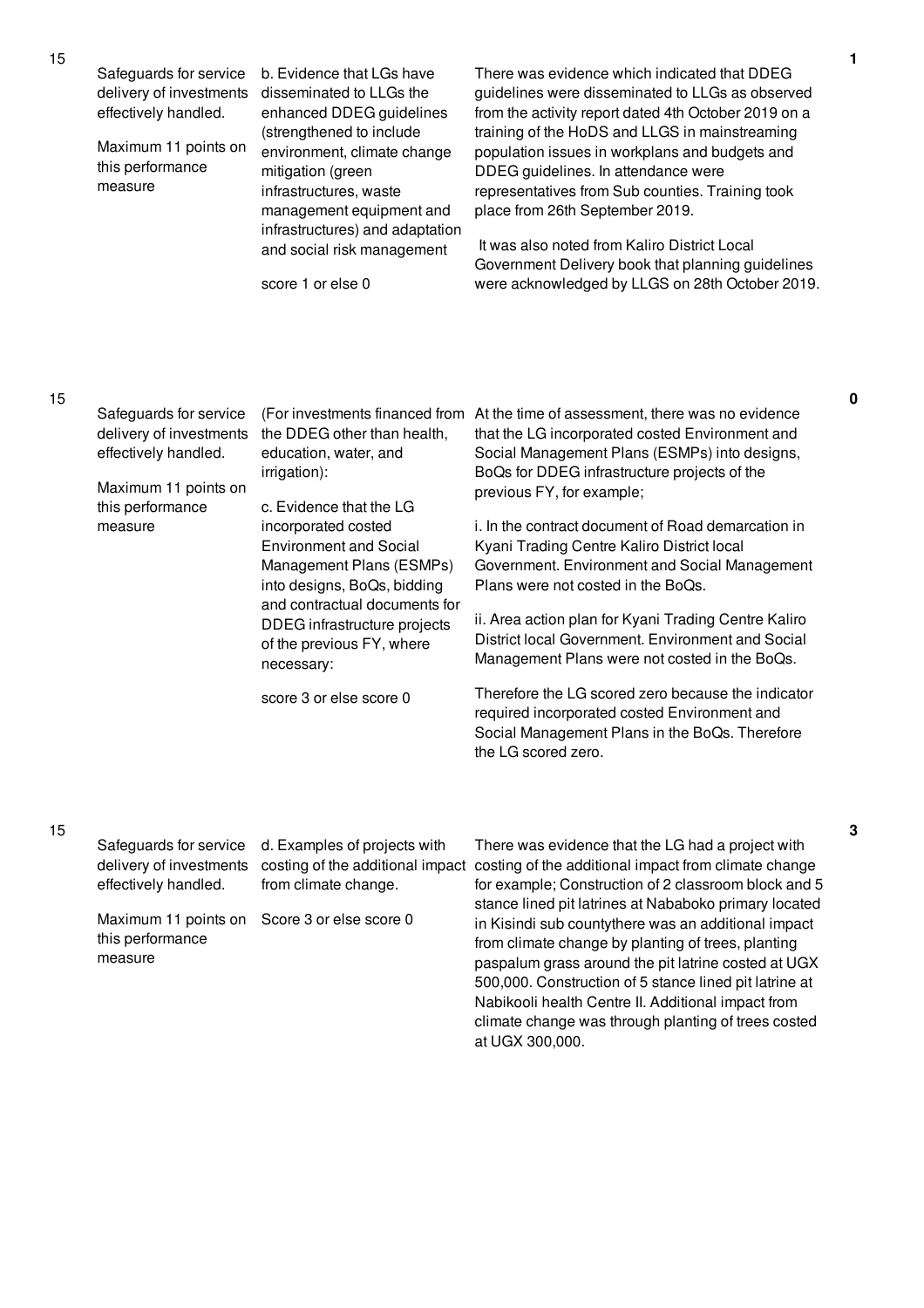| 15 | Safeguards for service<br>delivery of investments<br>effectively handled. | e. Evidence that all projects<br>are implemented on land<br>where the LG has proof of<br>ownership, access, and | There was evidence of a letter of consent dated 20th<br>March 2019 where the school management and the<br>foundation body of Buyonjo primary school<br>authorized the Government of Uganda through Kaliro                                                                                                                                                                                                                    |
|----|---------------------------------------------------------------------------|-----------------------------------------------------------------------------------------------------------------|------------------------------------------------------------------------------------------------------------------------------------------------------------------------------------------------------------------------------------------------------------------------------------------------------------------------------------------------------------------------------------------------------------------------------|
|    | Maximum 11 points on<br>this performance<br>measure                       | availability (e.g. a land title,<br>agreement; Formal Consent,<br>MoUs, etc.), without any<br>encumbrances:     | to construct energy saving stoves at Buyonjo primary<br>school for the benefit of the school. The road<br>demarcation did not require evidence land<br>ownership.                                                                                                                                                                                                                                                            |
|    |                                                                           | Score 1 or else score 0                                                                                         |                                                                                                                                                                                                                                                                                                                                                                                                                              |
| 15 |                                                                           |                                                                                                                 |                                                                                                                                                                                                                                                                                                                                                                                                                              |
|    | Safeguards for service<br>delivery of investments<br>effectively handled. | f. Evidence that environmental<br>officer and CDO conducts<br>support supervision and                           | There was evidence of monitoring reports for the<br>demarcation of roads in the planned town of kyani,<br>and construction of energy saving stoves in two                                                                                                                                                                                                                                                                    |
|    | Maximum 11 points on<br>this performance<br>measure                       | monitoring to ascertain<br>compliance with ESMPs; and<br>provide monthly reports:                               | schools of Bukumankoola in Kaliro Town council<br>and Buyonjo primary school in Budomo sub county<br>however the monitoring reports were done by the                                                                                                                                                                                                                                                                         |
|    |                                                                           | Score 1 or else score 0                                                                                         | district physical planner without involving the<br>Environmental Officer and CDO as the indicator<br>required therefore the LG scored zero.                                                                                                                                                                                                                                                                                  |
| 15 |                                                                           |                                                                                                                 |                                                                                                                                                                                                                                                                                                                                                                                                                              |
|    | Safeguards for service<br>delivery of investments<br>effectively handled. | g. Evidence that E&S<br>compliance Certification forms<br>are completed and signed by                           | There was evidence that the LG had Environment<br>and Social compliance Certification forms completed<br>and signed by Environmental Officer and CDO prior                                                                                                                                                                                                                                                                   |
|    | Maximum 11 points on                                                      | Environmental Officer and<br>CDO prior to payments of                                                           | to payments of contractors for example;                                                                                                                                                                                                                                                                                                                                                                                      |
|    | this performance<br>measure                                               | contractors'<br>invoices/certificates at interim<br>and final stages of projects:                               | i. Certification for demarcation of roads in Kyani<br>trading Centre located in the trading center.<br>Endorsed by the Environmental Officer and CDO on                                                                                                                                                                                                                                                                      |
|    |                                                                           | Score 1 or else score 0                                                                                         | 18th June 2020, final payments to M/s Spatial Data<br>Ltd done on 23rd June 2020.                                                                                                                                                                                                                                                                                                                                            |
|    |                                                                           |                                                                                                                 | ii. Certification for physical development plan for<br>Kyani Trading Center. Project phase at completion.<br>Some of the mitigation identified were: sensitization<br>was done earlier and the plan development process<br>had been followed up to the Council approval<br>therefore they certified that works were satisfactorily<br>done. Endorsed by the Environmental Officer and                                        |
|    |                                                                           |                                                                                                                 | CDO on 4th June 2020, final payments to M/s Spatial<br>Data Ltd done on 16th June 2020.                                                                                                                                                                                                                                                                                                                                      |
|    |                                                                           |                                                                                                                 | iii. Certification form for Energy saving stoves located<br>in Buyonjo and Bukumankoola. Project phase:<br>completion. Mitigation measures: Debris cleared and<br>chimney installed. The Environment Officer and<br>CDO certified that mitigation measure as described<br>in the prject document had been addressed<br>satisfactorily, therefore recommended approval of<br>works on 29th May 2020 and payments certified to |

**0**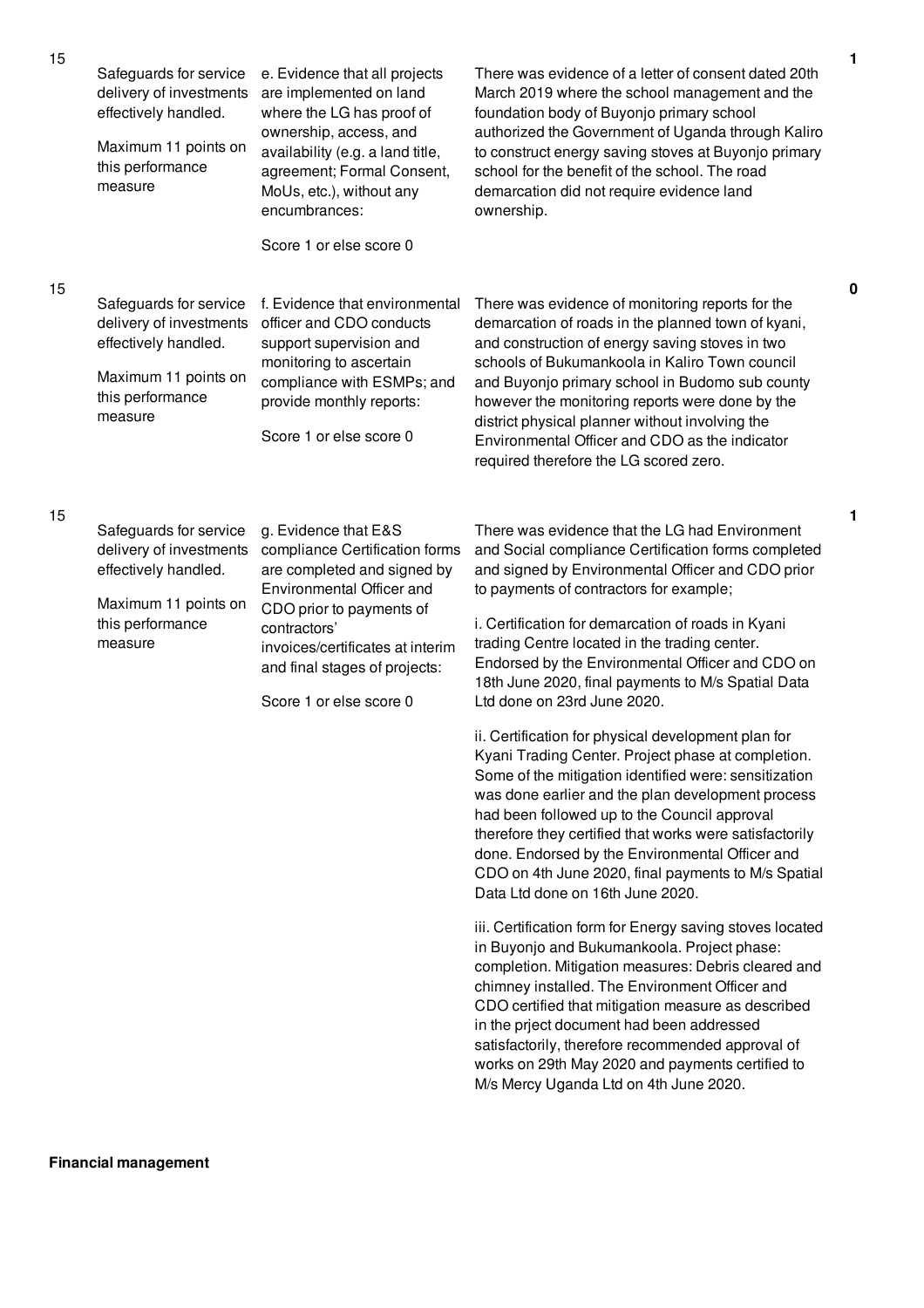|  | LG makes monthly<br><b>Bank reconciliations</b><br>Maximum 2 points on | a. Evidence that the LG makes<br>monthly bank reconciliations<br>and are up to-date at the point<br>of time of the assessment: | The LG had carried out monthly bank reconciliations<br>on IFMS and reconciliations were up to date at the<br>time of Local Government Performance Assessment<br>30th October 2020 as per details indicated below; |
|--|------------------------------------------------------------------------|--------------------------------------------------------------------------------------------------------------------------------|-------------------------------------------------------------------------------------------------------------------------------------------------------------------------------------------------------------------|
|  | this Performance<br>Measure                                            | Score 2 or else score 0                                                                                                        | 1. Treasury Single Account A/C No.<br>005610528000000 at Bank of Uganda was<br>reconciled up to 26th November 2020                                                                                                |
|  |                                                                        |                                                                                                                                | 2. General Fund A/C No. 01983501004102 at DFCU<br>bank was reconciled up to 30th October 2020                                                                                                                     |
|  |                                                                        |                                                                                                                                | 3. Youth Livelihood Program A/C no. 0110041128 at<br>Tropical Bank was reconciled up to 30th September<br>2020                                                                                                    |
|  |                                                                        |                                                                                                                                | 4. UWEP A/C No. 9030013310393 at Stanbic Bank<br>was reconciled up to 30th September 2020                                                                                                                         |
|  |                                                                        |                                                                                                                                | 5. Local revenue A/C No. 005610168000001 at<br>Bank of Uganda was reconciled up to 30th October<br>2020                                                                                                           |
|  |                                                                        |                                                                                                                                | The LG was on the integrated Financial<br>Management System (IFMS)                                                                                                                                                |
|  |                                                                        |                                                                                                                                | There was Treasury Single Account<br>(TSA)comprising of departmental Accounts<br>maintained at Bank of Ugandawhere the<br>reconciliations were automated.                                                         |
|  |                                                                        |                                                                                                                                | All expenditures were taking place on the said<br>Account and was being reconciled by Office of<br>Accountant General.                                                                                            |
|  |                                                                        |                                                                                                                                |                                                                                                                                                                                                                   |
|  | LG executes the<br>Internal Audit function<br>in accordance with the   | a. Evidence that LG has<br>produced all quarterly internal<br>audit (IA) reports for the<br>previous FY.                       | There was evidence that the LG had prepared all<br>quarterly Internal Audit Reports as indicated below.                                                                                                           |
|  | LGA Section 90                                                         |                                                                                                                                | Quarter 1 was prepared on 10/01/2020                                                                                                                                                                              |
|  | Maximum 4 points on                                                    | Score 2 or else score 0                                                                                                        | Quarter 2 was prepared on 26/03/2020                                                                                                                                                                              |

this performance measure

Quarter 3 was prepared on 18/08/2020 Quarter 4 was prepared on 18/10/2020

17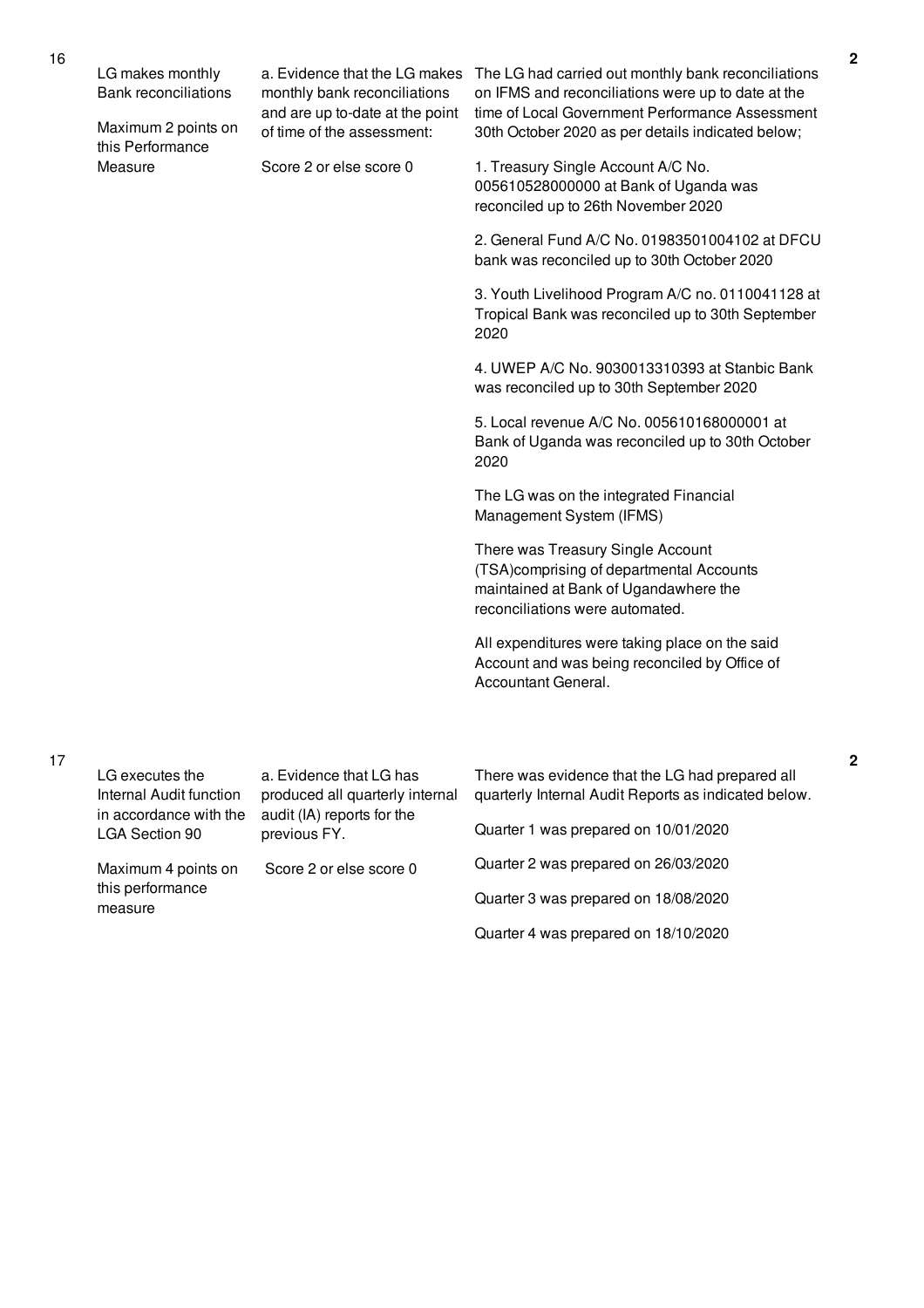LG executes the Internal Audit function in accordance with the LGA Section 90

Maximum 4 points on this performance measure

b. Evidence that the LG has provided information to the Council/ chairperson and the LG PAC on the status of implementation of internal audit findings for the previous FY i.e. information on follow up on audit queries from all quarterly audit reports.

Score 1 or else score 0

There was evidence that the LG had provided IA information to the LG Council/Chairperson and the LG PAC.

The status reports on IA were submitted and acknowledged by the LG Clerk to Council and the LG PAC on the following dates.

• Quarter 1 on 10/01/2020; Ref: AUD 216/2, letter dated 10th January 2020, addressed to the District Speaker

• Quarter 2 on 26/03/2020, Ref: AUD 216/2, letter dated 26th March 2020.

• Quarter 3 on 19/08/2020; Ref: AUD 216/03, letter dated 19th August 2020

• Quarter 4 on 20/11/2020; Ref: AUD 216/1, letter dated 18th October 2020.

These reports were submitted to the District Speaker and copied to the, Office of the Internal Auditor, Internal Auditor General, Ministry of Local Government, Resident District Commissioner, Chairperson Eastern Audit Committee, Chairperson District , PAC, Chief Administrative Officer.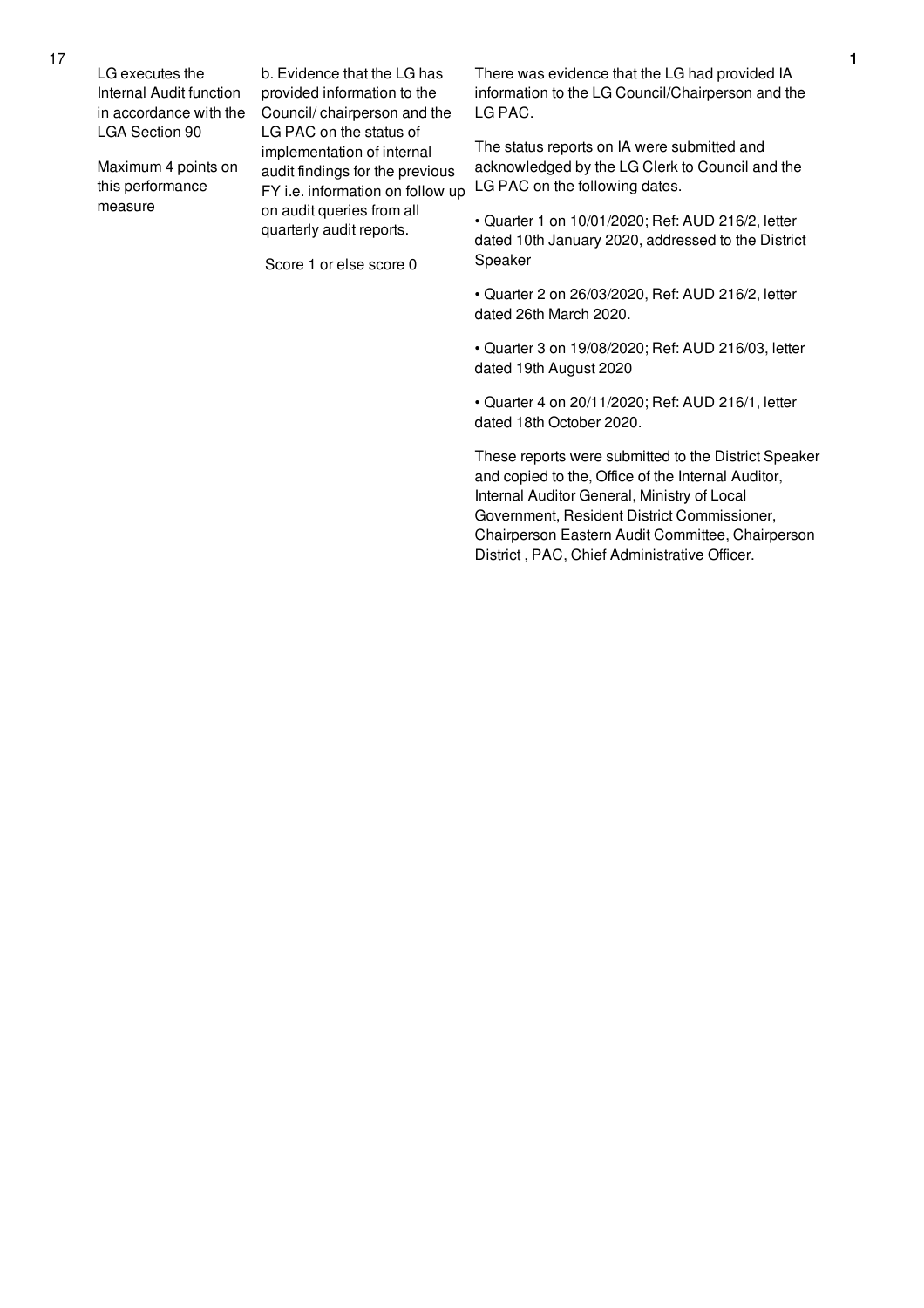| LG executes the<br>Internal Audit function      | c. Evidence that internal audit<br>reports for the previous FY                     | The IA reports were submitted to the LG Accounting<br>Officer and LGPAC on the following dates:                                     |
|-------------------------------------------------|------------------------------------------------------------------------------------|-------------------------------------------------------------------------------------------------------------------------------------|
| in accordance with the<br><b>LGA Section 90</b> | were submitted to LG<br>Accounting Officer, LG PAC<br>and that LG PAC has reviewed | • Quarter 1 was submitted on 10/01/2020; Ref: AUD<br>216/2, letter dated 10th January 2020, addressed to                            |
| Maximum 4 points on<br>this performance         | them and followed-up:                                                              | the District Speaker                                                                                                                |
| measure                                         | Score 1 or else score 0                                                            | • Quarter 2 was submitted on 26/03/2020, Ref: AUD<br>216/2, letter dated 26thMarch, 2020.                                           |
|                                                 |                                                                                    | • Quarter 3 was submitted on 19/08/2020; Ref: AUD<br>216/03, letter dated 19th August 2020                                          |
|                                                 |                                                                                    | • Quarter 4 was submitted on 20/11/2020; Ref: AUD<br>216/1, letter dated 18th October 2020.                                         |
|                                                 |                                                                                    | The LG PAC had reviewed four quarterly Internal<br>Audit Reports as evidenced by the following LG PAC<br>minutes.                   |
|                                                 |                                                                                    | The LG PAC Committee meeting held on 27th<br>February 2020 reviewed Q1 Internal Audit Report:<br>Ref: Min 78/KDLG/PAC/FEB/2019/2020 |
|                                                 |                                                                                    | The LG PAC Committee meeting held on 28th<br>February 2020 reviewed Q2 Internal Audit Report:<br>Ref: Min 70/KDLG/PAC/FEB/2019/2020 |
|                                                 |                                                                                    | The LG PAC Committee meeting held on 24th June<br>2020 reviewed Q3 Internal Audit Report: Ref: Min<br>38/KDLG/PAC/NOV/2019/2020     |
|                                                 |                                                                                    |                                                                                                                                     |

The LG PAC Committee meeting held on 12th October 2020 reviewed Q4 Internal Audit Report: Ref: Min 22/KDLG/PAC/OCT/2020/2021

All four quarterly Internal Audit Reports were reviewed thus the LG was compliant.

### **Local Revenues**

18

LG has collected local revenues as per

Maximum 2 points on this performance measure

budget (collection ratio) revenue collected against a. If revenue collection ratio (the percentage of local planned for the previous FY (budget realization) is within +/- 10 %: then score 2 or else score 0.

There was evidence that the local revenue collected was as per the budget.

From the Draft financial statements 2019/20, page 17 of the Statement of Local revenue, was projected at Ugx 626,119,084 and the Actual local revenue collection realized was Ugx 575,000,043 Ref: page 17 of the statement of performance of revenues. This translated into a revenue collection ratio of 91.8% which was 8.2 % short of target and was within the required range of +/- 10% range.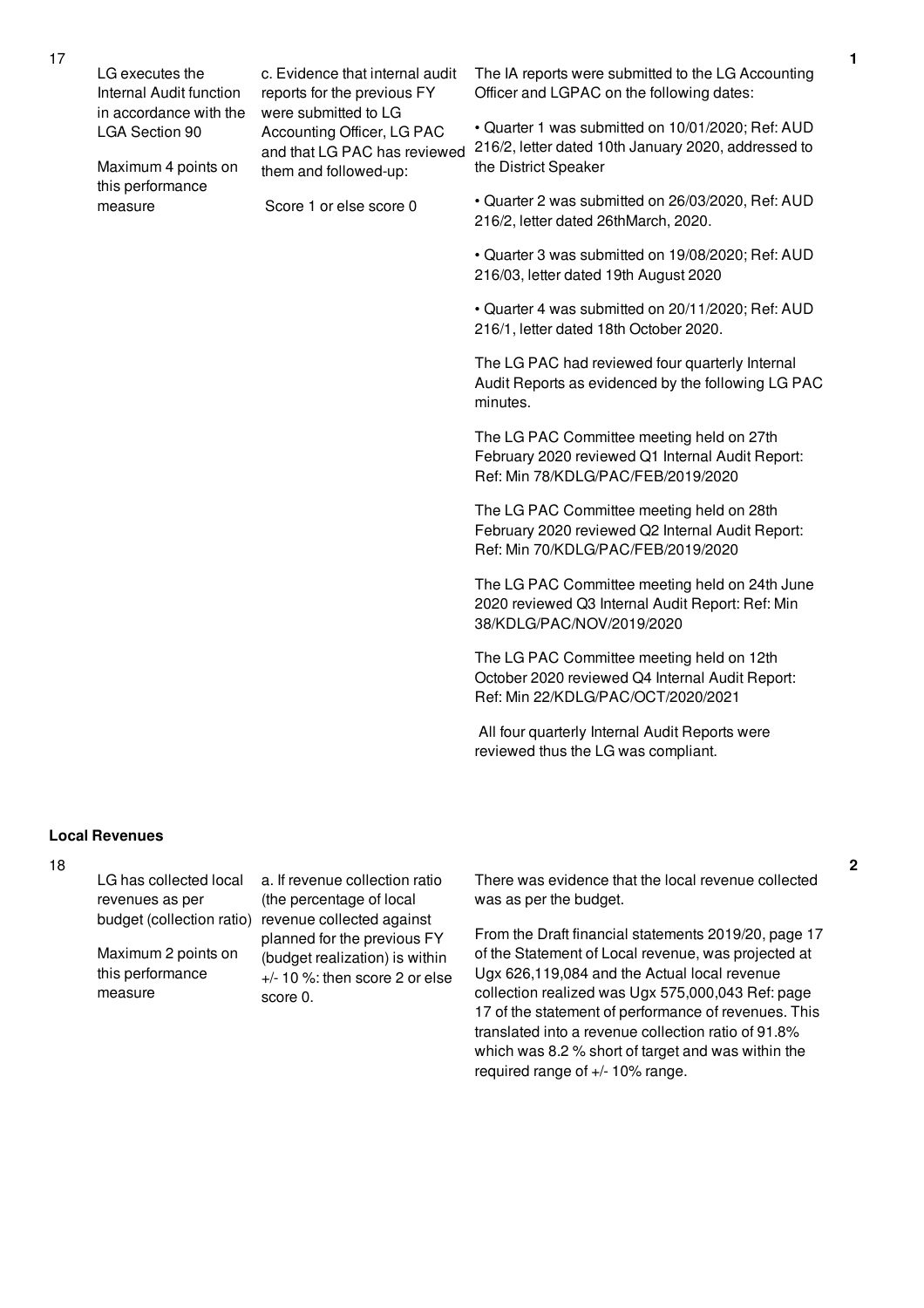| The LG has increased                                                                 | a. If increase in OSR                                                                                 | There was evidence that the LGs OSR increased in                                                                                 |
|--------------------------------------------------------------------------------------|-------------------------------------------------------------------------------------------------------|----------------------------------------------------------------------------------------------------------------------------------|
| LG own source                                                                        | (excluding one/off, e.g. sale of                                                                      | FY2019/20 compared to FY 2018/19                                                                                                 |
| revenues in the last<br>financial year<br>compared to the one<br>before the previous | assets, but including arrears<br>collected in the year) from<br>previous FY but one to<br>previous FY | Total of OSR for FY2018/2019 was Ugx.<br>170,922,128 as shown on page 34 ofstatement of<br>revenues collected during FY 2018/19. |
| financial year (last FY<br>year but one)                                             | $\cdot$ If more than 10 %; score 2.                                                                   | Total of OSR for FY 2019/2020 was Ugx.<br>575,000,043 as shown on page 34 of Financial                                           |
| Maximum 2 points on                                                                  | • If the increase is from 5% -10                                                                      | statement ended 30th June 2020.                                                                                                  |
| this Performance                                                                     | $%$ : score 1.                                                                                        | Thus Ugx. 575,000,043 (FY 2019/2020) minus Ugx                                                                                   |
| Measure.                                                                             | • If the increase is less than 5                                                                      | 170,922,128 (FY 2018/2019)                                                                                                       |
|                                                                                      | $%$ : score 0.                                                                                        | There was increase of Ugx 404,077,915                                                                                            |
|                                                                                      |                                                                                                       |                                                                                                                                  |

404,077,915/ 170,922,128 X 100=236%

This was an increase in revenue by 36% increase which was more than the required range of 10%.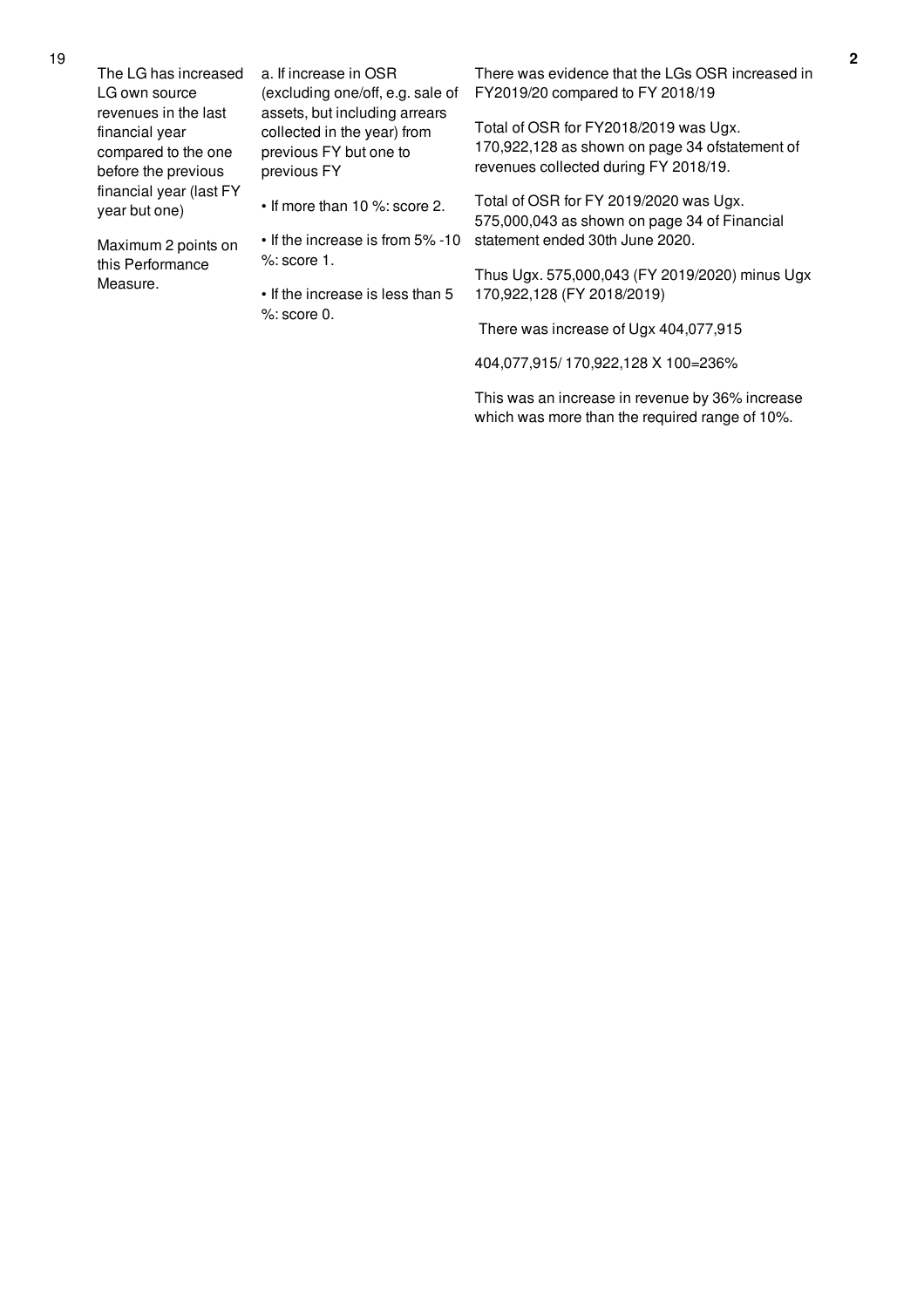Local revenue administration, allocation, and transparency

Maximum 2 points on this performance measure.

a. If the LG remitted the mandatory LLG share of local revenues during the previous FY: score 2 or else score 0

There was evidence that the LG remitted the mandatory LLG share of local revenues as per 85 of LGA and fifth schedule (part V)

Local Revenue collections subjected to sharing with LLGs was Ugx. 161,372,136, page 34 of Final Accounts FY 2019/2020

Amount of local revenue remitted to LLGs was Ugx 43,384,226

Vr. No. ADM-001-10-19 to Namwiwa S/C worth Ugx. 4,727,874

Vr. No. ADM-024-NOV-19 to Bukamba S/C worth Ugx. 2,635,750

Vr. No. ADM-14-10-05 to Budomero S/C worth Ugx. 2,324,177

Vr. No. ADM-24-10-07 to Nansololo S/C worth Ugx. 1,038,375

Vr. No. ADM-027-NOV-19 to Kisinda S/C worth Ugx. 2,184,000

Vr. No. ADM-007-10-19 to Buyinda S/C worth Ugx. 729,625

Vr. No. ADM-026-JAN-2020 to KasokweS/C worth Ugx. 2,998,125

Vr. No. ADM-03-DEC-2019 to GadumireS/C worth Ugx. 2,060,550

Vr. No. ADM-09-09-07 to BumanyaS/C worth Ugx. 529,750

Vr. No. ADM-022-NOV-19 to Nawaikoke S/C worth Ugx. 3,243,875

Vr. No. ADM-046-DEC-2019 to Namugongo S/C worth Ugx. 2,357,375

Vr. No. ADM-03-DEC-19 to Kaliro TC worth Ugx. 15,904,750

Vr. No. ADM-04-feb-20 to Bulumba TC worth Ugx. 2,650,000

Total remittances Ugx. 43,384,226

Total (43,384,226/161,372,136) x 100 = 26.9%

The District remitted 26.9% which was contrary to Section 85 of LGA and Fifth Schedule (Part V).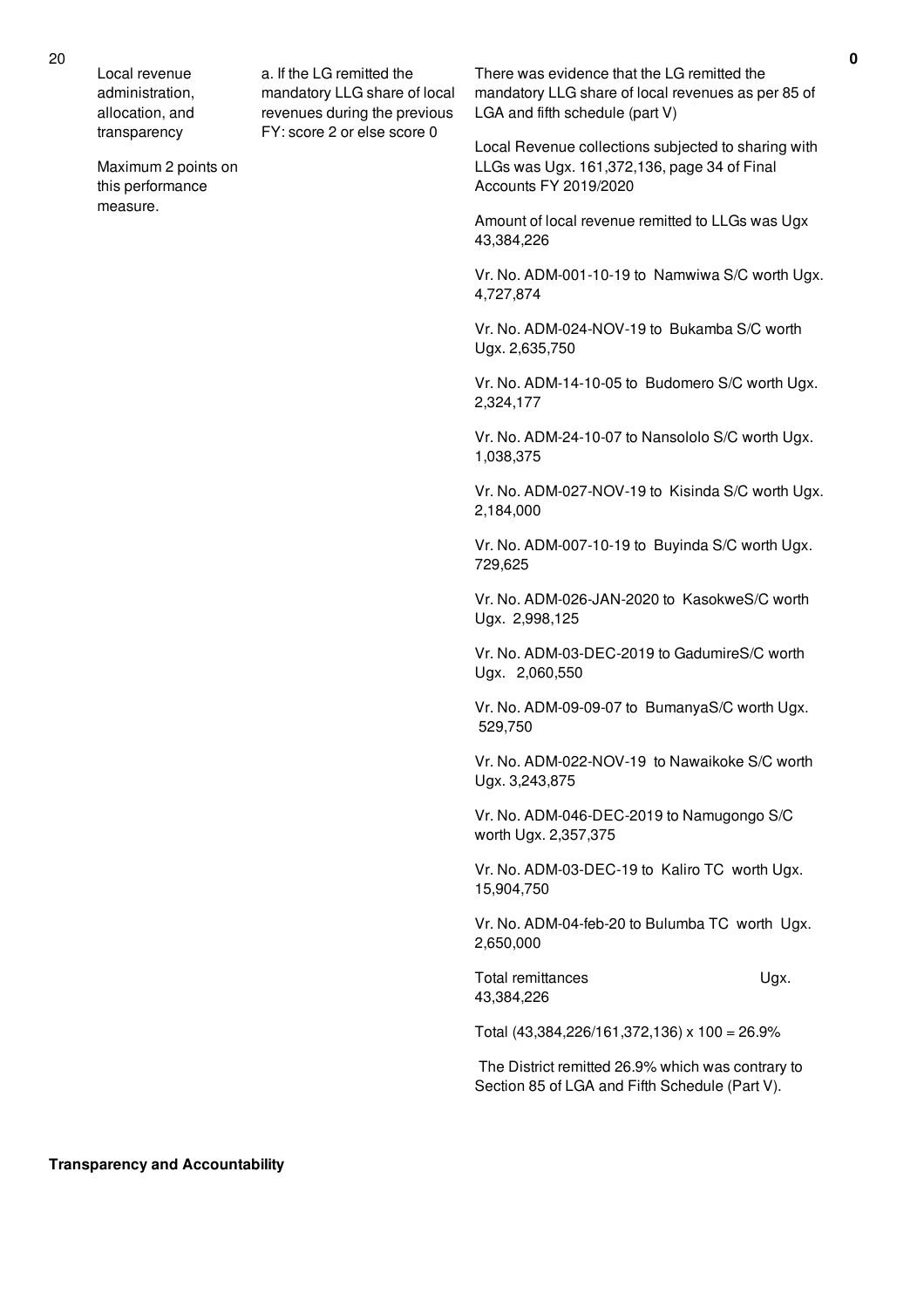|    | LG shares information<br>with citizens<br>Maximum 6 points on<br>this Performance<br>Measure | a. Evidence that the<br>procurement plan and<br>awarded contracts and all<br>amounts are published: Score<br>2 or else score 0                                                                                                                                                                            | The procurement plan and awarded contracts and<br>amounts were published 20th October 2019 on<br>notice board by Mulondo Robert- The CAO.                                                                                                                                                                                                                                                    |              |
|----|----------------------------------------------------------------------------------------------|-----------------------------------------------------------------------------------------------------------------------------------------------------------------------------------------------------------------------------------------------------------------------------------------------------------|----------------------------------------------------------------------------------------------------------------------------------------------------------------------------------------------------------------------------------------------------------------------------------------------------------------------------------------------------------------------------------------------|--------------|
| 21 | LG shares information<br>with citizens<br>Maximum 6 points on<br>this Performance<br>Measure | b. Evidence that the LG<br>performance assessment<br>results and implications are<br>published e.g. on the budget<br>website for the previous year:<br>Score 2 or else score 0                                                                                                                            | There was evidence that the LG published the LGPA<br>results for 2018/19 as observed from the Kaliro<br>website which was https://kaliro.go.ug/ that was<br>accessed on December 1st, 2020.                                                                                                                                                                                                  | $\mathbf{2}$ |
| 21 | LG shares information<br>with citizens<br>Maximum 6 points on<br>this Performance<br>Measure | c. Evidence that the LG during<br>the previous FY conducted<br>discussions (e.g. municipal<br>urban fora, barazas, radio<br>programmes etc.) with the<br>public to provide feed-back on<br>status of activity<br>implementation: Score 1 or<br>else score 0                                               | There was evidence on conducting discussions with<br>the public to provide feedback on status of activity<br>implementation as observed from the report on the<br>radio talk show held on NBS Jinja, 89.4FM Kodyeyo<br>on 10thOctober 2019. The radio talk show was<br>facilitated by the District Health Officer, District<br><b>Health Educator and Resident District</b><br>Commissioner. | 1            |
| 21 | LG shares information<br>with citizens<br>Maximum 6 points on<br>this Performance<br>Measure | d. Evidence that the LG has<br>made publicly available<br>information on i) tax rates, ii)<br>collection procedures, and iii)<br>procedures for appeal: If all i,<br>ii, iii complied with: Score 1 or<br>else score 0                                                                                    | There was no evidence on display of tax rates,<br>collection procedures, and procedures for appeal to<br>the public.                                                                                                                                                                                                                                                                         | 0            |
| 22 | Reporting to IGG<br>Maximum 1 point on<br>this Performance<br>Measure                        | a. LG has prepared an IGG<br>report which will include a list<br>of cases of alleged fraud and<br>corruption and their status incl.<br>administrative and action<br>taken/being taken, and the<br>report has been presented and<br>discussed in the council and<br>other fora. Score 1 or else<br>score 0 | There was no evidence on preparation of the IGG<br>report.<br>The LG had no cases that required intervention of<br>the IGG.                                                                                                                                                                                                                                                                  | 1            |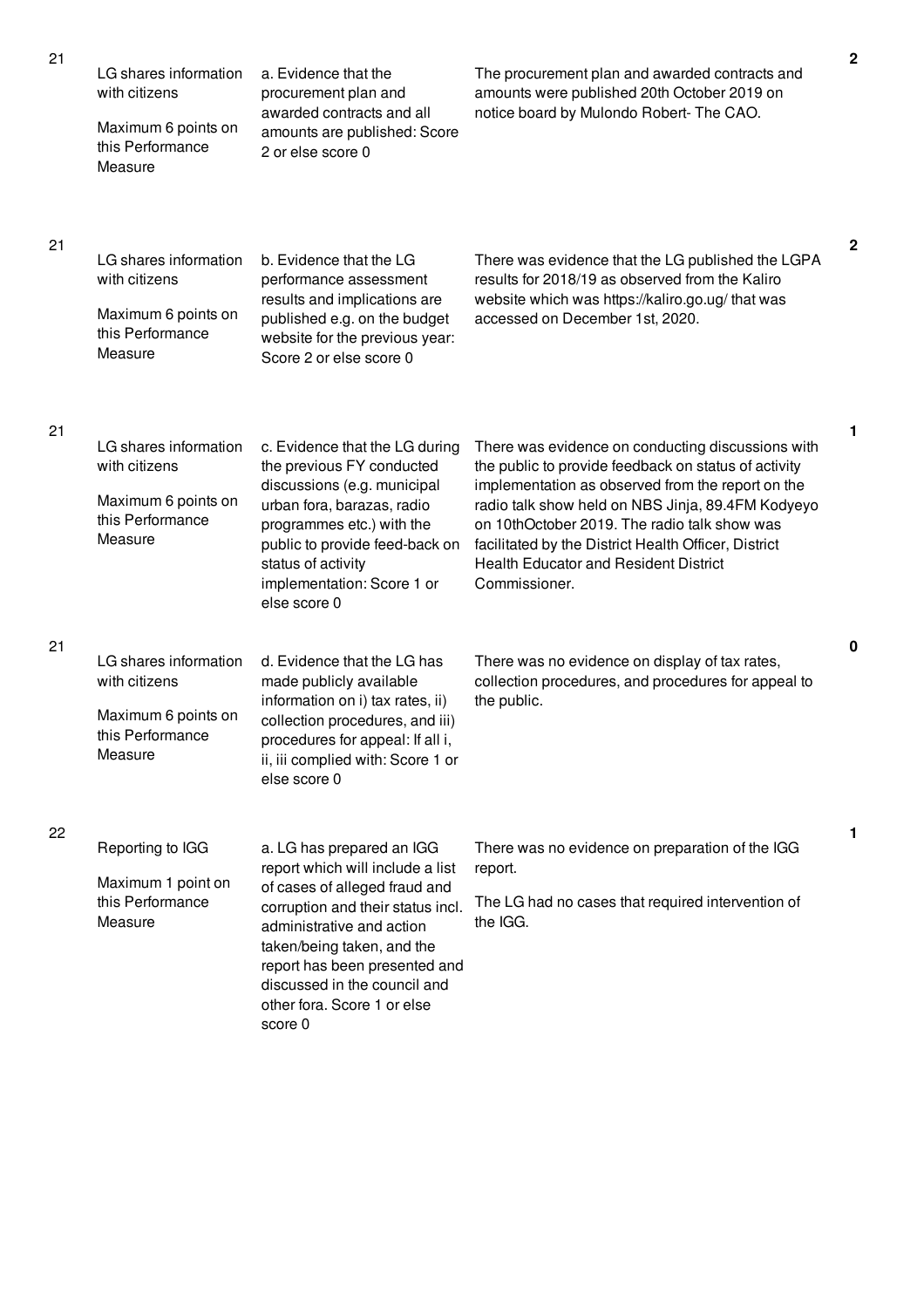| No. | <b>Summary of</b><br>requirements                                                                               | <b>Definition of compliance</b>                                                                                                               | <b>Compliance justification</b>                                                                                                                                                                                                                                                  | <b>Score</b> |
|-----|-----------------------------------------------------------------------------------------------------------------|-----------------------------------------------------------------------------------------------------------------------------------------------|----------------------------------------------------------------------------------------------------------------------------------------------------------------------------------------------------------------------------------------------------------------------------------|--------------|
|     | <b>Local Government Service Delivery Results</b>                                                                |                                                                                                                                               |                                                                                                                                                                                                                                                                                  |              |
|     | Learning Outcomes:<br>The LG has improved<br>PLE and USE pass<br>rates.<br>Maximum 7 points on                  | a) The LG PLE pass rate has<br>improved between the<br>previous school year but one<br>and the previous year<br>• If improvement by more than | There was evidence that the LG PLE pass rate had<br>not improved and had a negative of 2.8% between<br>the previous school year but one and the previous<br>year, for example, in 2018 the total number of<br>candidates for PLE was 4,627. Those who passed<br>were as follows: | 4            |
|     | this performance<br>measure                                                                                     | 5% score 4                                                                                                                                    | Grade I: 177, Grade II: 1,515 and Grade III: 959. The                                                                                                                                                                                                                            |              |
|     |                                                                                                                 | • Between 1 and 5% score 2<br>• No improvement score 0                                                                                        | total number of those who passed between Grade 1<br>and III was 2,651 which gave a % of                                                                                                                                                                                          |              |
|     |                                                                                                                 |                                                                                                                                               | 2651/4,627x100=57.2.%.                                                                                                                                                                                                                                                           |              |
|     |                                                                                                                 |                                                                                                                                               | In 2019 the candidates who sat for PLE were 4669<br>and those who passed in Grade I were 259, grade II<br>were 1702 and in grade III were 579 which gave a<br>total of 2540 pupils who passed between Grade 1<br>and III. The % was 2,540/4,669x100=54.4%.                       |              |
|     |                                                                                                                 |                                                                                                                                               | Therefore, the increase was a negative improvement<br>by 2.8%.                                                                                                                                                                                                                   |              |
|     |                                                                                                                 |                                                                                                                                               |                                                                                                                                                                                                                                                                                  |              |
| 1   | Learning Outcomes:<br>The LG has improved<br>PLE and USE pass                                                   | b) The LG UCE pass rate has<br>improved between the<br>previous school year but one                                                           | The UCE pass rate had improved by 4.3%%<br>between the previous school's year but one and the<br>previous year, for example,                                                                                                                                                     | 3            |
|     | rates.<br>Maximum 7 points on                                                                                   | and the previous year<br>• If improvement by more than                                                                                        | in 2018, the number of candidates who sat for UCE<br>was 1,404 and the total who passed was 323.                                                                                                                                                                                 |              |
|     | this performance<br>measure                                                                                     | 5% score 3                                                                                                                                    | Therefore, the pass rate was 323/1,404x100=23%                                                                                                                                                                                                                                   |              |
|     |                                                                                                                 | • Between 1 and 5% score 2<br>• No improvement score 0                                                                                        | In 2019 the number of candidates was 1,223 and the<br>total who passed was 335.                                                                                                                                                                                                  |              |
|     |                                                                                                                 |                                                                                                                                               | Therefore, the pass rate was 335/1,223x100=27.3%                                                                                                                                                                                                                                 |              |
|     |                                                                                                                 |                                                                                                                                               | Therefore, the performance improvement was<br>27.3%-23%= 4.3% increase.                                                                                                                                                                                                          |              |
|     |                                                                                                                 |                                                                                                                                               |                                                                                                                                                                                                                                                                                  |              |
| 2   | <b>Service Delivery</b><br>Performance: Increase<br>in the average score in<br>the education LLG<br>performance | a) Average score in the<br>education LLG performance<br>has improved between the<br>previous year but one and the<br>previous year            | The LLG performance was not assessed last FY.                                                                                                                                                                                                                                    | 0            |
|     | assessment.<br>Maximum 2 points                                                                                 | • If improvement by more than<br>5% score 2                                                                                                   |                                                                                                                                                                                                                                                                                  |              |
|     |                                                                                                                 | • Between 1 and 5% score 1                                                                                                                    |                                                                                                                                                                                                                                                                                  |              |

• No improvement score 0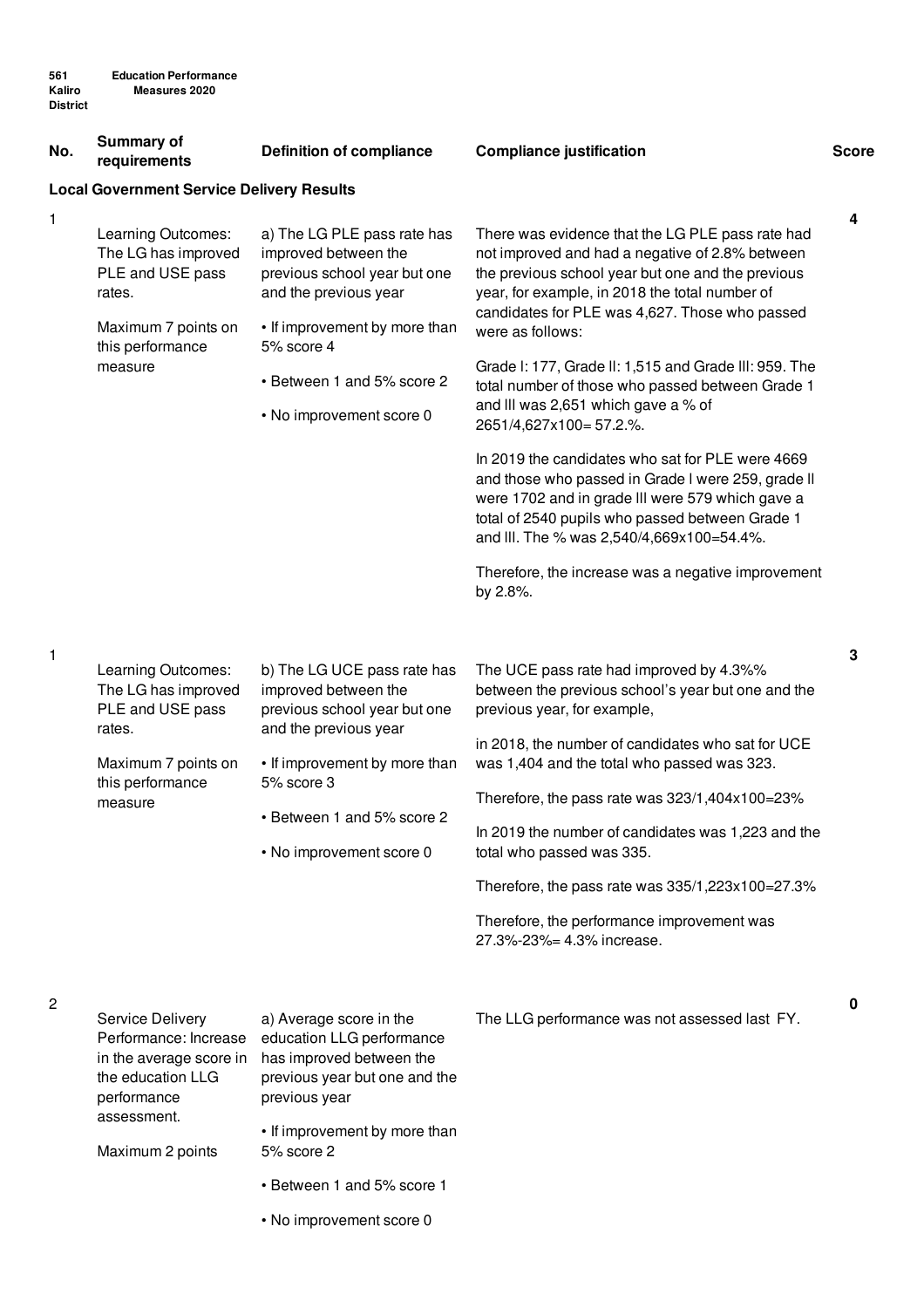Investment Performance: The LG has managed education projects as per guidelines

Maximum 8 points on this performance measure

a) If the education development grant has been used on eligible activities as defined in the sector guidelines: score 2; Else score 0

There was evidence that the education development grant had been used on eligible activities as defined in the sector guidelines for example, the development grant was used for construction of 5 stance lined pit latrines at Namusolo P/S at a cost of UGX 1,799,444.

Investment Performance: The LG has managed education projects as per guidelines

Maximum 8 points on this performance measure

b) If the DEO, Environment Officer and CDO certified works on Education construction projects implemented in the previous FY before the LG made payments to the contractors score 2 or else score 0

The DEO certified works on Education construction projects implemented in the previous FY before the LG made payments to the contractors for construction of 5 stance lined pit latrines at Namusolo P/S at a cost of UGX 1,799,444 on 17/6/2020 which was paid on 25/6/2020, Receipt No.445 issued by SSeka Group of Companies Ltd.

However, the Environment Officer and CDO did not certify payments on education construction projects implemented for FY 2019/2020.

Investment Performance: The LG has managed education projects as per guidelines

c) If the variations in the contract price are within +/- 20% of the MoWT estimates score 2 or else score 0

Maximum 8 points on this performance measure

According the contracts, the following projects were sampled:

Construction of 5 stance lined pit latrine at Zibondo primary schools (Kasokwe sub-county) Procurement Ref. No KALI561/wrks/2019-2020/00037

Construction of 5 stance lined pit latrine at Ihangalo (Bumanya Sub county) primary schools Procurement Ref. No KALI561/wrks/2019-2020/00012

Construction of two class room block, office and store at Budehe Primary school (Bumanya Sub county)

However, the variations in contract price of sampled works/supplier for the previous FY contracts were not within +/-20% of the MoWT's estimates (Reserve Price) because the LG Engineer did not have both the reserve and contract prices at the time of assessment.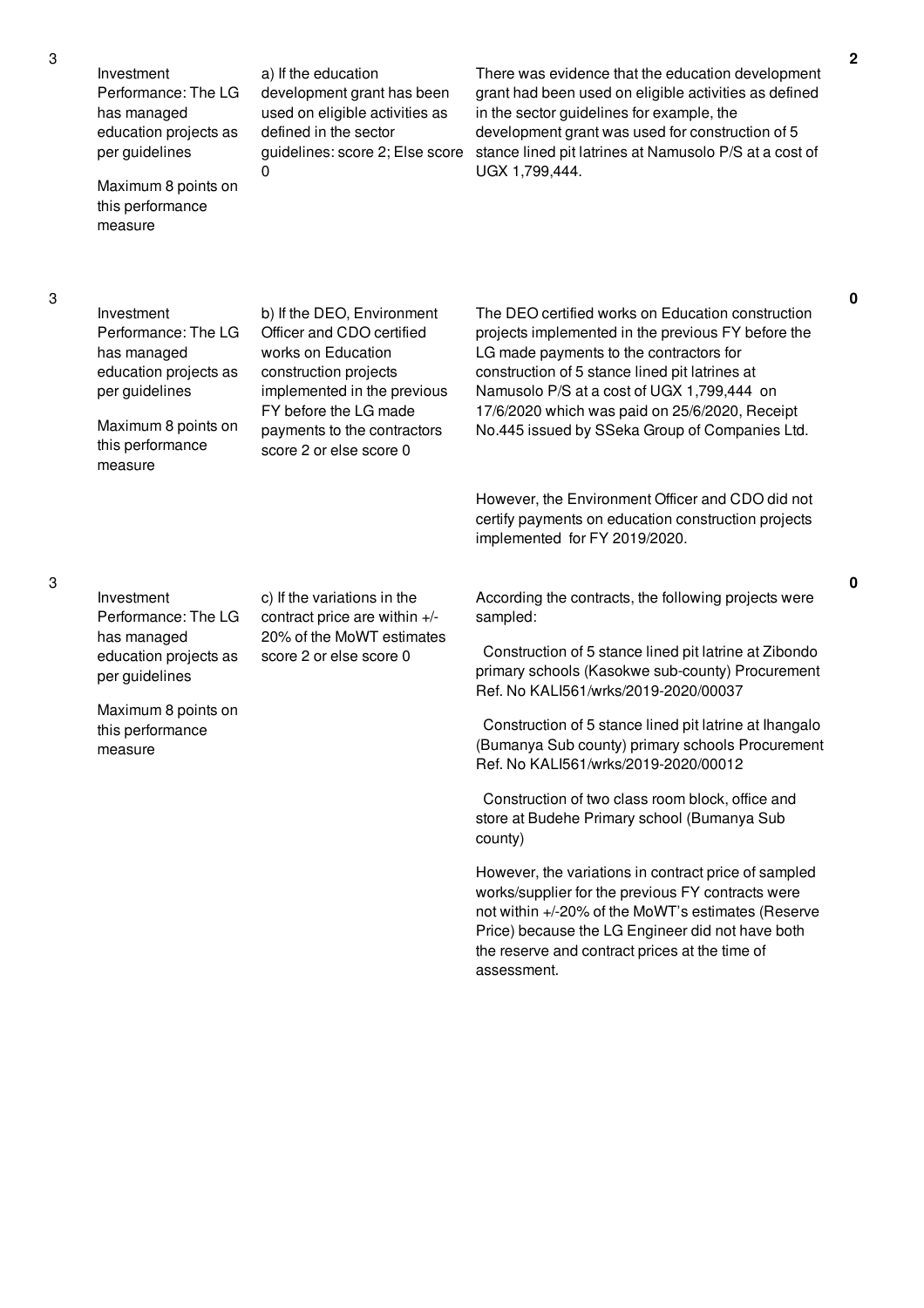Maximum 8 points on this performance

measure

d) Evidence that education projects were completed as per the work plan in the previous FY

- If 100% score 2
- Between 80 99% score 1
- Below 80% score 0

For the three sampled Education projects, for the previous FY:

Construction of 5 stance lined pit latrine at Zibondo primary schools (Kasokwe sub-county) Procurement Ref. No KALI561/wrks/2019-2020/00037.

Construction of 5 stance lined pit latrine at Ihangalo primary schools Procurement Ref. No KALI561/wrks/2019-2020/00012

Construction of two class room block, office and store at Budehe Primary school (Bumanya Sub county).Procurement Ref. No KALI561/wrks/2019- 2020/00xxx

It was difficult to ascertain when they were completed because the following information was not available with the district engineer at the time of assessment.

Certificate No. 1.

For payment Issued on date: Nil

Voucher No. Nil

Dated: Nil

Certificate of Practical completion dated: Nil

4

3

| Achievement of<br>standards: The LG has<br>met prescribed school<br>staffing and<br>infrastructure standards<br>Maximum 6 points on<br>this performance<br>measure | a) Evidence that the LG has<br>recruited primary school<br>teachers as per the prescribed<br>MoES staffing guidelines<br>$\cdot$ If 100%: score 3<br>• If 80 - 99%: score 2<br>• If 70 - 79% score: 1<br>• Below 70% score 0 | The LG had recruited 1,047 primary school teachers<br>with a wage bill of UGX 7,155,112,000 as per the<br>prescribed MoES staffing guidelines.<br>Therefore 1,047/1,047x100=100%                                                                                                                                                    |
|--------------------------------------------------------------------------------------------------------------------------------------------------------------------|------------------------------------------------------------------------------------------------------------------------------------------------------------------------------------------------------------------------------|-------------------------------------------------------------------------------------------------------------------------------------------------------------------------------------------------------------------------------------------------------------------------------------------------------------------------------------|
| Achievement of<br>standards: The LG has<br>met prescribed school<br>staffing and<br>infrastructure standards<br>Maximum 6 points on<br>this performance            | b) Percent of schools in LG<br>that meet basic requirements<br>and minimum standards set<br>out in the DES guidelines,<br>• If above 70% score: 3<br>• If between 60 - 69%, score: 2                                         | The schools in LG that met the basic requirements<br>and minimum standards were 89 out of 89 schools.<br>Therefore 89/89x100=100%<br>The percent was above 70.<br>For example, the 3 sampled schools had, qualified<br>staff, desks, textbooks, pupils, a Vision, list of SMC<br>members, National Flag and Flag pole, Motto, staff |
| measure                                                                                                                                                            | • If between 50 - 59%, score: 1                                                                                                                                                                                              | minutes and records.                                                                                                                                                                                                                                                                                                                |

• Below 50 score: 0

**3**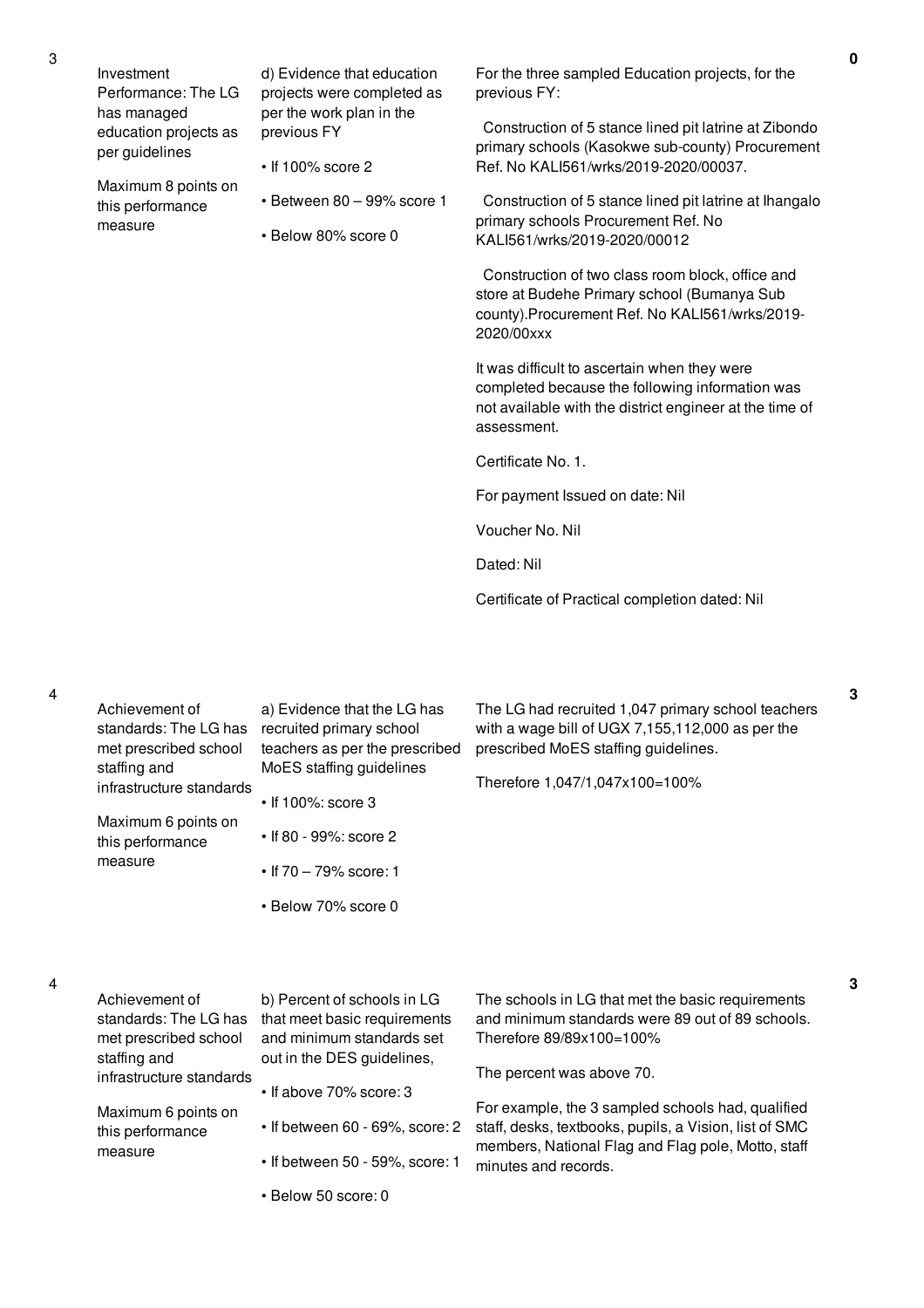### **Performance Reporting and Performance Improvement**

| Accuracy of reported<br>information: The LG                      | a) Evidence that the LG has<br>accurately reported on | There was ey<br>reported on 1                |
|------------------------------------------------------------------|-------------------------------------------------------|----------------------------------------------|
| has accurately reported<br>on teaching staff in<br>place, school | teachers and where they are<br>deployed.              | deployed acc<br>30/6/2020. Fo<br>sampled had |
| infrastructure, and<br>service performance.                      | • If the accuracy of information<br>is 100% score 2   | Gonzaga P/S<br>teachers and                  |
| Maximum 4 points on<br>this performance<br>measure               | $\cdot$ Else score: 0                                 | 16 teachers.                                 |
|                                                                  |                                                       |                                              |

vidence that the LG had accurately ,047 teachers and where they were cording to deployment Staff list dated or example, at Kaliro P/S which was a head teacher and 21 teachers, St. Gougonza had a head teacher and 17 Kasokwe P/S had a head teacher and

5

| Accuracy of reported<br>information: The LG<br>on teaching staff in<br>place, school<br>infrastructure, and<br>service performance. | b) Evidence that LG has a<br>school asset register<br>has accurately reported accurately reporting on the<br>infrastructure in all registered<br>primary schools.<br>• If the accuracy of information<br>is 100% score 2 | There was evidence that LG had a school asset<br>register accurately reporting on the infrastructure in<br>all registered primary schools dated 24/5/2019. |
|-------------------------------------------------------------------------------------------------------------------------------------|--------------------------------------------------------------------------------------------------------------------------------------------------------------------------------------------------------------------------|------------------------------------------------------------------------------------------------------------------------------------------------------------|
| Maximum 4 points on<br>this performance<br>measure                                                                                  | $\cdot$ Else score: 0                                                                                                                                                                                                    |                                                                                                                                                            |

#### 6

| School compliance |
|-------------------|
| and performance   |
| improvement:      |

Maximum 12 points on this performance measure

a) The LG has ensured that all registered primary schools have complied with MoES annual budgeting and reporting guidelines and that they have submitted reports (signed by the head teacher and chair of the SMC) to the DEO by January 30. Reports should include among others, i) highlights of school performance, ii) a reconciled cash flow statement, iii) an annual budget and expenditure report, and iv) an asset register:

• If 100% school submission to LG, score: 4

- Between 80 99% score: 2
- Below 80% score 0

There were 89 schools out of 89 registered Primary schools that had submitted reports. For example, Kaliro C.O.U P/S report was dated 2/1/2019.

St. Gonzaga P/S report was dated 12/11/2019 and Kasokwe P/S was dated 26/1/2020.

Therefore 3/3x100=100%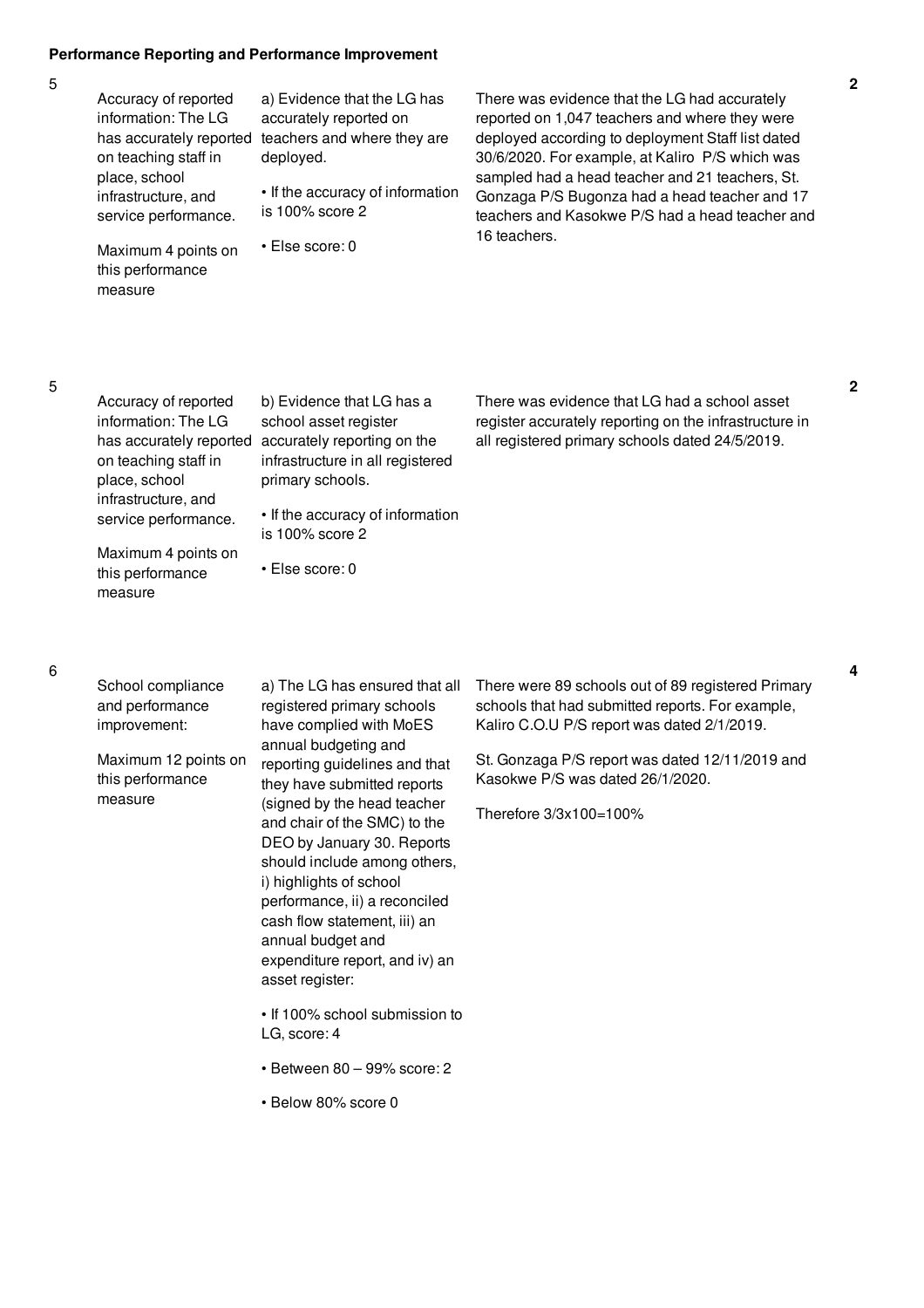| School compliance<br>and performance<br>improvement:<br>Maximum 12 points on<br>this performance<br>measure | b) UPE schools supported to<br>prepare and implement SIPs in<br>line with inspection<br>recommendations:<br>$\cdot$ If 50% score: 4<br>$\cdot$ Between 30-49% score: 2<br>• Below 30% score 0 | There was evidence that 89 UPE schools were<br>supported to prepare and implement SIPs, for<br>example, Kasokwe P/S, had a SIP dated 3/3/2020<br>and the issue addressed was on absenteeism under<br>Min.4/2020. Kaliro C.O.U P/S had a meeting on<br>4/3/2020 and discussed the issue of learners finding<br>a problem in reading. The SIP was available dated<br>4/3/2020.St.St.Gonsaga P/S Bugonza had prepared<br>and submitted SIPs dated 18/2/2019. Therefore<br>$3/3x100=100%$ |
|-------------------------------------------------------------------------------------------------------------|-----------------------------------------------------------------------------------------------------------------------------------------------------------------------------------------------|---------------------------------------------------------------------------------------------------------------------------------------------------------------------------------------------------------------------------------------------------------------------------------------------------------------------------------------------------------------------------------------------------------------------------------------------------------------------------------------|
| School compliance<br>and performance<br>improvement:<br>Maximum 12 points on                                | c) If the LG has collected and<br>compiled EMIS return forms for<br>all registered schools from the<br>previous FY year:                                                                      | There was evidence that the LG had collected and<br>compiled return forms for 89 registered schools for<br>year 2019/2020 submitted on 8/1/2020 and<br>acknowledged on 10/1/2020, Ref.CR501/1.                                                                                                                                                                                                                                                                                        |
| this performance                                                                                            | $\cdot$ If 100% score: 4:                                                                                                                                                                     | Therefore, 89/89x100= 100%.                                                                                                                                                                                                                                                                                                                                                                                                                                                           |
| measure                                                                                                     | $\cdot$ Between 90 - 99% score 2                                                                                                                                                              | For example, Kaliro COU                                                                                                                                                                                                                                                                                                                                                                                                                                                               |
|                                                                                                             | • Below 90% score 0                                                                                                                                                                           | P/S submitted on 23/11/2019, St.Gonzaga P/S<br>Bugonza submitted on 29/11/2019 and Kasokwe                                                                                                                                                                                                                                                                                                                                                                                            |

submitted on 26/1/2020.

# **Human Resource Management and Development**

7

6

6

| Budgeting for and<br>a) Evidence that the LG has<br>actual recruitment and<br>budgeted for a head teacher<br>and a minimum of 7 teachers<br>deployment of staff: LG<br>has substantively<br>per school or a minimum of<br>recruited all primary<br>one teacher per class for<br>schools with less than P.7 for<br>school teachers where<br>there is a wage bill<br>the current FY:<br>provision<br>Score 4 or else, score: 0<br>Maximum 8 points on<br>this performance<br>measure | There was evidence that the LG had budgeted UGX<br>7,155,112,000 for 1,047 teachers (including a head<br>teacher and a minimum of 7 teachers) per school for<br>the current FY 2020/2021. Therefore,<br>1,047/1,047x100=100%. |
|------------------------------------------------------------------------------------------------------------------------------------------------------------------------------------------------------------------------------------------------------------------------------------------------------------------------------------------------------------------------------------------------------------------------------------------------------------------------------------|-------------------------------------------------------------------------------------------------------------------------------------------------------------------------------------------------------------------------------|
|------------------------------------------------------------------------------------------------------------------------------------------------------------------------------------------------------------------------------------------------------------------------------------------------------------------------------------------------------------------------------------------------------------------------------------------------------------------------------------|-------------------------------------------------------------------------------------------------------------------------------------------------------------------------------------------------------------------------------|

7

Budgeting for and actual recruitment and has substantively recruited all primary school teachers where there is a wage bill provision

b) Evidence that the LG has deployed teachers as per FY,

Score 3 else score: 0

Maximum 8 points on this performance measure

deployment of staff: LG  $\,$  sector guidelines in the current  $\,$  For example, at Kaliro  $\,$  P/S which was sampled had There was evidence that the LG had deployed 1,047 teachers as per sector guidelines in the current FY. a head teacher and 21 teachers, St. Gonzaga P/S Bugonza had a head teacher and 17 teachers and Kasokwe P/S had a head teacher and 16 teachers.

**4**

**4**

**4**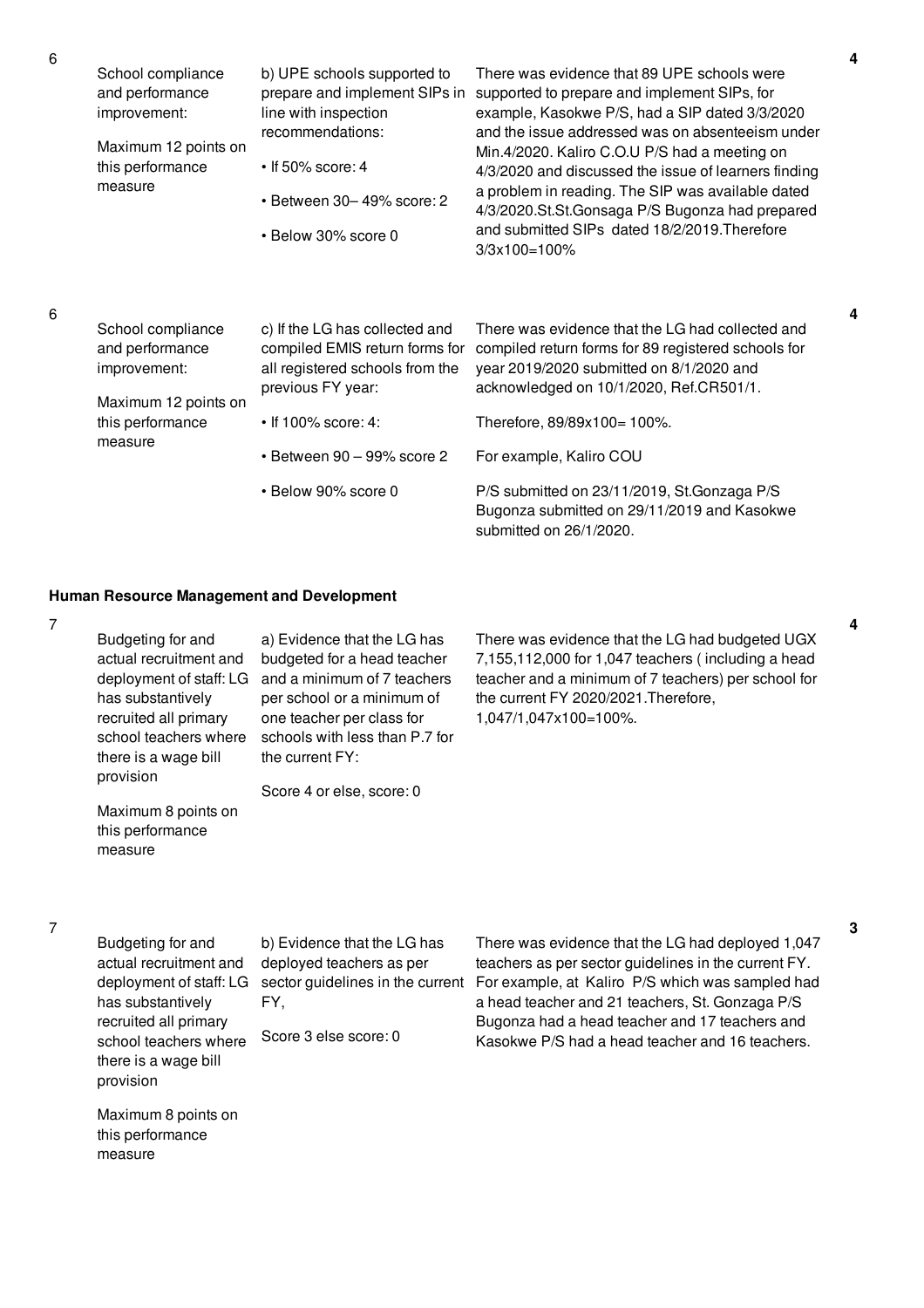Budgeting for and actual recruitment and deployment of staff: LG has substantively recruited all primary school teachers where there is a wage bill provision

Maximum 8 points on this performance

measure

c) If teacher deployment data has been disseminated or publicized on LG and or school notice board,

score: 1 else, score: 0

It was evident that the teacher deployment data was disseminated. However, the three sampled schools namely, Kaliro P/S on 13/3/2020,Kasokwe had displayed on 30/6/2020 and St. Gonzaga P/S had displayed on 18/2/2020 in their offices but not on the school notice boards..

**Performance** management: Appraisals have been conducted for all education management staff, head teachers in the registered primary and secondary schools, and training conducted to address identified capacity gaps.

a) If all primary school head teachers have been appraised with evidence of appraisal reports submitted to HRM with copt to DEO/MEO

Score: 2 or else, score: 0

There was evidence that 89 Headteachers were appraised out of 89 Headteachers. For example, Head teacher of Kaliro P/S , Mr. Kategere was appraised on 8/01/2020, Head teacher of Kasokwe P/S,Ms Namusaabi Harriet was appraised on 13/1/2020 and Head teacher of St. Gonzaga P/S Bugonza was appraised on 16/1/2020.

Therefore 3/3x100=100%

Maximum 8 points on this performance measure

8

**Performance** management: Appraisals have been conducted for all education management staff, head teachers in the registered primary and secondary schools, and training conducted to address identified capacity gaps.

Maximum 8 points on this performance measure

b) If all secondary school head teachers have been appraised with evidence of appraisal reports submitted by D/CAO (or Chair BoG) to HRM

Score: 2 or else, score: 0

The LG had 7 Secondary schools and each Head Teacher of the Secondary Schools had been appraised for the year 2019 as follows.

1. Mr. Mwiwa Joseph the H/T of St. Phillips Nawaikoke College was appraised by the D/CAO on 12/2/2020 with overall performance rating of 3.

2. Mr. Bakaswirewa Moses Kiiza, the H/T of Namwiwa SSS was appraised by the D/CAO on 10/2/2020 with overall performance rating of 4 and witnessed by the Chairperson BoG – Mr. Mugobolo Moses.

3. Mr. Isabirye Christopher, the H/T Kaliro High School was appraised by the D/CAO on 27/1/2020 with overall performance rating of 4

4. Mr. Isabirye Mutasa Abas the H/T of Kanambatiko SS was appraised by the D/CAO on 5/2/2020 with overall performance rating of 3.

5. Mr. BagulaAgrrey the H/T Namugogngo Seed SSS was appraised by the D/CAO on 5/2/2020 with overall perfomance rating of 3.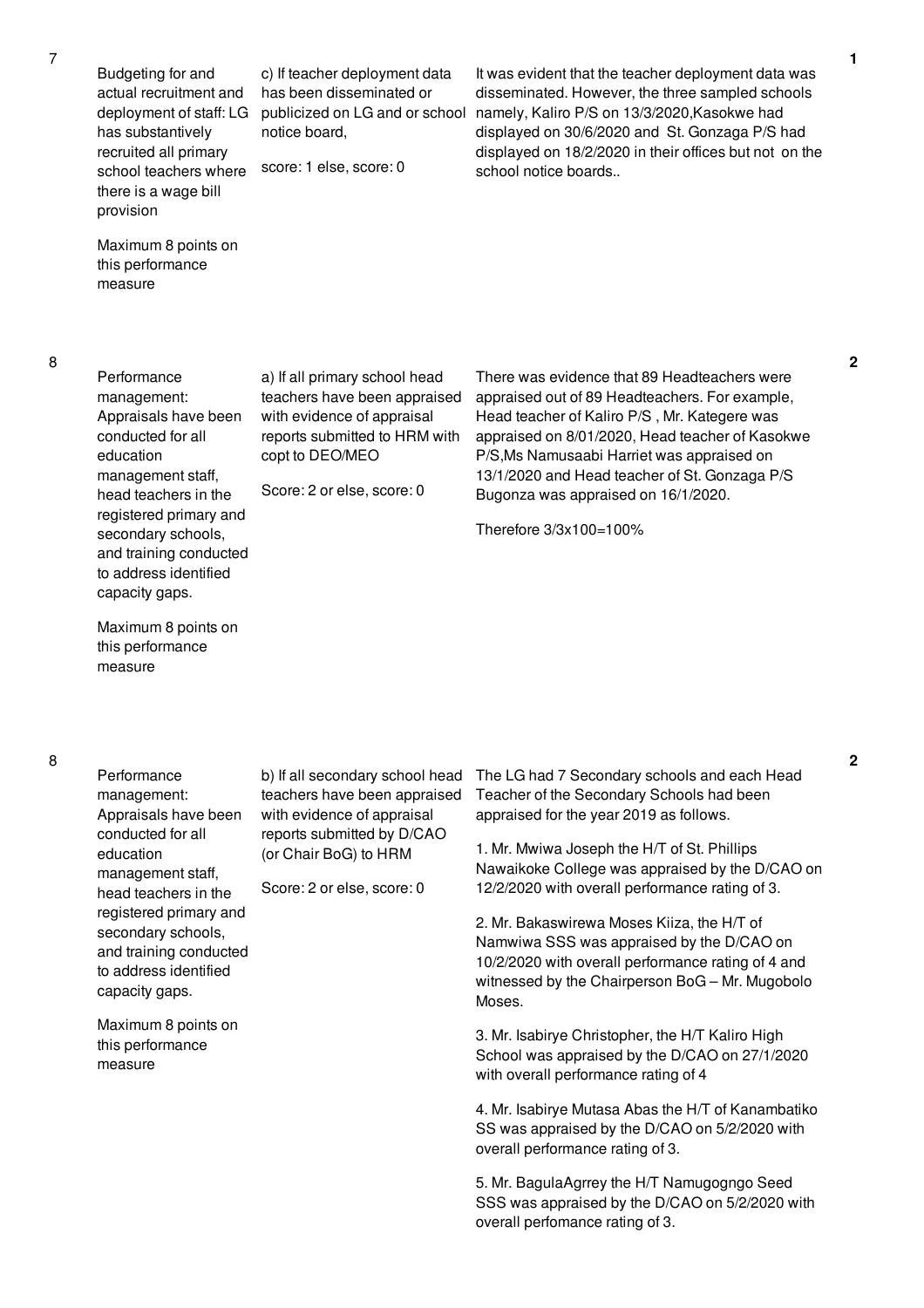6. Ms. Nabwire Harriet the H/T of Gadumire SSS was appraised by the D/CAO on 5/2/2020 with overall performance rating of 4.

7. Mr. Kironde Christopher Dismas, the H/T of Dr. Forer Memorial College-Kaliro was appraised by the D/CAO on 5/2/2020 with overall performance rating of 3.

The LG had appraised the 5 LG Education Department staff as follows.

1. Mr. Kamaga Edward, the DEO was appraised by the CAO on 30/6/2020 with overall performance rating of 4

2. Mr. Muwereza Paul, the Senior Inspector of Schools was appraised by the DEO on 2/7/2020 and endorsed by the CAO on 21/7/2020with overall performance rating not indicated

3. Mr. Iddi Mubarack Azedi, the Ag. Senior Education Officer was appraised by the DEO on 2/7/2020 and endorsed by the CAO on the same date with comments 'He is a committed and hard working officer.

4. Mr. Waako Christopher, Ag. Inspector of Schools was appraised by the SIS on 2/7/2020 and endorsed by the DEO and D/CAO on 2/7/2020 and 30/7/2020 respectovely wit overall performance rating of 4.

5. Ms. BASALIRWA Caroline, the Education Officer (Guidance &Counselling ) was appraised by the SIS on 2/7/2020 and endorsed by the DEO and CAO on 2/7/2020 and 30/7/2020 respectively with overall performance rating of 4.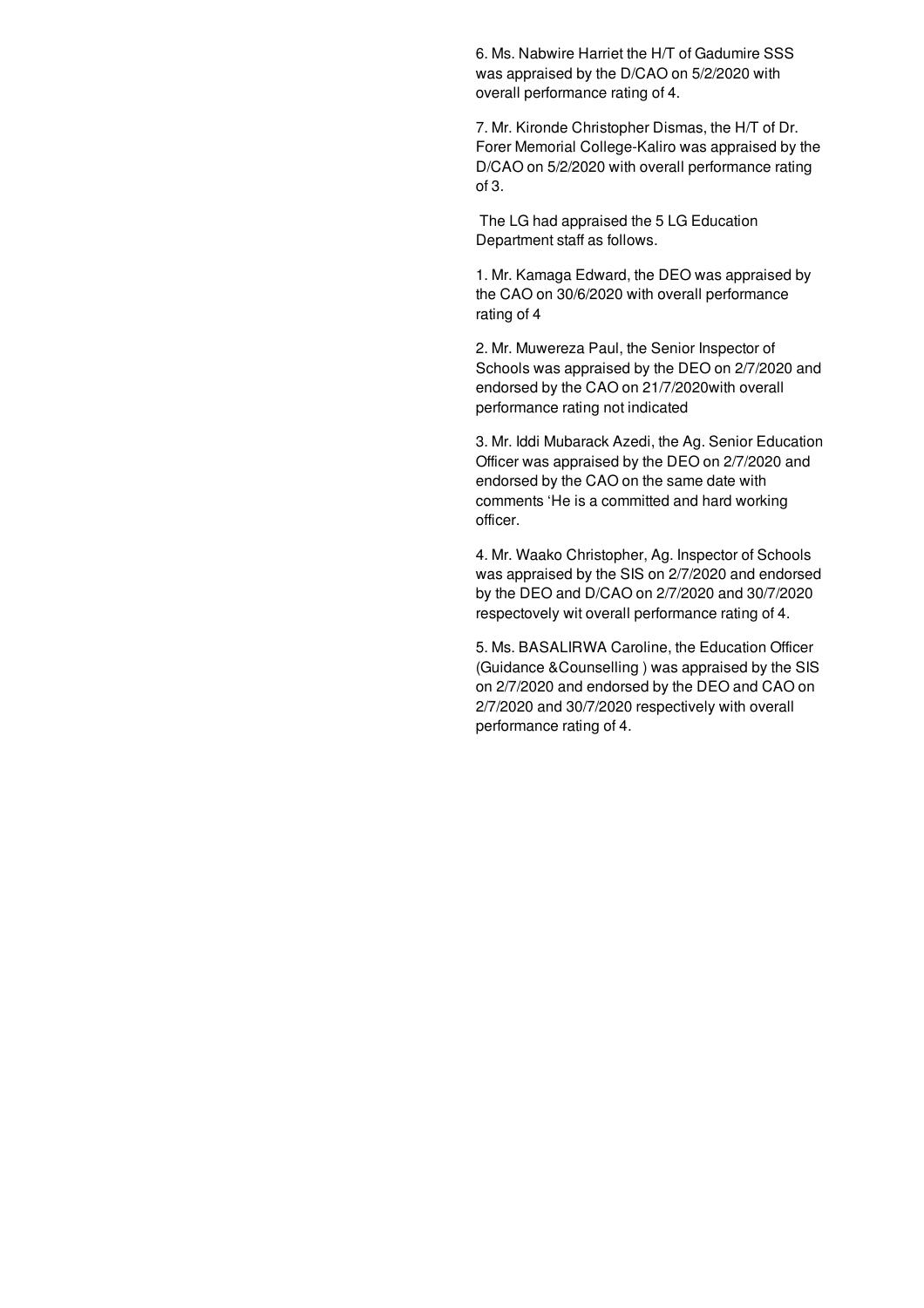Performance management: Appraisals have been conducted for all education management staff, head teachers in the registered primary and secondary schools, and training conducted to address identified capacity gaps.

Maximum 8 points on this performance measure

The LG had appraised the 5 LG Education Department staff as follows.

1. Mr. Kamaga Edward, the DEO was appraised by the CAO on 30/6/2020 with overall performance rating of 4

2. Mr. Muwereza Paul, the Senior Inspector of Schools was appraised by the DEO on 2/7/2020 and endorsed by the CAO on 21/7/2020with overall performance rating not indicated

3. Mr. Iddi Mubarack Azedi, the Ag. Senior Education Officer was appraised by the DEO on 2/7/2020 and endorsed by the CAO on the same date with comments 'He is a committed and hard working officer.

4. Mr. Waako Christopher, Ag. Inspector of Schools was appraised by the SIS on 2/7/2020 and endorsed by the DEO and D/CAO on 2/7/2020 and 30/7/2020 respectovely wit overall performance rating of 4.

5. Ms. BASALIRWA Caroline, the Education Officer (Guidance &Counselling ) was appraised by the SIS on 2/7/2020 and endorsed by the DEO and CAO on 2/7/2020 and 30/7/2020 respectively with overall performance rating of

**Performance** management: Appraisals have been conducted for all education management staff, head teachers in the registered primary and secondary schools, and training conducted to address identified capacity gaps.

Maximum 8 points on this performance

measure

d) The LG has prepared a training plan to address the school and LG level,

score: 2 Else, score: 0

c) If all staff in the LG Education department have been appraised against their

performance plans

score: 2. Else, score: 0

identified staff capacity gaps at lesson planning, at the school level dated 18/2/2020 The LG had prepared a training plan to address identified capacity gaps, namely, Improvement of as discussed in a meeting held on 4/2/2020 under Min.3/EDUC/2/2020.

**Management, Monitoring and Supervision of Services.**

8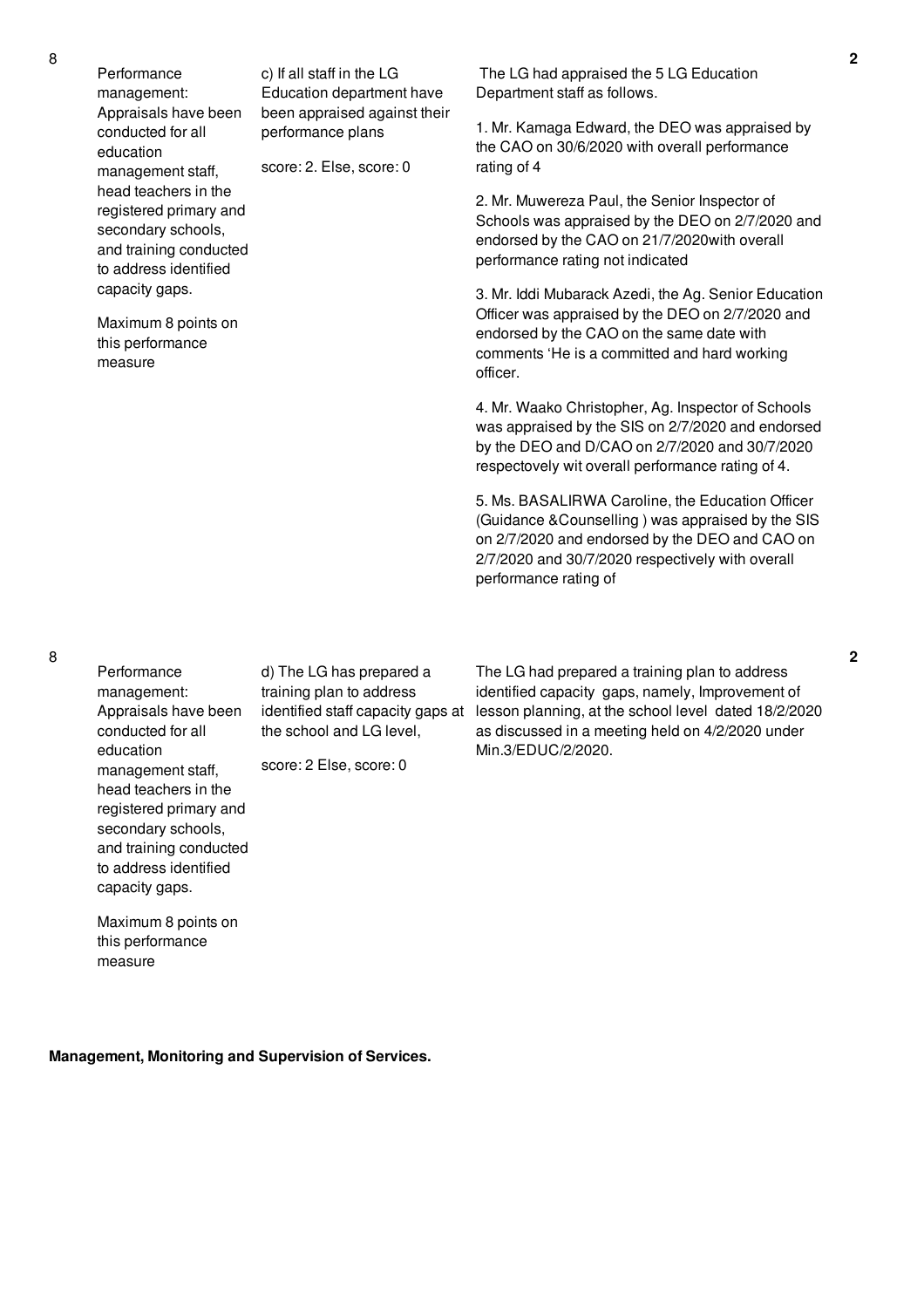**2**

**0**

Planning, Budgeting, and Transfer of Funds for Service Delivery: The Local Government has allocated and spent funds for service delivery as prescribed in the sector guidelines.

a) The LG has confirmed in writing the list of schools, their enrolment, and budget allocation in the Programme Budgeting System (PBS) by December 15th annually.

If 100% compliance, score:2 or else, score: 0

It was noted that the LG had not confirmed in writing the list of schools, their enrolment and budget allocation in the Programme Budgeting System (PBS) by December 15th annually, according to the submission made on 8/1/2020 Ref. CR 501/1 and acknowledged on 10/1/2020.

The date was beyond the required date.

Maximum 8 points on this performance measure

Planning, Budgeting, and Transfer of Funds for Service Delivery: The Local Government has allocated and spent funds for service delivery as prescribed in the sector guidelines.

b) Evidence that the LG made allocations to inspection and monitoring functions in line with the sector guidelines.

If 100% compliance, score:2 else, score: 0

There was evidence that the LG made allocations to inspection and monitoring functions in line with the sector guidelines in accordance with the budget allocation of UGX 37,935,999 dated 30/12/2019.

The total amount allocated was UGX 37,935,999 and money released was, 37,935,999/37,935,999x100=100%

Maximum 8 points on this performance measure

9

Planning, Budgeting, and Transfer of Funds for Service Delivery: The Local Government has allocated and spent funds for service delivery as prescribed in the sector guidelines.

c) Evidence that LG submitted warrants for school's capitation within 5 days for the last 3 quarters

If 100% compliance, score: 2 else score: 0

Maximum 8 points on this performance measure

There was evidence that the LG submitted the PBS time stamp capitation grants for three quarters. This was cited on the PBS, GOU Approved Warrant Report Kaliro District Ref: 01-Jul-2019 to 30-Jun-2020, dated 30-11-2020 and GoU Cash Limits Report as indicated below;

• Term 1 capitation grant cash limits were received on 24th July 2019 and warranted on 27th July 2019, Ref: Warrant No. 561-AW-2020-5

• Term 2 capitation grant cash limits were received on 08th January 2020 and warranted on 19th January 2020, Ref: Warrant No. 561-AW-2020-19

• Term 3 capitation grant cash limits were received on 14th April 2020 and warranted on 24th April 2020, Ref: Warrant No. 561-AW-2020-21

From the above, there was a delay in submitting Term 2 and 3 warrants beyond 5 days; from the date of receipt of cash limits thus the LG was noncompliant.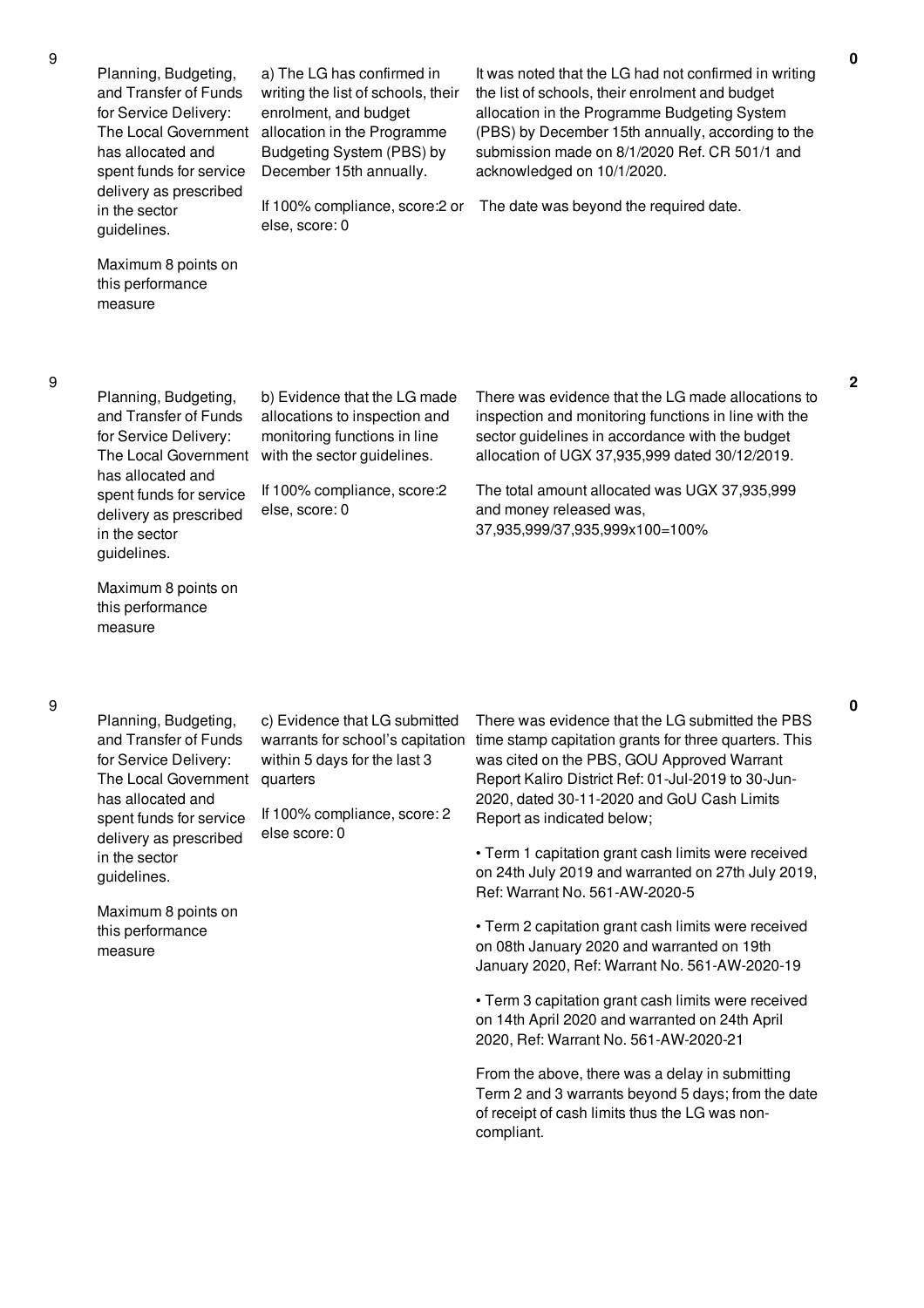| Planning, Budgeting,  |  |
|-----------------------|--|
| and Transfer of Funds |  |
| for Service Delivery: |  |
| The Local Covernmen   |  |

has allocated and spent funds for service delivery as prescribed

in the sector guidelines.

The Local Government capitation releases to schools d) Evidence that the LG has invoiced and the DEO/ MEO has communicated/ publicized within three working days of release from MoFPED.

> If 100% compliance, score: 2 else, score: 0

Maximum 8 points on this performance measure

Routine oversight and

*Maximum 10 points on this performance*

monitoring

*measure*

10

9

a) Evidence that the LG Education department has prepared an inspection plan and meetings conducted to plan for school inspections. • If 100% compliance, score: 2, There was evidence that the LG Education department had prepared inspection plans dated 17/2/2020 in a meeting held under Min.5/2020. The meetings were held on 27/8/2019,11/11/2019 and 17/2/2020 during the respective terms.

10

| Routine oversight and<br>monitoring                 | b) Percent of registered UPE<br>schools that have been<br>inspected and monitored, and | All the 89 UPE schools were inspected and<br>monitored as per inspection report dated 14/6/2020<br>prepared by the DIS. Therefore, 89/89x100=100% |
|-----------------------------------------------------|----------------------------------------------------------------------------------------|---------------------------------------------------------------------------------------------------------------------------------------------------|
| Maximum 10 points on<br>this performance<br>measure | findings compiled in the<br>DEO/MEO's monitoring report:                               |                                                                                                                                                   |
|                                                     | $\cdot$ If 100% score: 2                                                               |                                                                                                                                                   |

else score: 0

- Between 80 99% score 1
- Below 80%: score 0

#### 10

| Routine oversight and                               | c) Evidence that inspection                                                                                |
|-----------------------------------------------------|------------------------------------------------------------------------------------------------------------|
| monitoring                                          | reports have been discussed                                                                                |
| Maximum 10 points on<br>this performance<br>measure | and used to recommend<br>corrective actions, and that<br>those actions have<br>subsequently been followed- |
|                                                     | up,                                                                                                        |

Score: 2 or else, score: 0

There was evidence that the inspection reports were discussed and used to recommend corrective actions and that those actions were subsequently followed-up. For example, in a meeting held on 3/12/2019, the issue discussed was on, Inadequate supervision by the Head teachers, raised under Min.3/EDU/12/2019.

There was Evidence that the LG had invoiced and the DEO/ MEO had communicated! Publicized capitation releases on 16/4/2020 to schools. The

funds were received on 16/4/2020.

**2**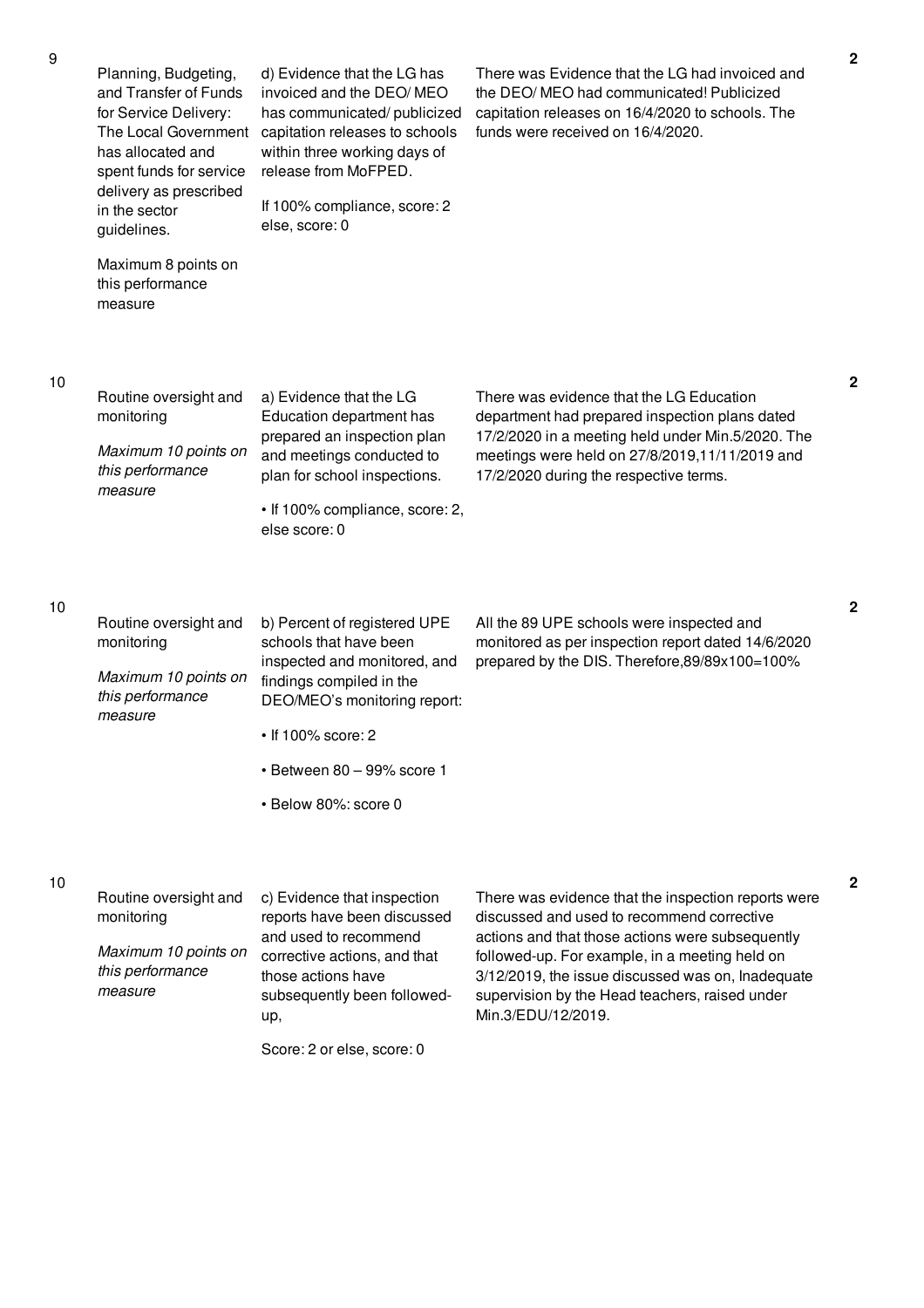*Maximum 10 points on this performance measure*

d) Evidence that the DIS and DEO have presented findings from inspection and monitoring results to respective schools and submitted these reports to the Directorate of Education Standards (DES) in the Ministry of Education and Sports (MoES): Score 2 or else score: 0

There was evidence that three sampled schools had the inspection report for term 3 left in Kasokwe P/S,Kaliro P/S and St. Gonzaga P/S in 2019. The findings were made in a meeting held on 3/12/2019 where the issue discussed was on, Inadequate supervision by the Head teachers, raised under Min.3/EDU/12/2019.

The report was submitted to the DES on 18/12/2019 and acknowledged on 17/1/2020.

#### 10

Routine oversight and monitoring

*Maximum 10 points on this performance measure*

e) Evidence that the council committee responsible for education met and discussed service delivery issues including inspection and monitoring findings, performance assessment results, LG PAC reports etc. during the previous FY: score 2 or else score: 0

There was evidence on a council responsible for education discussing and reviewing service delivery issues.

The LG had a Social Services Committee which had discussed education service delivery issues as follows.

The Committee meeting held on 20/12/2019, Min 22/KDLC/DEC/2019/2020, debate on construction of the seed school FY 2019/20 presented by DEO. Min 26/KDLC/DEC/2019/2020, sector committee report on education

The council sector committee held on 30th September 2019, Min 7/HEC/SEPT/2019/2020, discussed education inspection reports, Min 06/HEC/SEPT/2019/2020, discussed performance review of the education department

The Committee meeting held on 20/12/2019, Min 22/KDLC/DEC/2019/2020, debate on construction of the seed school FY 2019/20 presented by DEO. Min 26/KDLC/DEC/2019/2020, sector committee report on education

The Council meeting held on 19/08/2019, Min 07/KDLC/SEPT/2019/2020, performance reports on the education sector

The council sector committee held on 31st December 2019, Min 22/HEC/DEC/2019/2020, debate on construction of the seed school FY 2019/20 presented by DEO

The council sector committee held on 25th February 2020, Min 32/HEC/FEB/2019/2020, discussed education inspection reports, Min 06/HEC/SEPT/2019/2020, discussed the education budget.

Council meeting held on 9thApril 2020, Min 38/BC/APRIL/2019/2020 (b) education workplans.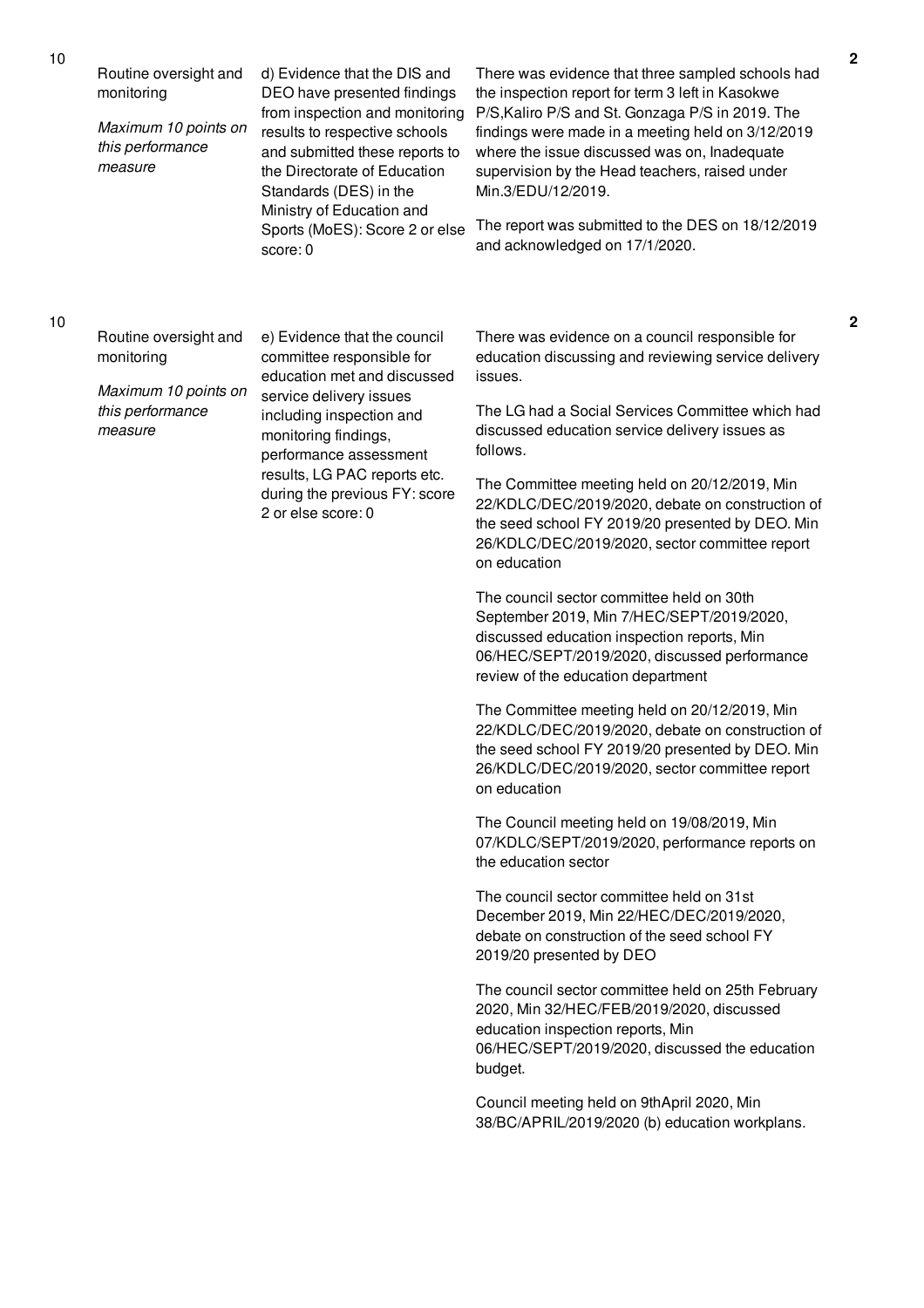source (e.g. sector

*else, score: 0*

development grant, DDEG). If appraisals were conducted for all projects that were planned in the previous FY, *score: 1 or*

| Mobilization of parents<br>to attract learners<br>Maximum 2 points on<br>this performance<br>measure | Evidence that the LG<br>Education department has<br>conducted activities to<br>mobilize, attract and retain<br>children at school,<br>score: 2 or else score: 0                              | There was evidence that the LG Education<br>department conducted activities to mobilize, attract<br>and retain children at school in a workshop<br>conducted by the DEO office on 5/6/2020 at which<br>the DEO advised the parents to monitor attendance<br>of their children in order to minimize absenteeism<br>and provide them with scholastic materials and<br>support school feeding as noted in a an inspection<br>report dated 5/6/2020 page 6. | $\mathbf 2$                                                                                                                                                                                                     |
|------------------------------------------------------------------------------------------------------|----------------------------------------------------------------------------------------------------------------------------------------------------------------------------------------------|---------------------------------------------------------------------------------------------------------------------------------------------------------------------------------------------------------------------------------------------------------------------------------------------------------------------------------------------------------------------------------------------------------------------------------------------------------|-----------------------------------------------------------------------------------------------------------------------------------------------------------------------------------------------------------------|
|                                                                                                      |                                                                                                                                                                                              |                                                                                                                                                                                                                                                                                                                                                                                                                                                         |                                                                                                                                                                                                                 |
| Planning and<br>budgeting for<br>investments<br>Maximum 4 points on<br>this performance<br>measure   | sets out school facilities and<br>equipment relative to basic<br>standards, score: 2, else score:<br>0                                                                                       | equipment relative to basic standards dated<br>19/6//2019.<br>For example,<br>the 3 sampled schools had Asset Registers, namely,<br>Kasokwe P/S was dated 26/1/2020, Kaliro P/S was<br>dated 4/3/2020 and St. Gonzaga P/S was dated<br>2019/2020.                                                                                                                                                                                                       | $\overline{2}$                                                                                                                                                                                                  |
| Planning and<br>budgeting for<br>investments<br>Maximum 4 points on<br>this performance<br>measure   | b) Evidence that the LG has<br>conducted a desk appraisal for<br>to establish whether the<br>prioritized investment is: (i)<br>derived from the LGDP; (ii)<br>eligible for expenditure under | There was evidence indicating that the investments<br>projects for education were derived from the<br>development plan, prioritized in the AWP and<br>discussed by the DTPC.<br>In the Kaliro District Development Plan (DDP)<br>2015/16 to 2019/20 the LG had planned for;                                                                                                                                                                             | 1                                                                                                                                                                                                               |
|                                                                                                      | <b>Investment Management</b>                                                                                                                                                                 | sector guidelines and funding                                                                                                                                                                                                                                                                                                                                                                                                                           | a) Evidence that there is an up- There was evidence that there was an up to-date LG<br>to-date LG asset register which assets register which set out school facilities and<br>all sector projects in the budget |

1. Classroom 50 construction, (ref: page 162 of the DDP II page 162 which was prioritized on page 79 of the AWP)

2. Construction of 11 blocks of 5 stance pit latrines (ref: page 162 of the DDPII, which was reflected on page 81 of the AWP)

3. Provision of desks in 7 schools (ref: page 162 of the DDPII, which was reflected on page 81 of the AWP)

The Committee meeting for Health, Education and Community held on 14/ 08/2019 discussed the education departmental workplan, Ref: Min 06/HEL/SEP/2018/2019, page 3.

The 4th Council 18th meeting sitting on 23rd May 2019 on 7th November 2019 discussed approved the departmental workplans, Ref: Min.No. 53/KDLC/MAY/2018/19.

Thus, the LG was compliant in this area.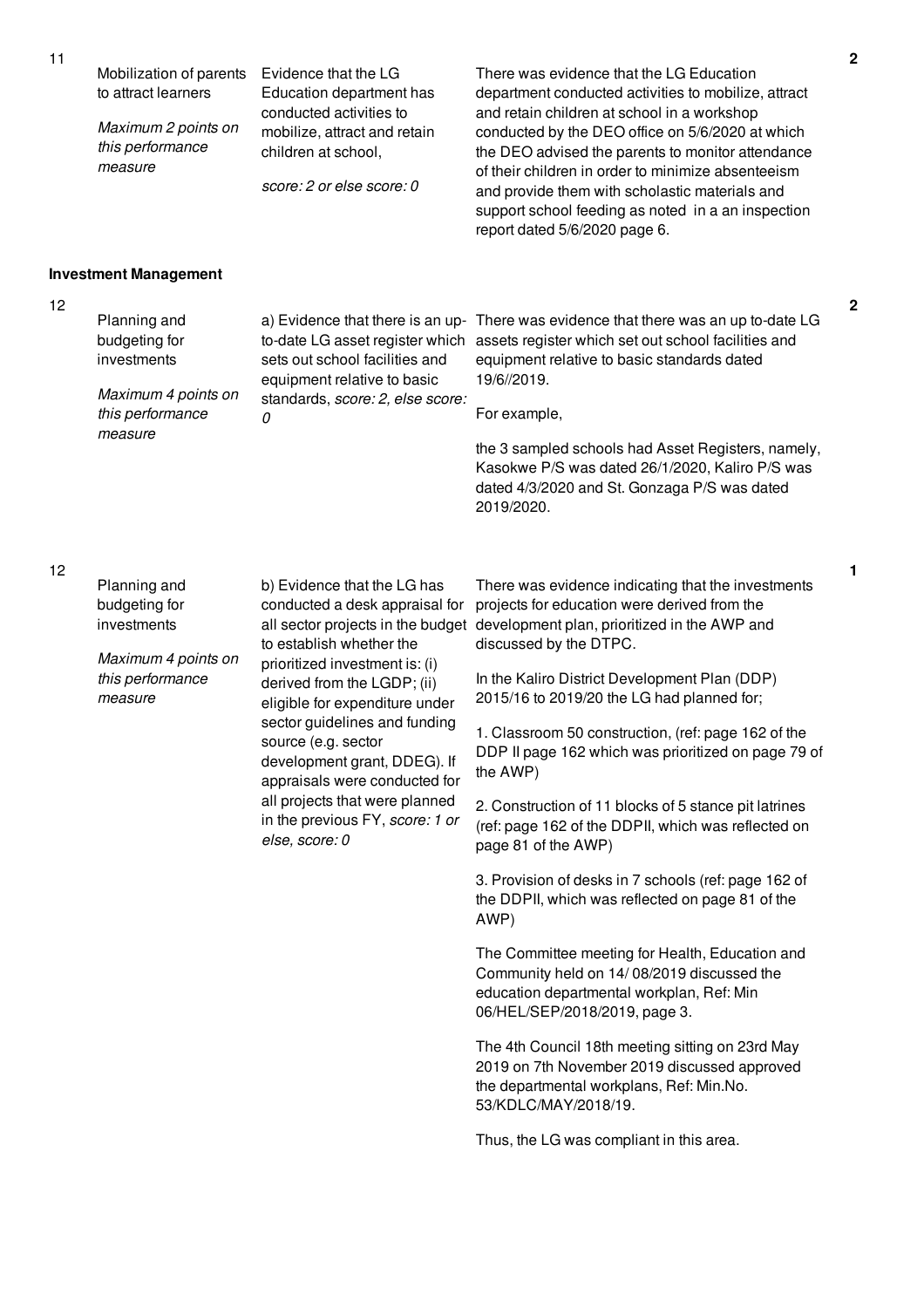Planning and budgeting for investments

*Maximum 4 points on this performance measure*

c) Evidence that the LG has conducted field Appraisal for (i) technical feasibility; (ii) environmental and social acceptability; and (iii) customized designs over the previous FY, score 1 else score: 0

There was evidence that the LG has conducted field

Appraisal for: (i) technical feasibility; ii) environmental and social acceptability; and (iii) customized designs aver the previous FY as observed from a field appraisal report dated 14th August 2019 which was prepared by the Statistician, Kaliro District. The appraisal targeted several projects that were proposed to be constructed/implemented and was conducted by the District Education Officer, Head PDU, the District Engineer and the District Planner.

#### 13

Procurement, contract

*Maximum 9 points on this performance measure*

management/execution department has budgeted for a) If the LG Education and ensured that planned sector infrastructure projects have been approved and incorporated into the procurement plan, *score: 1, else score: 0*

Education infrastructure projects were incorporated in the Kaliro District LG procurement plan in the meeting 01st District Contracts Committee Meeting held on 1st July 2020 and approved under Minute: Min.06a/DCC/2020-2021 and date submitted to CAO: 26th April 2020.

The department of Education submitted their 13 sector infrastructure projects to PDU on 26th April 2020

a) Construction of Bumanya Seed Secondary school (Bumanya Sub-county). S. No. 6 page 8

b) Construction of a 2 classroom block with office and store at Kahango Primary school (Budomero Sub-county). S. No. 7 page 8

c) Construction of a 2 classroom block with office and store at Kibembe Primary school (Gadumire Sub-county). S. No. 8 page 8

d) Construction of a 5 stance line pit latrine at Bugoodo Primary school (Kasokwe Sub-county). S. No. 6 page 9

e) Construction of a 5 stance line pit latrine at Kiwanabuzi Primary school (Namwiwa Sub-county). S. No. 7 page 9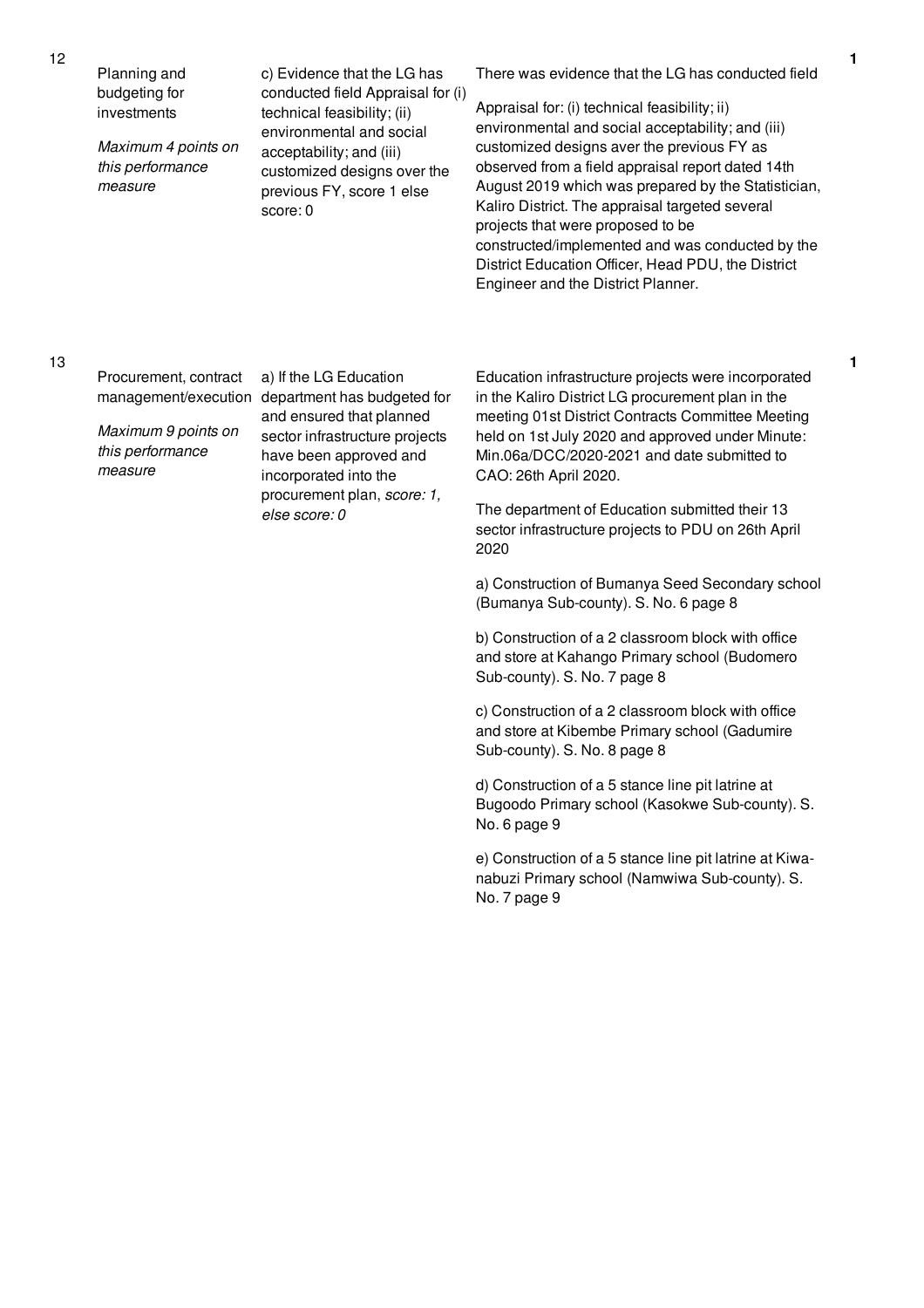*Maximum 9 points on this performance measure*

management/execution infrastructure was approved by b) Evidence that the school the Contracts Committee and cleared by the Solicitor General (where above the threshold) before the commencement of construction, *score: 1, else score: 0*

As per the education infrastructure investments they had the District Contracts Committee minutes.

Minutes of the 01st District Contracts Committee Meeting for the FY 2020/21 held on 1st July 2020 in PDU Office Min 06(b)/DCC/2020-2021 Approval of procurement method, bidding documents, invitation to bid advert and bidding fee.

Contract Committee Chairperson: Mr. Edhaya David the Civil Engineer Water.

Minutes of the 02nd District Contracts Committee Meeting for the FY 2020/21 Awarding contracts held on 10th August 2020 in PDU Office.

a) Construction of a 2 classroom block with office and store at Kahango Primary school (Budomero Sub-county). S. No. 7 page 8. Procurement Ref. No. KALI561/Wrks/2020-2021/00015

b) Construction of a 2 classroom block with office and store at Kibembe Primary school (Gadumire Sub-county). S. No. 8 page 8 Procurement Ref. No. KALI561/Wrks/2020-2021/00014

c) Construction of a 5 stance line pit latrine at Bugoodo Primary school (Kasokwe Sub-county). S. No. 6 page 9. Procurement Ref. No. KALI561/Wrks/2020-2021/00017

However, for the current FY, there is a seed school whose procurement process has not started yet by the ministry.

Therefore, there were no education infrastructure investments requiring SG approval.

13

Procurement, contract management/execution established a Project

*Maximum 9 points on this performance measure*

c) Evidence that the LG Implementation Team (PIT) for school construction projects constructed within the last FY as per the guidelines. *score: 1, else score: 0*

There was no evidence of PIT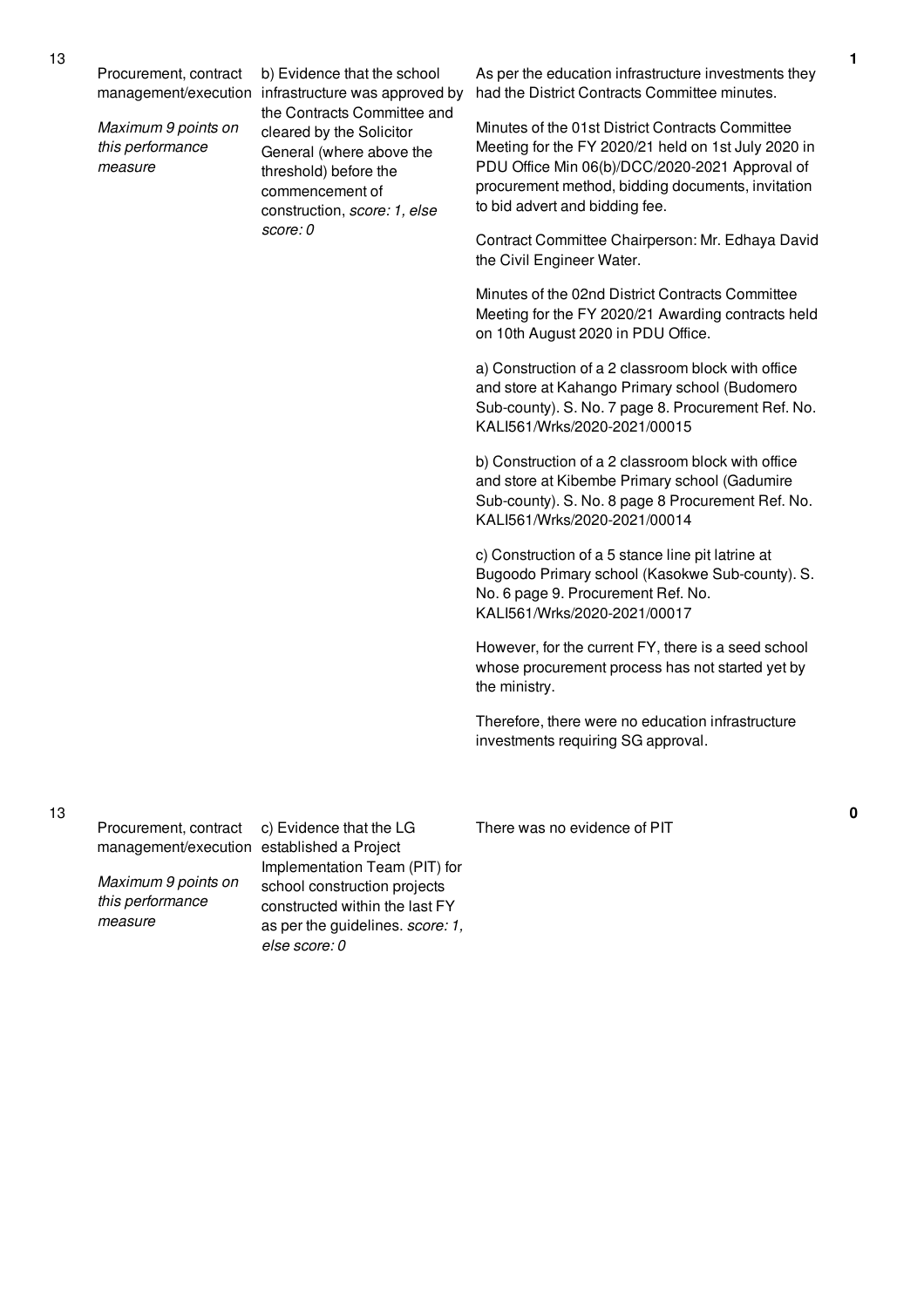Procurement, contract

*Maximum 9 points on this performance measure*

management/execution infrastructure followed the d) Evidence that the school standard technical designs provided by the MoES

*Score: 1, else, score: 0*

All the Education/ school infrastructure projects followed the MoES technical designs.

Spot measurements at Zibondo and Budini Church of Uganda Primary school had the 5 stance pit latrine meeting the MOES standard technical designs. However, The ramp was limited to the entrance at the door making it inaccessible to pupils with disability, the wooden doors on the stances couldn't close well.

At Budini primary school, some good works were done on the external walls. However, It was not usable because the painter had left with the keys for nonpayment.

Their use was rather unhygienic claiming that they were never handed over. There were Clerk of work's reports on the education project works as shown below:

• Progressive weekly reports for month of October for Bukamba Seed secondary school dated, 1st November 2019, 16th March 2020, 22nd June 2020, 20th July 2020 etc. by the site clerk – Waako Erick

Administration block fixing of iron sheets, erecting trusses and fixing face boards. ICT and Library block reinforcement for the beams.

• Supervision report for Construction of 5 stance pit latrine and Ihagalo primary school (Bumanaya Sub County) dated 23th February 2020. Works completed as per specified BOQ pending painting by Waako Erick.

Procurement, contract

*Maximum 9 points on this performance measure*

management/execution meetings were conducted for e) Evidence that monthly site all sector infrastructure projects planned in the previous FY *score: 1, else score: 0*

List of sector specific infrastructure projects in AWP for FY 2019/2020:

a) KALI561/WRKS/2019-2020/00037: Construction of a-5 stance lined pit latrine at Zibondo P/S in Kasokwe S/C

b) KALI561/WRKS/2019-2020/00038: Construction of a-5 stance lined pit latrine at Butege P/S in Namugongo S/C

c) KALI561/WRKS/2019-2020/00039: Construction of a-5 stance lined pit latrine at Budini C/U P/S in Kaliro T/C

d) KALI561/WRKS/2019-2020/00040: Construction of a-5 stance lined pit latrine at : Namulungu P/S in Namwiwa S/CKALI561/WRKS/2019-2020/00037: Construction of a-5 stance lined pit latrine at Zibondo P/S in Kasokwe S/C

e) KALI561/WRKS/2019-2020/00038: Construction of a-5 stance lined pit latrine at Butege P/S in Namugongo S/C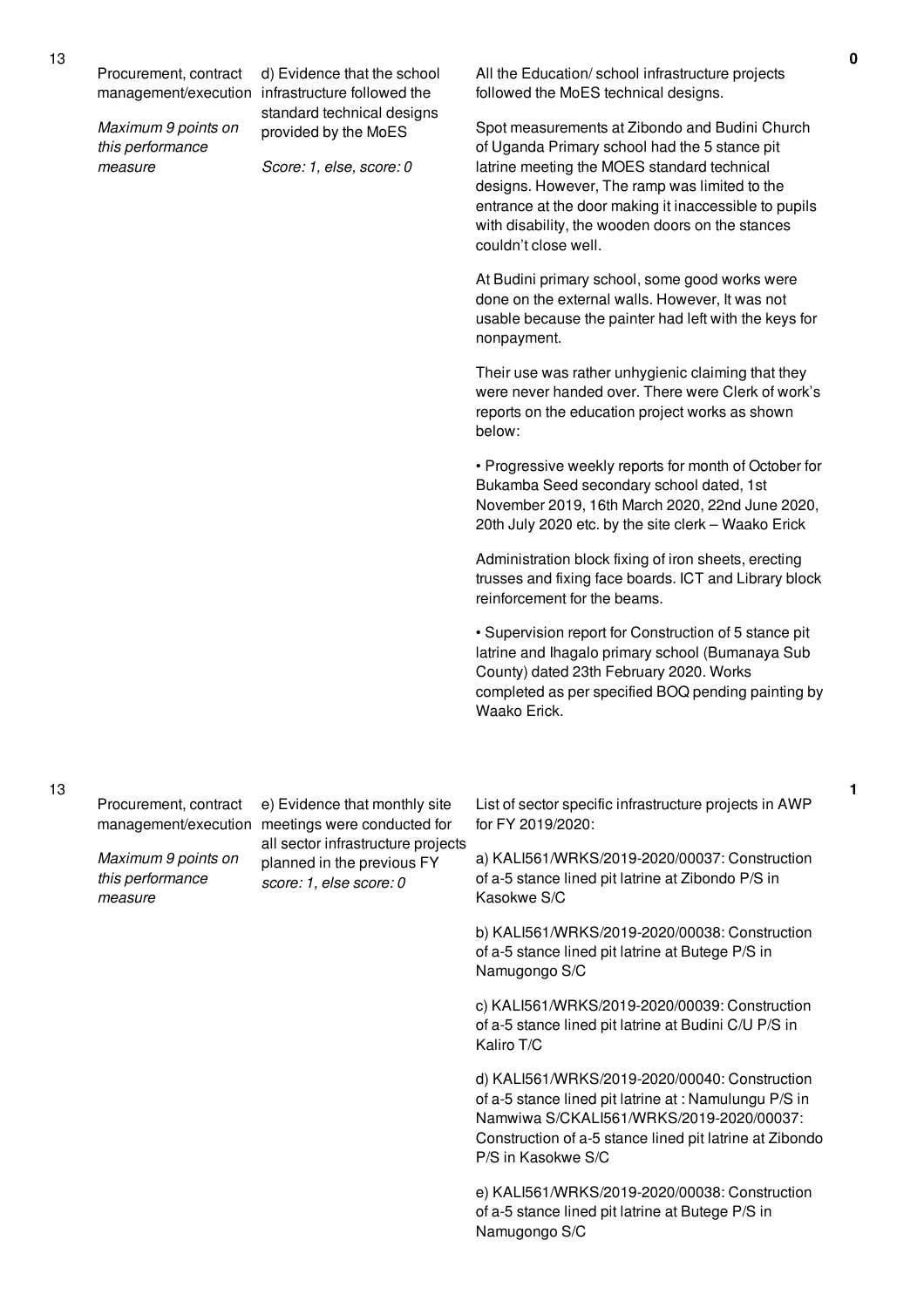f) KALI561/WRKS/2019-2020/00039: Construction of a-5 stance lined pit latrine at Budini C/U P/S in Kaliro T/C

g) KALI561/WRKS/2019-2020/00040: Construction of a-5 stance lined pit latrine at :Namulungu P/S in Namwiwa S/C.

h) KALI561/WRKS/2019-2020/00004: Construction of a-2 classrooms block with office and a Stores and at Budehe P/S in Budehe parish in Bumanya S/C

i) KALI561/WRKS/2019-2020/00006: Construction of a-5 stance lined pit latrine at Nangala P/S in Nangala parish in Bukamba S/C

j) KALI561/WRKS/2019-2020/00007: Construction of a-5 stance lined pit latrine at Butongole P/S in Butongole parish in Kasokwe S/C

Reports and Minutes from site monitoring visits:

a) Progressive weekly reports for month of October for Bukamba Seed secondary school dated, 1st November 2019, 16th March 2020, 22nd June 2020, 20th July 2020, etc.

Administration block fixing of iron sheets, erecting trusses and fixing face boards. ICT and Library block reinforcement for the beams.

b) Supervision report for Construction of 5 stance pit latrine and Ihagalo primary school (Bumanaya Sub County) dated 23rd February 2020. Works completed as per specified BOQ pending painting.

c) Supervision report for Construction of 5 stance pit latrine at Namusolo primary school (Bumanaya Sub County) dated 13th February 2020. Works completed as per specified BOQ pending painting.

d) Minutes of the site meeting at Bukamba Seed secondary school dated 20thAugust, 2019. Member included District chairperson, Secretary for Health and Education, driver, escort, office attendant, security, site engineer, Teacher, DNRO, etc.

13

Procurement, contract

*Maximum 9 points on this performance measure*

management/execution during critical stages of f) If there's evidence that construction of planned sector infrastructure projects in the previous FY, at least 1 monthly joint technical supervision involving engineers, environment officers, CDOs etc .., has been conducted *score: 1, else score: 0*

During supervision, there was full participation of engineers, environment officers, CDOs, at critical stages of construction

**1**

Minutes of the site meeting at Bukamba Seed secondary school dated 20thAugust, 2019. Member included District chairperson, Secretary for Health and Education, driver, escort, office attendant, security, site engineer, Teacher, DNRO, etc.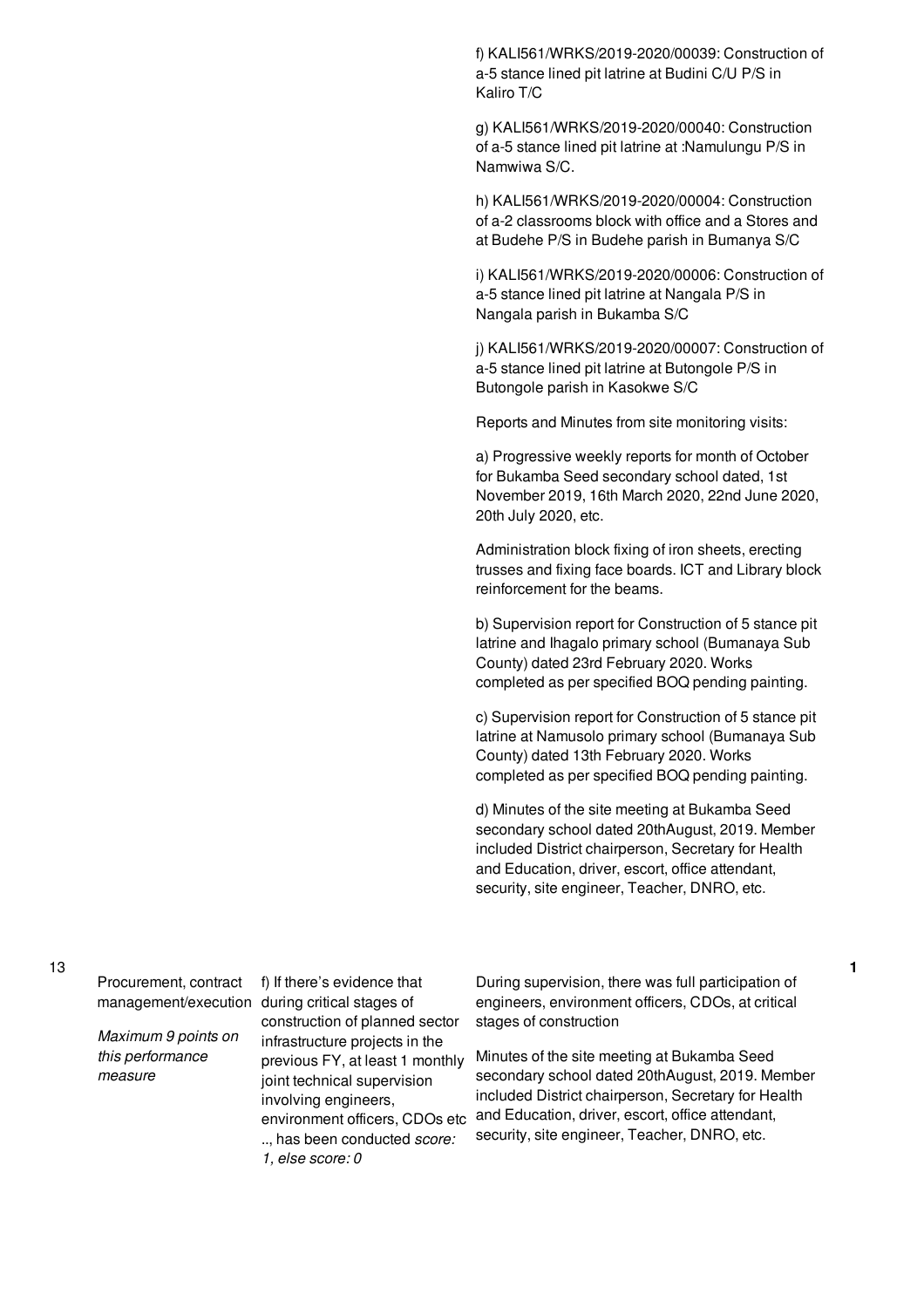Procurement, contract

*Maximum 9 points on this performance measure*

management/execution projects have been properly g) If sector infrastructure executed and payments to contractors made within specified timeframes within the contract, *score: 1, else score: 0*

The LG provided evidence which indicated that all payment requests for sector infrastructure in FY 2019/2020 were initiated and executed as per contract and implementation results.

From the Projects undertaken by Kaliro District payments were made for stages that were satisfactorily completed and approved as per signed contracts, For instance

Viscar Investments Ltd was contracted to construct Bukamba Seed Secondary School at a contract sum of Ugx. 1,919,700,640 on 16th May 2019. Requisition for payment worth Ugx. 577,803,793.74 was submitted on 8th October 2019. Certificate of payment worth 292,534,870was prepared by the District Engineer on 15th October 2019 which was forwarded for payment by the District Engineer and approved for payment by the CFO, DEO, District Internal Auditor, and CAO on 17th October 2019. Payment worth Ugx. 292,534,870 Invoice No. EDUC-001-NOV-19 was made on 27th November 2019.

Masubo General Enterprises Ltd was contracted at Ugx. 59,990,374to construct a-2 classroom block with office and store at Budehe P/S on 19th November 2019. A Report on construction was prepared by the Assistant Engineering Officer on 14th February 2020. Requisition for final payment worth Ugx. 15,861,714 was submitted on 15th May 2020. Certificate of payment was prepared by the District Engineer, approved by the Engineering Assistant MoES, DEO, IA and CAO on 26th May 2020. Payment worth Ugx. 15, 861,714, Invoice No. EDUC-003-JUN-20 was made on 18th June 2020. Areceipt No. 013 dated 23/3/2020 was issued.

Mercy Uganda Limited was contracted to construct a 5 stance pitlatrine at Zibondo P/S at a contract sum of Ugx. 17,998,000 on 13 November 2019. A requisition for payment was raised on 23rd January 2020.The payment request was approved by the CAO, CFO, Accounts, Education Officer, District Engineer 19h February 2020. Certification was done by the DEO, CFO, District Internal Auditor and CAO, worth Ugx. 16,198,200 on 14th February 2020. Payment was made on 19th February 2020, Invoice Num. EDUC-028-FEB-20. A receipt confirming the payment was issued on 30th February 2020. Receipt No. 084.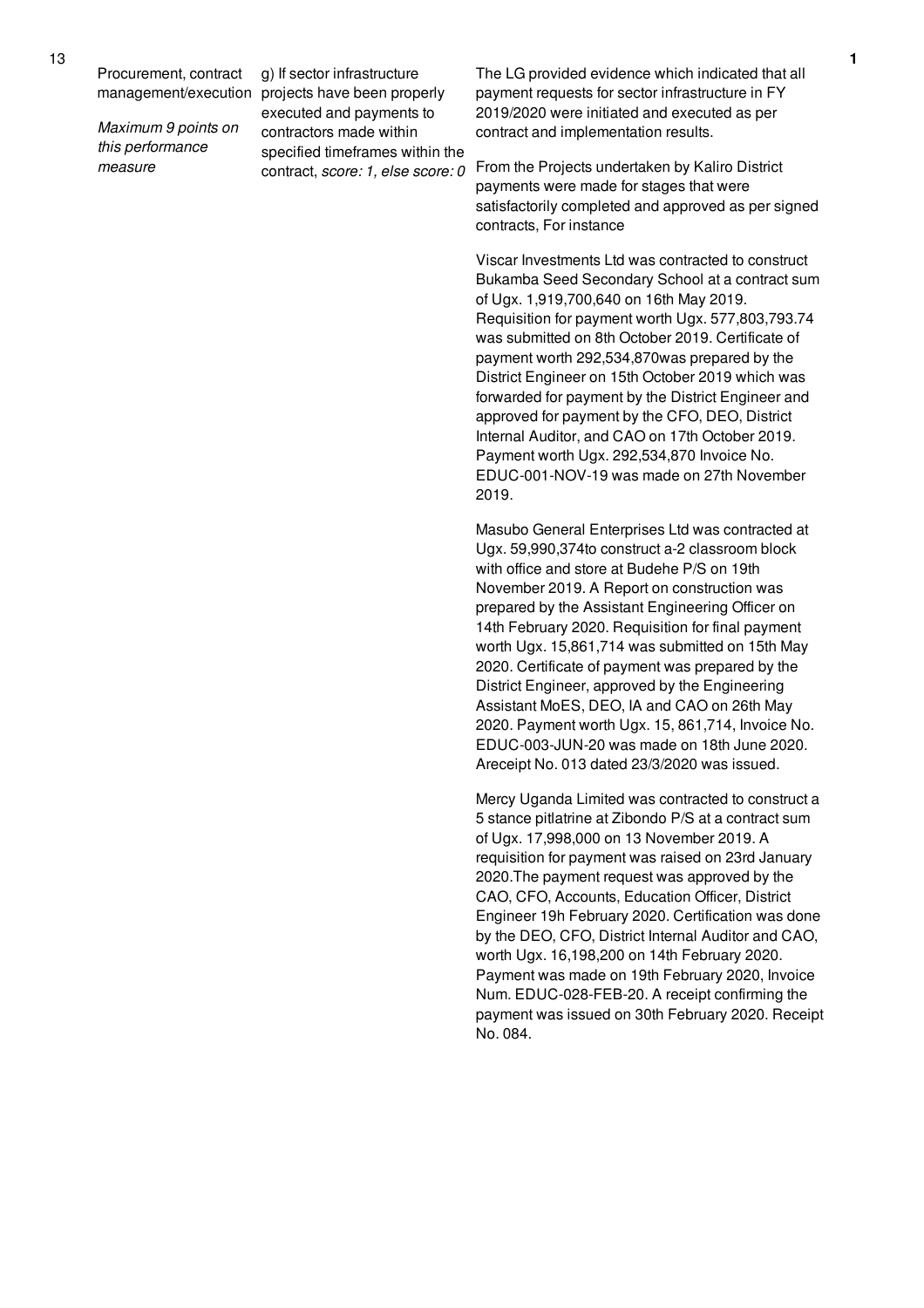Procurement, contract

*Maximum 9 points on this performance measure*

management/execution department timely submitted a h) If the LG Education procurement plan in accordance with the PPDA requirements to the procurement unit by April 30, *score: 1, else, score: 0*

Sector procurement plan submitted and on file dated 24th April 2019

Contract implementation progress reports: for instance:

Site Handover report for construction of 5 stance Pit Latrine at Namusolo, Zibondo and Ihangalo of projects in FY2019-2020 by Basalirwa Caroline Education Officer/ Contract Manager to CAO- Kaliro DLG dated 10th June 2020.

Commissioning report of constructed projects (Ihagalo, Namusolo, Kakosi and Budehe Primary schools) in FY2019-2020 BY Basalirwa Caroline Education Officer/ Contract Manager to CAO- Kaliro DLG dated 10th June 2020.

Contract Committee Chairperson: Mr. Edhaya David the Civil Engineer Water.

Member present:

Isooba Peter Member

Mulumba Mathius Member

Muwereza Paul-Member

Mpanja Lydia Member

Hamoone Nimrod- Senior Procurement Officer

a) Construction of construction of 5 stance Pit Latrine at Namusolo, Zibondo and Ihango primary schools. Min 12 (a)/DCC/2019-2020

Namusolo, primary schools Procurement Ref. No KALI561/wrks/2019-2020/00008

Zibondo primary schools Procurement Ref. No KALI561/wrks/2019-2020/00037

Ihangalo primary schools Procurement Ref. No KALI561/wrks/2019-2020/00012

Procurement, contract

*Maximum 9 points on this performance measure*

management/execution complete procurement file for i) Evidence that the LG has a each school infrastructure contract with all records as required by the PPDA Law *score 1 or else score 0*

Procurement files for school infrastructure projects evidence on file shows that the LG has a complete procurement file for each school infrastructure contract with all records in the Previous FY.

Minutes of the 02nd District Contracts Committee Meeting held on 2nd August 2019 in the PDU office.

- Construction of construction of 5 stance Pit Latrine at Namusolo: Min12(a)/DCC/2019-2020

• Advert: Abridged Bid Notice date Tuesday 18th June 2019 in the Daily Monitor

- Requisition forms PPF1: 13th June 2019
- The Evaluation report dated: 24th July 2019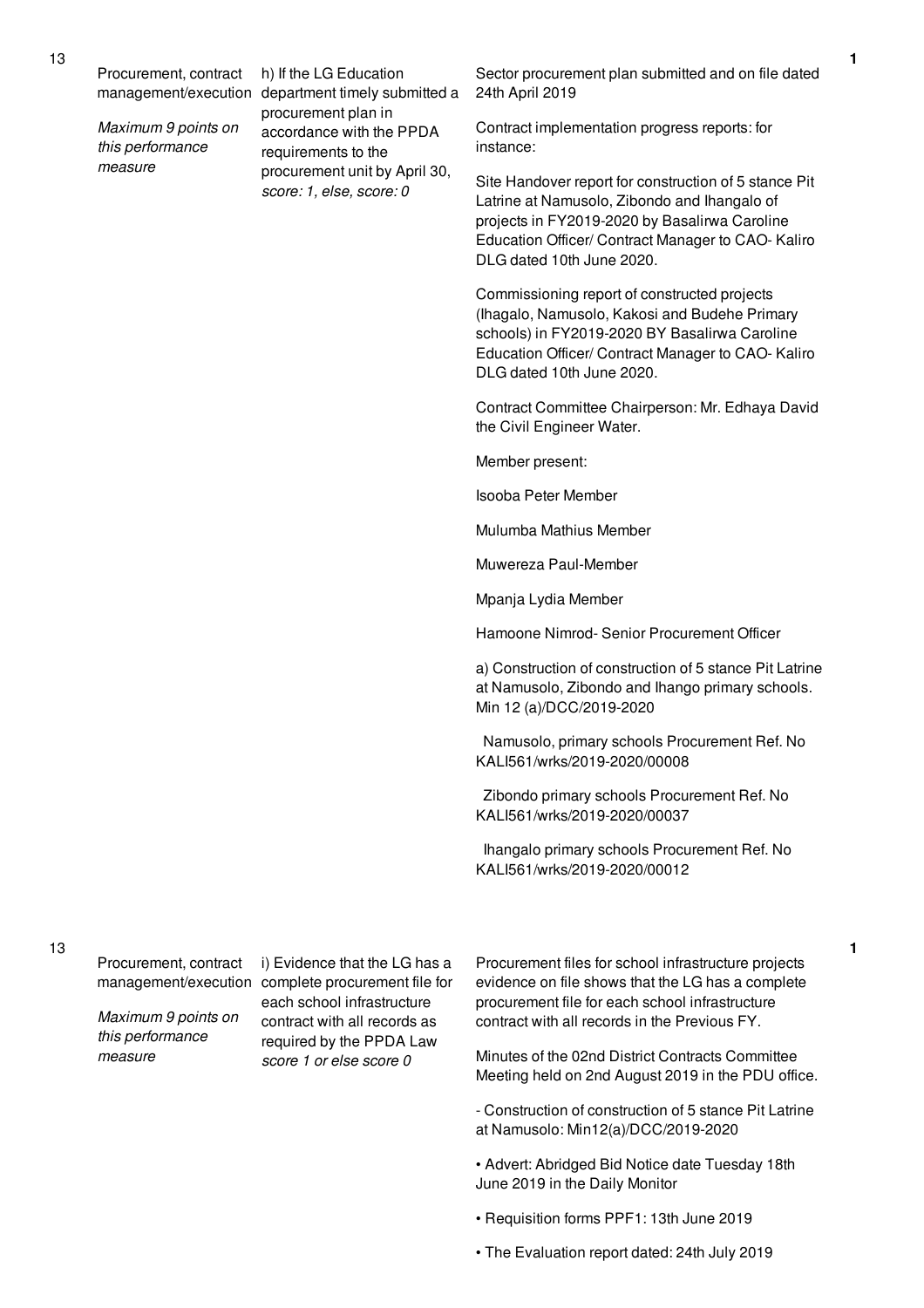• Minutes of Min12(a)/DCC/2019-2020 District Contracts Committee Meeting decision date: 2ndAugust, 2020

• Procurement Ref No. KALI561/WKRS/2020- 2021/00008

• BEB Notice: 2nd August 2019- 15th August 2019 for display and removal.

- Letter of Bid Acceptance: 16th August 2019
- Bidder's acceptance: 25th August 2019
- The awardee contractor: Ms. Sseka Group of companies Ltd
- Contract agreement5th November 2019
- Amount: worth UGX. 17,994, 410.

Construction of construction of 5 stance Pit Latrine at Zibondo primary schools Procurement Ref. No KALI561/wrks/2019-2020/00037

- Advert: Abridged Bid Notice date Tuesday 18th June 2019 in the Daily Monitor
- Requisition forms PPF1: 13th June 2019
- The Evaluation report dated: 24th July 2019

• Minutes of Min12(a)/DCC/2019-2020 District Contracts Committee Meeting decision date: 2ndAugust, 2020

• Procurement Ref No. KALI561/WKRS/2020- 2021/00037

- BEB Notice: 2nd August 2019- 15th August 2019 for display and removal.
- Letter of Bid Acceptance: 16th August 2019
- Bidder's acceptance: 19th August 2019
- The awardee contractor: Ms. Mercy Uganda Ltd
- Contract agreement 13th November 2019
- Amount: worth UGX. 17,998, 000.

Construction of 5 stance Pit Latrine at Kakosi primary school (Namwiwa Subcounty) Procurement Ref. No KALI561/wrks/2019-2020/00045

Minutes of the 2nd District Contracts Committee Meeting held on 2nd August 2019 in the PDU office.

• Advert: Abridged Bid Notice date Tuesday 18th June 2019 in the Daily Monitor

- Requisition forms PPF1: 13th June 2019
- The Evaluation report dated: 24th July 2019

• Minutes of Min12(a)/DCC/2019-2020 District Contracts Committee Meeting decision date: 2nd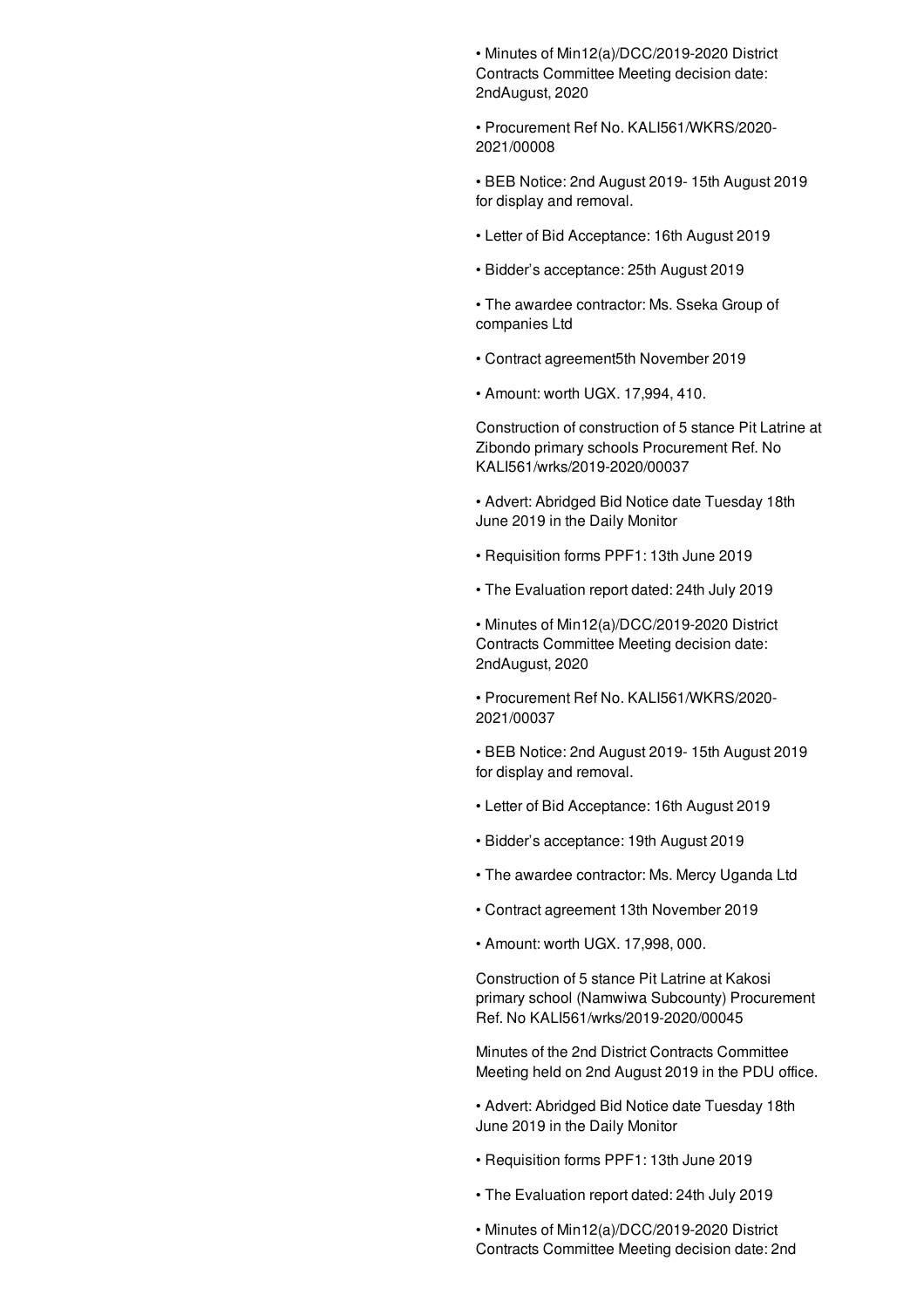August 2019.

• Procurement Ref No. KALI561/WKRS/2020- 2021/00045

• BEB Notice: 2nd August -15th August 2019 for display and removal respectively

- Letter of Bid Acceptance: 16th August 2019
- Bidder's acceptance: 21st August 2019

• The awardee contractor: Ms. Waisa Consult Uganda Ltd

- Contract agreement 14th January 2020
- Amount: worth UGX. 17,994, 410.

### **Environment and Social Safeguards**

 $\overline{14}$ 

| $1 +$ | Grievance redress: LG<br><b>Education grievances</b><br>have been recorded,<br>investigated, and<br>responded to in line<br>with the LG grievance<br>redress framework. | Evidence that grievances have<br>been recorded, investigated,<br>responded to and recorded in<br>line with the grievance redress<br>framework, score: 3, else<br>score: 0 | At the time of assessment, the LG did not have<br>evidence of grievances / complaints recorded,<br>investigated, responded to and recorded in line with<br>the grievance redress framework under the<br>Education sector. |
|-------|-------------------------------------------------------------------------------------------------------------------------------------------------------------------------|---------------------------------------------------------------------------------------------------------------------------------------------------------------------------|---------------------------------------------------------------------------------------------------------------------------------------------------------------------------------------------------------------------------|
|       | Maximum 3 points on<br>this performance<br>measure                                                                                                                      |                                                                                                                                                                           |                                                                                                                                                                                                                           |
| 15    |                                                                                                                                                                         |                                                                                                                                                                           |                                                                                                                                                                                                                           |
|       | Safeguards for service<br>delivery.                                                                                                                                     | Evidence that LG has<br>disseminated the Education                                                                                                                        | There was evidence that LG had disseminated the<br>Education Guidelines in a meeting held on                                                                                                                              |
|       | Maximum 3 points on<br>this performance<br>measure                                                                                                                      | guidelines to provide for<br>access to land (without<br>encumbrance), proper siting of<br>schools, 'green' schools, and<br>energy and water conservation                  | 15/7/2019 where the DEO, Under<br>Min.KADIPISHA/08/8/19 distributed the Education<br>Guidelines on Budgeting, Planning and<br>Implementation Guidelines for Primary and<br>Secondary Schools to all Headteachers.         |
|       |                                                                                                                                                                         | Score: 3, or else score: 0                                                                                                                                                |                                                                                                                                                                                                                           |
| 16    |                                                                                                                                                                         |                                                                                                                                                                           |                                                                                                                                                                                                                           |
|       | Safeguards in the<br>delivery of investments                                                                                                                            | a) LG has in place a costed<br>ESMP and this is incorporated<br>within the BoQs and                                                                                       | At the time of assessment, the LG did not have<br>evidence of costed ESMPS                                                                                                                                                |
|       | Maximum 6 points on<br>this performance<br>measure                                                                                                                      | contractual documents, score:<br>2, else score: 0                                                                                                                         | Incorporated within the BoQs and contractual<br>documents of Education projects like Renovation of<br>a 5 classroom block at Buvulunguti primary school<br>contract reference: KALI 561/wrks/19-20/00048.                 |

contract reference; KALI 561/wrks/19-20/00048. Completion of a 4 classroom block at Lubuulo primary school contract reference; KALI 561/wrks/19- 20/00047.

Therefore the LG scored zero.

**0**

**3**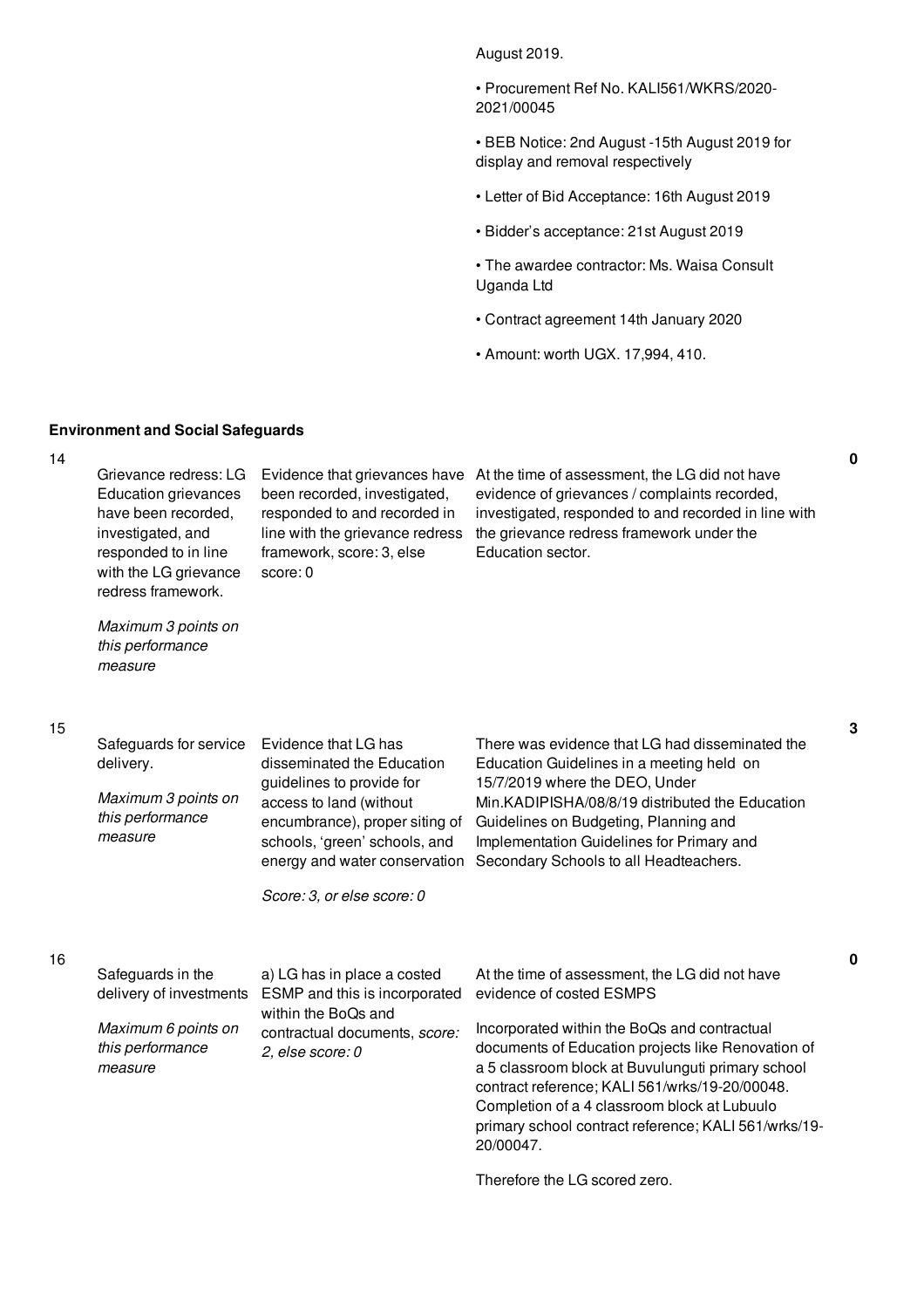Safeguards in the delivery of investments

*Maximum 6 points on this performance measure*

b) If there is proof of land ownership, access of school construction projects, *score: 1, else score:0*

There was evidence of proof of land ownership through letters of consent for example;

i.Letter of Consent for Buvulunguti primary school dated 1st August 2000 where Mr. Mikulosi Moses Naivulunguti of Buvulunguti consents that he gave the Catholic Church of Buvulunguti land on which the church is located which is estimated to cover (actual measurements not given) area from the main road to Mr. Zaaboona Augustin and from Mr. Wansungizi Patrick to Mr. Bosaga Peter then to Mr. Zaaboona Augustin. The church gave him a Tunic (Kanzu) in appreciation. It was established that the church authorized the LG to renovate a 5 classroom Block at Buvulunguti Primary school.

ii. A Letter of Consent for Lubuulo primary school dated 15th May 2019. Where the foundation of Lubuulo primary school on which a Church of Uganda founded school authorized Kaliro LG to renovate the 4 Classroom Block that was damaged by heavy rains and strong winds. The school management and Parent Teachers Association, and other stakeholders had no objection with the renovation because the the land belonged to the school.

iii. A letter of agreement dated 7th November 2019 where FidhaNaigaga of Nabiwali, Bumanya subcounty sold land to Nakaboko primary school in Nakaboko LC1 Kisinda Parish, Kisinda sub-county where the construction of 2 classroom block and a 5 stance pit latrines at Nababoko was established. The said land borders GatangaireRicahrd's land in the West, SsaniKakolwa's land in the South, Waaako Philip's in the North. FidhaNaigaga sold their land at UGX 1, 5000,000 and was paid UGX 500,000 balance of UGX 100,000. Seven people sogned as witnesses to this transaction, one of them was Mr. William Kitaita the PTA chairperson.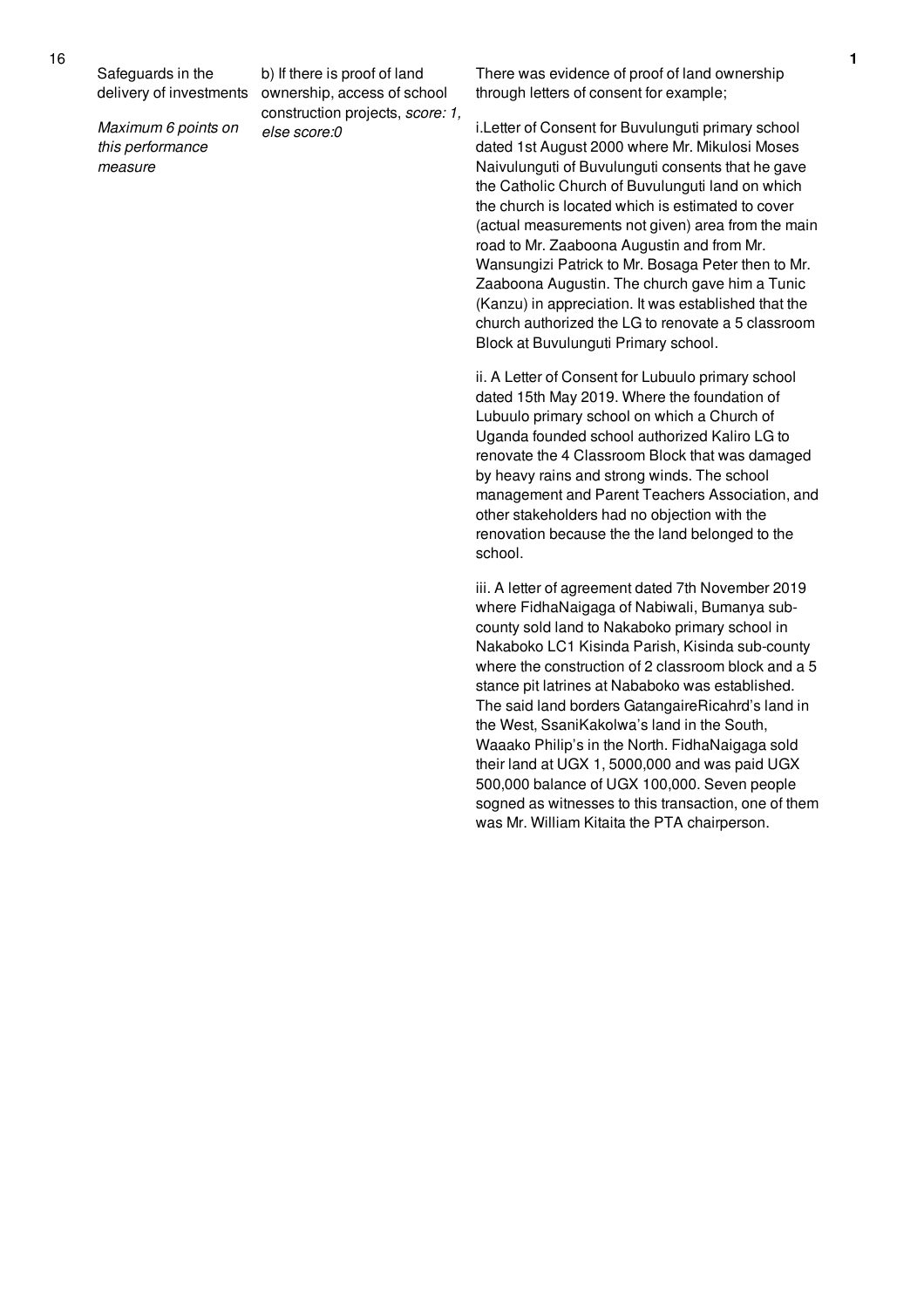Safeguards in the delivery of investments

*Maximum 6 points on this performance measure*

c) Evidence that the Environment Officer and CDO conducted support supervision and monitoring (with the technical team) to ascertain compliance with ESMPs including follow up on recommended corrective actions; and prepared monthly monitoring reports, *score: 2, else score:0*

There was evidence that the Environment Officer and CDO conducted support supervision and monitoring to ascertain compliance with ESMPs through a monitoring report prepared and endorsed by both dated 30th April 2019, Ref: NR 550/2 RE: Monitoring Reports on the Environment Monitoring of Education projects in 2019/2020. For;

i. Construction of 2 classroom block and 5 stance lined pit latrines at Nababoko primary located in Kisindi. Findings: Works on going, no one got at site, waste poorly managed. Recommendations: Clear the waste and all debts from site on completion. Plant some trees at the school.

ii. Completion of a 5 classroom block at Buvulunguti primary school located in Bukama. Findings: Waste littered at site, head teacher not on same page with contractor citing lack of quality work. Nonpayment for food and wages by contractor to workers. Recommendations: Contractor to clear debts. Clear the site of debris, plant some trees.

iii.Completion of 4 Classroom block at Lubuulo primary school located in Kisindi. Findings: Works almost complete, debris still on site, waste poorly managed. Recommendations: Clear the waste and all debts at site on completion. Plant some trees at the school.

General recommendations: Timely payments should be done for the workers, Installation of hand washing facility for all latrine facilities, Ensure that soak pits and rain water harvesting systems are well established on completion and proposed for all the projects.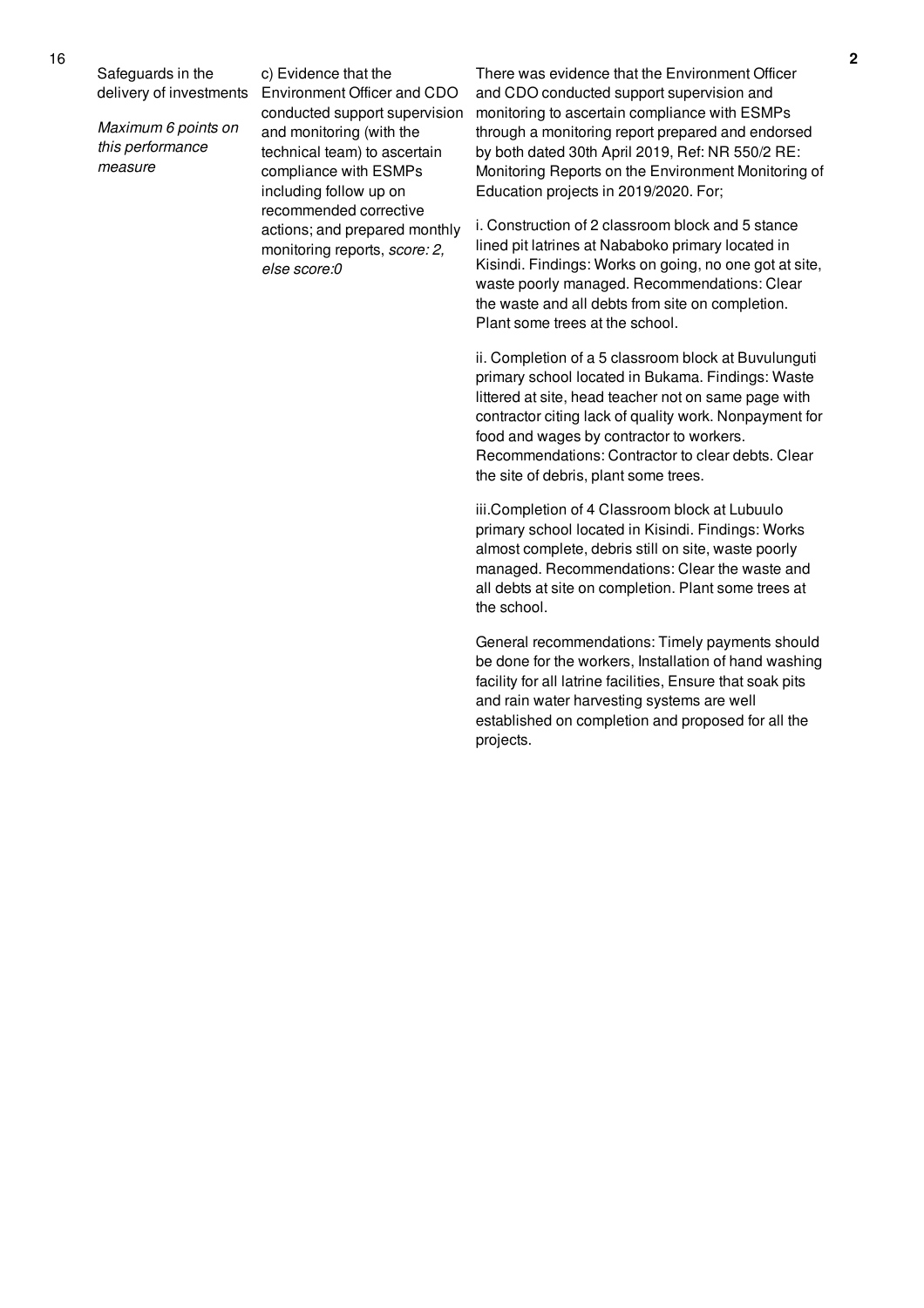Safeguards in the

16

delivery of investments

*Maximum 6 points on this performance measure*

d) If the E&S certifications were approved and signed by the environmental officer and CDO prior to executing the project contractor payments

*Score: 1, else score:0*

There was evidence that the E&S certifications were approved and signed by the environmental officer and CDO prior to executing the project contractor payments for;

i.Completion of a 5 classroom block at Buvulunguti primary school located in Bukama sub county. Ref: KALI 561/wrks/2019-2020/00048 Project phase: completion. Mitigation measures identified: clear construction debris, plant trees. The CDO and Environment Officer certified that the mitigation measures as described in the project documents were satisfactorily done and therefore recommended approval of works on 15th April 2020. Payment Certificate no. 2 dated 15th April 020 for M/s Namukoma Investments Ltd.

ii. Completion of 4 Classroom block at Lubuulo primary school located in Kisindi sub county. Ref: KALI 561/wrks/2019-2020/00047 Project phase: completion. Mitigation measures identified: clear construction debris, plant trees. The CDO and Environment Officer certified that the mitigation measures as described in the project documents were satisfactorily done and therefore recommended approval of works on 2nd June 2020. Payment done 30th June 2020 for M/s Blossom Enterprises Ltd.

iii. Construction of 2 classroom block and 5 stance lined pit latrines at Nababoko primary located in Kisindi sub county. Ref: KALI 561/wrks/2019- 2020/00051 Project phase: One. Mitigation measures identified: Site fencing, proper waste management and debris removal, ground leveling after excavations, tree planting. The CDO and Environment Officer certified that the mitigation measures as described in the project documents were satisfactorily done apart from tree planting which should be done when the weather is favorable. They recommended approval of works on 14th August 2020. Certificate of Payment attached dated 29th September2020 for M/s Masubo General Enterprises (U) Ltd.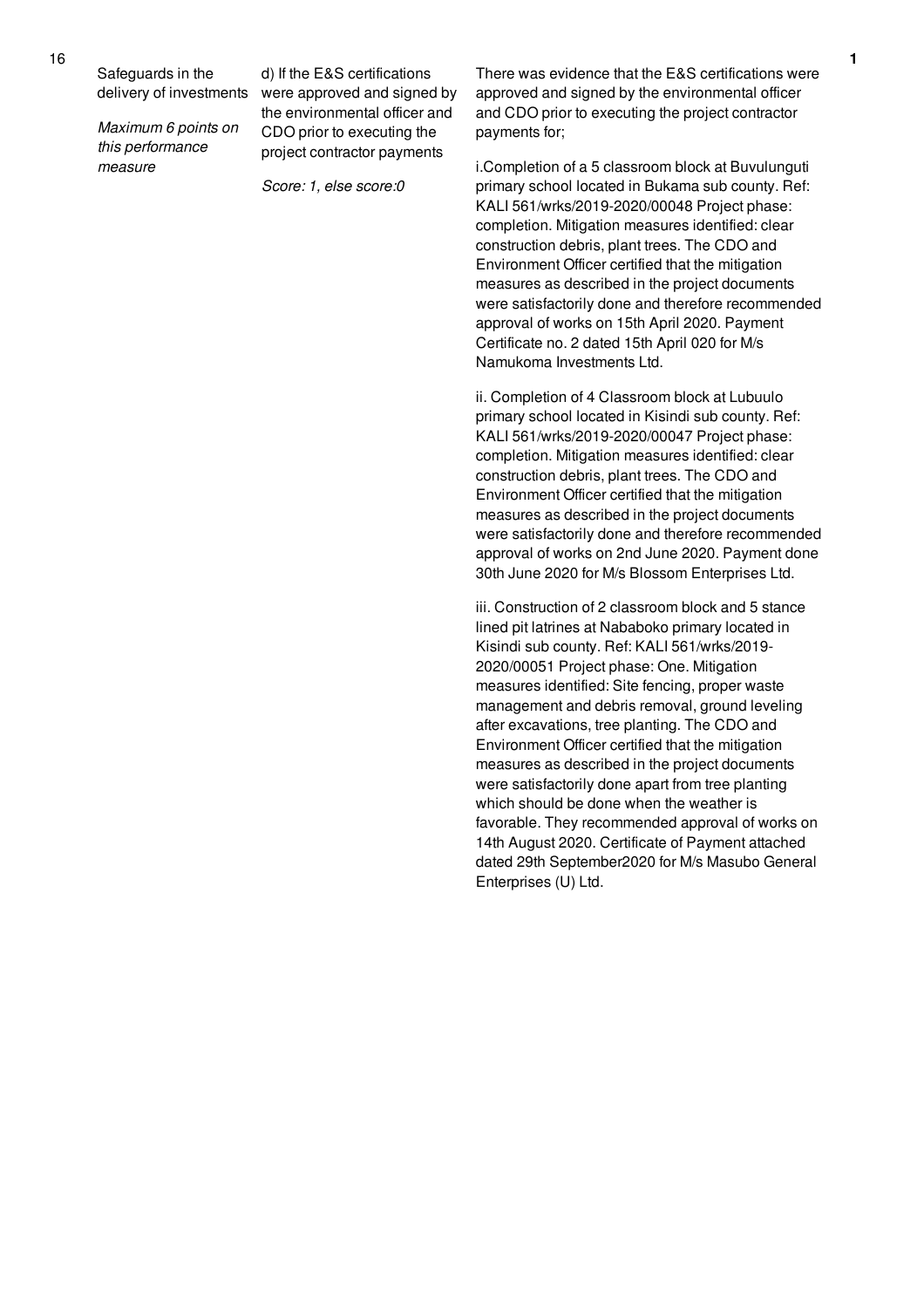score in the Health LLG performance

assessment is:

• Above 70%; score 2

• Below 50%; score 0

• 50 – 69% score 1

performance assessment.

measure

for year one

Maximum 4 points on this performance

Note: To have zero wait

| No. | <b>Summary of</b><br>requirements                                                                                                                                    | <b>Definition of</b><br>compliance                                                                                                                                                                         | <b>Compliance justification</b>                                                                                                                                                                                                                                                                                                                                                                                                                                                                                                                                                                                                                         | <b>Score</b> |
|-----|----------------------------------------------------------------------------------------------------------------------------------------------------------------------|------------------------------------------------------------------------------------------------------------------------------------------------------------------------------------------------------------|---------------------------------------------------------------------------------------------------------------------------------------------------------------------------------------------------------------------------------------------------------------------------------------------------------------------------------------------------------------------------------------------------------------------------------------------------------------------------------------------------------------------------------------------------------------------------------------------------------------------------------------------------------|--------------|
|     | <b>Local Government Service Delivery Results</b>                                                                                                                     |                                                                                                                                                                                                            |                                                                                                                                                                                                                                                                                                                                                                                                                                                                                                                                                                                                                                                         |              |
| 1   | Outcome: The LG has<br>registered higher<br>percentage of the<br>population accessing<br>health care services.<br>Maximum 2 points on<br>this performance<br>measure | a. If the LG registered<br>Increased utilization of<br><b>Health Care Services</b><br>(focus on total OPD<br>attendance, and<br>deliveries.<br>• By 20% or more,<br>score 2<br>• Less than 20%,<br>score 0 | Sampled 3 health facilities: Bumanaya HC IV, Namugongo<br>HC III and Namwiwa HC III and compared the total OPD for<br>FY 2018/19 with that of 2019/20; and also compared total<br>deliveries for FY 20118/19 to those of 2019/20.<br><b>OPD</b><br>A) Total FY 2019/20 = 47,844<br>B) Total FY 2018/19 = 35,731<br>Difference = $(A-B) = 12,114$<br>% Change = $(A-B) \times 100\% = 33.9\%$<br><b>Deliveries</b><br>A1) Total FY 2019/20 = 1,505<br>B1) Total FY 2018/19 = 1,435<br>Difference = $(A1-B1) \times 100\% = 4.9\%$<br>The health facilities did very well on OPD indicator (33.9%),<br>but did not do well on deliveries (4.9%). Score 0. | $\mathbf 0$  |
| 2   | Service Delivery<br>Performance: Average                                                                                                                             | a. If the average score<br>in Health for LLG                                                                                                                                                               | na                                                                                                                                                                                                                                                                                                                                                                                                                                                                                                                                                                                                                                                      | 0            |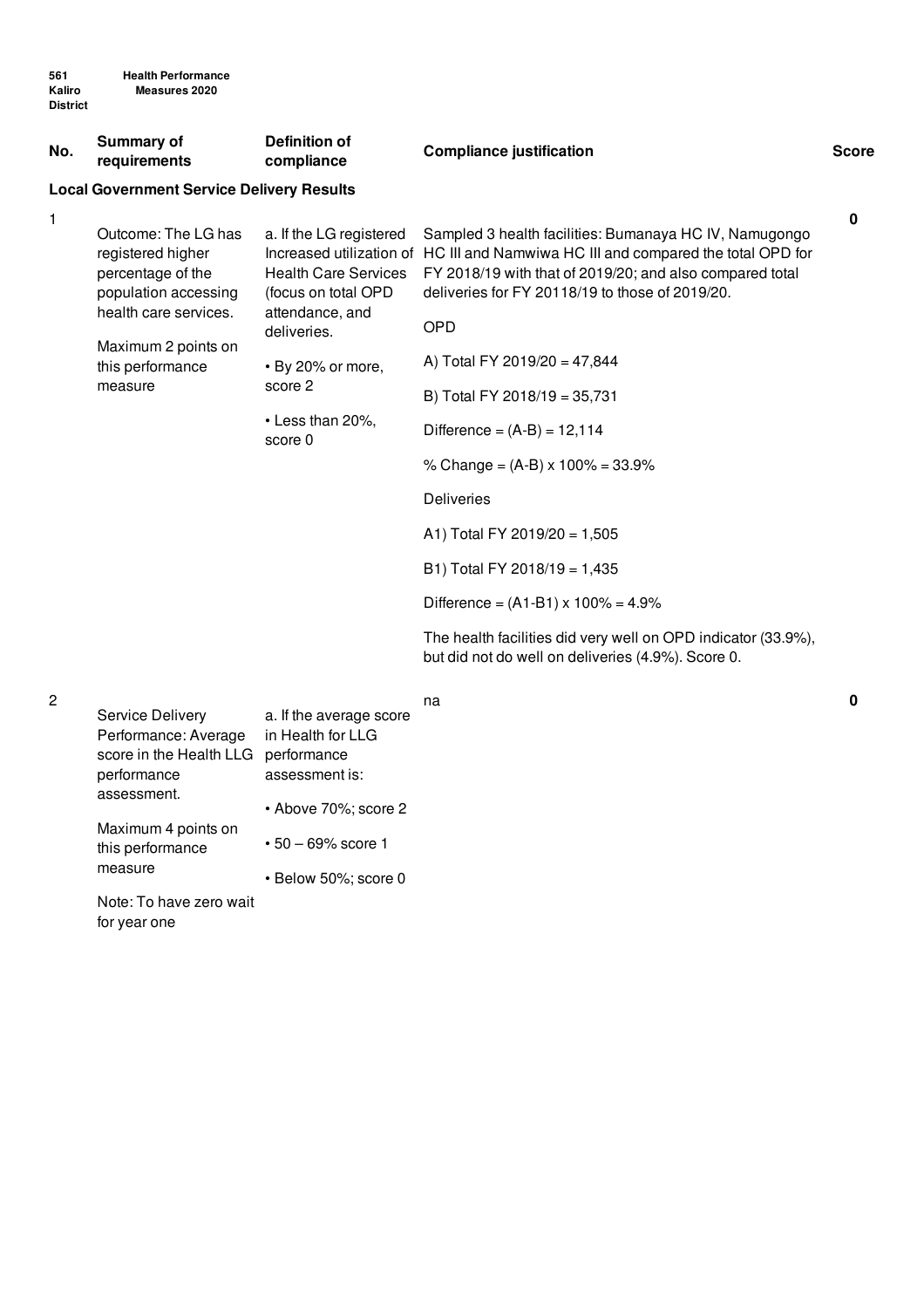| Service Delivery<br>Performance: Average<br>score in the Health LLG quality facility<br>performance<br>assessment.<br>Maximum 4 points on<br>this performance<br>measure<br>Note: To have zero wait<br>for year one | b. If the average score<br>in the RBF quarterly<br>and IVs is:<br>• Above 75%; score 2<br>$• 65 - 74\%$ ; score 1<br>· Below 65%; score 0                                                                      | Kaliro district had 8 Health facilities participating in Result<br>Based financing (RBF). When they were assesses during<br>the last quarter of FY2020/2021 (July-September 2020) they<br>assessment for HC IIIs scored as given below:<br>Bumanya HC IV scored 89%<br>Namugongo HC III scored 88%<br>Bumwiwa HC III scored 79.1%,<br>Nawaikoke HC III scored 87.4%<br>Budomero HC III 80.7%<br>Nawampiti HC III 78%<br>St. Francis Budini HC III scored 86%, and<br>Gadumire HC III scored 80.6%<br>Average score = $668.8/8 = 83.6%$ . Therefore score 2                                                                                                                                                                                                                                                                |
|---------------------------------------------------------------------------------------------------------------------------------------------------------------------------------------------------------------------|----------------------------------------------------------------------------------------------------------------------------------------------------------------------------------------------------------------|---------------------------------------------------------------------------------------------------------------------------------------------------------------------------------------------------------------------------------------------------------------------------------------------------------------------------------------------------------------------------------------------------------------------------------------------------------------------------------------------------------------------------------------------------------------------------------------------------------------------------------------------------------------------------------------------------------------------------------------------------------------------------------------------------------------------------|
| Investment<br>performance: The LG<br>has managed health<br>projects as per<br>guidelines.<br>Maximum 8 points on<br>this performance<br>measure                                                                     | a. If the LG budgeted<br>and spent all the<br>health development<br>grant for the previous<br>FY on eligible<br>activities as per the<br>health grant and<br>budget guidelines,<br>score 2 or else score<br>0. | There was evidence that the LG budgeted and spent the<br>health development grant on eligible activities.<br>1. Procurement of 30 chairs at Ugx.4,500,000, procurement<br>of 3 bookshelves budgeted at Ugx.2,400,000, procurement<br>of a set of sofas at Ugx. 3,000,000, procurement of a<br>boardroom table at Ugx. 2,000,0000 (Ref; page 25 of the<br>budget estimates and the expenditure was 120% as per<br>page 60 of the APR)<br>2. Upgrade Kasokwe HC II to HC III budgeted at 3,340,000<br>(Ref: page 23 of budget estimates and expenditure was 73%<br>as per page 61 of the APR)<br>3. Renovation of OPD blocks at Namwiwa HCIII budgeted at<br>Ugx. 10,000,000, (Ref. page 23 of budget estimates and<br>expenditure were 100% as per page 61 APR)<br>4. Renovation of OPD blocks at Nawaikoke HCIII budgeted |

at Ugx. 25,469,614 (Ref. page 23 of budget estimates and expenditure was 100% as per page 61 APR).

Thus, in FY 2019/2020 the District did not spend on all budgeted activities as per the Health Grant guidelines.

3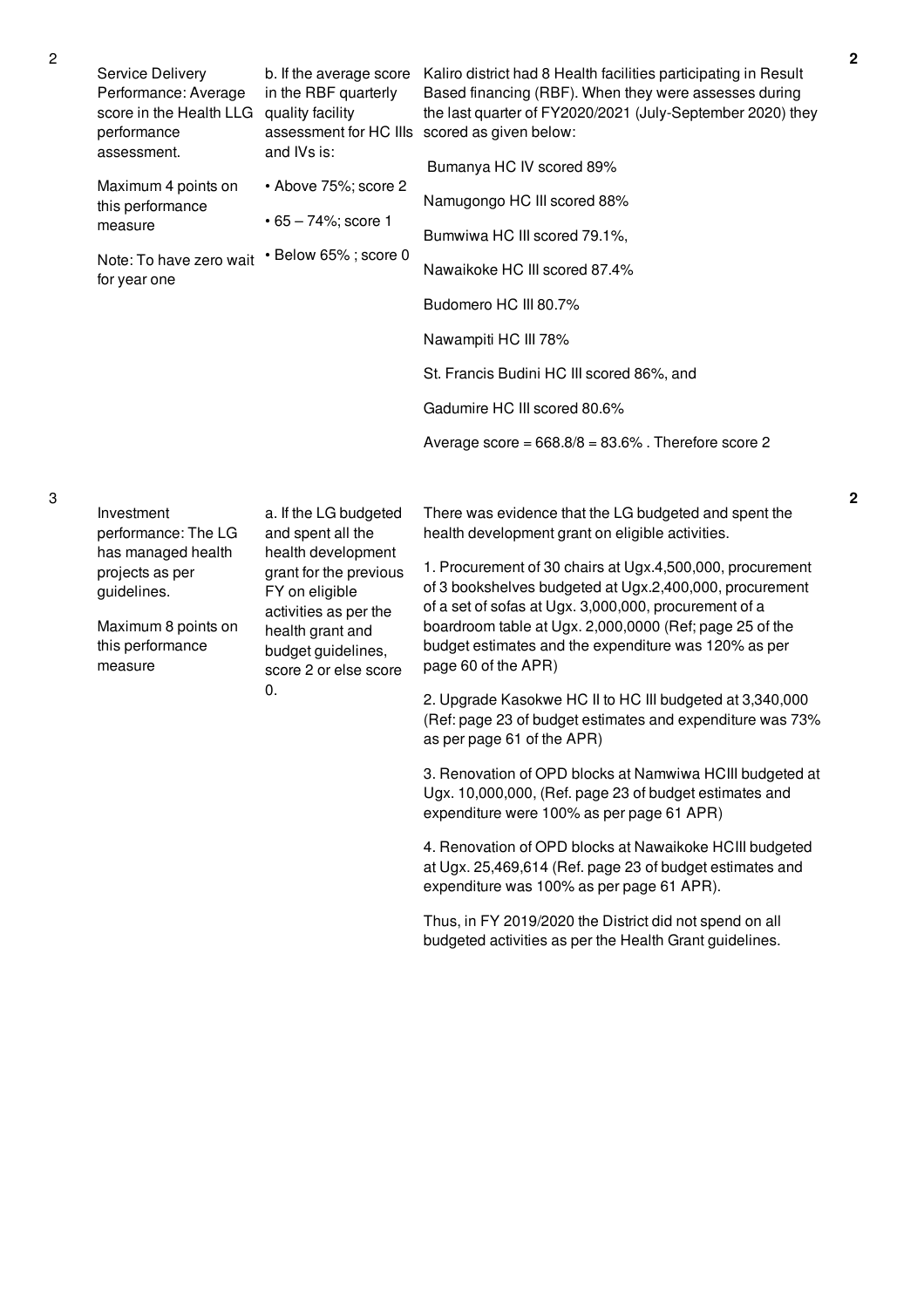Investment performance: The LG has managed health projects as per guidelines.

Maximum 8 points on this performance measure

b. If the DHO/MMOH, LG Engineer, Environment Officer and CDO certified works on health projects before the LG made payments to the contractors/ suppliers score 2 or else score 0

From sampled vouchers, certification of works for all Health Projects Contracts were done before payment to suppliers in FY 2019/2020. For instance;

A payment of Ugx. 10,000,000, receipt 020 dated 5/05/2020 to Musubo General Enterprises (U) Ltd for renovation of OPD at Namwima HC III in Namwiwa T/C, payment certificate was prepared by the District Engineer, approved by the District Health Officer and authorized by the Chief Administrative Officer on 26/3/2020 and environmental certification was prepared and signed by the District Environment Officer and District Community Development Officer on 30/3/2020.

A payment worth Ugx. 191,380,743; Invoice No.PHC-044- 19 made on 27th November 2019 to Green tea for upgradingBudomero HC II and Nawampiti HCII. The request for payment worth Ugx. 350,000,000 was raised by the Contractor on 5th August 2019.The District Engineer Initiated the request for payment on 7th October 2019 which was forwarded by DHO on 8/10/2019 and approved on 15/10/2019 by the CAO. Certification of payment was done by the District Engineer and Chief Administrative Officer, on 15/10/2019.

A Paymentworth Ugx. 191,380,743; Invoice No.PHC-044-19 made on 27th November 2019 to Virmar Technology Investment Ltdforconstructing a 5-stance pit latrine at Nabikooli H/C II. The request for payment worth Ugx. 350,000,000 was raised by the Contractor on 5th August 2019.The District Engineer Initiated the request for payment on 7th October 2019 which was forwarded by DHO on 8/10/2019 and approved on 15/10/2019 by the CAO. Certification of payment was done by the District Engineer and Chief Administrative Officer, on 15/10/2019.

Whereas payment to Musubo General Enterprises was effected after certification of works was done by the DHO, Environment Officer and CDO, the payments to Green Tea and Virmar Technology were made without certification of works by the Environment Officer and CDO for health projects, hence the LG was non-compliant in this area.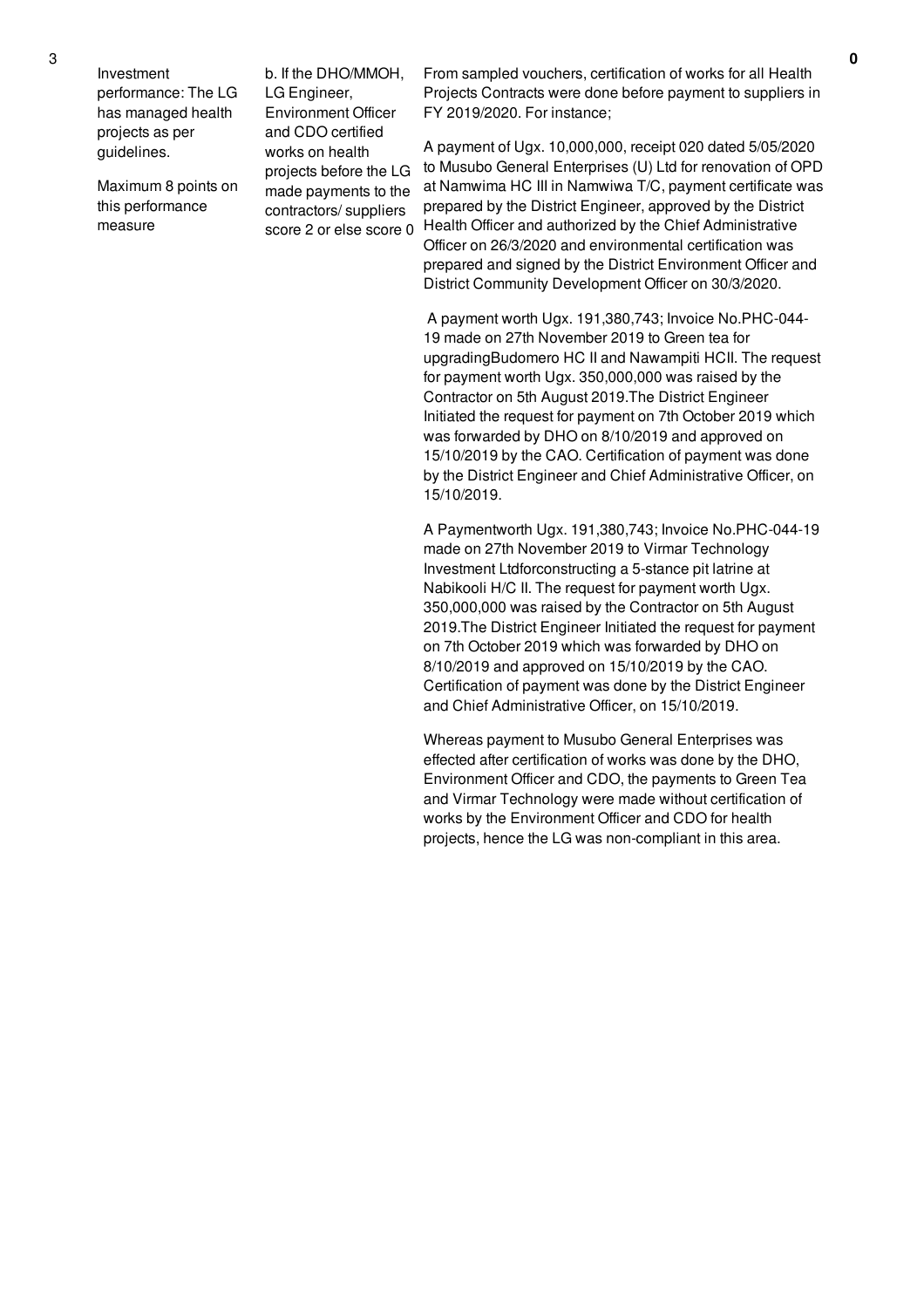|  | Investment<br>performance: The LG                    | c. If the variations in<br>the contract price of                                                          | According the sampled contracts, the following was<br>established:                                                                                                                                                                                                                      |
|--|------------------------------------------------------|-----------------------------------------------------------------------------------------------------------|-----------------------------------------------------------------------------------------------------------------------------------------------------------------------------------------------------------------------------------------------------------------------------------------|
|  | has managed health<br>projects as per<br>guidelines. | sampled health<br>infrastructure<br>investments are within<br>+/-20% of the MoWT                          | a) Renovation of OPD and General Ward at Nawaikoke<br>HCIII (Nawaikoke Sub county). Procurement Ref. No<br>KALI561/wrks/2019-2020/00045; Min 26/DCC/2019-2020.                                                                                                                          |
|  | Maximum 8 points on<br>this performance<br>measure   | Engineers estimates,<br>score 2 or else score 0                                                           | b) Construction of Placenta Pit at Bumanayi HCIV<br>(Bumanaya Sub county). Procurement Ref. No<br>KALI561/wrks/2019-2020/00042; Min 12(a)/DCC/2019-2020.                                                                                                                                |
|  |                                                      |                                                                                                           | c) Renovation of OPD at Namwiwa HCIII (Namwiwa Sub<br>county). Procurement Ref. No KALI561/wrks/2019-<br>2020/00044; Min 26/DCC/2019-2020                                                                                                                                               |
|  |                                                      |                                                                                                           | However, the variations in contract price of sampled<br>works/supplier for the previous FY contracts were not within<br>+/-20% of the MoWTs' estimates (Reserve Price) because<br>the District Engineer did not have both the reserve and<br>contract prices at the time of assessment. |
|  |                                                      |                                                                                                           |                                                                                                                                                                                                                                                                                         |
|  | Investment<br>performance: The LG                    | d. Evidence that the<br>health sector                                                                     | For the three sampled Education projects, for the previous<br>FY:                                                                                                                                                                                                                       |
|  | has managed health<br>projects as per<br>guidelines. | investment projects<br>implemented in the<br>previous FY were<br>completed as per work                    | a) Renovation of OPD and General Ward at Nawaikoke<br>HCIII (Nawaikoke Sub county). Procurement Ref. No<br>KALI561/wrks/2019-2020/00045; Min 26/DCC/2019-2020.                                                                                                                          |
|  | Maximum 8 points on<br>this performance<br>measure   | plan by end of the FY<br>• If 100 % Score 2<br>• Between 80 and<br>99% score 1<br>$\cdot$ less than 80 %: | b) Construction of Placenta Pit at Bumanayi HCIV<br>(Bumanaya Sub county). Procurement Ref. No<br>KALI561/wrks/2019-2020/00042; Min 12(a)/DCC/2019-2020.                                                                                                                                |
|  |                                                      |                                                                                                           | c) Renovation of OPD at Namwiwa HCIII (Namwiwa Sub<br>county). Procurement Ref. No KALI561/wrks/2019-<br>2020/00044; Min 26/DCC/2019-2020                                                                                                                                               |
|  |                                                      | Score 0                                                                                                   | It was difficult to ascertain when they were completed<br>because the following information was not available with the<br>district engineer at the time of assessment.                                                                                                                  |
|  |                                                      |                                                                                                           | Certificate No. 1.                                                                                                                                                                                                                                                                      |
|  |                                                      |                                                                                                           | For payment Issued on date: Nil                                                                                                                                                                                                                                                         |
|  |                                                      |                                                                                                           | Voucher No. Nil                                                                                                                                                                                                                                                                         |
|  |                                                      |                                                                                                           | Dated: Nil                                                                                                                                                                                                                                                                              |
|  |                                                      |                                                                                                           | Certificate of Practical completion dated: Nil.                                                                                                                                                                                                                                         |

3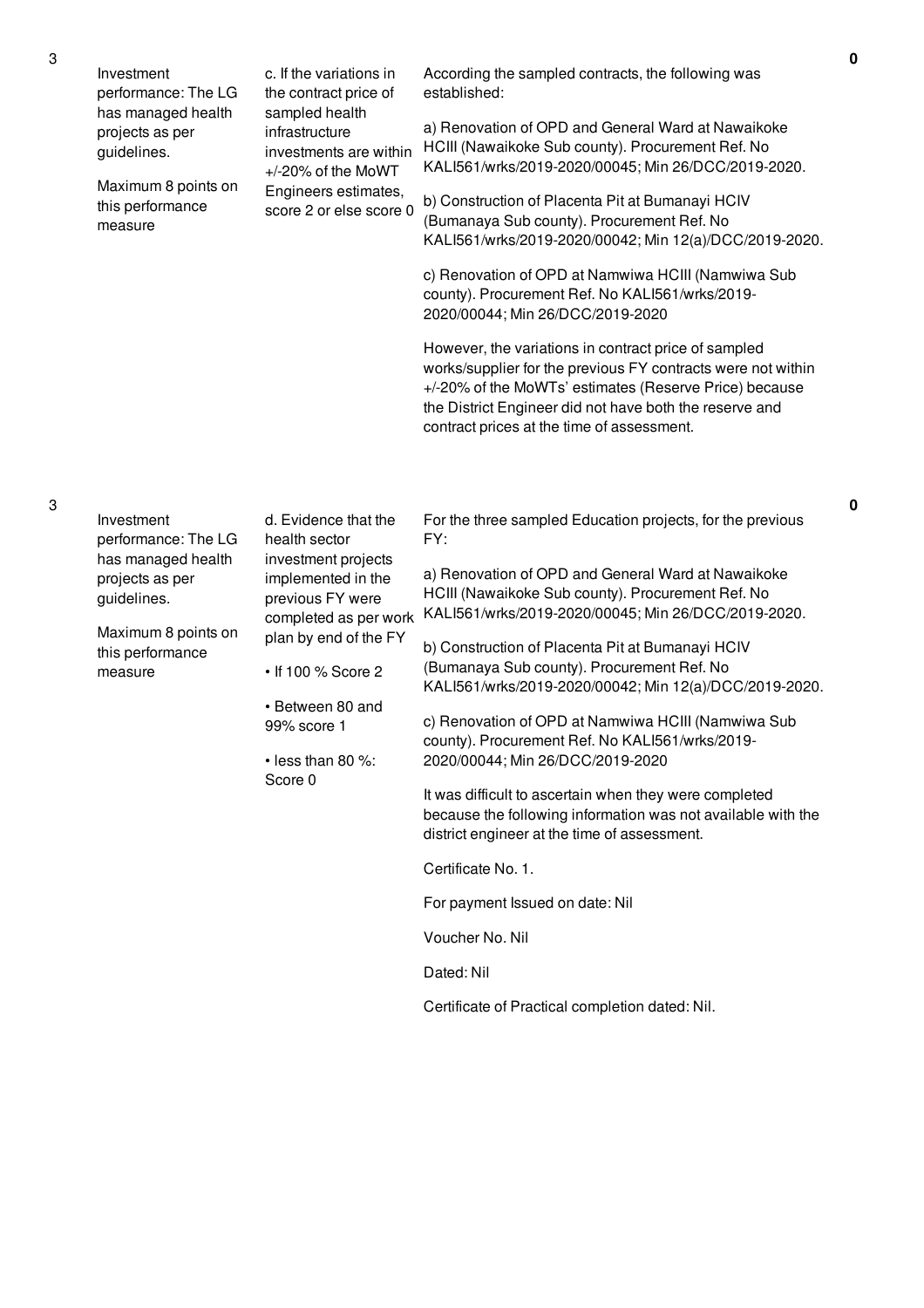4

| Achievement of<br>Standards: The LG has<br>met health staffing and<br>infrastructure facility<br>standards | a. Evidence that the<br>LG has recruited staff<br>for all HCIIIs and<br>HCIVs as per staffing<br>structure | Kaliro District LG had approved staffing norm of 237 staff and<br>a wage bill of 2, 415,963,797/ $=$ . At the time of assessment<br>there were 203 staff on post. This meant a staffing level of<br>85.7% |   |
|------------------------------------------------------------------------------------------------------------|------------------------------------------------------------------------------------------------------------|-----------------------------------------------------------------------------------------------------------------------------------------------------------------------------------------------------------|---|
| Maximum 4 points on<br>this performance<br>measure                                                         | $\cdot$ If above 90% score 2<br>• If 75% - 90%: score 1                                                    |                                                                                                                                                                                                           |   |
|                                                                                                            | $\cdot$ Below 75 %: score 0                                                                                |                                                                                                                                                                                                           |   |
| Achievement of<br>Standards: The LG has                                                                    | b. Evidence that the<br>LG health                                                                          | Evidence that the LG health infrastructure construction<br>projects are not necessarily as per the approved MoH                                                                                           | 0 |

met health staffing and infrastructure facility standards Maximum 4 points on this performance measure infrastructure construction projects meet the approved MoH Facility Infrastructure Designs. • If 100 % score 2 or else score 0 Facility Infrastructure Designs. For instance: Construction works of upgrading Budomero HCII to HCIII. For instance, the floor was already cracked, No locks on the doors, No Lightening arrestor, One vent installed on a 4 stance pit latrine. N.B. This is a project I was informed that it was completed however, awaiting the contractor rectify this issues. Upgrading of Kasokwe HCII to HCIII. A comprehensive site inspection, revealed that roofing was with G-26, Use of square Hole section 60x60x3 tie beam and rafters; Internal Members-50x50x3m2; facial boards 150x150x3m2.

However, pending works included ceiling, shattering, screeding the floor, painting and electrical wiring works.

### **Performance Reporting and Performance Improvement**

5

| this performance<br>measure | Accuracy of Reported<br>Information: The LG<br>maintains and reports<br>accurate information<br>Maximum 4 points on | a. Evidence that<br>information on<br>positions of health<br>workers filled is<br>accurate: Score 2 or<br>else 0 | At the time of assessment the DHO reported 44 filled<br>positions at Bumanya HC IV, 19 filled positions at<br>Namugongo HC III, and 18 filled positions at Namwiwa HC<br>III. Site visit and inspection of staff lists and duty rosters<br>confirmed the staffing as provided on the payroll by the DHO.<br>Number of staff on pay roll matched those on staff list and<br>duty rosters found at health facilities. |
|-----------------------------|---------------------------------------------------------------------------------------------------------------------|------------------------------------------------------------------------------------------------------------------|---------------------------------------------------------------------------------------------------------------------------------------------------------------------------------------------------------------------------------------------------------------------------------------------------------------------------------------------------------------------------------------------------------------------|
|                             | Accuracy of Reported                                                                                                | b. Evidence that                                                                                                 | Kaliro district LG had only one (1) health facility upgraded                                                                                                                                                                                                                                                                                                                                                        |
|                             | lath                                                                                                                | information on boolth                                                                                            | from LIC II to LIC III during EV 0010/0000 Keeplane LIC II                                                                                                                                                                                                                                                                                                                                                          |

5

Information: The LG maintains and reports accurate information

Maximum 4 points on this performance measure

information on health facilities upgraded or constructed and functional is accurate: Score 2 or else 0

from HC II to HC III during FY 2019/2020. Kasokwe HC II was upgraded from H II status to HC III status and its AWB and Budget was increased to 28,000,000/=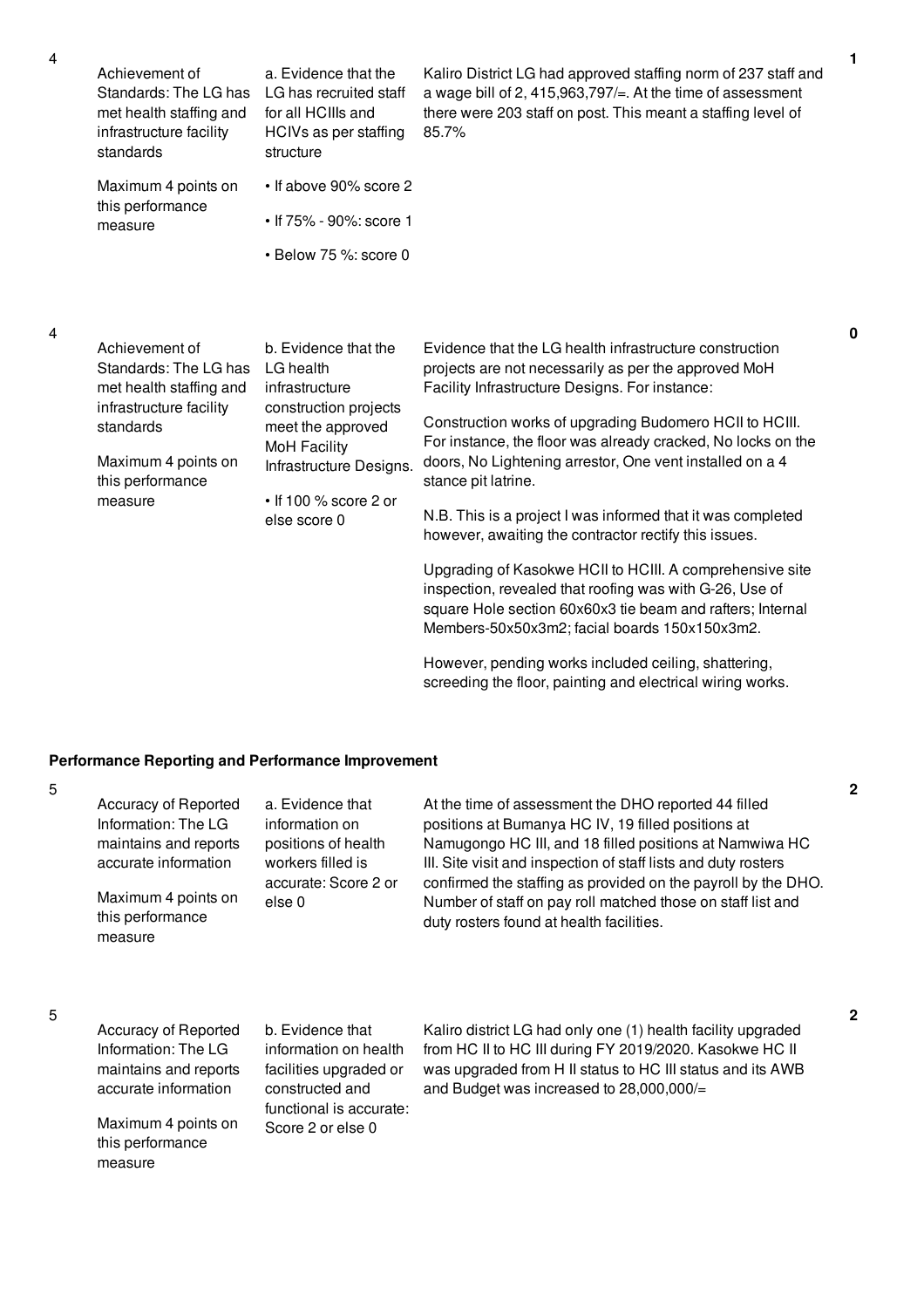| <b>Health Facility</b>   | a) Health facilities   | All the |
|--------------------------|------------------------|---------|
| Compliance to the        | prepared and           | and N   |
| <b>Budget and Grant</b>  | submitted Annual       | 2019/2  |
| Guidelines, Result       | Workplans & budgets    | 2019.   |
| Based Financing and      | to the DHO/MMOH by     |         |
| Performance              | March 31st of the      |         |
| Improvement: LG has      | previous FY as per the |         |
| enforced Health Facility | LG Planning            |         |
| Compliance, Result       | Guidelines for Health  |         |
| Based Financing and      | Sector:                |         |
| implemented              |                        |         |
| Performance              | • Score 2 or else 0    |         |
| Improvement support.     |                        |         |
|                          |                        |         |

All the three facilities; Bumanya HC IV, Namugongo HC III, and Namwiwa HC III submitted their AWP& Budgets for FY 2019/20 on 16the March 2019, which was before March 31st

Maximum 14 points on this performance measure

| b) Health facilities   |
|------------------------|
| prepared and           |
| submitted to the       |
| <b>DHO/MMOH Annual</b> |
| Budget Performance     |
| Reports for the        |
| previous FY by July    |
| 15th of the previous   |
| FY as per the Budget   |
| and Grant Guidelines:  |
|                        |
| • Score 2 or else 0    |
|                        |
|                        |

At the time of assessment, the three sampled health facilities Bumanya HC IV, Namugongo HC III and Namwiwa HC IV had not submitted their approved annual Budget Performance reports for FY 2019/2020 to the DHO

Maximum 14 points on this performance measure

Health Facility Compliance to the Budget and Grant Guidelines, Result Based Financing and Performance Improvement: LG has enforced Health Facility identified in Compliance, Result Based Financing and implemented Performance Improvement support.

a) Health facilities have developed and reported on implementation of facility improvement plans that incorporate performance issues monitoring and assessment reports

• Score 2 or else 0

Maximum 14 points on this performance measure

The three sampled health facilities; Bumanya HC IV, Namugogongo HC III and Namwiwa HC III had developed and submitted their Performance Improvement Plans (PIPs) to the DHO. Bumanya HC IV and Naamwiwa HC III submitted to DHO on 8th September 2020 while Namugongo submitted on 9th September 2020. These documents were received in the Ministry of Health on 14th September 2020.

**0**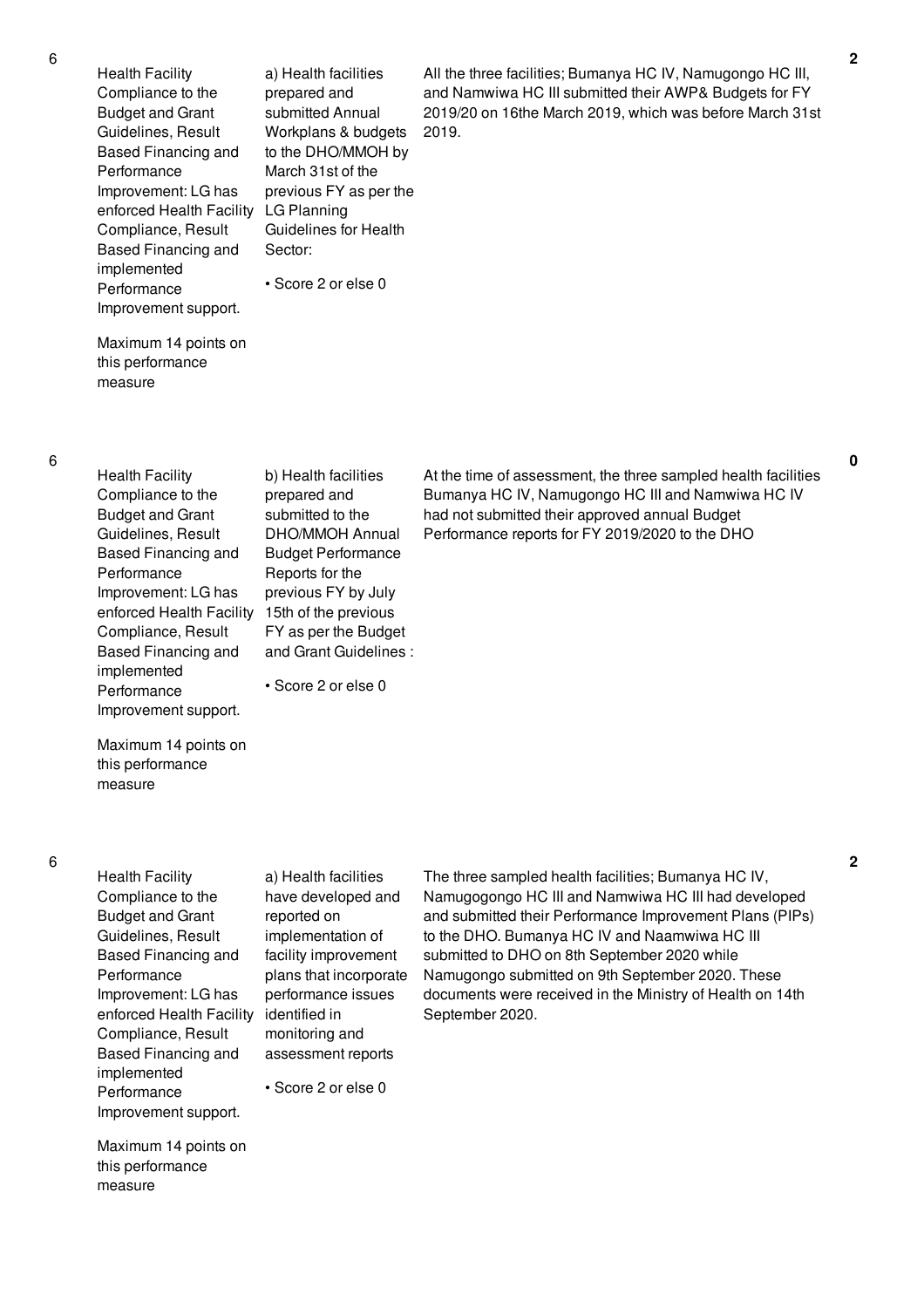Health Facility Compliance to the Budget and Grant Guidelines, Result Based Financing and Performance Improvement: LG has enforced Health Facility quarter) If 100%, Compliance, Result Based Financing and implemented Performance Improvement support.

d) Evidence that health facilities submitted up to date monthly and quarterly HMIS reports timely (7 days following the end of each month and

• score 2 or else score

0

Kaliro district LG had 25 Health facilities on PHC that had submitted monthly (HMIS 105) and quarterly (HMIS 106a) into the district DHIS2 system. The sampled health facilities Bumanya HC IV, Namugongo HC III and Namwiwa HC III, had submitted their Monthly HMIS 105 for 12 months and quarterly HMIS 106 (a) reports 100% and timely 100% as required during FY 2019/2020.

Maximum 14 points on this performance measure

| <b>Health Facility</b><br>Compliance to the<br><b>Budget and Grant</b><br>Guidelines, Result<br><b>Based Financing and</b><br>Performance<br>Improvement: LG has<br>enforced Health Facility<br>Compliance, Result<br>Based Financing and<br>implemented<br>Performance | e) Evidence that<br><b>Health facilities</b><br>submitted RBF<br>invoices timely (by<br>15th of the month<br>following end of the<br>quarter). If $100\%$ ,<br>score 2 or else score 0<br>Note: Municipalities<br>submit to districts | The 3 sampled Health Facilities on RBF submitted their<br>claim invoices before the 15th October 2020 as follows:<br>Namwima HC III, and Namugongo HC III, had submitted on<br>6th October 2020, while Bumanya HC IV had submitted on<br>7th October 2020 |
|-------------------------------------------------------------------------------------------------------------------------------------------------------------------------------------------------------------------------------------------------------------------------|---------------------------------------------------------------------------------------------------------------------------------------------------------------------------------------------------------------------------------------|-----------------------------------------------------------------------------------------------------------------------------------------------------------------------------------------------------------------------------------------------------------|
| Improvement support.                                                                                                                                                                                                                                                    |                                                                                                                                                                                                                                       |                                                                                                                                                                                                                                                           |
| Maximum 14 points on                                                                                                                                                                                                                                                    |                                                                                                                                                                                                                                       |                                                                                                                                                                                                                                                           |

Maximum 14 points on this performance measure

#### 6

| <b>Health Facility</b>   | f) If the LG timely (by | Kaliro District LG had submitted the RBF claim invoices to |
|--------------------------|-------------------------|------------------------------------------------------------|
| Compliance to the        | end of 3rd week of the  | Ministry of Health on 26th October 2020.                   |
| <b>Budget and Grant</b>  | month following end of  |                                                            |
| Guidelines, Result       | the quarter) verified,  |                                                            |
| Based Financing and      | compiled and            |                                                            |
| Performance              | submitted to MOH        |                                                            |
| Improvement: LG has      | facility RBF invoices   |                                                            |
| enforced Health Facility | for all RBF Health      |                                                            |
| Compliance, Result       | Facilities, if 100%,    |                                                            |
| Based Financing and      | score 1 or else score 0 |                                                            |
| implemented              |                         |                                                            |
| Performance              |                         |                                                            |
| Improvement support.     |                         |                                                            |
|                          |                         |                                                            |

Maximum 14 points on this performance measure

**1**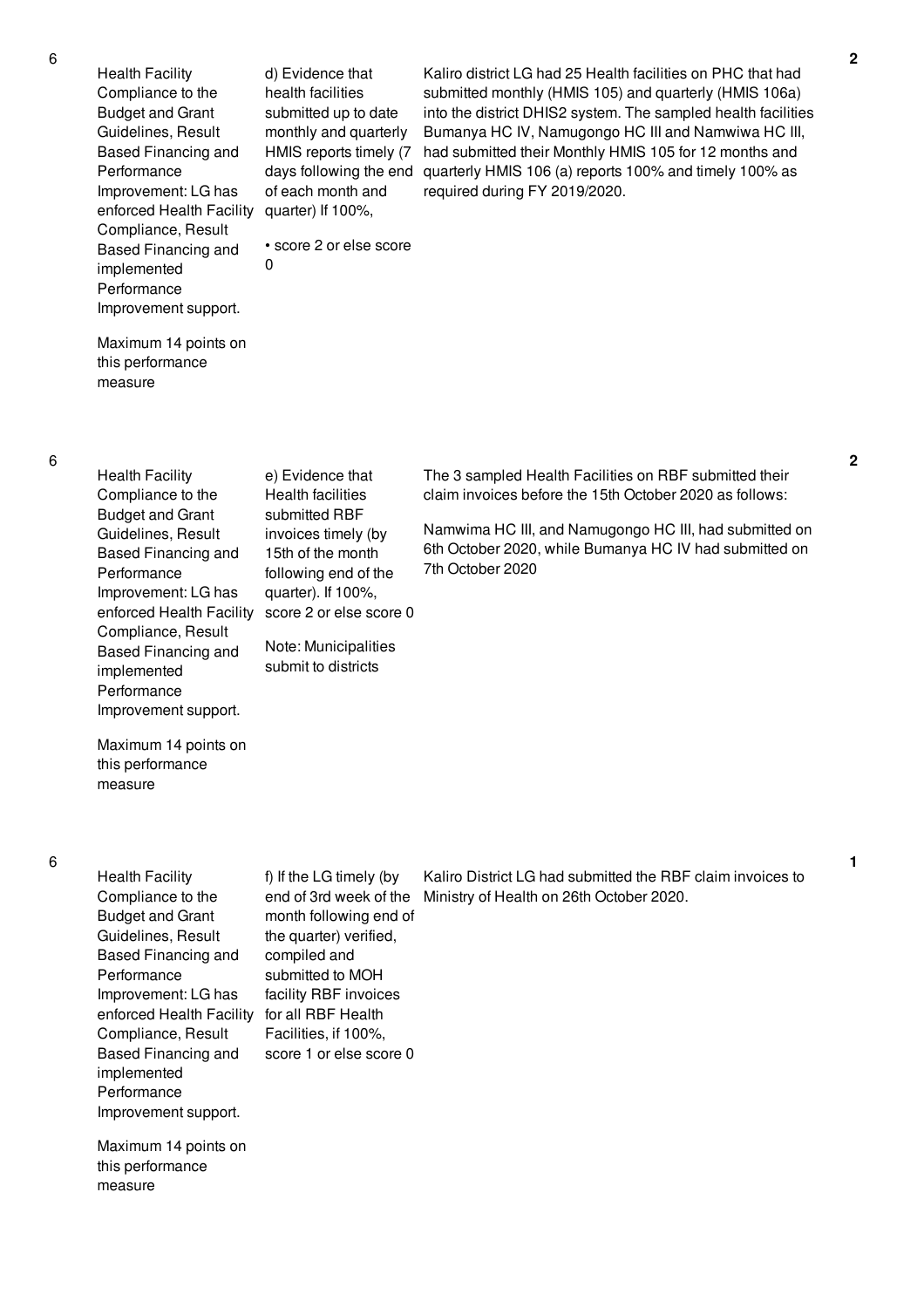Health Facility Compliance to the Budget and Grant Guidelines, Result Based Financing and Performance Improvement: LG has enforced Health Facility If 100%, score 1 or Compliance, Result Based Financing and implemented Performance Improvement support. Maximum 14 points on this performance measure g) If the LG timely (by end of the first month of the following quarter) compiled and submitted all quarterly (4) Budget Performance Reports. else score 0 There was evidence that the Health Department quarterly performance reports were submitted within one month of the next quarter as observed from acknowledgment of receipt of DHO's quarterly PBS submissions by the Planner as follows; • Quarter 1 was submitted on 18th October 2019 • Quarter 2 was submitted on 24th January 2020 • Quarter 3 was submitted on 11th April 2020 • Quarter 4 was submitted on 17th July 2020. All Health submissions for all quarters were submitted within the first month of the next quarter.

- Health Facility Compliance to the Budget and Grant Guidelines, Result Based Financing and Performance Improvement: LG has enforced Health Facility Compliance, Result Based Financing and implemented Performance Improvement support.
- h) Evidence that the LG has:

i. Developed an approved Performance Improvement Plan for the weakest performing health facilities, score 1 or else 0

Kaliro DHO/DHT developed an approved PIP 2020/2021 for the weakest performing health facilities and had submitted to CAO on 9th September 2020 and to the Ministry of Health on 14th September 2020.

**1**

**1**

Maximum 14 points on this performance measure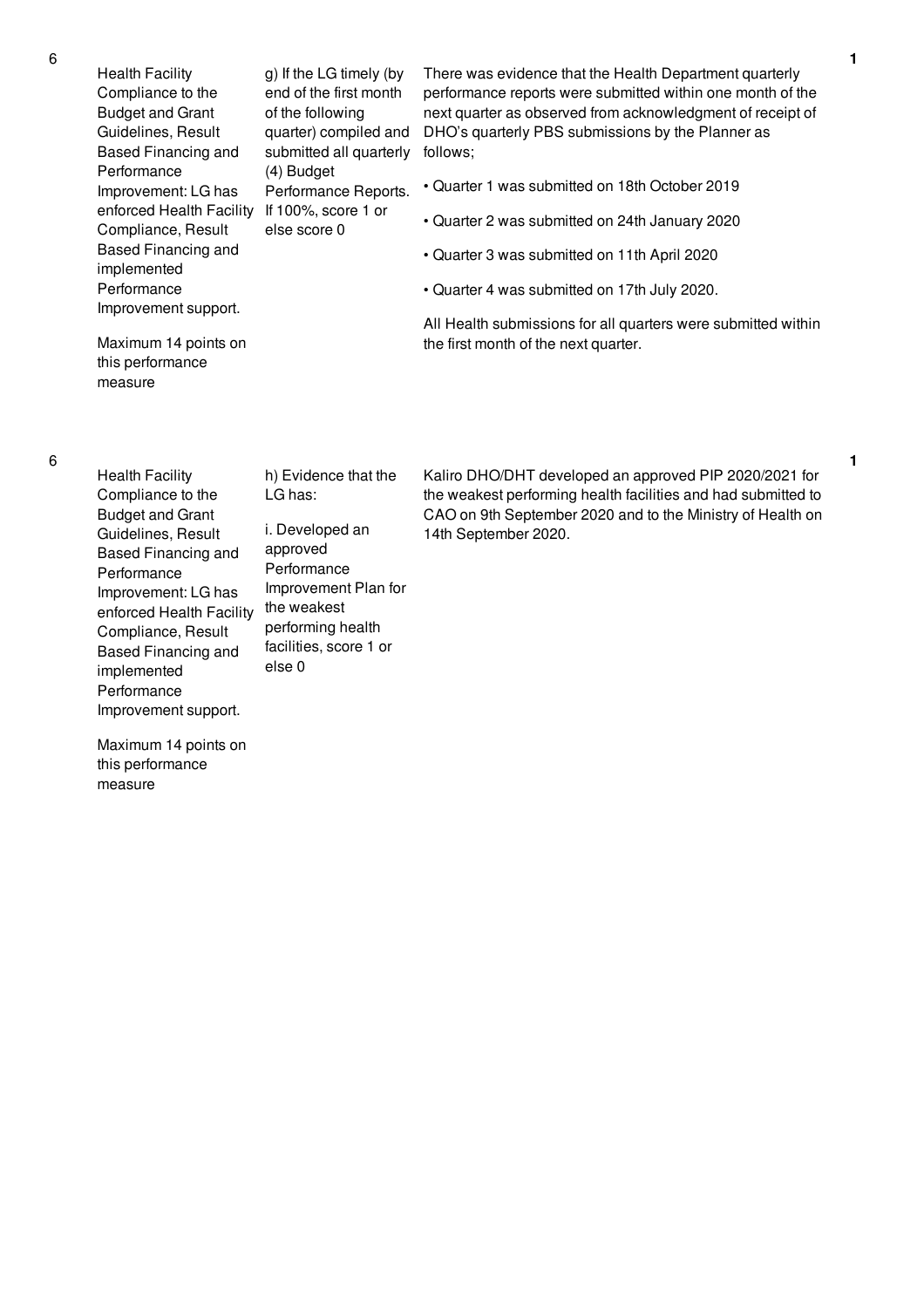Health Facility Compliance to the Budget and Grant Guidelines, Result Based Financing and Performance Improvement: LG has enforced Health Facility Compliance, Result Based Financing and implemented Performance Improvement support.

ii. Implemented Performance Improvement Plan for weakest performing facilities, score 1 or else 0

Kaliro district LG had implemented PIP for the weakest health facilities that had performed poorly in immunization during FY 2019/20. Nawampiti HC III, NabigwaliFlep HC II, Kisinda HC II, and Kasokwe HC II had performed poorly in immunization and were placed in RED category 4, which means poor access and poor utilization of services. The district prepared and implemented the PIP starting with the first quarter of FY 2020/21. By the time of assessment these four health facilities had moved out of the RED category 4 to category 2.

## Maximum 14 points on this performance measure

### **Human Resource Management and Development**

7

| Budgeting for, actual<br>recruitment and<br>deployment of staff: The<br>Local Government has<br>budgeted for, recruited<br>and deployed staff as<br>per guidelines | a) Evidence that the<br>LG has:<br>i. Budgeted for health<br>workers as per<br>guidelines/in<br>accordance with the<br>staffing norms score 2 | Kaliro District LG had 237 approved staffing norms, 203 staff<br>on post and a wage bill of 2, 415,963,797/ $=$ at the time of<br>assessment. This meant a staffing level of 85.7% |
|--------------------------------------------------------------------------------------------------------------------------------------------------------------------|-----------------------------------------------------------------------------------------------------------------------------------------------|------------------------------------------------------------------------------------------------------------------------------------------------------------------------------------|
| Maximum 9 points on<br>this performance                                                                                                                            | or else 0                                                                                                                                     |                                                                                                                                                                                    |

7

measure

| Budgeting for, actual                            | a) Evidence that the                         | The Standard staffing norms for HC III was 19 workers, HC                                                     |
|--------------------------------------------------|----------------------------------------------|---------------------------------------------------------------------------------------------------------------|
| recruitment and<br>deployment of staff: The      | LG has:                                      | IV was 49 workers.                                                                                            |
| Local Government has                             | ii. Deployed health                          | During time of assessment, Bumanya HC IV had 44/49                                                            |
| budgeted for, recruited<br>and deployed staff as | workers as per<br>guidelines (all the        | (90%), Namugongo HC III had 19/19 (100%) and Namwiwa<br>HC IIII had 18/19 (95%). All the three sampled health |
| per guidelines                                   | health facilities to<br>have at least 75% of | facilities scored above 75% staffing level.                                                                   |
| Maximum 9 points on                              | staff required) in                           |                                                                                                               |
| this performance                                 | accordance with the                          |                                                                                                               |
| measure                                          | staffing norms score 2                       |                                                                                                               |
|                                                  |                                              |                                                                                                               |

or else 0

6

**2**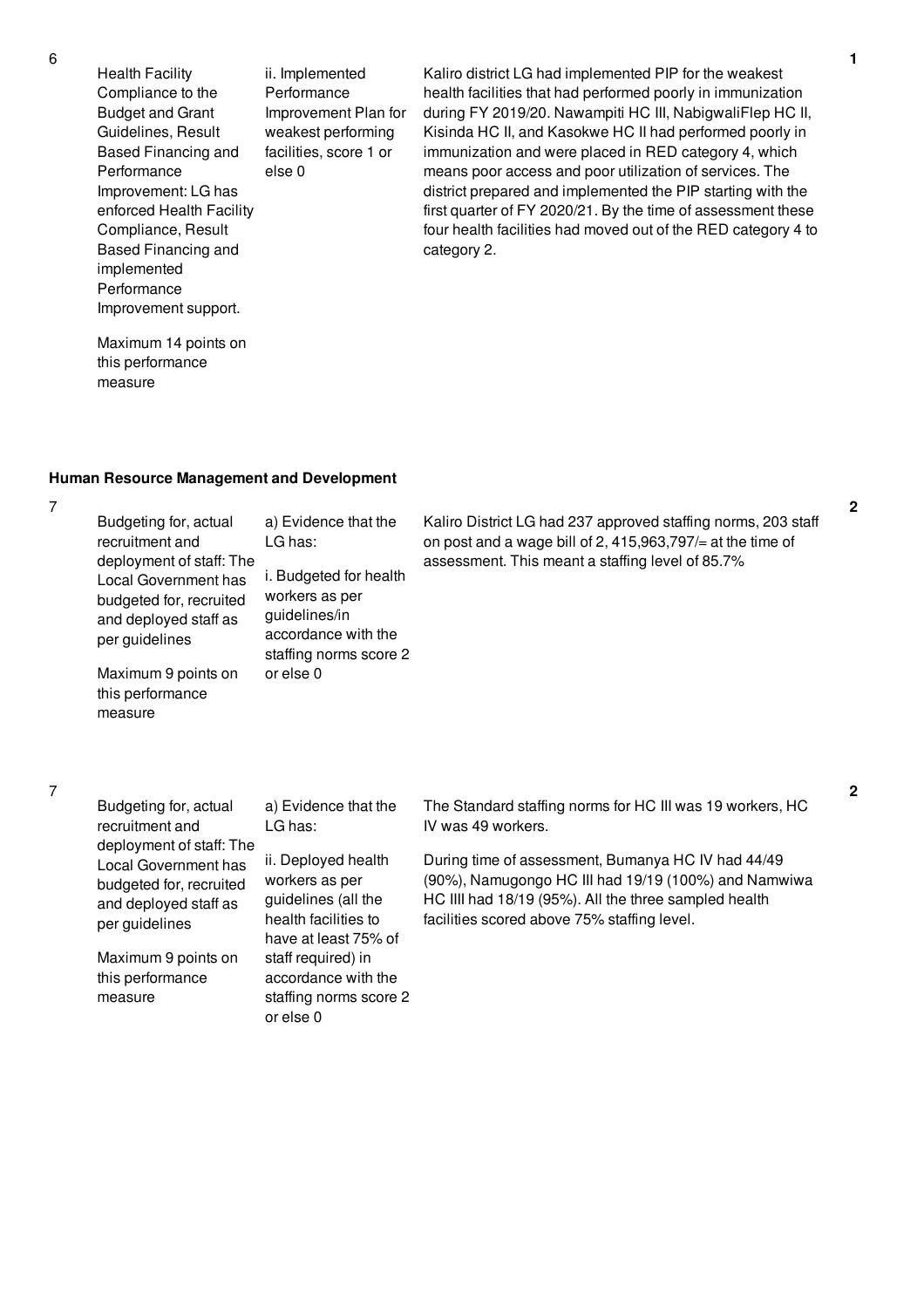Budgeting for, actual recruitment and deployment of staff: The working in health Local Government has budgeted for, recruited and deployed staff as per guidelines

b) Evidence that health workers are facilities where they are deployed, score 3 or else score 0

Maximum 9 points on this performance measure

The staff found working in the sampled Health Facilities; Bumanya HC IV, Namugongo HC III, and Namwiwa HC III matched with deployment lists and payroll list given by DHO for FY 2020/2021. Bumanya HC IV list had 44 staff, Namugongo HC III list had 19 staff, and Namwiwa HC III list had 18 staff

Budgeting for, actual recruitment and deployment of staff: The health workers Local Government has budgeted for, recruited and deployed staff as per guidelines

Maximum 9 points on this performance measure

c) Evidence that the LG has publicized deployment and disseminated by, among others, posting on facility notice boards, for the current FY score 2 or else score 0

Kaliro district LG had publicized health worker's deployment on Departmental noticeboard and on health facilities notice boards during FY 2020/2021. Bumanya HC IV list had 44 staff, Namugongo HC III list had 19 staff, and Namwiwa HC III list had 18 staff.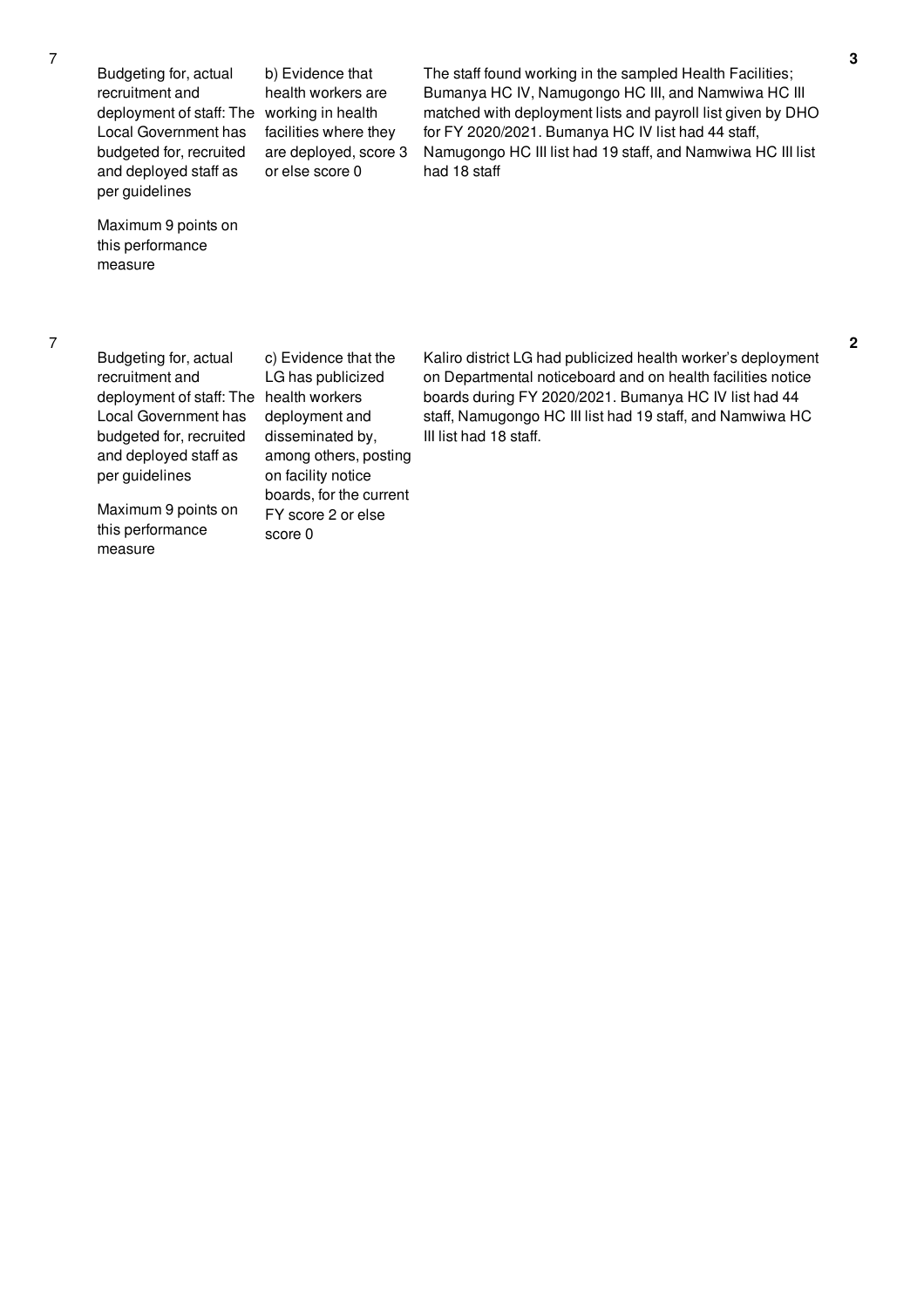Maximum 6 points on this performance measure

a) Evidence that the DHO/MMOHs has:

i. Conducted annual of all Health facility Incharges against the agreed performance plans and submitted a copy to HRO during the previous FY score 1 or else 0

The LG had 25 health facilities and sampled in-charges were appraised as follows.

performance appraisal was appraised Mr. Balyejjusa Ronald the SAS on 1. Mr. Kimeko Robert a SMCO In-charge Budomero HCIII 29/6/2020and endorsed by PHI and CAO on 2/7/2020 and 30/7/2020 respectively with overall performance rating of 4

> 2. Ms. BabiryeSepholoza an Enrolled Nurse in-charge Kasokwe HCIII was appraised by Ms. Kagoye Irene on 25/6/2020 and endorsed by the DHO on 2/7/2020 with overall performance rating of 5

3. Mr. Mwenerika James a SMCO in-charge Namwiwa HCIII was last appraised by the SAS Biibi Samuel on 20/6/2019

4. Mr. Magada Moses an Enrolled Comprehensive Nurse incharge Buyinda HCIII was appraised by Mr. Simon Peter Gabula a SACAO on 25/6/2020 and endorsed by the DHO and CAO on 26/7/2020 and 30/7/2020 respectively with overall performance rating of 4

5. Mr. Waiswa Paul a SMCO in-charge Nawaikoke HCIII was appraised by Biiba Samuel Ag. T/Clerk on 30/9/2020 and endorsed by the PHI and CAO on 3/10/2020 with overall performance rating of 4.

6. Mr. SamanyaDisan a MCO in-charge Nawampiti HCIII was appraised by Mr. Kasajja Franco a SACAO on 7/7/2020 and endorsed by the PHI and PACAO on 15/7/2020 and 20/8/2020 respectively with overall performance rating of 4

7. Mr. Mukolya Stephen an Enrolled Nurse in-charge Kaliro T/Council HCII was appraised on 14/8/2019

8. Ms. Timugibwa Persis an Enrolled midwife in-charge Nabikooli HCII was appraised by Kikomeko Robert Moses on 27/6/2019.

9. Dr. Tumubone Nathan a MCO in-charge Bumanya HCIV was appraised by Dr. Kibirige Paul on 8/7/2020 and endorsed by the Senior Health Educator and D/CAO on 10/7/2020 and 30/7/2020 respectively with overall performance rating of 4.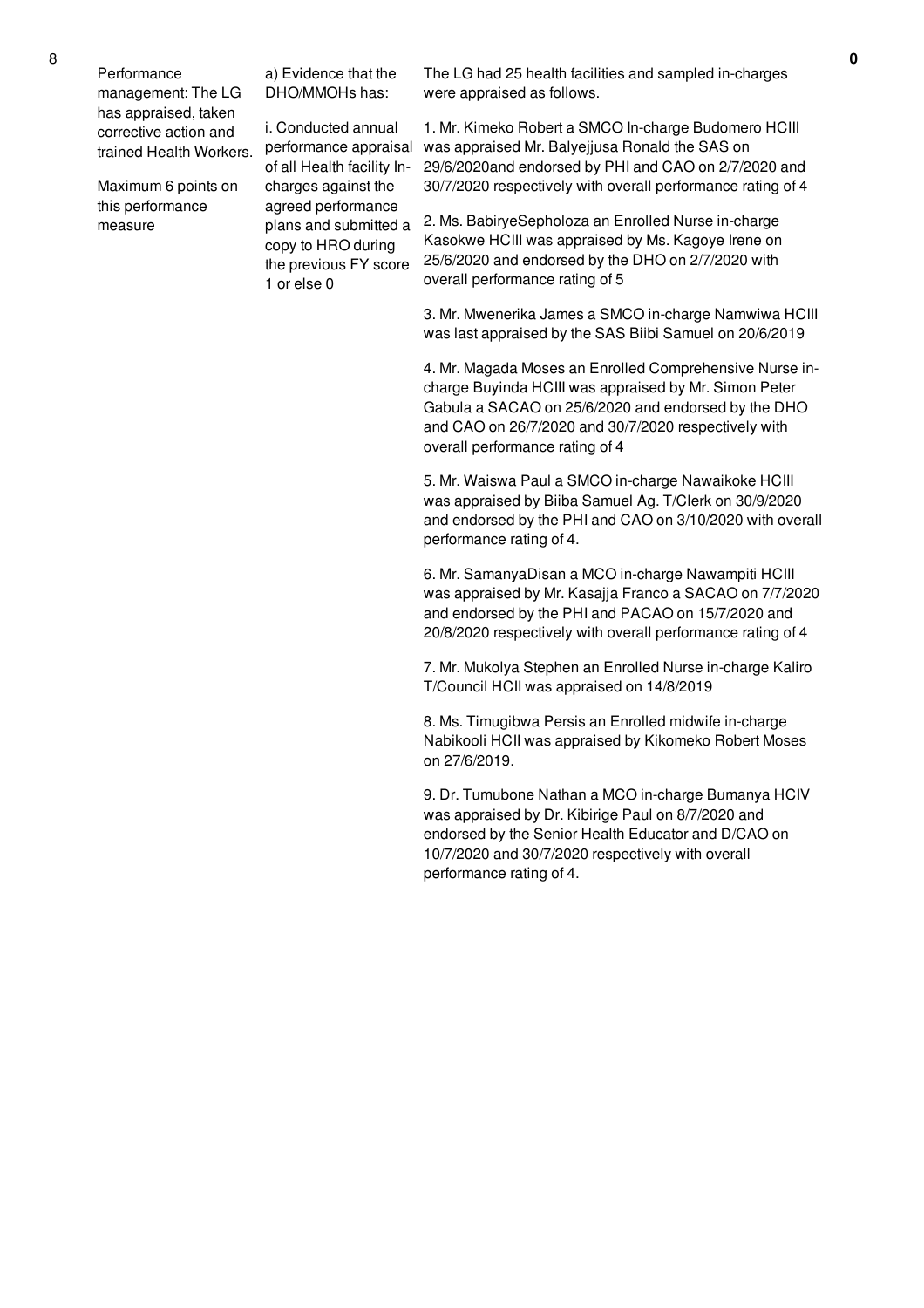Performance management: The LG has appraised, taken corrective action and trained Health Workers. of all health facility

Maximum 6 points on this performance measure

Facility In-charges conducted performance appraisal workers against the agreed performance plans and submitted a copy through DHO/MMOH to HRO during the previous FY score 1 or else 0

ii. Ensured that Health The LG had Health workers were appraised as indicated below.

> 1. Ms. Babirye Iris Josephine an Enrolled Mid wife at Nawaikoke HCIII was appraised by Ms.Nyeko Grace a MCO on 30/6/2020 and endorsed by Mr. Mugerwa James a SCO with overall performance rating of 3.

> 2. Ms. Babirye Caroline, an Enrolled Midwife at Nawampiti HC III was appraised by Baseke Mary Gorretty a Registered midwife was not appraised up to date.

> 3. Ms. MusobyaHarriet a Nursing Assistant at Buyinda HCII was appraised by Mr. Magada Moses an ECN was appraised on 23/6/2020 and endorsed by the Biostatistician and the D/CAO on 24/6/2020 and 30/7/2020 respectively with overall performance rating of 4.

> 4. Ms. Mutenyo Brenda a Health Assistant at Kasokwe HCII was appraised by Ms. Kagoye Irene the SAS on 25/6/2020 and endorsed by the PHI AND D/CAO on 2/7/2020 and 30/7/2020 with overall performance rating of 4.

5. Ms. Mirembe Racheal an Enviromental Health Assistant was appraised by Mr. Wambuzi Moses a SMCO on 31/6/2019

6. Mr. Muwereza Edward a Laboratory Assistant at Nawaikoke HC III was appraised by BaliraineNassah a Laboratory Technician on 30/6/2020 and endorsed by SMCO and PACAO on 2/7/2020 and 10/8/2020 respectively with overall performance rating of 4.

7. Ms. Nababi Sarah an Enrolled Nurse at Bumanya HC IV was appraised by Ms. Nangobi Janet an AN/O on 13/7/2020 and endorsed by SNO and PACAO on 13/7/2020 and 10/8/2020 respectively with overall performance rating of 5.

8. Ms. Babirye Justine an Enrolled midwife at Bumanya HC IV was appraised by Ms. Nangobi Janet a Nursing Officer on 9/7/2020 and endorsed by Ms. MwogezaChrisitine on the same date.

9. Mr. Nyiro Stephen David a Senior Anaesthetic Officer was appraised by Dr. Kibirige Paul a Medical Officer on 6/7/2020 and endorsed by SHE and D/CAO on 1/7/2020 and 30/7/2020 respectively with overall performance rating of 4.

10. Ms. Kisuubo Justine, a Nursing Assistant at Namwiwa HCIII was appraised by Mr. Wambuzi Moses a SMCO on 30/6/2019.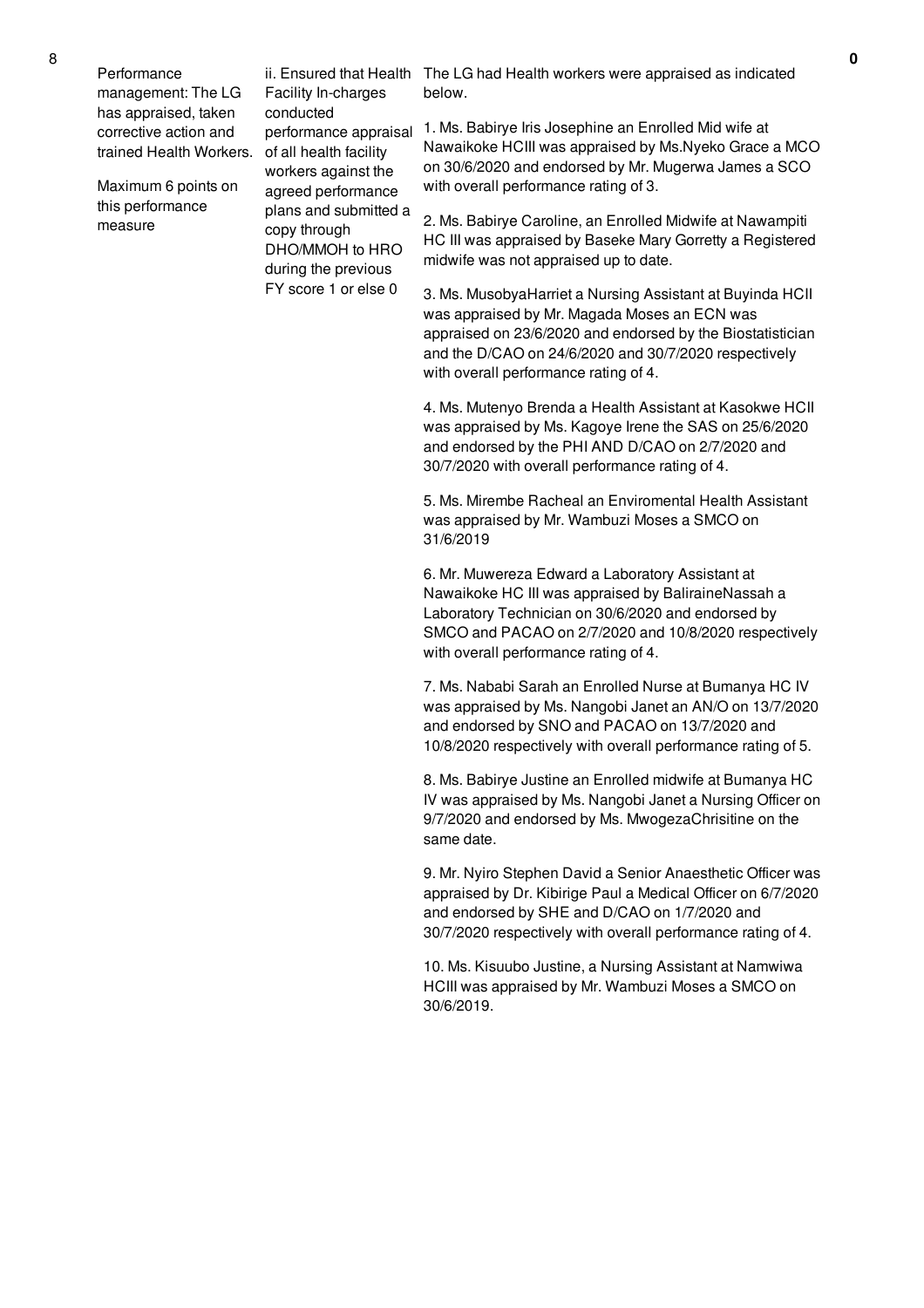Performance management: The LG has appraised, taken corrective action and trained Health Workers. iii. Taken corrective actions based on the appraisal reports, score 2 or else 0

Maximum 6 points on this performance measure

8

| <b>Councils (Medical and Dental Practitioners Council, Allied</b><br>management: The LG<br>LG:<br>has appraised, taken<br>i. conducted training of<br>corrective action and<br>health workers<br>trained Health Workers.<br>(Continuous<br>Maximum 6 points on<br>Professional<br>this performance<br>Development) in<br>accordance to the<br>measure<br>training plans at<br>District/MC level,<br>score 1 or else 0 | Health Professionals Council, Nurses and Midwives<br>Council, and Pharmacy Council) and development Partners<br>notably RHITES-EC, Marie Stopes, RHU to implement CPD<br>during FY 2019/2020. A report dated 6th June 2020<br>indicated the DHT had conducted training of 20 health care<br>workers in Medical waste management Another report dated<br>30th January indicated the DHT had trained 56 health<br>workers in epidemic management. |
|-----------------------------------------------------------------------------------------------------------------------------------------------------------------------------------------------------------------------------------------------------------------------------------------------------------------------------------------------------------------------------------------------------------------------|-------------------------------------------------------------------------------------------------------------------------------------------------------------------------------------------------------------------------------------------------------------------------------------------------------------------------------------------------------------------------------------------------------------------------------------------------|
|-----------------------------------------------------------------------------------------------------------------------------------------------------------------------------------------------------------------------------------------------------------------------------------------------------------------------------------------------------------------------------------------------------------------------|-------------------------------------------------------------------------------------------------------------------------------------------------------------------------------------------------------------------------------------------------------------------------------------------------------------------------------------------------------------------------------------------------------------------------------------------------|

the the appraisal reports

8

| Performance                          | ii. Documented         |
|--------------------------------------|------------------------|
| management: The LG                   | training activities in |
| has appraised, taken                 | the training/CPD       |
| corrective action and                | database, score 1 or   |
| trained Health Workers. else score 0 |                        |

The DHT had documented training Activities in hard copy and soft copy training lists /CPD Database. Each record of trained health worker had name, sex, health facility, contact telephone, topics of training, date of training.

There was np evidence of corrective actions taken based on

## Maximum 6 points on this performance measure

## **Management, Monitoring and Supervision of Services.**

or else score 0

9

| Planning, budgeting,<br>and transfer of funds for | a. Evidence that the<br>CAO/Town Clerk | In a letter Ref CR350/3 of 24th September 2020 the COA<br>Kaliro district informed the PS Ministry of Health the Health |
|---------------------------------------------------|----------------------------------------|-------------------------------------------------------------------------------------------------------------------------|
| service delivery: The                             | confirmed the list of                  | Facilities on PHC NWR grant for FY 2020/21.                                                                             |
| Local Government has                              | Health facilities (GoU                 |                                                                                                                         |
| budgeted, used and                                | and PNFP receiving                     |                                                                                                                         |
| disseminated funds for                            | PHC NWR grants)                        |                                                                                                                         |
| service delivery as per                           | and notified the MOH                   |                                                                                                                         |
| guidelines.                                       | in writing by                          |                                                                                                                         |
|                                                   | September 30th if a                    |                                                                                                                         |
| Maximum 9 points on                               | health facility had                    |                                                                                                                         |
| this performance<br>measure                       | been listed incorrectly                |                                                                                                                         |
|                                                   | or missed in the                       |                                                                                                                         |
|                                                   | previous FY, score 2                   |                                                                                                                         |

**2**

**1**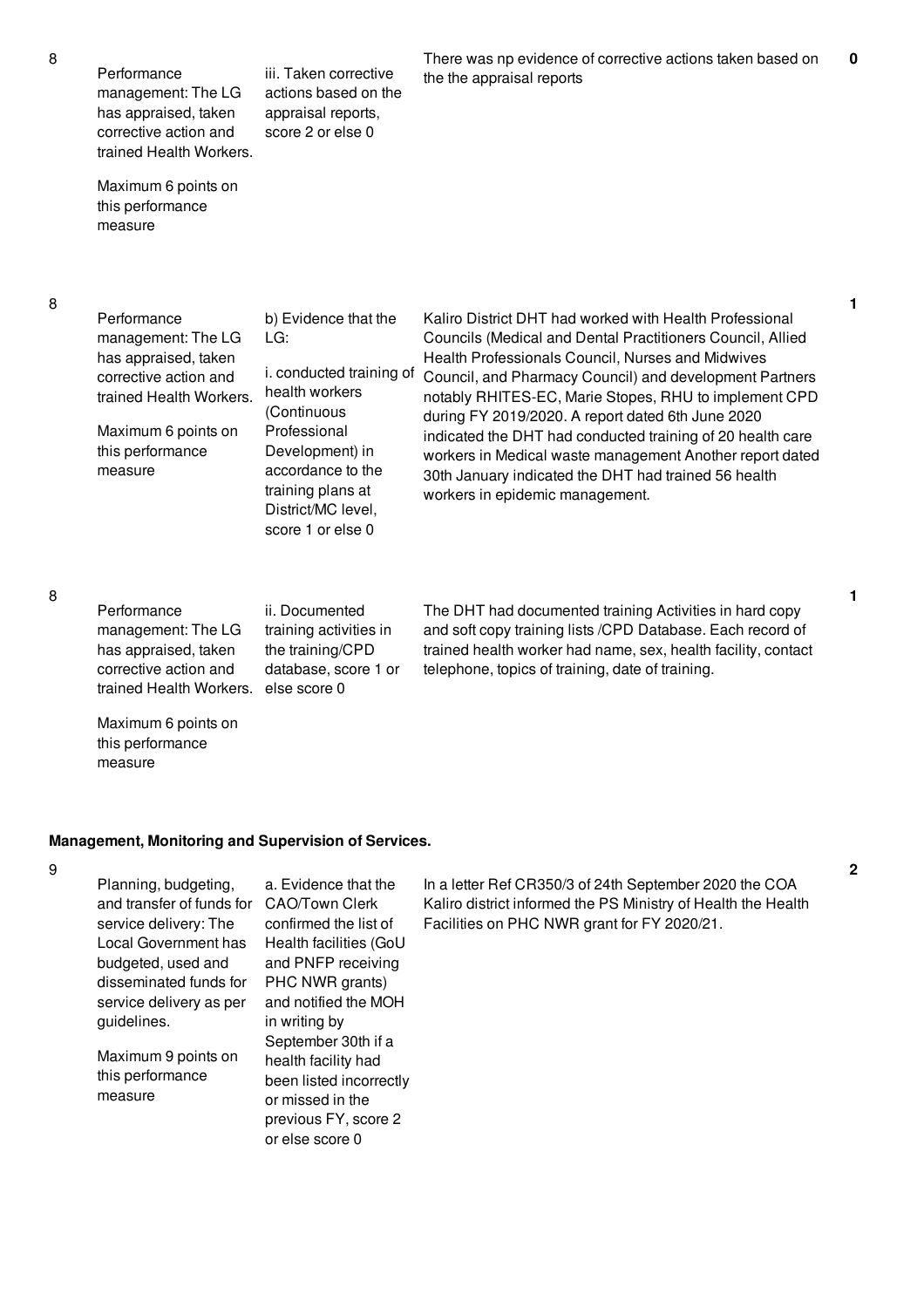**2**

**0**

**0**

| Planning, budgeting,<br>and transfer of funds for<br>service delivery: The<br>Local Government has<br>budgeted, used and<br>disseminated funds for<br>service delivery as per<br>guidelines.<br>Maximum 9 points on<br>this performance<br>measure | b. Evidence that the<br>LG made allocations<br>towards monitoring<br>service delivery and<br>management of<br>District health services<br>in line with the health<br>sector grant<br>guidelines (15% of the<br>PHC NWR Grant for<br><b>LLHF</b> allocation made<br>for DHO/MMOH),<br>score 2 or else score<br>0. | The<br>with<br>mor<br>Fro<br>allo<br>158<br>The<br>17,<br>The<br>(17) |
|----------------------------------------------------------------------------------------------------------------------------------------------------------------------------------------------------------------------------------------------------|------------------------------------------------------------------------------------------------------------------------------------------------------------------------------------------------------------------------------------------------------------------------------------------------------------------|-----------------------------------------------------------------------|
| Planning, budgeting,<br>and transfer of funds for<br>service delivery: The<br>Local Government has                                                                                                                                                 | c. If the LG made<br>timely<br>warranting/verification<br>of direct grant                                                                                                                                                                                                                                        | The<br>PH۱<br>PB:<br>Jul-                                             |

ere was evidence that the LG made allocation which was in the allowable 15% of the PHC NWR grant to nitoring service delivery.

m the LG approved budget estimates, page 19 the total cated PHC NWR funds to DHOs office was Ugx. 158,717,000, Ref. page 22 of the Budget estimates

e total allocation to monitoring service delivery was Ugx. 047,000, Ref: page 63, annual budget performance

e percentage allocated to monitoring service delivery was (17,047,000/ 158,717,000) x 100= 10.7% .

#### 9

| Planning, budgeting,<br>and transfer of funds for<br>service delivery: The<br>Local Government has | c. If the LG made<br>timely<br>warranting/verification<br>of direct grant                       | There was evidence that the LG delayed warranting the<br>PHC NWR releases for three quarters. This was cited on the<br>PBS, GOU Approved Warrant Report Kaliro District Ref: 01-<br>Jul-2019 to 30-Jun-2020, dated 30-11-2020 and GoU Cash |
|----------------------------------------------------------------------------------------------------|-------------------------------------------------------------------------------------------------|--------------------------------------------------------------------------------------------------------------------------------------------------------------------------------------------------------------------------------------------|
| budgeted, used and                                                                                 | transfers to health                                                                             | Limits Report as indicated below.                                                                                                                                                                                                          |
| disseminated funds for<br>service delivery as per<br>guidelines.                                   | facilities for the last<br>FY, in accordance to<br>the requirements of<br>the budget score 2 or | • Q1 PHC grant cash limits were received on 24th July 2019<br>and warranted on 27th July 2019, Ref: Warrant No. 561-AW-<br>2020-5                                                                                                          |
| Maximum 9 points on                                                                                | else score 0                                                                                    |                                                                                                                                                                                                                                            |

• •Q2 PHC grant cash limits were received on 07th October 2019 and warranted on 21st October 2019

• •Q3 PHC grant cash limits were received on 14th January 2020 and warranted on 19thJanuary 2020

• Q4 PHC grant cash limits were received on 14th April 2020 and warranted on 24th April 2020

From the above the warrants for Q2 and Q4 were submitted beyond 5 days; from the date of receipt of cash limits thus the LG was non-compliant.

## 9

and transfer of funds for and communicated all service delivery: The Local Government has transfers for the budgeted, used and disseminated funds for service delivery as per guidelines.

Planning, budgeting,

this performance

measure

Maximum 9 points on this performance measure

d. If the LG invoiced PHC NWR Grant previous FY to health facilities within 5 working days from the day of funds release in each quarter, score 2 or else score 0

There was no evidence that the LG invoiced and made a communication on a breakdown of Primary Health Care Conditional Grant to all health facility in charges in lower Health facilities by the time of the assessment.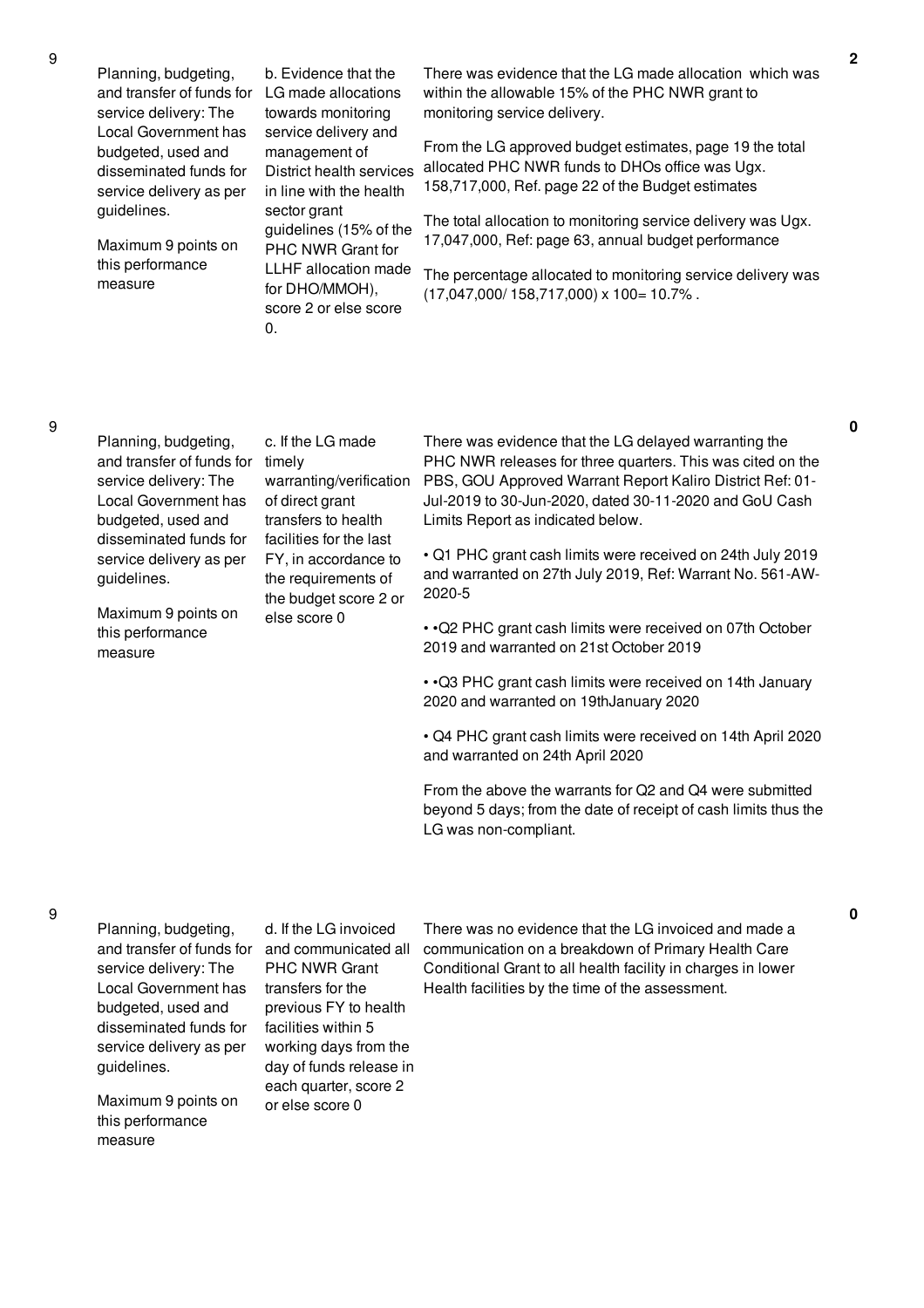Planning, budgeting, and transfer of funds for LG has publicized all service delivery: The Local Government has budgeted, used and disseminated funds for service delivery as per guidelines.

Maximum 9 points on this performance measure

e. Evidence that the the quarterly financial releases to all health facilities within 5 working days from the date of receipt of the expenditure limits from MoFPED- e.g. through posting on public notice boards: score 1 or else score 0

There was no evidence that the LG had publicized all the quarterly financial releases to all health facilities within 5 working days from the date of receipt of the expenditure limits from MoPPED.

10

Routine oversight and monitoring: The LG monitored, provided hands -on support supervision to health facilities.

Maximum 7 points on this performance measure

a. Evidence that the LG health department implemented action(s) recommended by the DHMT Quarterly performance review meeting (s) held during the previous FY, score 2 or else score 0

Kaliro DHT had conducted quarterly Performance Review meetings for FY 2019/2020 as follows: Quarter 1 meeting was conducted on 26th July 2019, Quarter 2 meeting conducted on 22nd November 2019, Quarter 3 meeting on 17th March 2020, and Quarter 4 review meeting was conducted on 6th June 2020.

The above named quarterly performance review reports indicated that the DHT followed up actions recommended by the DHMT review meetings. For instance under Minute No. 7/DHMT/Qtr 4/2019-20 Reactions, Discussions & Way forward, the meeting had tasked the DHO to collect 4 motorcycles delivered accidentally by NMS in Jinja district; had also tasked the DHO to ensure that the an ambulance grounded at Bumanya HC IV is toyed to the district for repair, and to write to all in-charges of health facilities to ensure that all their staff are appraised. By the time of assessment these action points had been implemented

| Routine oversight and<br>monitoring: The LG<br>monitored, provided<br>hands -on support<br>supervision to health<br>facilities. | b. If the LG quarterly<br>performance review<br>meetings involve all<br>health facilities in<br>charges,<br>implementing<br>partners, DHMTs, key<br>LG departments e.g.<br><b>WASH, Community</b><br>Development,<br>Education department,<br>score 1 or else 0 | The attendance lists of all the 4 DHMT Quarterly review<br>meetings minutes indicated that most of the key stakeholders<br>had been involved in the meetings. For instance quarter I<br>review meeting held on 26th July 2019 and Quarter II<br>Performance Review meetings held on 22nd November<br>2019, the attendance lists included officers and entities such |
|---------------------------------------------------------------------------------------------------------------------------------|-----------------------------------------------------------------------------------------------------------------------------------------------------------------------------------------------------------------------------------------------------------------|---------------------------------------------------------------------------------------------------------------------------------------------------------------------------------------------------------------------------------------------------------------------------------------------------------------------------------------------------------------------|
| Maximum 7 points on<br>this performance<br>measure                                                                              |                                                                                                                                                                                                                                                                 | as in-charges of health facilities, DHO, DHI, DCCT, PACAO,<br>SEO, DTLS, HI, Biostat, DHE, DCDO, EPI,-FP, EIM, CHAI,<br>Sec Health,                                                                                                                                                                                                                                 |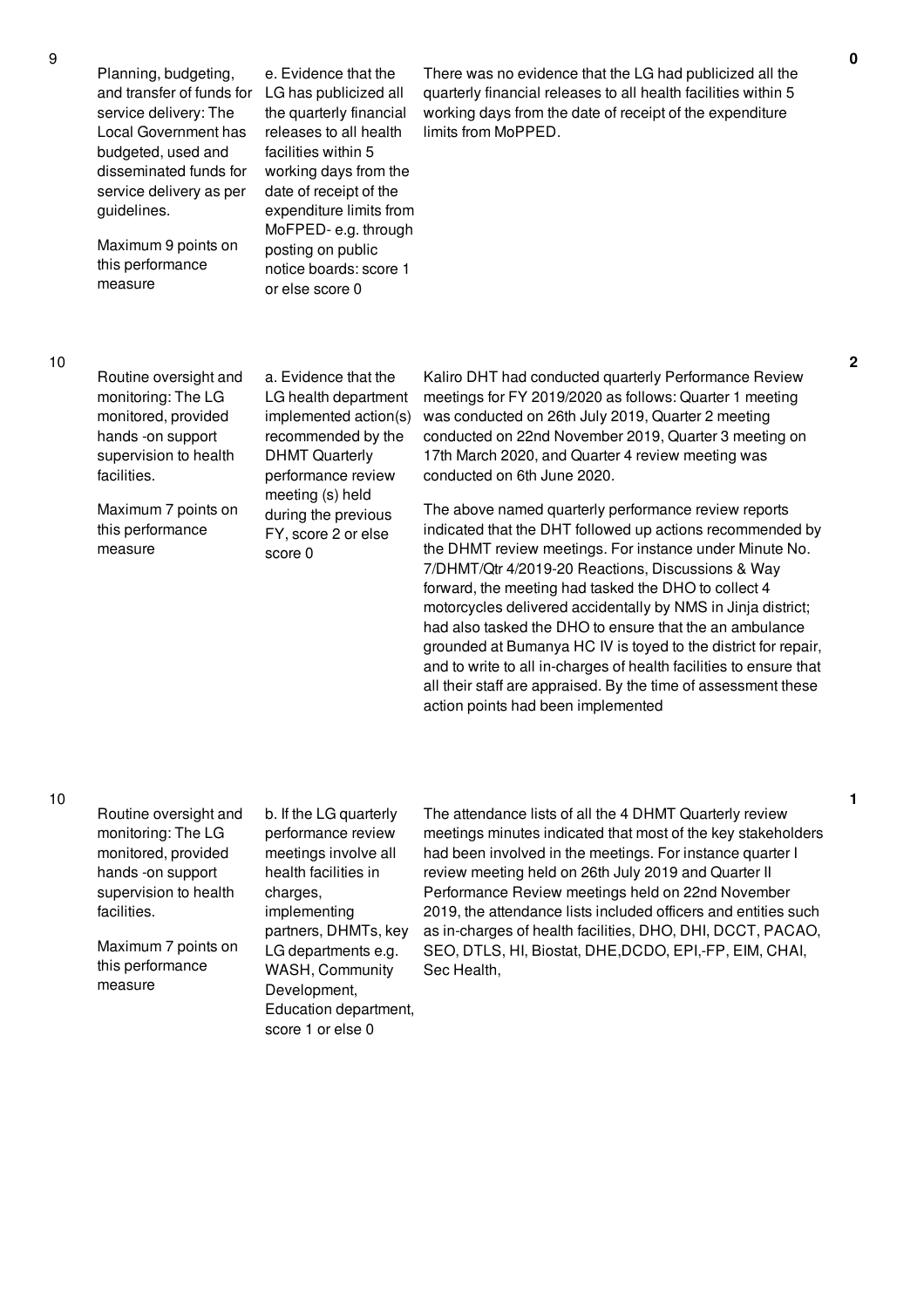Routine oversight and monitoring: The LG monitored, provided hands -on support supervision to health facilities.

Maximum 7 points on this performance measure

c. If the LG supervised 100% of HC IVs and General hospitals (including PNFPs receiving PHC grant) at least once every quarter in the previous FY (where applicable) 0

If not applicable, provide the score

provide the score

: score 1 or else, score 4th October 2019, Quarter 2 supervision report dated 8th By the time of assessment Kaliro district had only one (1) HC IV (Bumanya HC IV), and I HSD and a total of 18 lower health facilities at the level of HC III and HC II); 13 health facilities were government and 6 facilities were faith based PNFP. Available reports indicated that the DHT had supervised all these facilities including some Private for Profit health facilities at least once every quarter during FY 2019/020.Reference are Quarter 1 Supervision report dated January 2020, Quarter 3 supervision report dated 26th March 2020, and Quarter 4 supervision report dated 3rd July 2020.

> Each quarterly report had a summary of action points to be followed up. For instance, quarter 1 report indicated that Kisinda HC II had failed to access PHC funds yet it was already on the list. The immediate action undertaken was to laise with the Finance department for acquisition of a supplier number and a Cheque book. The in-charge Kisinda HC Ii and DHO were mandated to follow up this.

In quarter 2 supervision report indicated that Nawampiti HC III newly installed solar panels were not working, and Nabikooli HC II solar panels had been stolen. In-charges and DHO were required to follow up these issues. These issues were followed up but quarter 3 supervision report indicated that action had not been taken up

10

| Routine oversight and | d. Evidence that        | Kaliro district had one HSD based at Bumanya HC IV. The      |
|-----------------------|-------------------------|--------------------------------------------------------------|
| monitoring: The LG    | DHT/MHT ensured         | HSDs conducted quarterly support Supervision to lower        |
| monitored, provided   | that Health Sub         | health units under their jurisdiction during FY 2019/2020 as |
| hands -on support     | Districts (HSDs)        | outlined in their quarterly supervision reports: . Quarter 1 |
| supervision to health | carried out support     | dated 5th August 2019, Quarter 2 report dated 13th           |
| facilities.           | supervision of lower    | November 2019, and, Quarter 3 report dated 12th February     |
|                       | level health facilities | 2020                                                         |
| Maximum 7 points on   | within the previous FY  |                                                              |
| this performance      | (where applicable),     |                                                              |
| measure               | score 1 or else score 0 |                                                              |
|                       |                         |                                                              |
|                       | • If not applicable,    |                                                              |

10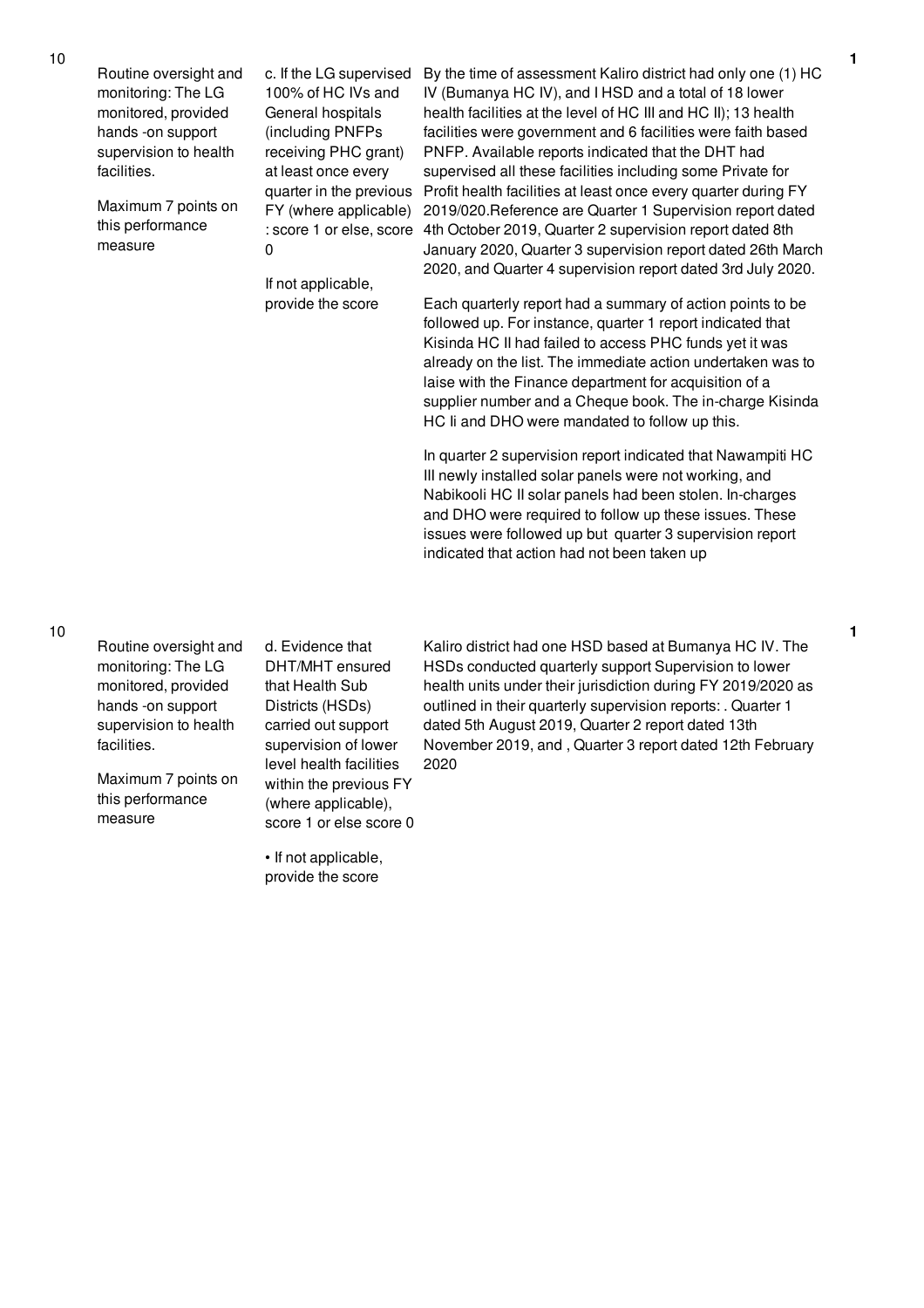|  | Routine oversight and<br>monitoring: The LG<br>monitored, provided<br>hands -on support<br>supervision to health<br>facilities.<br>Maximum 7 points on<br>this performance<br>measure | e. Evidence that the<br>LG used<br>results/reports from<br>discussion of the<br>support supervision<br>and monitoring visits,<br>to make<br>recommendations for<br>specific corrective<br>actions and that<br>implementation of<br>these were followed<br>up during the previous<br>FY, score 1 or else<br>score 0 | By the time of the assessment, there was evidence that the<br>DHO had actively followed up findings in the supervision<br>reports. For instance quarter 4 supervision report indicates<br>that the DHO collected a GAVI motorcycle from Jinja<br>allocated to support immunization; the ambulance that had<br>been grounded at Bumanya HC IV was toyed to works<br>department for repair.                                                  |                |
|--|---------------------------------------------------------------------------------------------------------------------------------------------------------------------------------------|--------------------------------------------------------------------------------------------------------------------------------------------------------------------------------------------------------------------------------------------------------------------------------------------------------------------|--------------------------------------------------------------------------------------------------------------------------------------------------------------------------------------------------------------------------------------------------------------------------------------------------------------------------------------------------------------------------------------------------------------------------------------------|----------------|
|  | Routine oversight and<br>monitoring: The LG<br>monitored, provided<br>hands -on support<br>supervision to health<br>facilities.<br>Maximum 7 points on<br>this performance<br>measure | f. Evidence that the LG<br>provided support to all<br>health facilities in the<br>management of<br>medicines and health<br>supplies, during the<br>previous FY: score 1<br>or else, score 0                                                                                                                        | Management of medicines and health supplies and<br>Surveillance was handled by AIMO AND DDI. Reports<br>available at the time of assessment indicated that these two<br>officers conducted quarterly supervision of health facilities to<br>guide them on medicines management. Reference include<br>support supervision reports submitted to DHO/CAO dated<br>17th August 2019, 21st November 2019, 9th March 2020,<br>and 22nd June 2020 |                |
|  | Health promotion,<br>disease prevention and<br>social mobilization: The<br>LG Health department<br>conducted Health<br>promotion, disease<br>prevention and social                    | a. If the LG allocated<br>at least 30% of District<br>/ Municipal Health<br>Office budget to health<br>promotion and<br>prevention activities,<br>Score 2 or else score<br>0                                                                                                                                       | There was evidence on allocation to the District Health<br>Office Budget towards health promotion and prevention<br>activities.                                                                                                                                                                                                                                                                                                            |                |
|  |                                                                                                                                                                                       |                                                                                                                                                                                                                                                                                                                    | The total budget allocated to DHOs Office was Ugx.<br>158,717,000, Ref. page 22 of the Budget estimates FY<br>2019/20.                                                                                                                                                                                                                                                                                                                     |                |
|  | mobilization activities<br>Maximum 4 points on<br>this performance<br>measure                                                                                                         |                                                                                                                                                                                                                                                                                                                    | The total funds allocated to promotion activities from pages<br>58 and 63 of the Annual Performance Report were.                                                                                                                                                                                                                                                                                                                           |                |
|  |                                                                                                                                                                                       |                                                                                                                                                                                                                                                                                                                    | Promotion                                                                                                                                                                                                                                                                                                                                                                                                                                  | Ugx. 1,000,000 |
|  |                                                                                                                                                                                       |                                                                                                                                                                                                                                                                                                                    | Immunization                                                                                                                                                                                                                                                                                                                                                                                                                               | Ugx. 3,602,000 |
|  |                                                                                                                                                                                       |                                                                                                                                                                                                                                                                                                                    | Social mobilization                                                                                                                                                                                                                                                                                                                                                                                                                        | Ugx. 1,480,000 |
|  |                                                                                                                                                                                       |                                                                                                                                                                                                                                                                                                                    | Health services monitoring and inspection Ugx 20,200,000                                                                                                                                                                                                                                                                                                                                                                                   |                |
|  |                                                                                                                                                                                       |                                                                                                                                                                                                                                                                                                                    | All totaling to Ugx 26,282,000                                                                                                                                                                                                                                                                                                                                                                                                             |                |
|  |                                                                                                                                                                                       |                                                                                                                                                                                                                                                                                                                    | Thus, percentage allocated = (26,282,000/158,717,000) x<br>$100 = 16.5%$                                                                                                                                                                                                                                                                                                                                                                   |                |
|  |                                                                                                                                                                                       |                                                                                                                                                                                                                                                                                                                    | The LG allocated 16.5 % to promotion and prevention<br>activities which was below the allowable 30%; thus the LG<br>was non-compliant in this area.                                                                                                                                                                                                                                                                                        |                |

**1**

**1**

**0**

10

10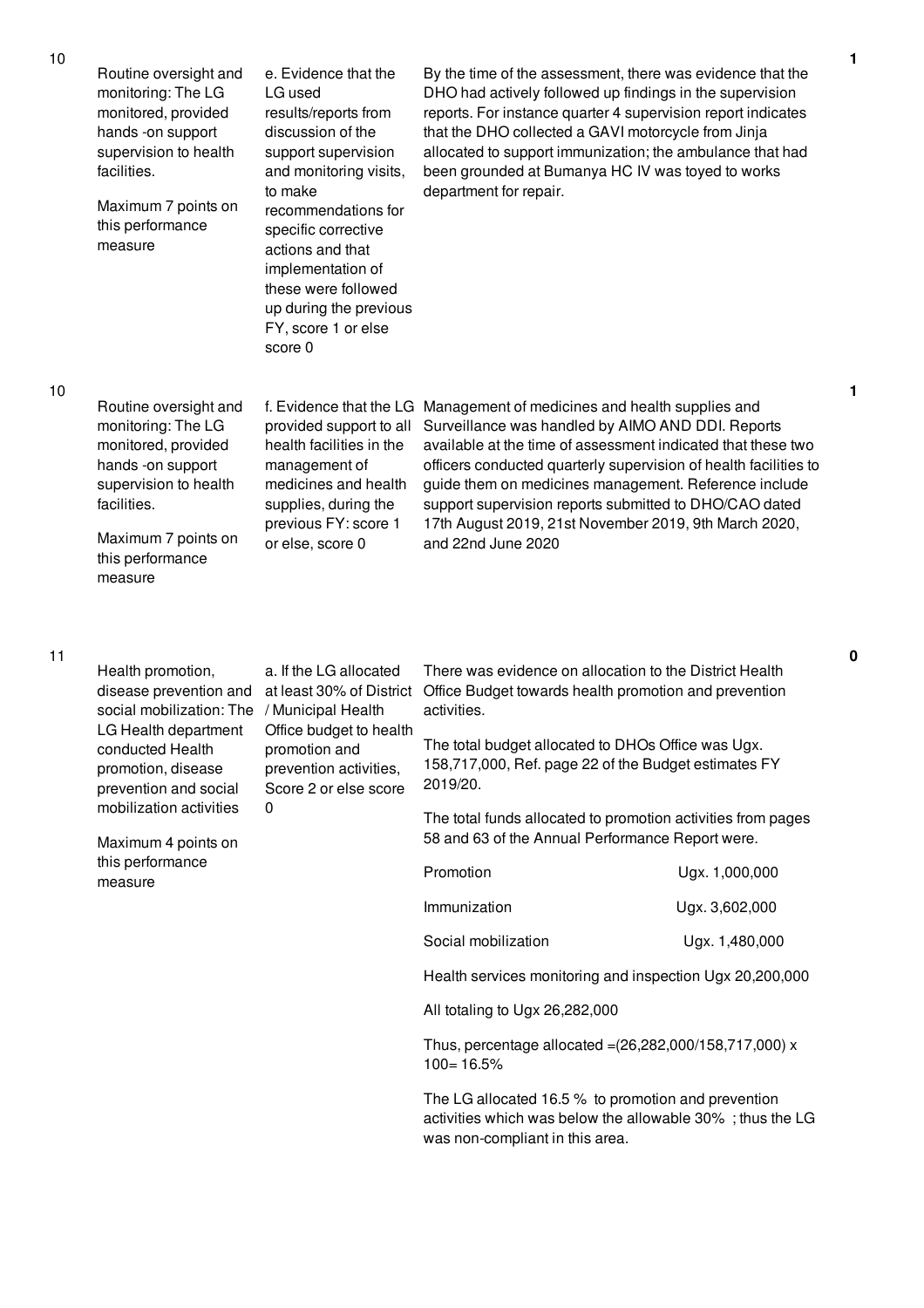Health promotion, disease prevention and social mobilization: The promotion, disease LG Health department conducted Health promotion, disease prevention and social mobilization activities

Maximum 4 points on this performance measure

b. Evidence of DHT/MHT led health prevention and social mobilization activities as per ToRs for DHTs, during the previous FY score 1 or else score 0

Kaliro DHO had implemented Health Promotion, Disease prevention and Social mobilization activities during FY 2019/2020. These activities included Health Education, WASH, and EPI activities.

Under EPI the DHO had conducted Cold Chain maintenance of Vaccine refrigerators in the district health facilities, had ensured delivery of vaccines to health facilities, maintained EPI vaccine inventory, supervised Child Days implementation during FY 2019/20. The District Health Educator had developed radio messages about STDs, Malaria, TB, HPV, and ASRH; conducted radio talk shows on radio NBS 89.4 FM; the district had participated in World AIDS Day 1/12/2019 among other activities.

## 11

Health promotion, disease prevention and up actions taken by social mobilization: The the DHT/MHT on LG Health department conducted Health promotion, disease prevention and social mobilization activities

c. Evidence of followhealth promotion and disease prevention issues in their minutes and reports: score 1 or else score 0

From the available reports in support supervision books at the health facilities there was evidence of follow –up Actions taken by the DHT/MHT on Health Promotion and disease prevention issues particularly on immunization program.

Maximum 4 points on this performance measure

## **Investment Management**

## 12

Planning and Budgeting for Investments: The LG has carried out Planning and Budgeting for health investments as per guidelines.

Maximum 4 points on this performance measure

a. Evidence that the LG has an updated Asset register which sets out health facilities and equipment relative to basic standards: Score 1 or else 0

Kaliro District LG had an updated Asset register which included: Infrastructure (Land, Buildings and toilet facilities), Medical equipment, Medical Furniture and others).

**1**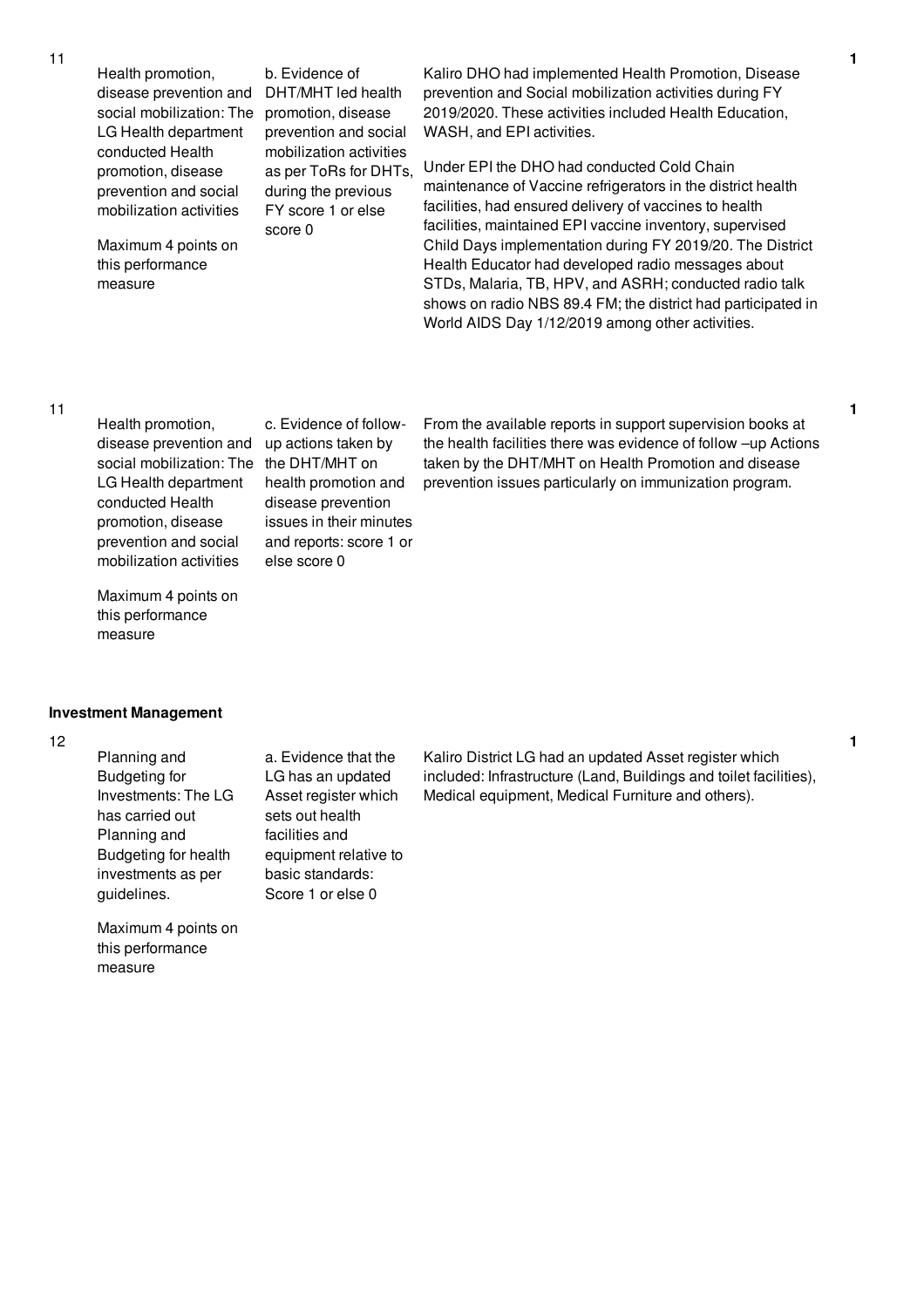Planning and Budgeting for Investments: The LG has carried out Planning and Budgeting for health investments as per guidelines.

Maximum 4 points on this performance measure

b. Evidence that the in the health sector for the previous FY were: (i) derived from the LG Development Plan; (ii) desk appraisal by the LG; and (iii) eligible for expenditure under sector guidelines and funding source (e.g. sector development grant, Discretionary Development Equalization Grant (DDEG)): score 1 or else score 0

prioritized investments for health were derived from the development plan, There was evidence indicating that the investments projects prioritized in the AWP and discussed by TPC.

> In the Kaliro District Development Plan (DDP) 2015/16 to 2019/20 the investments projects for health were indicated on pages 161-162

• Upgrade of Kasokwe HC II to HC III budgeted at Ugx. 617,500,000 (ref: page 162 of the DDP II was reflected on page 78 of AWP)

• Construction a pit latrine and placenta pit budgeted at Ugx. 26,000,000(ref: page 161 of the DDP II was reflected on page 77 of the AWP)

• Renovation of the DHO's office budgeted at 20,600,000 (ref: page 165 of the DDP II, was reflected on page 78 of the AWP)

• Renovation of OPD blocks at Namwiwa HCIII estimated at Ugx. 10,000,000 (ref: page 162 of the DDP II, and page 78 of the AWP)

The Committee meeting for Health, Education and Community held on 14/ 08/2019 discussed the health departmental workplan, Ref: Min 06/HEL/SEP/2018/2019, page 3.

The 4th Council 18th meeting sitting on 23rd May 2019 on 7th November 2019 discussed approved the departmental workplans, Ref: Min.No. 53/KDLC/MAY/2018/19.

Thus, the LG was compliant in this area.

Planning and Budgeting for Investments: The LG has carried out Planning and Budgeting for health LG

Maximum 4 points on this performance measure

investments as per

guidelines.

c. Evidence that the

has conducted field Appraisal to check for: (i) technical feasibility; (ii) environment and social acceptability; and (iii) customized designs to site conditions: score 1 or else score 0

There was no evidence that the LG has conducted field appraisal to check for: (i) technical feasibility; (ii) environmental social acceptability; and (iii) customized design to site conditions.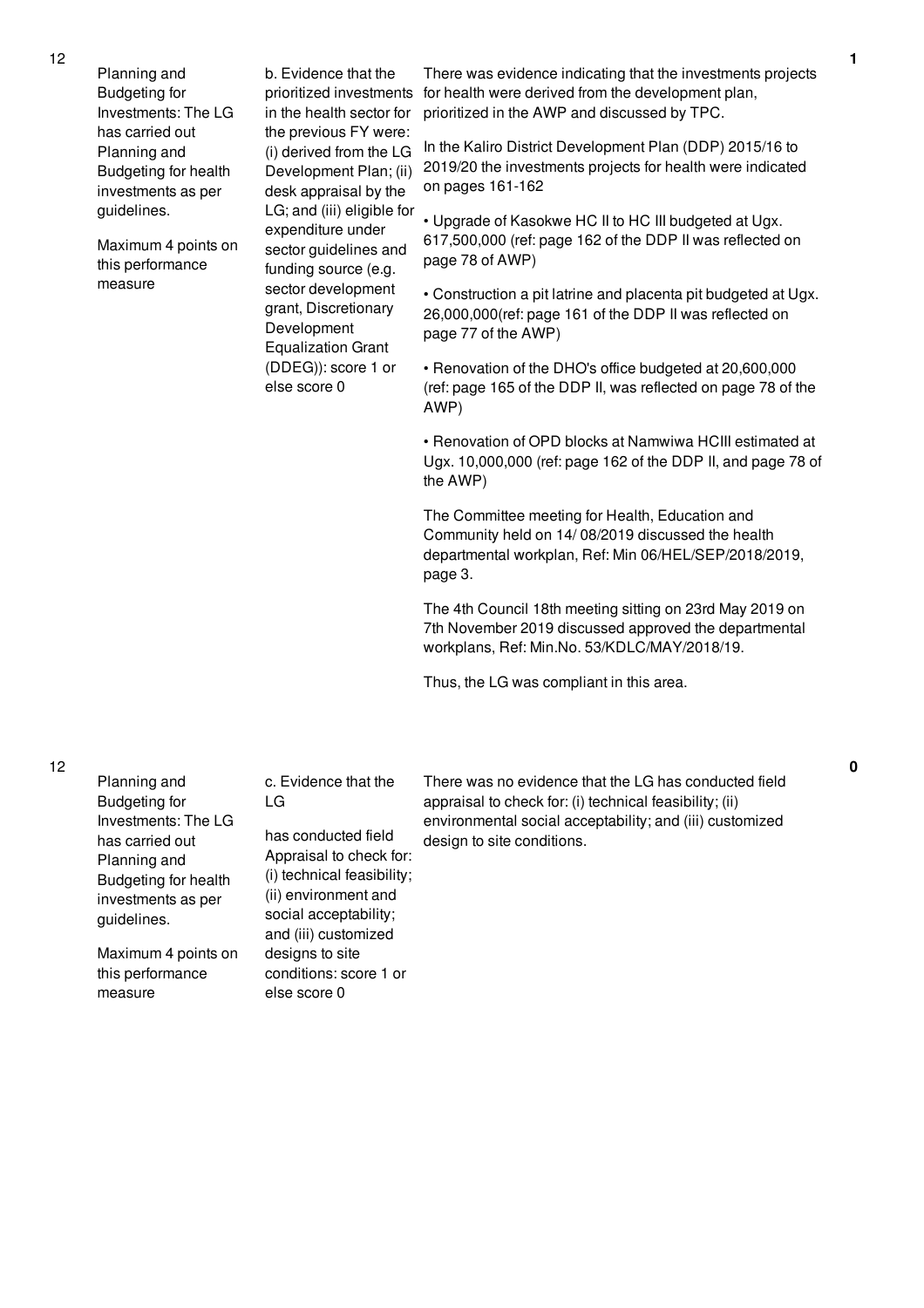| Planning and<br><b>Budgeting for</b><br>Investments: The LG<br>has carried out<br>Planning and<br>Budgeting for health<br>investments as per<br>guidelines.<br>Maximum 4 points on<br>this performance<br>measure | d. Evidence that the<br>health facility<br>investments were<br>screened for<br>environmental and<br>social risks and<br>mitigation measures<br>put in place before<br>being approved for<br>construction using the<br>checklist: score 1 or<br>else score 0 | There was evidence that the health facility investments were<br>screened for environmental and social risks and mitigation<br>measures put in place before being approved for<br>construction using the checklist. However this was done<br>without the CDO's input yet the CDO and Environment<br>Officer are required to do so jointly. Therefore the LG scored<br>zero. Examples of the screened Health Facilities were;<br>i.Renovation of OPD at Namwiwa Health Centre III. Forms<br>were filled and signed by the Environment Officer on 15th<br>July 2019.<br>ii.Construction of a placenta pit in Bumanya Health Centre<br>IV. Forms were filled and signed by the Environment Officer<br>on 15th July 2019.<br>iii.Construction of 5 stance lined pit latrine at Nabikooli<br>health Centre II. Forms were filled and signed by the<br>Environment Officer on 15th July 2019.<br>Since the CDO had not endorsed on the screening forms yet<br>the indicator required that both CDO and Environment<br>Officer participate in the screening, the LG scored zero. |
|-------------------------------------------------------------------------------------------------------------------------------------------------------------------------------------------------------------------|-------------------------------------------------------------------------------------------------------------------------------------------------------------------------------------------------------------------------------------------------------------|--------------------------------------------------------------------------------------------------------------------------------------------------------------------------------------------------------------------------------------------------------------------------------------------------------------------------------------------------------------------------------------------------------------------------------------------------------------------------------------------------------------------------------------------------------------------------------------------------------------------------------------------------------------------------------------------------------------------------------------------------------------------------------------------------------------------------------------------------------------------------------------------------------------------------------------------------------------------------------------------------------------------------------------------------------------------------|
| Procurement, contract<br>The LG procured and<br>managed health<br>contracts as per                                                                                                                                | a. Evidence that the<br>timely (by April 30 for<br>the current FY)<br>submitted all its                                                                                                                                                                     | Submission letters to the PDU/memos available and<br>submitted on 26th April 2020.<br>The AWP was available. Example include:<br>a) Construction of OPD Structure at Kaliro TC II                                                                                                                                                                                                                                                                                                                                                                                                                                                                                                                                                                                                                                                                                                                                                                                                                                                                                        |
| Maximum 10 points on                                                                                                                                                                                              | other procurement<br>requests to PDU for                                                                                                                                                                                                                    | S. No. 2 page 7                                                                                                                                                                                                                                                                                                                                                                                                                                                                                                                                                                                                                                                                                                                                                                                                                                                                                                                                                                                                                                                          |
| this performance<br>measure                                                                                                                                                                                       | incorporation into the<br>approved LG annual<br>work plan, budget and<br>procurement plans:                                                                                                                                                                 | b) Upgrade of Buyinda HCII to III (Buyinda Sub-county. S.<br>No. 1 page 7                                                                                                                                                                                                                                                                                                                                                                                                                                                                                                                                                                                                                                                                                                                                                                                                                                                                                                                                                                                                |
|                                                                                                                                                                                                                   | guidelines                                                                                                                                                                                                                                                  | management/execution: LG health department<br>infrastructure and                                                                                                                                                                                                                                                                                                                                                                                                                                                                                                                                                                                                                                                                                                                                                                                                                                                                                                                                                                                                         |

13

measure

13

12

| Procurement, contract                      | b. If the LG Health     | The Health department did submit Form PP1 to PDU by 30th |  |
|--------------------------------------------|-------------------------|----------------------------------------------------------|--|
| management/execution: department submitted |                         | June 2020                                                |  |
| The LG procured and                        | procurement request     |                                                          |  |
| managed health                             | form (Form PP5) to the  |                                                          |  |
| contracts as per                           | PDU by 1st Quarter of   |                                                          |  |
| guidelines                                 | the current FY: score 1 |                                                          |  |
|                                            | or else, score 0        |                                                          |  |
| Maximum 10 points on                       |                         |                                                          |  |
| this performance                           |                         |                                                          |  |

score 1 or else score 0

**1**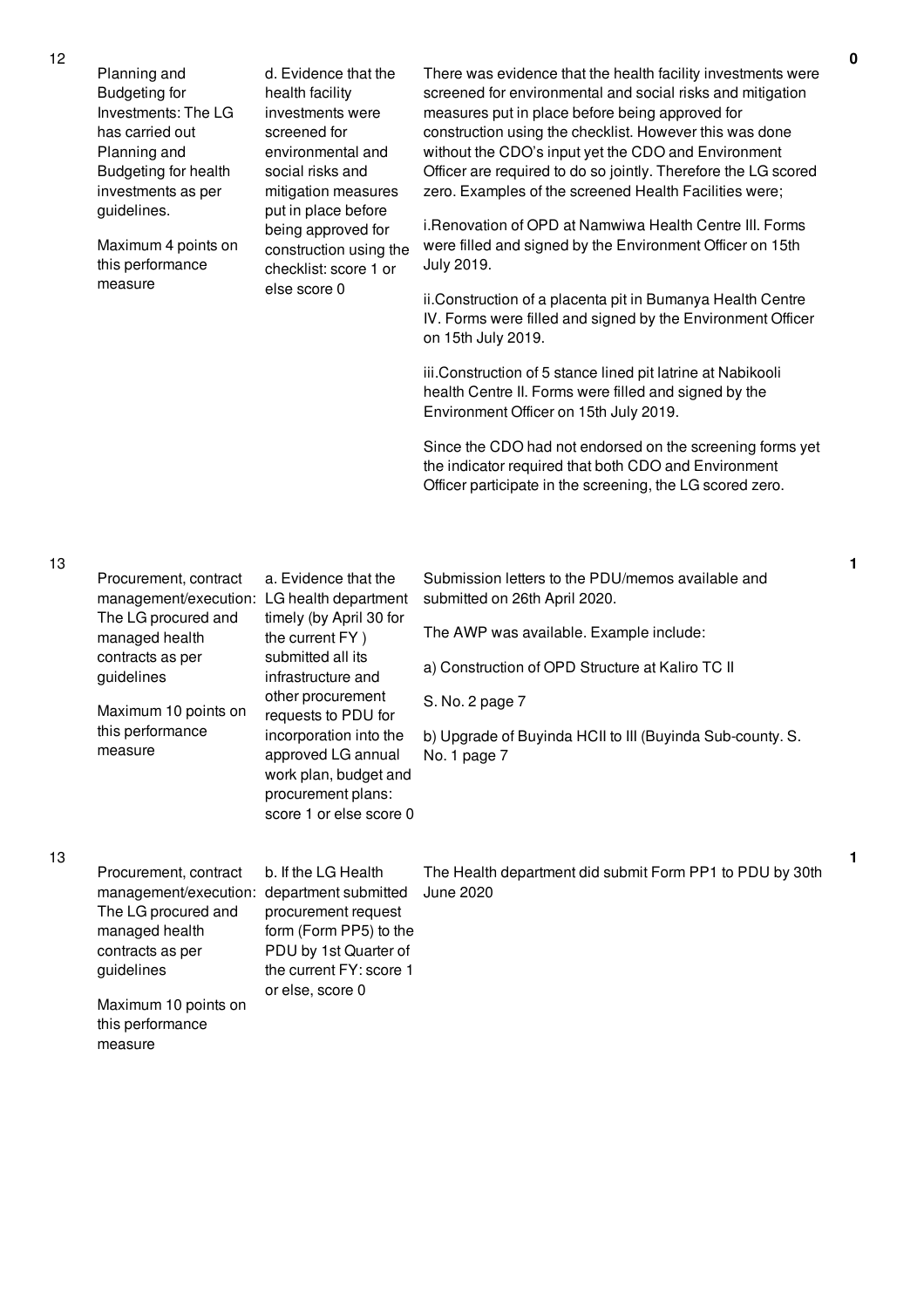Procurement, contract management/execution: health infrastructure The LG procured and managed health contracts as per guidelines

Maximum 10 points on this performance measure

c. Evidence that the investments for the previous FY was approved by the Contracts Committee and cleared by the Solicitor General (where above the threshold), before commencement of construction: score 1 or else score 0

Minutes of the 04th District Contracts Committee Meeting held on 18th October 2019 in the PDU office

• Renovation of OPD and General Ward at Nawaikoke HCIII (Nawaikoke Sub county): Procurement Ref. No KALI561/wrks/2019-2020/00045; Min 26/DCC/2019-2020

• Construction of Placenta Pit at Bumanyi HCIV (Bumanaya Sub county): Procurement Ref. No KALI561/wrks/2019- 2020/00042; Min 12(a)/DCC/2019-2020

• Renovation of OPD at Namwiwa HCIII (Namwiwa Sub county): Procurement Ref. No KALI561/wrks/2019- 2020/00044; Min 26/DCC/2019-2020

• Construction works of upgrading Kasokwe HCII to III under UgIFT- Lot 4. Contract Ref No: MoH-Ugift /Wrks/2019- 2020/0001-16

Awarded to Visvar Investment Ltd on 13th January 2020 and 362/DCC/2019 of Tororo DLG

Contract Amount UGX.656,546,199

The Solicitor General letter Dated 26TH November 2019.

13

| Procurement, contract             | d. Evidence that the    | There was no evidence that PIT was constituted. |
|-----------------------------------|-------------------------|-------------------------------------------------|
| management/execution: LG properly |                         |                                                 |
| The LG procured and               | established a Project   |                                                 |
| managed health                    | Implementation team     |                                                 |
| contracts as per                  | for all health projects |                                                 |
| guidelines                        | composed of: (i) :      |                                                 |
|                                   | score 1 or else score 0 |                                                 |
| Maximum 10 points on              |                         |                                                 |
| this performance                  | If there is no project, |                                                 |
| measure                           | provide the score       |                                                 |
|                                   |                         |                                                 |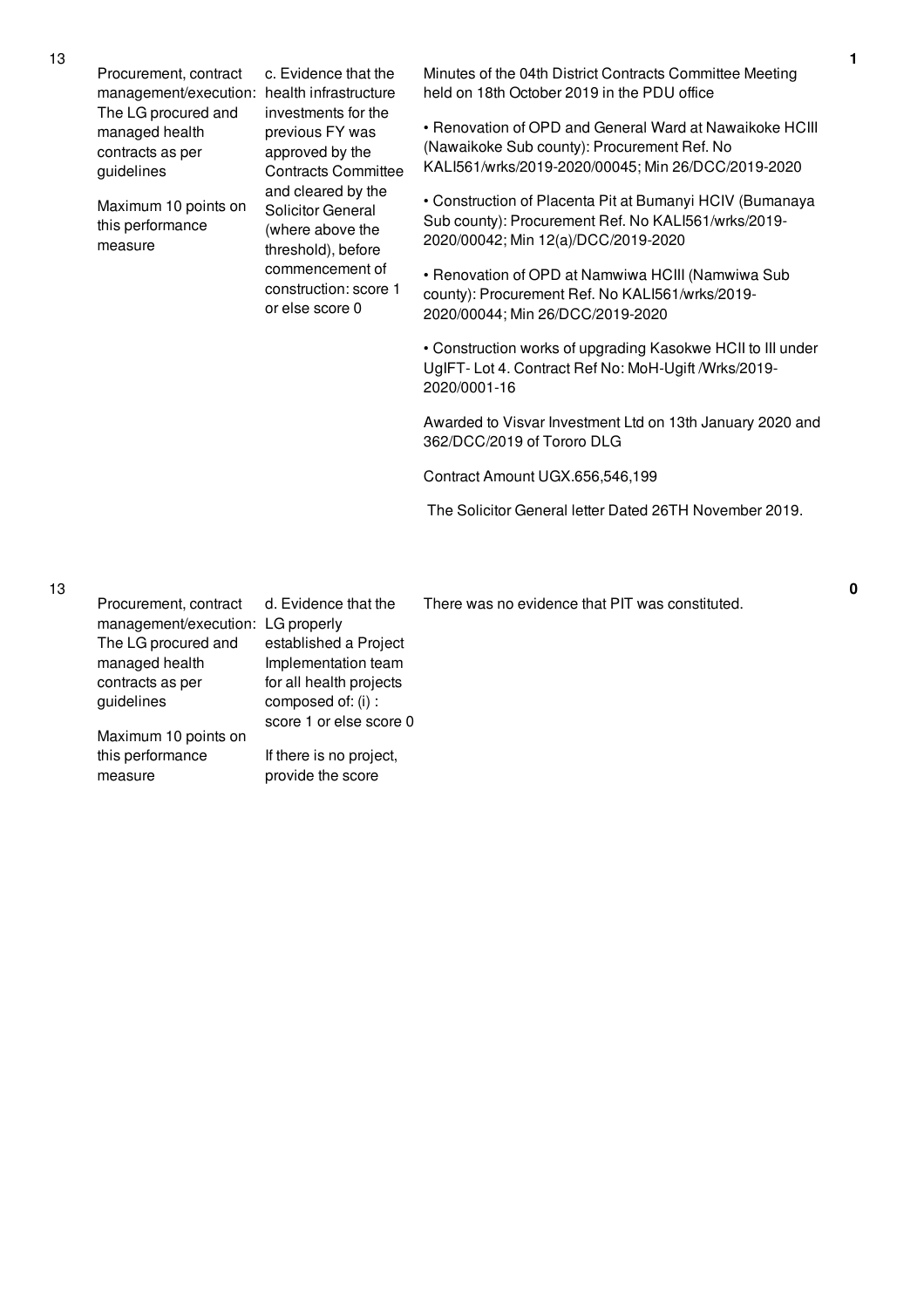| Procurement, contract<br>management/execution:<br>The LG procured and<br>managed health<br>contracts as per | e. Evidence that the<br>health infrastructure<br>followed the standard<br>technical designs<br>provided by the MoH: | Evidence that the LG health infrastructure construction<br>projects were not necessarily as per the approved MoH<br>Facility Infrastructure Designs and those designs and BOQs<br>provided by the LG Engineer                                                                                                                                                                                                                                        |
|-------------------------------------------------------------------------------------------------------------|---------------------------------------------------------------------------------------------------------------------|------------------------------------------------------------------------------------------------------------------------------------------------------------------------------------------------------------------------------------------------------------------------------------------------------------------------------------------------------------------------------------------------------------------------------------------------------|
| guidelines                                                                                                  | score 1 or else score 0                                                                                             | Sampled project:                                                                                                                                                                                                                                                                                                                                                                                                                                     |
| Maximum 10 points on<br>this performance<br>measure                                                         | If there is no project,<br>provide the score                                                                        | Construction works of upgrading Budomero HCII to HCIII.<br>For instance, the floor was already cracked, No locks on the<br>doors, No Lightening arrestor, One vent installed on a 4<br>stance pit latrine.                                                                                                                                                                                                                                           |
|                                                                                                             |                                                                                                                     | N.B. This was a project I was informed that it was completed<br>however, awaiting the contractor rectify this issues.                                                                                                                                                                                                                                                                                                                                |
|                                                                                                             |                                                                                                                     | Upgrading of Kasokwe HCII to HCIII. A comprehensive site<br>inspection, revealed that roofing was with G-26, Use of<br>square Hole section 60x60x3 tie beam and rafters; Internal<br>Members-50x50x3m2; facial boards 150x150x3m2.                                                                                                                                                                                                                   |
|                                                                                                             |                                                                                                                     | Kasokwe HCII to HCIII some measurements taken and<br>validated using the standard technical designs. The<br>Workmanship was good, windows fitted with glass panes,<br>walking lane refurbished, fixed lightening conductor, painting<br>in good visual assessment for internal and external walls<br>and 3 door were re-fixed. However, pending works included<br>ceiling, shattering, screeding the floor, painting and electrical<br>wiring works. |
|                                                                                                             |                                                                                                                     |                                                                                                                                                                                                                                                                                                                                                                                                                                                      |

| Procurement, contract<br>management/execution: Clerk of Works<br>The LG procured and<br>managed health | f. Evidence that the<br>maintains daily<br>records that are                                                                                        | There was no evidence of clerk of works consolidated report.<br>However, there were Minutes of site meeting or Upgrading of<br>Kasokwe HCII to HCIII dated 30th October 2020 and 17th<br>November 2020. |
|--------------------------------------------------------------------------------------------------------|----------------------------------------------------------------------------------------------------------------------------------------------------|---------------------------------------------------------------------------------------------------------------------------------------------------------------------------------------------------------|
| contracts as per<br>guidelines<br>Maximum 10 points on<br>this performance<br>measure                  | consolidated weekly<br>to the District<br>Engineer in copy to<br>the DHO, for each<br>health infrastructure<br>project: score 1 or else<br>score 0 | Members present included: District Chairperson, PAS, DE,<br>DHO, DHI (Contract Manager), Foreman Visvar, DCDO,<br>Secretary for Health, Senior Environmental Officer.                                   |

If there is no project, provide the score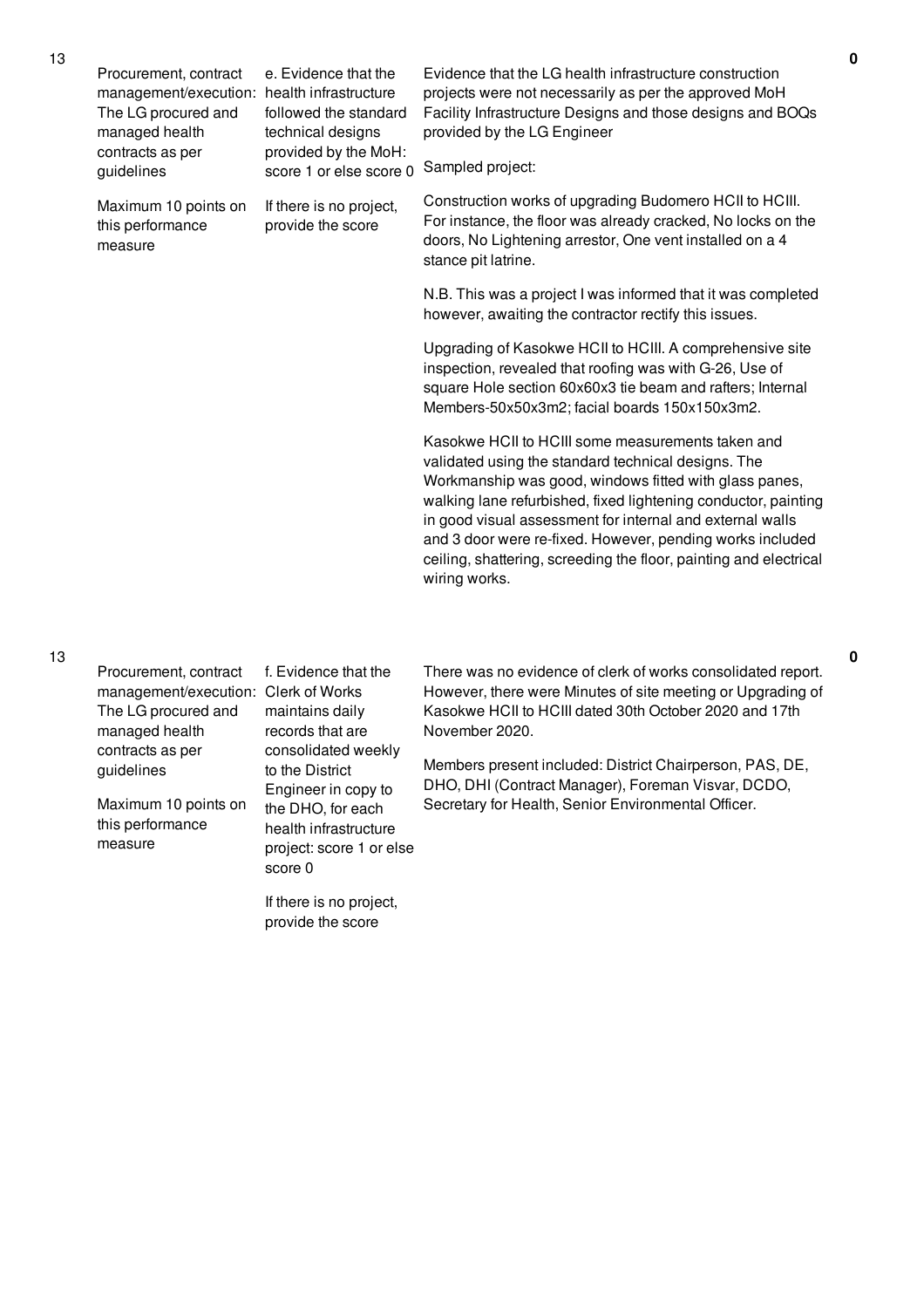Procurement, contract management/execution: LG held monthly site The LG procured and managed health contracts as per guidelines

Maximum 10 points on this performance measure

g. Evidence that the meetings by project site committee: chaired by the CAO/Town Clerk and comprised of the Subcounty Chief (SAS), the designated contract and project managers, chairperson of the HUMC, in-charge for beneficiary facility , the Community Development and Environmental officers: score 1 or else score 0

If there is no project, provide the score

There were some evidence of site meetings by a committee. For-instance:

Minutes of site meeting or Upgrading of Kasokwe HCII to HCIII dated 14th August 2020 and 25th September 2020. Members present included: District Chairperson, PAS, DE, DHO, DHI (Contract Manager), Foreman Visvar, DCDO, Secretary for Health, Senior Environmental Officer, Chairperson HUMC Kasokwe HCIII

Minutes of site meeting or Upgrading of Kasokwe HCII to HCIII dated 30th October 2020 and 17th November 2020. Members present included: District Chairperson, PAS, DE, DHO, DHI (Contract Manager), Foreman Visvar, DCDO, Secretary for Health, Senior Environmental Officer.

| Procurement, contract | h. Eviden   |
|-----------------------|-------------|
| management/execution: | LG carried  |
| The LG procured and   | technical:  |
| managed health        | of works a  |
| contracts as per      | infrastruct |
| guidelines            | at least m  |
|                       | the releva  |
| Maximum 10 points on  | including   |
| this performance      | Engineers   |
| measure               | $E$ muronma |

ce that the t out supervision at all health ture projects onthly, by **nt officers** the  $\mathsf{s}$ . Environment officers, CDOs, at critical stages of construction: score 1, or else score 0

If there is no project, provide the score

Minutes of site meeting or Upgrading of Kasokwe HCII to HCIII dated 14th August 2020 and 25th September 2020. Members present included: District Chairperson, PAS, DE, DHO, DHI (Contract Manager), Foreman Visvar, DCDO, Secretary for Health, Senior Environmental Officer, Chairperson HUMC Kasokwe HCIII

Minutes of site meeting or Upgrading of Kasokwe HCII to HCIII dated 30th October 2020 and 17th November 2020. Members present included: District Chairperson, PAS, DE, DHO, DHI (Contract Manager), Foreman Visvar, DCDO, Secretary for Health, Senior Environmental Officer.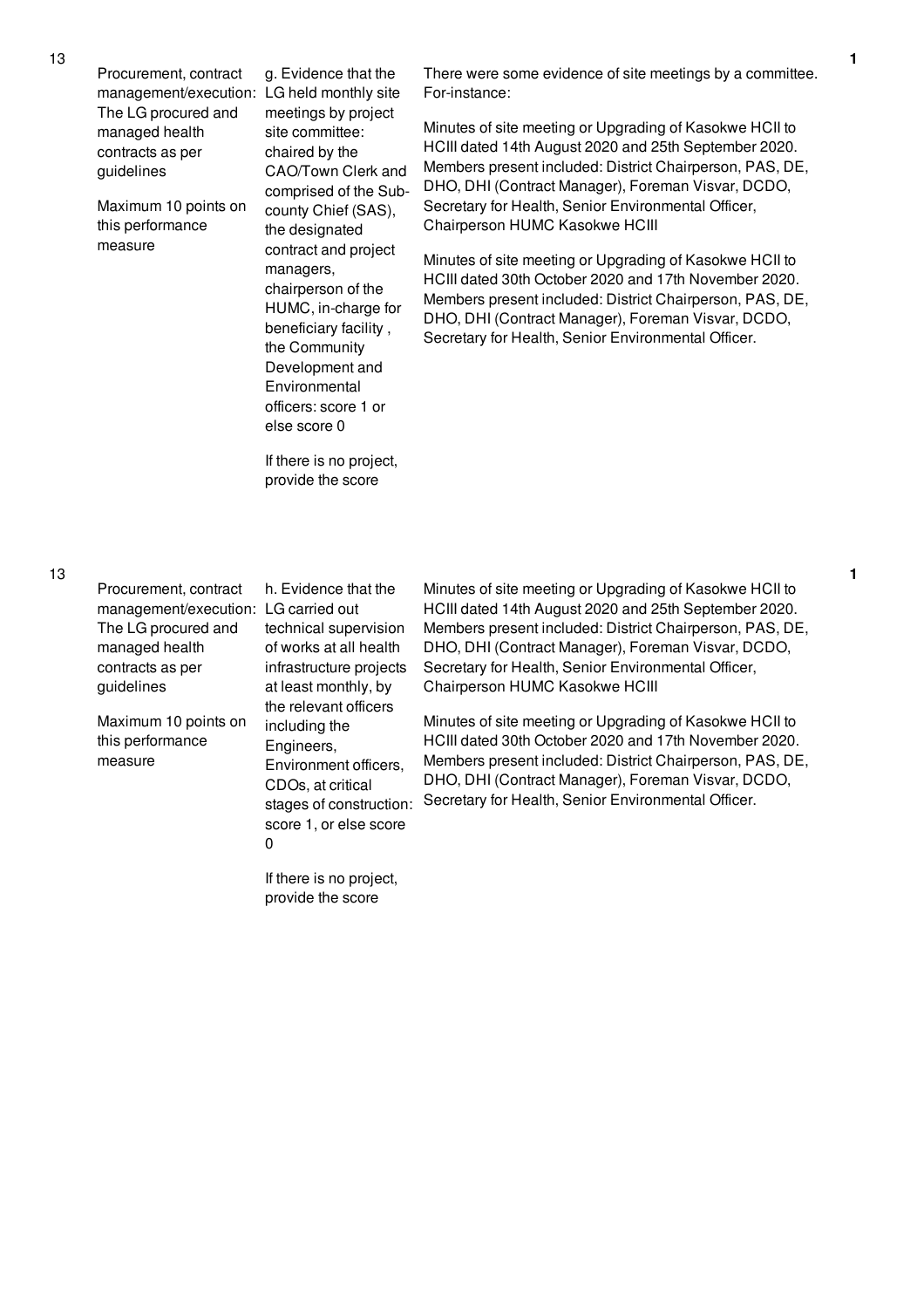| Procurement, contract<br>management/execution:<br>The LG procured and<br>managed health | i. Evidence that the<br>DHO/MMOH verified<br>works and initiated<br>payments of                                  | From the sampled contracts there was evidence that all<br>payment requests from suppliers were verified and initiated<br>by the DHO: For instance.                                                                                                                                                                                                                                                                                                                                                                                                                                   |
|-----------------------------------------------------------------------------------------|------------------------------------------------------------------------------------------------------------------|--------------------------------------------------------------------------------------------------------------------------------------------------------------------------------------------------------------------------------------------------------------------------------------------------------------------------------------------------------------------------------------------------------------------------------------------------------------------------------------------------------------------------------------------------------------------------------------|
| contracts as per<br>guidelines<br>Maximum 10 points on<br>this performance<br>measure   | contractors within<br>specified timeframes<br>(within 2 weeks or 10<br>working days), score 1<br>or else score 0 | A payment worth Ugx. 191,380,743; Invoice No.PHC-044-<br>19 made on 27th November 2019 to Green tea for upgrading<br>Budomero HC II and Nawampiti HCII. The request for<br>payment worth Ugx. 350,000,000 was raised by the<br>Contractor on 5th August 2019. The District Engineer<br>Initiated the request for payment on 7th October 2019 which<br>was forwarded by DHO on 8/10/2019 and approved on<br>15/10/2019 by the CAO. Certification of payment was done<br>by the District Engineer and Chief Administrative Officer, on<br>15/10/2019.                                  |
|                                                                                         |                                                                                                                  | A Payment worth Ugx. 191,380,743; Invoice No.PHC-044-19<br>made on 27th November 2019 to Virmar Technology<br>Investment Ltd for constructing a 5-stance pit latrine at<br>Nabikooli H/C II. The request for payment worth Ugx.<br>350,000,000 was raised by the Contractor on 5th August<br>2019. The District Engineer Initiated the request for payment<br>on 7th October 2019 which was forwarded by DHO on<br>8/10/2019 and approved on 15/10/2019 by the CAO.<br>Certification of payment was done by the District Engineer<br>and Chief Administrative Officer on 15/10/2019. |
|                                                                                         |                                                                                                                  | From all sampled payments made to contractors there was a<br>delay of one month in initiating and verifying payments by<br>the DHO.                                                                                                                                                                                                                                                                                                                                                                                                                                                  |
| Procurement, contract<br>management/execution:                                          | has a complete                                                                                                   | j. Evidence that the LG Procurement files for health infrastructure projects for the<br>previous FY was complete. For instance:                                                                                                                                                                                                                                                                                                                                                                                                                                                      |
| The LG procured and<br>managed health<br>contracts as per                               | procurement file for<br>each health<br>infrastructure contract                                                   | Renovation of OPD and General Ward at Nawaikoke HCIII<br>(Nawaikoke Sub county)                                                                                                                                                                                                                                                                                                                                                                                                                                                                                                      |
| guidelines                                                                              | with all records as<br>required by the PPDA                                                                      | Advert: Selective Bidding.                                                                                                                                                                                                                                                                                                                                                                                                                                                                                                                                                           |
| Maximum 10 points on<br>this performance<br>measure                                     | Law score 1 or else<br>score 0                                                                                   | Invitation to bid: dated 26th August 2019 closing on 6th<br>September 2019                                                                                                                                                                                                                                                                                                                                                                                                                                                                                                           |
|                                                                                         |                                                                                                                  | Date for Opening: 6th September 2019.                                                                                                                                                                                                                                                                                                                                                                                                                                                                                                                                                |
|                                                                                         |                                                                                                                  | Date of Closing: 6th September 2019.                                                                                                                                                                                                                                                                                                                                                                                                                                                                                                                                                 |
|                                                                                         |                                                                                                                  | Display: 20th October 2019                                                                                                                                                                                                                                                                                                                                                                                                                                                                                                                                                           |
|                                                                                         |                                                                                                                  | Removal of Display: 1st November 2019                                                                                                                                                                                                                                                                                                                                                                                                                                                                                                                                                |
|                                                                                         |                                                                                                                  | Requisition forms PPF1: 16th August 20219                                                                                                                                                                                                                                                                                                                                                                                                                                                                                                                                            |
|                                                                                         |                                                                                                                  | The Evaluation report: 8th October 2019                                                                                                                                                                                                                                                                                                                                                                                                                                                                                                                                              |
|                                                                                         |                                                                                                                  | Minutes 04th District Contracts Committee Meeting<br>decision dated, 18th October 2019; Min 26/DCC/2019-2020.                                                                                                                                                                                                                                                                                                                                                                                                                                                                        |
|                                                                                         |                                                                                                                  | BEB Notice: 20th October 2019                                                                                                                                                                                                                                                                                                                                                                                                                                                                                                                                                        |
|                                                                                         |                                                                                                                  | Letter of Bid Acceptance: 4th November 2019                                                                                                                                                                                                                                                                                                                                                                                                                                                                                                                                          |
|                                                                                         |                                                                                                                  | Bidder's acceptance: 5th November 2019                                                                                                                                                                                                                                                                                                                                                                                                                                                                                                                                               |
|                                                                                         |                                                                                                                  | The awardee contractor : Masubo General Enterprises Ltd                                                                                                                                                                                                                                                                                                                                                                                                                                                                                                                              |

13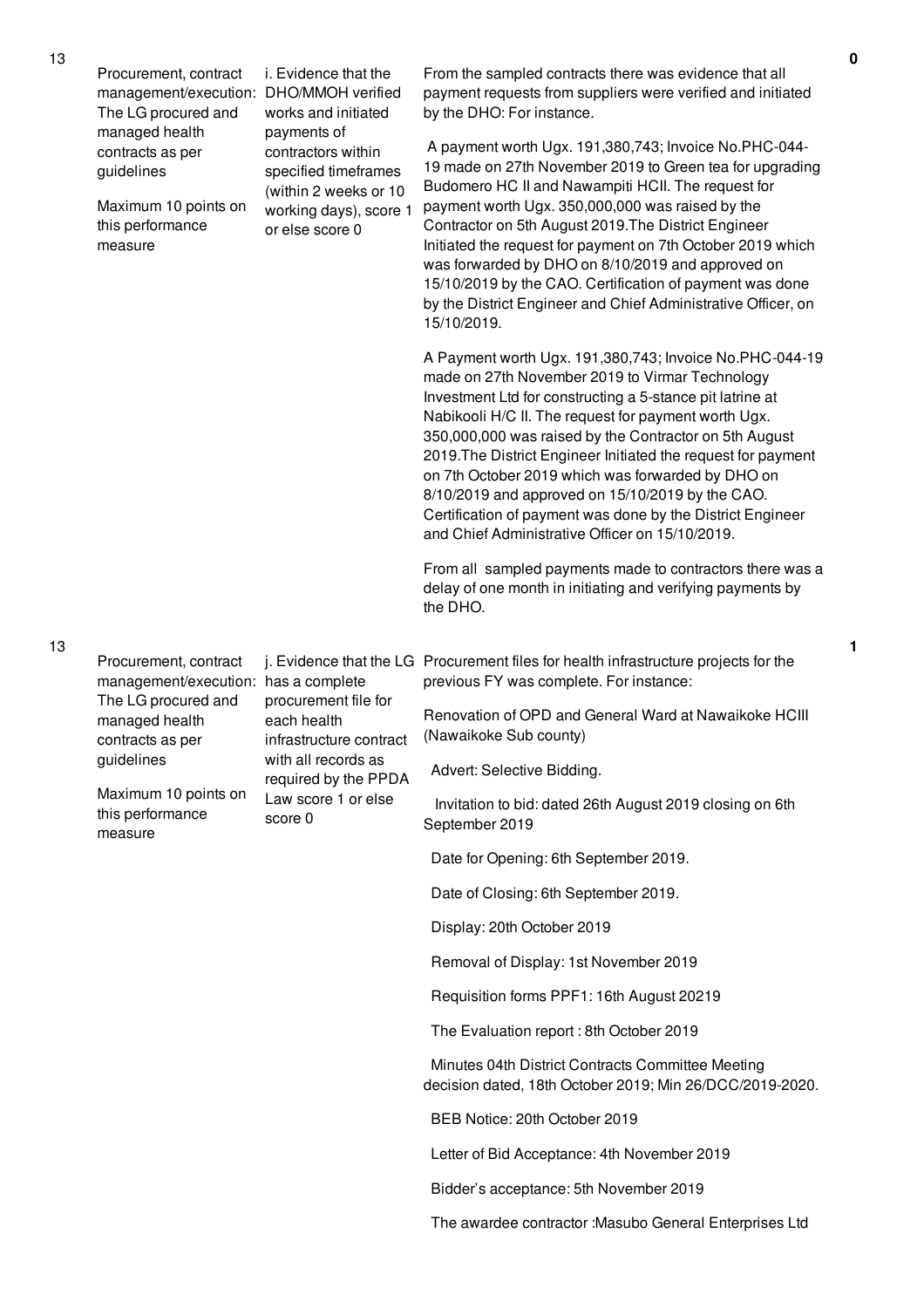Contract agreement: 26TH November 2019

Contract sum: 25, 465,580

Construction of Placenta Pit at Bumanya HC IV (Bumanya Sub county)

• Advert: Abridged Bid Notice date Tuesday 18th June 2019 in the Daily Monitor

- Requisition forms PPF1: 17th June 2019
- The Evaluation report dated: 24th July 2019

• Minutes of Min12 (a)/DCC/2019-2020 District Contracts Committee Meeting decision date: 2nd August 2019 during the 02nd Of the DCCM held in PDU office.

• Procurement Ref No. KALI561/WKRS/2020-2021/00042

• BEB Notice: 2nd AUGUST TO 15THE August 2019 for display and removal respectively

- Letter of Bid Acceptance: 16th August 2019
- Bidder's acceptance: 19th August 2019
- The awardee contractor: Ms. Mercy Uganda Ltd
- Contract agreement 19th August 2019

Amount: worth UGX. 8, 000,000.

Renovation of OPD at Namwiwa HCIII (Namwiwa Sub county)

Advert: Selective Bidding.

Invitation to bid: dated 26th August 2019 closing on 6th September 2019

Date for Opening: 6th September 2019.

Date of Closing: 6th September 2019.

Display: 20th October 2019

Removal of Display: 1st November 2019

Requisition forms PPF1: 16th August 20219

The Evaluation report : 8th October 2019

Minutes 04th District Contracts Committee Meeting decision dated, 18th October 2019; Min 26/DCC/2019-2020.

BEB Notice: 20th October to 1st November 2019 for display and removal

Letter of Bid Acceptance: 4th November 2019

Bidder's acceptance: 5th November 2019

The awardee contractor :Masubo General Enterprises Ltd

Contract agreement: 19th November 2019

Contract sum: 10,000,000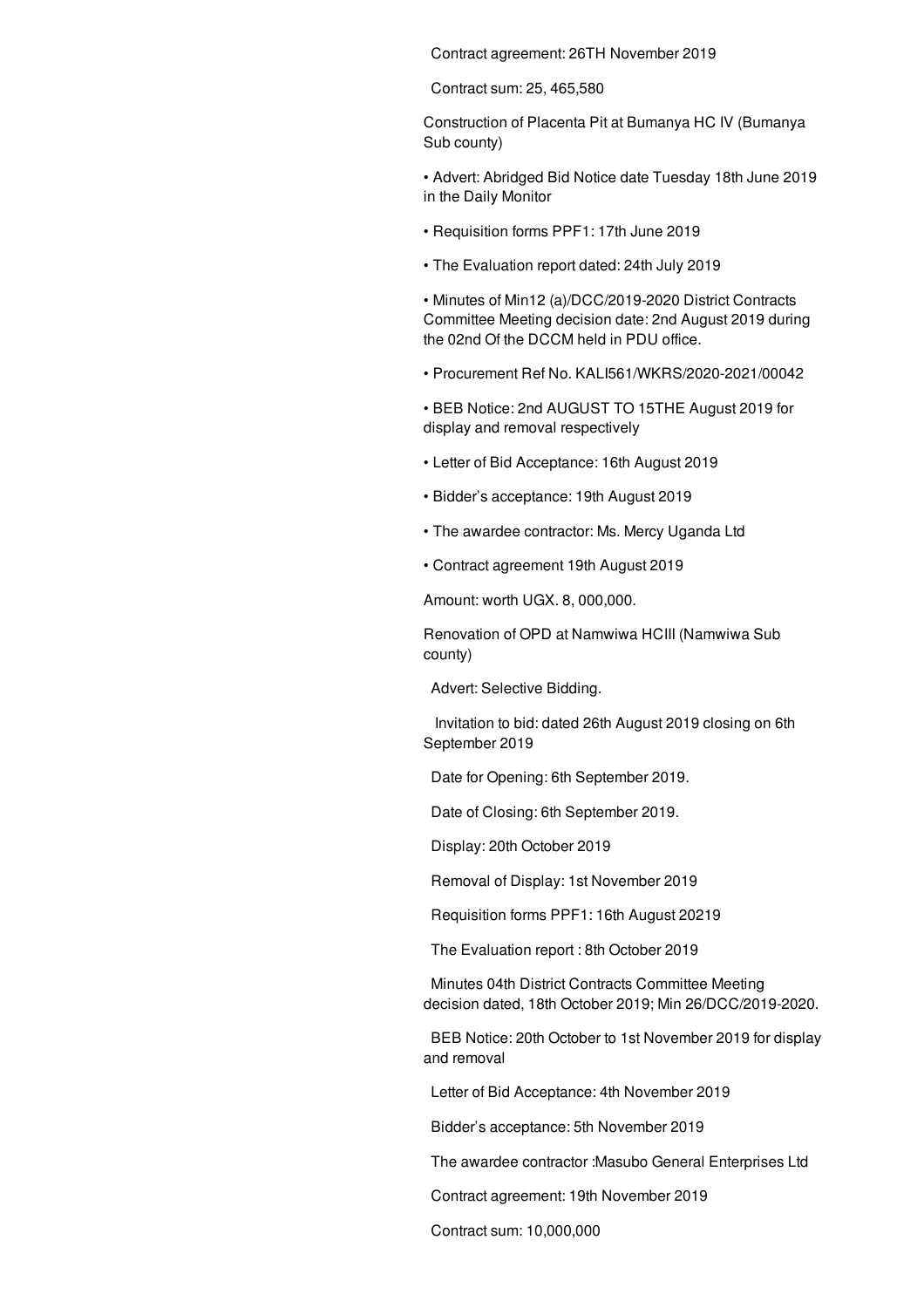## **Environment and Social Safeguards**

#### 14

| Grievance redress: The<br>LG has established a<br>mechanism of<br>addressing health<br>sector grievances in<br>line with the LG<br>grievance redress<br>framework<br>Maximum 2 points on<br>this performance<br>measure | a. Evidence that the<br>recorded.<br>investigated,<br>responded and<br>reported in line with<br>the LG grievance<br>redress framework<br>score 2 or else 0            | At the time of assessment, the LG did not have evidence of<br>Local Government has grievances / complaints recorded, investigated, responded to<br>and recorded in line with the grievance redress framework<br>under the Health sector.                                                                                                                                                                                                                                                                                                |
|-------------------------------------------------------------------------------------------------------------------------------------------------------------------------------------------------------------------------|-----------------------------------------------------------------------------------------------------------------------------------------------------------------------|-----------------------------------------------------------------------------------------------------------------------------------------------------------------------------------------------------------------------------------------------------------------------------------------------------------------------------------------------------------------------------------------------------------------------------------------------------------------------------------------------------------------------------------------|
| Safeguards for service<br>delivery: LG Health<br>Department ensures<br>safeguards for service<br>delivery<br>Maximum 5 points on<br>this performance<br>measure                                                         | a. Evidence that the<br>LG has disseminated<br>guidelines on health<br>care / medical waste<br>management to health<br>facilities : score 2<br>points or else score 0 | At the time of assessment there was evidence that the LG<br>had<br>Disseminated guidelines on health care / medical waste<br>management to health facilities. For example from the<br>DHO's dispatch book, the assessment team obtained<br>evidence indicating the guidelines were signed for on 13th<br>February 2020 by Fatuma Namuleemo singed on behalf of<br>Bumanya Health Center IV, Nyenda Ibra signed on behalf of<br>Namwiwa Health Center III and Mutaka Patrick signed on<br>behalf of Kyani Helath Centre II respectively. |
| Safeguards for service<br>delivery: LG Health                                                                                                                                                                           | b. Evidence that the<br>LG has in place a                                                                                                                             | At the time of assessment, there was evidence of a copy of a<br>MoU between University Research Company, LLC (URC)                                                                                                                                                                                                                                                                                                                                                                                                                      |

15

15

Department ensures safeguards for service delivery

Maximum 5 points on this performance measure

functional system for Medical waste management or central infrastructures for managing medical waste (either an incinerator or Registered waste management service provider): score 2 or else score 0

and Kaliro LG for USAID's Regional Health Integration to enhance Services in East and Central Uganda (RHITES-EC). The MoU was effective 17th July 2017 to 29th September 2021. RHITES-EC sub contracted Green label services on behalf of Kaliro LG to manage the District medical waste which was to be collected from Nawaikoke Health Centre III and Bumanya Health Centre IV. Furthermore there was evidence of District waste collection forms of Green label service providers for example one was dated 29th June to 17th July 2020.

**2**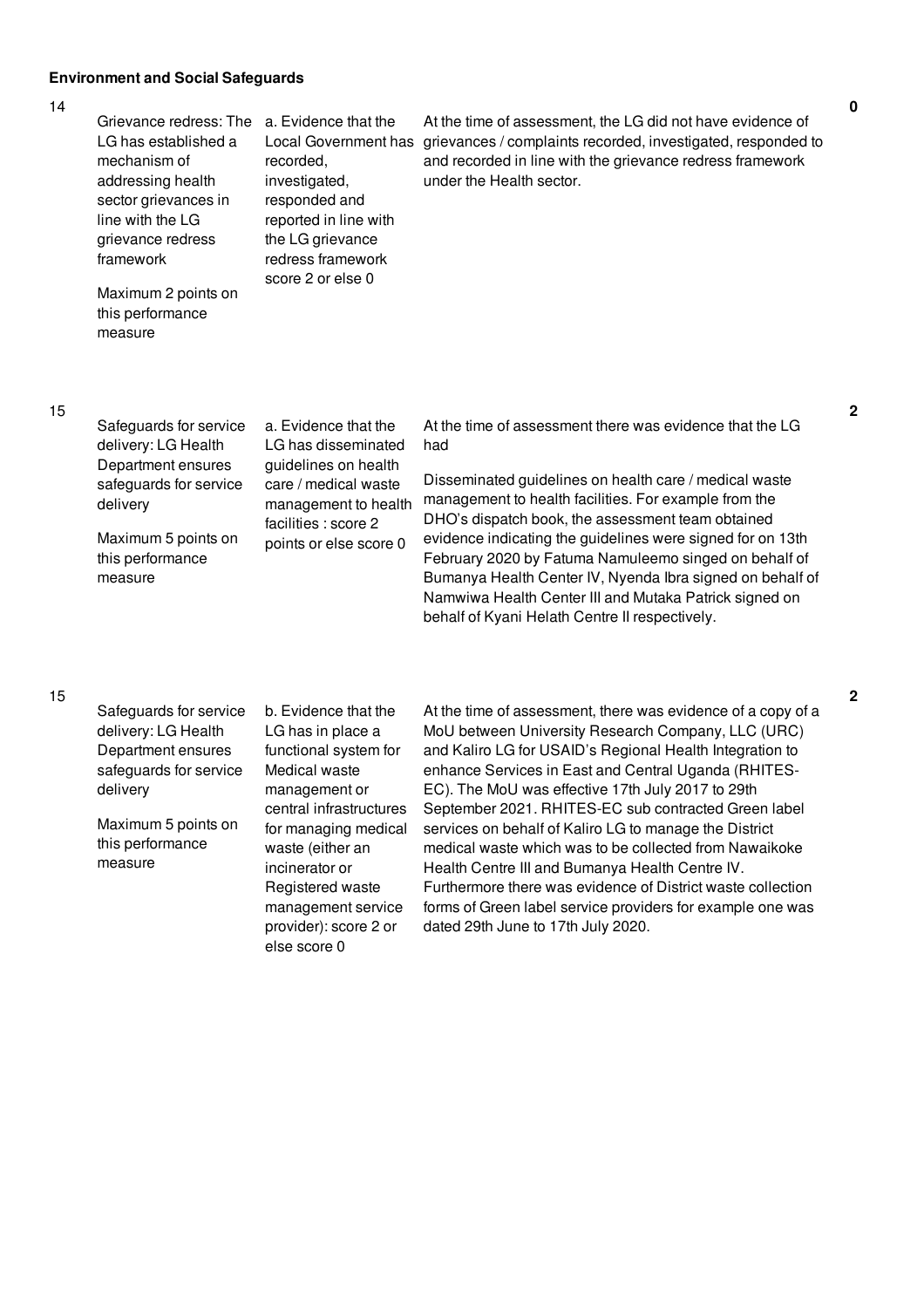|    | Safeguards for service<br>delivery: LG Health<br>Department ensures<br>safeguards for service<br>delivery<br>Maximum 5 points on<br>this performance<br>measure                                                                                              | c. Evidence that the<br>LG has conducted<br>training (s) and<br>created awareness in<br>healthcare waste<br>management score 1<br>or else score 0                                                                                                                                   | There was evidence that the LG had conducted a training<br>and created awareness in healthcare waste management<br>from the minutes dated 6th June 2020. RE: Training on<br>medical waste management. The training was held at the<br>District Headquarters' health boardroom with twenty (20)<br>participants out of the twenty five expected. According to the<br>minutes, the target audience were, the in charge or health<br>workers who were the focal contact persons in waste<br>management at their respective health facilities both in<br>public and private. Some of the members from the<br>attendance sheet were: LegesiSosi, AEHO, Mirembe<br>Racheal AEHO, Seeba Abdul AIMO, MatenyoBreanda, H/A.<br>The training was deemed necessary for the health workers<br>after seeing the deteriorating status of how the facilities were<br>managing the medical waste and this was done in<br>collaboration with RHITES-EC. The trainers were the district<br>health inspector Johnson Ssabagabo and the district drug<br>inspector NabonghoRicahrd. |
|----|--------------------------------------------------------------------------------------------------------------------------------------------------------------------------------------------------------------------------------------------------------------|-------------------------------------------------------------------------------------------------------------------------------------------------------------------------------------------------------------------------------------------------------------------------------------|----------------------------------------------------------------------------------------------------------------------------------------------------------------------------------------------------------------------------------------------------------------------------------------------------------------------------------------------------------------------------------------------------------------------------------------------------------------------------------------------------------------------------------------------------------------------------------------------------------------------------------------------------------------------------------------------------------------------------------------------------------------------------------------------------------------------------------------------------------------------------------------------------------------------------------------------------------------------------------------------------------------------------------------------------------------|
| 16 | Safeguards in the<br>Delivery of Investment<br>Management: LG<br>Health infrastructure<br>projects incorporate<br><b>Environment and Social</b><br>Safeguards in the<br>delivery of the<br>investments<br>Maximum 8 points on<br>this performance<br>measure | a. Evidence that a<br>costed ESMP was<br>incorporated into<br>designs, BoQs,<br>bidding and<br>contractual documents<br>for health<br>infrastructure projects<br>of the previous FY:<br>score 2 or else score 0                                                                     | At the time of assessment, there was no evidence of costed<br>ESMPs incorporated into designs, BoQs, bidding and<br>contractual documents for health infrastructure projects of the<br>previous FY. Therefore, the LG scored zero. For example:<br>Contract document Renovation of OPD at Namwiwa Health<br>Centre III. Ref: KALI 561/wrks/2019-2020/00044.<br>ii.Construction of a placenta pit in Bumanya Health Centre<br>IV. . Ref: KALI 561/wrks/2019-2020/00042. iii.Construction of<br>5 stance lined pit latrine at Nabikooli health Centre II. Ref:<br>KALI 561/wrks/2019-2020/00045. Therefore the LG scored<br>zero.                                                                                                                                                                                                                                                                                                                                                                                                                                |
| 16 | Safeguards in the<br>Delivery of Investment<br>Management: LG<br>Health infrastructure<br>projects incorporate<br><b>Environment and Social</b><br>Safeguards in the<br>delivery of the<br>investments<br>Maximum 8 points on<br>this performance<br>measure | b. Evidence that all<br>health sector projects<br>are implemented on<br>land where the LG has<br>proof of ownership,<br>access and<br>availability (e.g. a land<br>title, agreement;<br>Formal Consent,<br>MoUs, etc.), without<br>any encumbrances:<br>score 2 or else, score<br>0 | There was evidence of a land title on which Nabikooli Health<br>Center II is located with details: certificate of title, freehold,<br>volume JJA450, Folio 2, Area 1.3320 hectares, county,<br>Bulamagi, District. Plot 120, Block 15 at Namankanda.<br>Ownership M/s Kaliro DLG of P.o Box 56, Kaliro dated 5th<br>March 2019.<br>However there was documentation to prove that Namwiwa<br>Health Centre III and Bumanya Health Centre IV were on<br>land where the LG had proof of ownership in terms of letter of<br>request of inspection to survey, land title, agreement; Formal<br>Consent, MoUs, etc yet the indicator required evidence for<br>all health sector projects. Therefore the LG scored zero.                                                                                                                                                                                                                                                                                                                                              |

15

**2**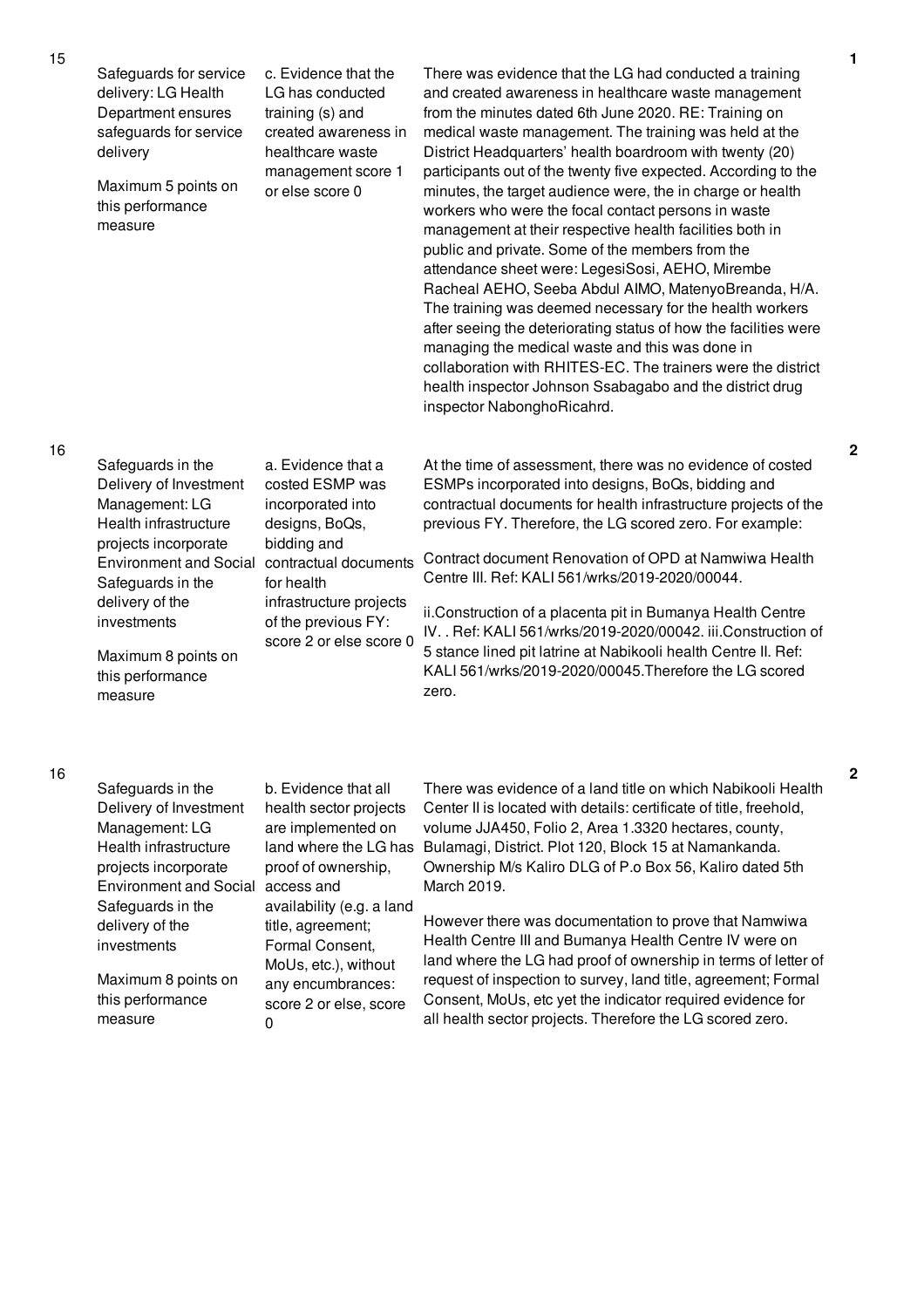| Safeguards in the             |
|-------------------------------|
| Delivery of Investment        |
| Management: LG                |
| Health infrastructure         |
| projects incorporate          |
| <b>Environment and Social</b> |
| Safeguards in the             |
| delivery of the               |
| investments                   |
|                               |

Maximum 8 points on this performance measure

c. Evidence that the LG Environment Officer and CDO conducted support supervision and monitoring of health projects to ascertain compliance with ESMPs; and provide monthly reports: score 2 or else score 0.

There was evidence that the LG Environment Officer and CDO conducted support supervision and monitoring of health projects to ascertain compliance with ESMPsfor example;

i.Monitoring report dated 30th September 2019 Ref: NR 550/2 on Environment monitoring of health projects in quarter1 FY 2019/2020. Renovation of OPD at NamwiwaHealthe Center III located in Namwiwa sub county. The findings were that the project had begun. Recommendation: The procurement department and DHO to expedite the process as soon as possible. Renovation of DHO's Office at the district headquarters, findings: The project had not begun. Recommendation: The procurement department and DHO to expedite the process as soon as possible. Renovation of OPD at Nawaikoke health centre III. Finding: The project had not begun. Recommendation: The procurement department and DHO to expedite the process as soon as possible.

ii. Monitoring report dated 20th December 2019 Ref: NR 550/2 on Environment monitoring of health projects in quarter 2 FY 2019/2020. Renovation of OPD at NamwiwaHealthe Center III located in Namwiwa sub county. The findings were that the project had begun. Recommendation: The procurement department and DHO to expedite the process as soon as possible. Renovation of DHO's Office at the district headquarters, findings: The project had not begun. Recommendation: The procurement department and DHO to expedite the process as soon as possible. Renovation of OPD at Nawaikoke health centre III. Finding: The project had not begun. Recommendation: The procurement department and DHO to expedite the process as soon as possible.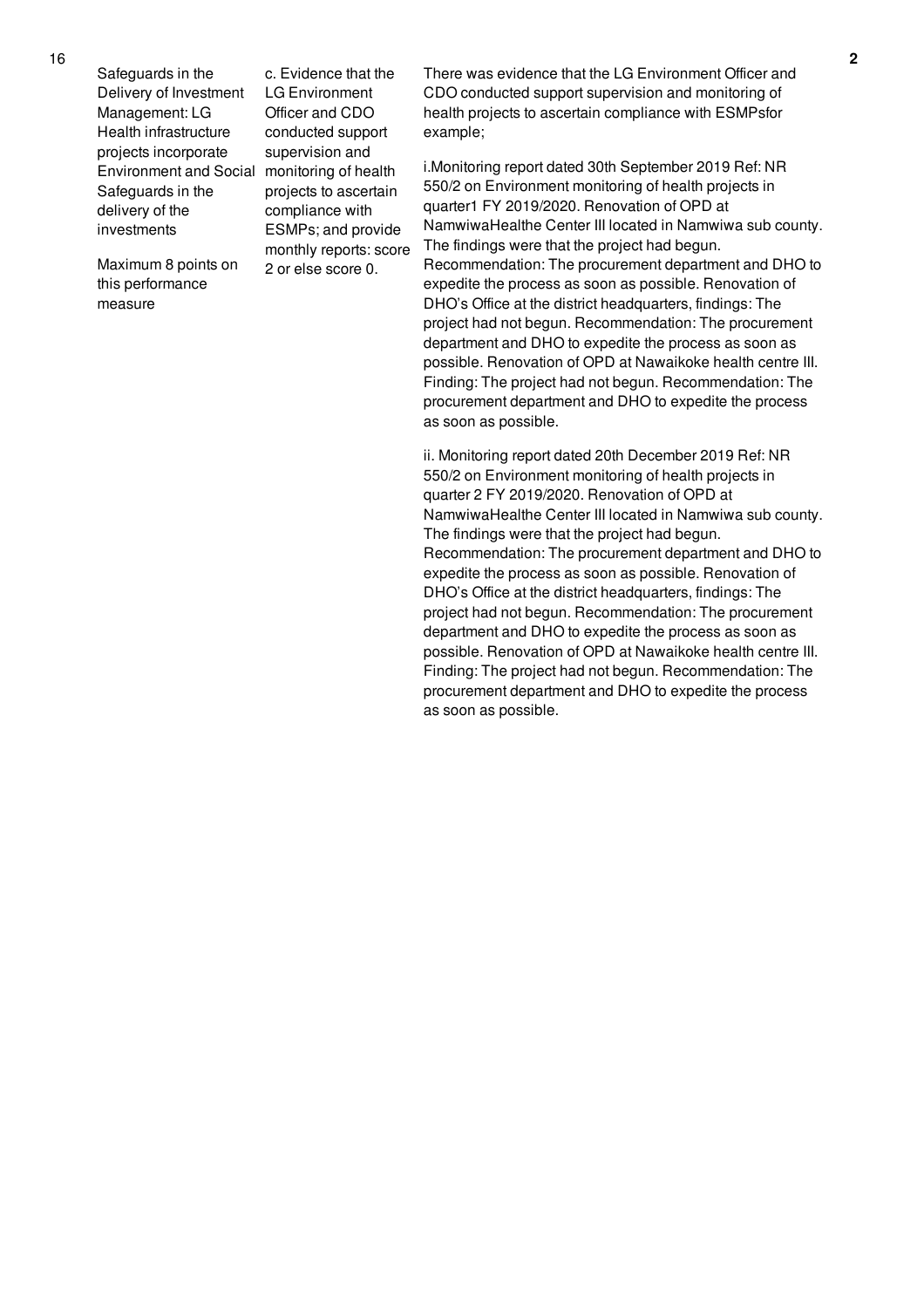Safeguards in the Delivery of Investment Management: LG Health infrastructure projects incorporate Environment and Social Environment Officer Safeguards in the delivery of the investments

Maximum 8 points on this performance measure

d. Evidence that Environment and Social Certification forms were completed and signed by the LG and CDO, prior to payments of contractor invoices/certificates at interim and final stages of all health infrastructure projects score 2 or else score 0

There was evidence of Environment and Social Certification forms were completed and signed by the LG Environment Officer and CDO. Prior to payments of contractor. For example;

i.Certificate form For renovation of OPD at Namawiwa Health Centre III by M/s Masubo General Enterprises Ltd. Certificate completed and signed by the Environment Officer and CDO who Certificated that the mitigation measures as described in the project document had been fairly done and therefore recommended approval of works dated 30th March 2020. Ref: KALI 561/wrks/2019-2020/00044. Payment certificated dated 2nd April 2020.

ii. Certificate form For construction of a 5 stance lined pit latrine at Nabikooli Health Centre II by M/s Virmar Technical Investment Ltd. Certificate completed and signed by the Environment Officer and CDO who Certificated that the mitigation measures as described in the project document had been satisfactorily done, project was completed, construction debris was removed but trees were not yet planted and therefore recommended approval of works dated 16th December 2019. Ref: KALI 561/wrks/2019- 2020/00041. Payment certificated dated 19th December 2019.

iii. Certificate form For construction of placenta pit at Bumanya Health Centre IV by M/s Mercy Uganda Ltd. Certificate completed and signed by the Environment Officer and CDO who Certificated that the mitigation measures as described in the project document had been satisfactorily done, site was cleared of the construction debris and the ground was levelled to clear all the stock piles after excavation. Project phase completion and therefore recommended approval of works dated 1st November 2019. Ref: KALI 561/wrks/2019-2020/00042. Payment certificated dated 7th November 2019.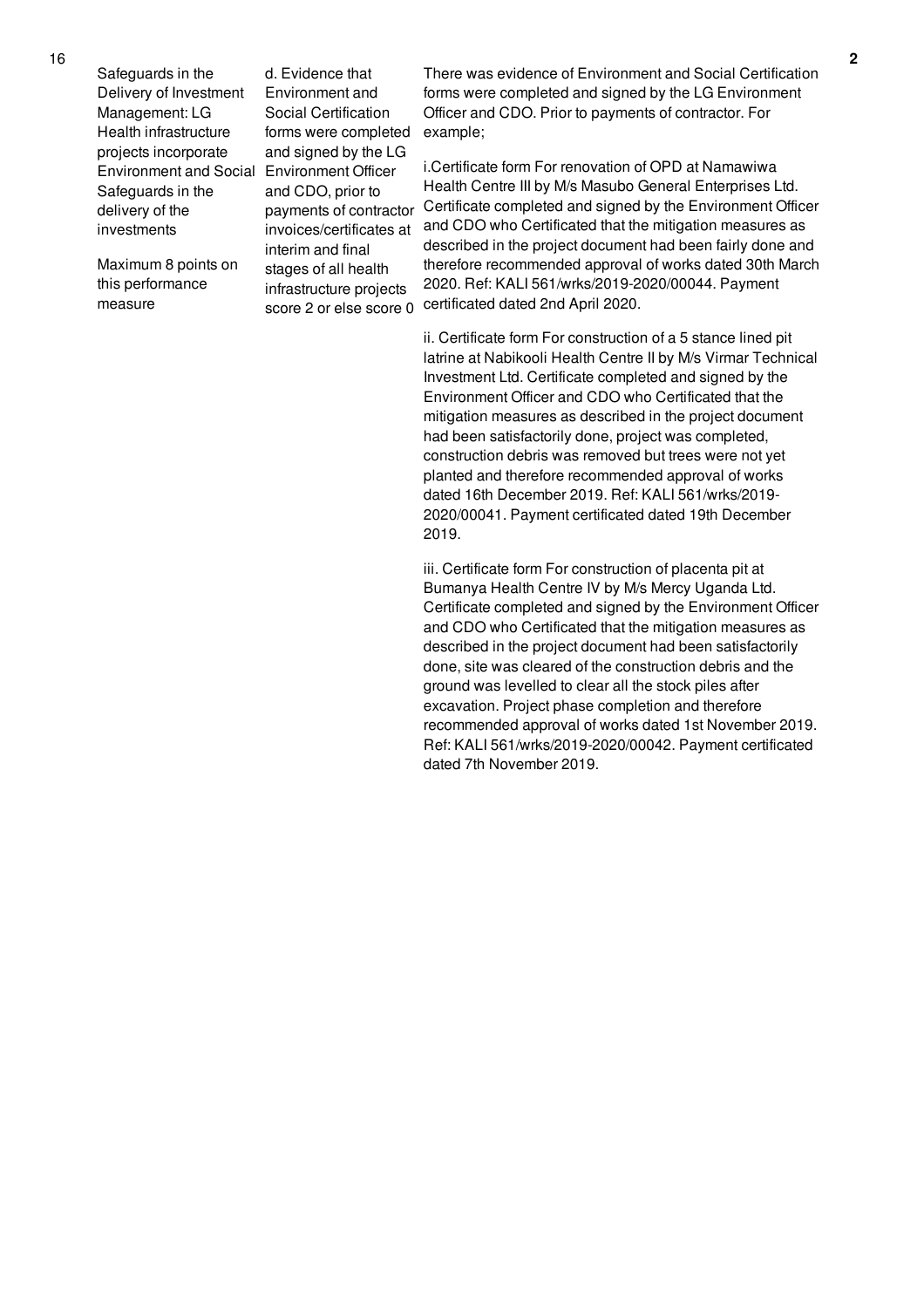| No.                                                                                                                                      | <b>Summary of</b><br>requirements                                                                                                                                                         | <b>Definition of compliance</b>                                                                                                                                                                                                                                                               | <b>Compliance justification</b>                                                                                                                                                             | <b>Score</b> |  |  |
|------------------------------------------------------------------------------------------------------------------------------------------|-------------------------------------------------------------------------------------------------------------------------------------------------------------------------------------------|-----------------------------------------------------------------------------------------------------------------------------------------------------------------------------------------------------------------------------------------------------------------------------------------------|---------------------------------------------------------------------------------------------------------------------------------------------------------------------------------------------|--------------|--|--|
|                                                                                                                                          | <b>Local Government Service Delivery Results</b>                                                                                                                                          |                                                                                                                                                                                                                                                                                               |                                                                                                                                                                                             |              |  |  |
| 1<br>Water & Environment<br>Outcomes: The LG has<br>registered high<br>functionality of water<br>sources and<br>management<br>committees | are functional.<br>If the district rural water source<br>functionality as per the sector<br>MIS is:<br>o 90 - 100%: score 2                                                               | a. % of rural water sources that From the Ministry of Water and Environment MIS<br>sector data report, it was observed that Kaliro DLG<br>had rural water source functionality percentage of<br>95% (Water summary 2019/2020                                                                  | $\mathbf{2}$                                                                                                                                                                                |              |  |  |
|                                                                                                                                          | Maximum 4 points on<br>this performance<br>measure                                                                                                                                        | o 80-89%: score 1                                                                                                                                                                                                                                                                             |                                                                                                                                                                                             |              |  |  |
|                                                                                                                                          |                                                                                                                                                                                           | o Below 80%: 0                                                                                                                                                                                                                                                                                |                                                                                                                                                                                             |              |  |  |
|                                                                                                                                          |                                                                                                                                                                                           |                                                                                                                                                                                                                                                                                               |                                                                                                                                                                                             |              |  |  |
| $\mathbf{1}$                                                                                                                             | Water & Environment<br>Outcomes: The LG has<br>registered high<br>functionality of water<br>sources and<br>management<br>committees<br>Maximum 4 points on<br>this performance<br>measure | b. % of facilities with functional<br>water & sanitation committees<br>(documented water user fee<br>collection records and<br>utilization with the approval of<br>the WSCs). If the district WSS<br>facilities that have functional<br>WSCs is:<br>o 90 - 100%: score 2<br>o 80-89%: score 1 | From the Ministry of Water and Environment MIS<br>sector data report, it was observed that Kaliro DLG<br>had rural water source functionality percentage of<br>95% (Water summary 2019/2020 | $\mathbf 2$  |  |  |
|                                                                                                                                          |                                                                                                                                                                                           | o Below 80%: 0                                                                                                                                                                                                                                                                                |                                                                                                                                                                                             |              |  |  |
| $\overline{c}$                                                                                                                           | <b>Service Delivery</b><br>score in the water and<br>environment LLGs<br>performance<br>assessment                                                                                        | a. The LG average score in the<br>Performance: Average water and environment LLGs<br>performance assessment for<br>the current. FY.                                                                                                                                                           | Not applicable                                                                                                                                                                              | 0            |  |  |
|                                                                                                                                          |                                                                                                                                                                                           | If LG average scores is                                                                                                                                                                                                                                                                       |                                                                                                                                                                                             |              |  |  |
|                                                                                                                                          | Maximum 8 points on<br>this performance<br>measure                                                                                                                                        | a. Above 80% score 2                                                                                                                                                                                                                                                                          |                                                                                                                                                                                             |              |  |  |
|                                                                                                                                          |                                                                                                                                                                                           | b. 60 - 80%: 1                                                                                                                                                                                                                                                                                |                                                                                                                                                                                             |              |  |  |
|                                                                                                                                          |                                                                                                                                                                                           | c. Below 60: 0                                                                                                                                                                                                                                                                                |                                                                                                                                                                                             |              |  |  |
|                                                                                                                                          |                                                                                                                                                                                           | (Only applicable when LLG<br>assessment starts)                                                                                                                                                                                                                                               |                                                                                                                                                                                             |              |  |  |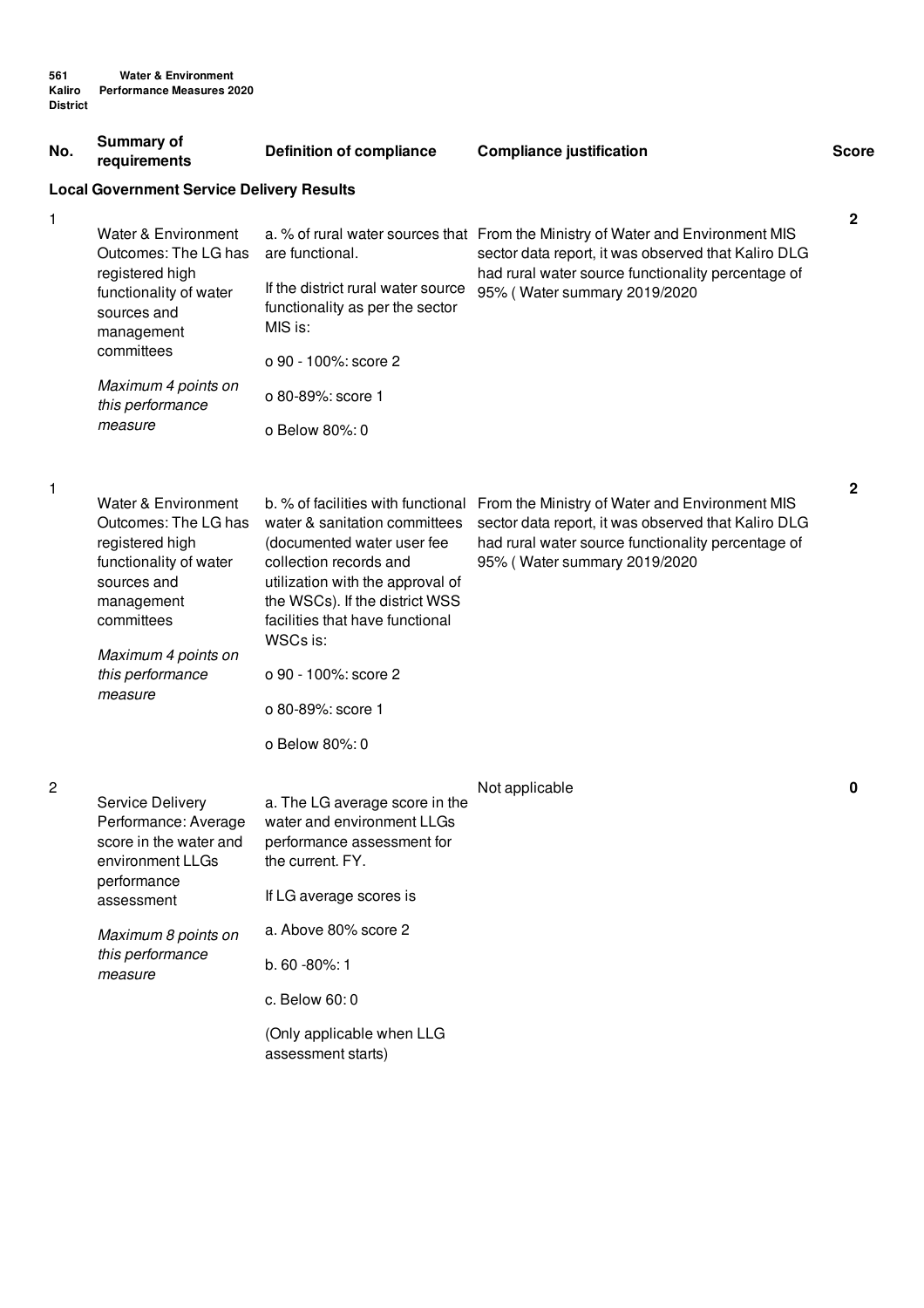Service Delivery Performance: Average score in the water and environment LLGs performance assessment

*Maximum 8 points on this performance measure*

b. % of budgeted water projects implemented in the sub-counties with safe water coverage below the district average in the previous FY.

o If 100 % of water projects are implemented in the targeted S/Cs: Score 2

o If 80-99%: Score 1

o If below 80 %: Score 0

There was evidence that Kaliro DLG had budgeted for water projects during FY 2019/20- Approved budget 2019/20 page 9 at estimated cost of Ugx.449, 758,957. The district average safe water access by the end of the FY 2018/19 was at 51% and the following sub counties were planned and implemented according to the annual work plan FY 2019/2020 dated 12th July, 2019, reference; CR752/1 Page 9

Bumanya sub county 36%

Namwiwa sub county 47% The following were not included, though they were below the district average safe water access by end of the same financial year.

Budomero sub county 45%

Bukamba sub county 14%

In the fourth quarter progress report FY 2019/20 dated 6thJuly, 2020 in the budget expenditure indicated Ugx.450,518,725 of the development budget spent page 3 of 3

Targeted sub county were 4 in number with percentage safe water access less than 51% , implemented and completed leading to (2/4)\*100= 50%

Therefore, LG had 50% implementation rate to the above water sources projects in Sub counties less than 51% safe water access.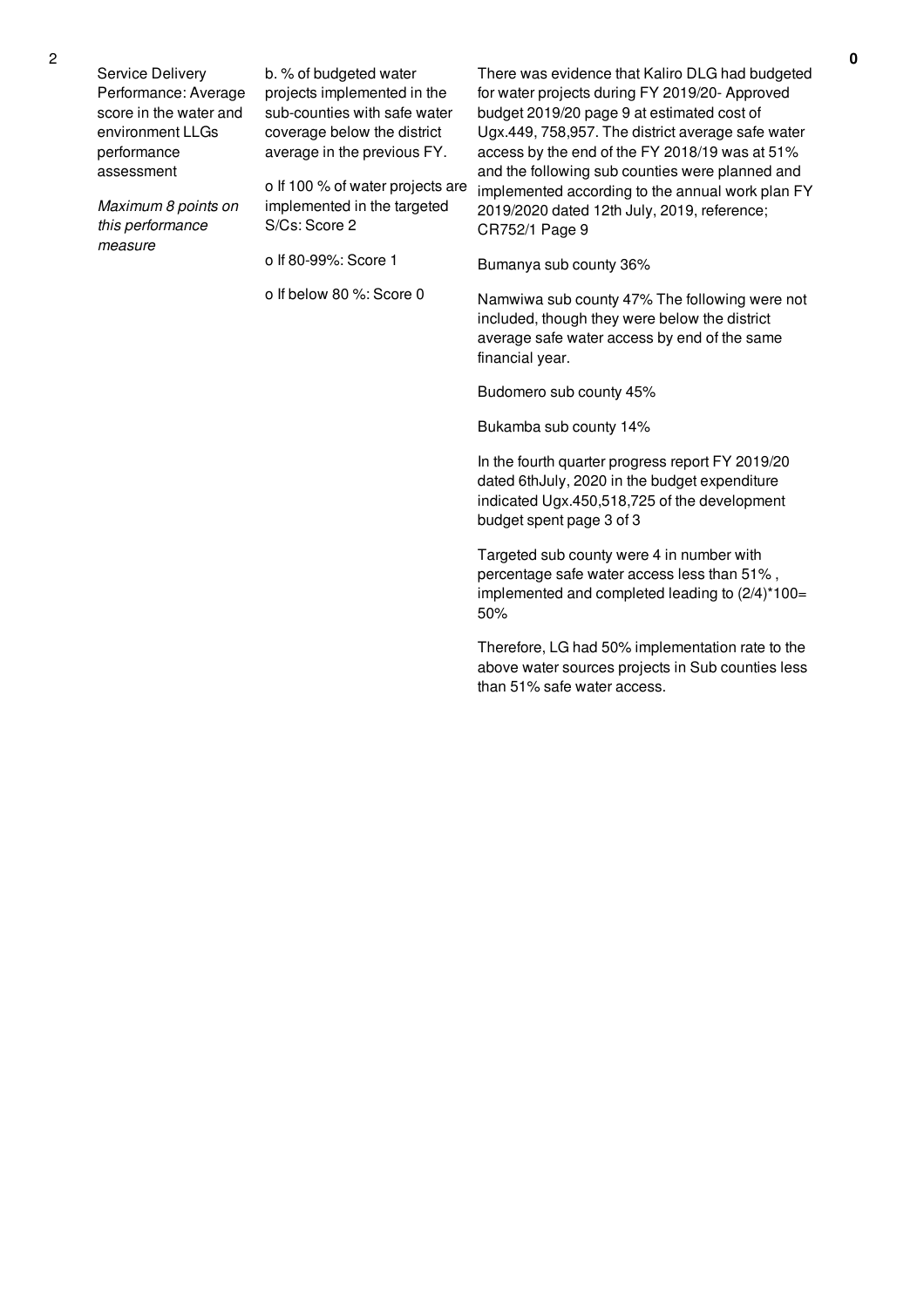Service Delivery Performance: Average score in the water and environment LLGs performance assessment

*Maximum 8 points on this performance*

*measure*

c. If variations in the contract price of sampled WSS infrastructure investments for the previous FY are within +/- 20% of engineer's estimates

o If within +/-20% score 2

o If not score 0

For the sampled projects the following observations were recorded concerning;

The engineers' estimate and the contract price'

• Drilling, pump testing, Installation and casting of 09 Boreholes Lot 1; Engineers' estimate was Ugx.178,200,000 the contract price was UGX.180,284,000, variation was Ugx. 2,084,000 equivalent to (2,084,000/178,200,000)\*100

 $= 1.2%$ 

• Drilling, pump testing, Installation and casting of 08 Boreholes Lot 2; Engineers' estimate was Ugx.158,400,000 the contract price was UGX.160,172,138 variation was Ugx.1,772,138 equivalent to (1,772,138/158,400,000)\*100

 $= 1.12%$ 

Siting and drilling supervision of 17 boreholes;

the engineers' estimate was Ugx.54,400,000, the contract price was Ugx.54,400,000 with a variation of Ugx.00 equivalent to 0.00%

• Construction of a 4-stance pit latrine at the district headquarters;

the engineers' estimate was Ugx.16,800,000, the contract price was Ugx.16,800,000 with a variation of Ugx.00 equivalent to 0.00%

Therefore, the LG scores the 2 points since all the variations in the contracts were within +/-20%

The positive meant that the Engineers' estimate was lower than the cost quoted by the contractors.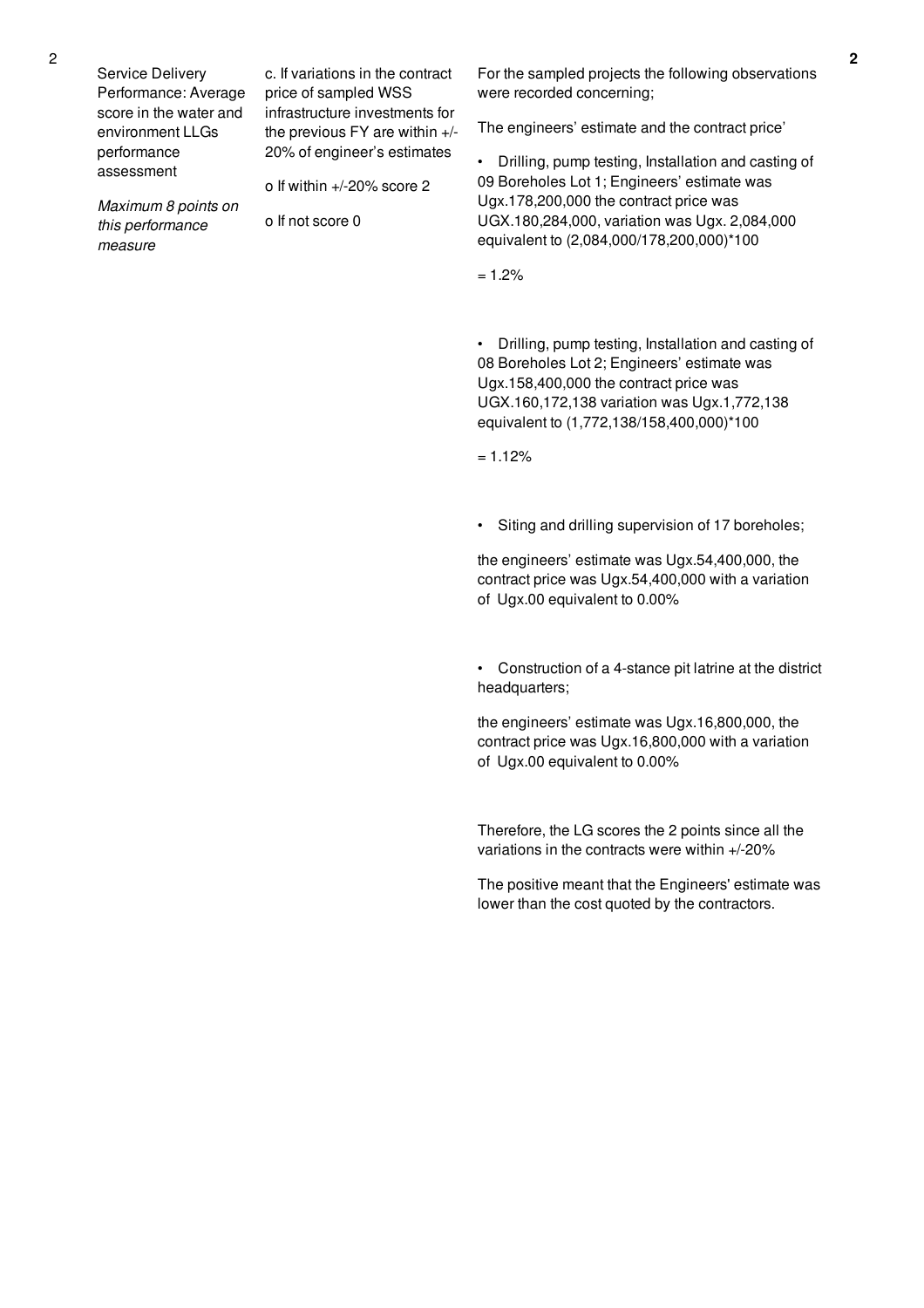| Service Delivery<br>Performance: Average<br>score in the water and<br>environment LLGs<br>performance<br>assessment<br>Maximum 8 points on<br>this performance | d. % of WSS infrastructure<br>projects completed as per<br>annual work plan by end of<br>FY.<br>o If 100% projects completed:<br>score 2<br>o If 80-99% projects                                                                                                                                                                               | There was evidence that all of WSS infrastructure<br>projects were completed as per the annual work<br>plan by the end of the FY as observed from;<br>• The annual budget performance report FY<br>2019/20 In the fourth quarter progress report FY<br>2019/20 dated 6th July, 2020 in the budget<br>expenditure indicated<br>(450,518,725/449,758,957)*100 giving 100.16% of |
|----------------------------------------------------------------------------------------------------------------------------------------------------------------|------------------------------------------------------------------------------------------------------------------------------------------------------------------------------------------------------------------------------------------------------------------------------------------------------------------------------------------------|-------------------------------------------------------------------------------------------------------------------------------------------------------------------------------------------------------------------------------------------------------------------------------------------------------------------------------------------------------------------------------|
| measure                                                                                                                                                        | completed: score 1<br>o If projects completed are<br>below 80%: 0                                                                                                                                                                                                                                                                              | the development budget spent, that is,<br>Item 2.4 page 3 of 3, indicates that 17 boreholes<br>were planned at a cost of Ugx. 449,758,957 and<br>achieved 17 boreholes at a cost of Ugx.<br>450,518,725<br>item 1.1 page 3 of 3, indicates that 01 latrine was<br>planned at Ugx.16,800,000 and achieved 01 latrine<br>at the same cost.                                      |
| Achievement of<br>Standards: The LG has<br>met WSS infrastructure<br>facility standards<br>Maximum 4 points on<br>this performance<br>measure                  | a. If there is an increase in the<br>are functioning<br>o If there is an increase: score<br>$\overline{c}$<br>o If no increase: score 0.                                                                                                                                                                                                       | From the MWE MIS data on functionality of water<br>% of water supply facilities that sources, it was observed that during FY 2018/19,<br>Kaliro DLG registered water source functionality of<br>95% and in FY 2019/20, the functionality was 95%<br>leading to;<br>$(95-95)\% / 95\% * 100 = 0.00\%$ increase in the water<br>source functionality.                           |
| Achievement of<br>Standards: The LG has<br>met WSS infrastructure<br>facility standards<br>Maximum 4 points on<br>this performance<br>measure                  | b. If there is an Increase in %<br>of facilities with functional<br>water & sanitation committees<br>(with documented water user<br>fee collection records and<br>utilization with the approval of<br>the WSCs).<br>o If increase is more than 5%:<br>score 2<br>o If increase is between 0-5%:<br>score 1<br>o If there is no increase: score | According to MWE MIS data for FY 2018/19, Kaliro<br>DLG had functional WSCs equivalent to 488 and in<br>FY 2019/20 functional WSCs had increased to 496<br>in number, this gave an increase of 8 functional<br>WSCs leading to (8/488)*100= 1.64% increase.                                                                                                                   |

0.

**Performance Reporting and Performance Improvement**

3

3

- **1**
- 
-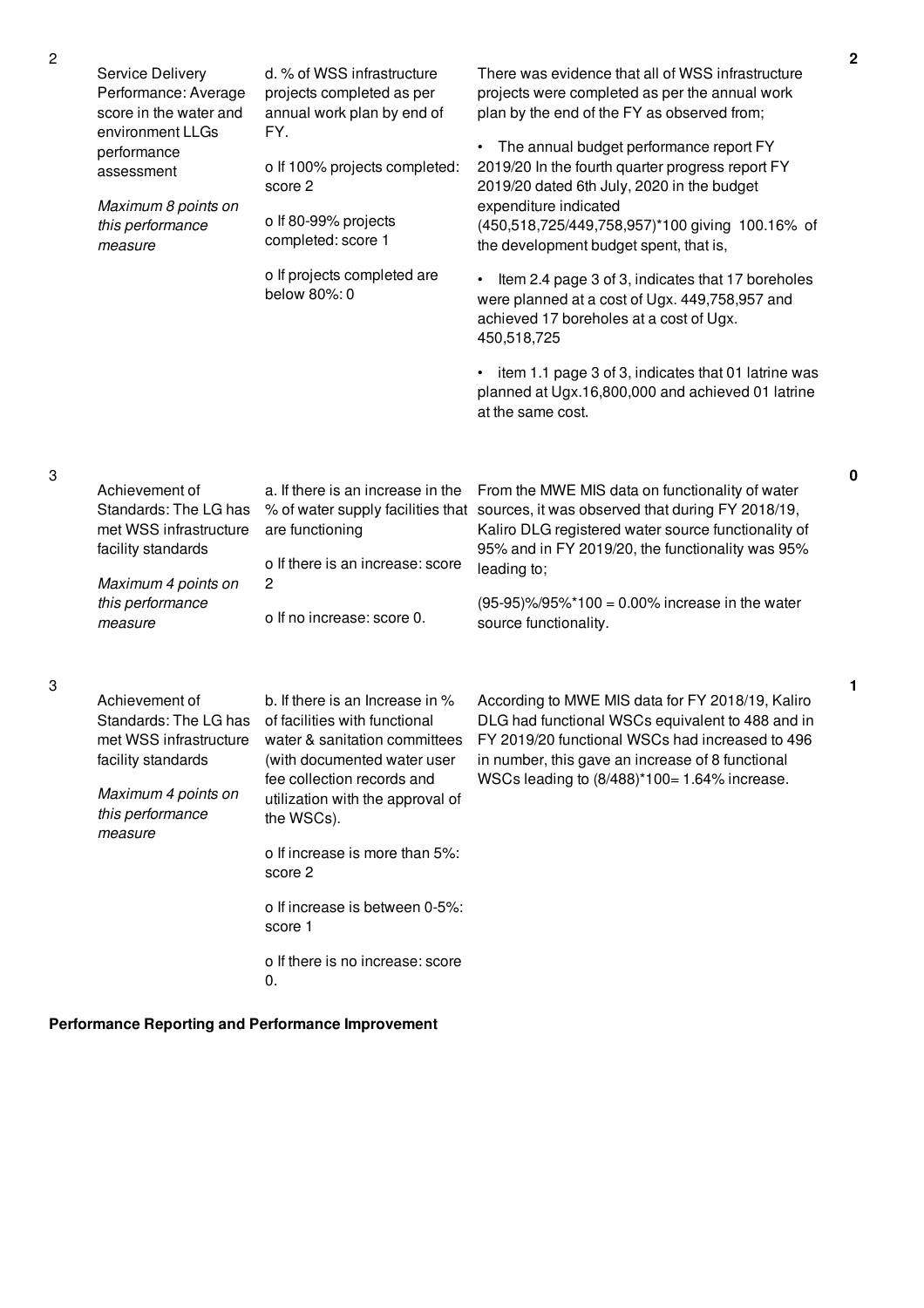Accuracy of Reported accurately reported on constructed WSS infrastructure projects and service performance

*Maximum 3 points on this performance measure*

Information: The LG has reported on WSS facilities The DWO has accurately constructed in the previous FY and performance of the facilities is as reported: Score: 3

There was evidence that DWO had accurately reported on WSS facilities constructed in the previous FY and performance of the facilities was as reported according to;

• On field visits for the sampled completed projects for FY 2019/20 revealed the following;

• The 4-Stance latrine at district headquarters was constructed with splash apron all-round the latrine(element no.1, U) and G28 pre painted Iron sheets(element no.2, D) as mentioned in the B.O.Q

• Fourth quarter annual report dated 6thJuly, 2020

• Borehole completion report for drilling, pump testing, casting and installation of 8 boreholes Lot-2 as at 22nd February, 2020 by Multec consult (U) Ltd.

• Supervision report for construction of 4- stance pit latrine with a urinal at the district headquarters for FY 2019/2020 dated 21stJanuary, 2020 by Mulyakubi Bob, AEO- water.

• Supervision report of casting and installation of nine (9) boreholes construction in FY 2019/2020 of Lot1 by Sharda driller (U) Ltd dated 4thMarch, 2020 by KiribakiLaston, the BMT.

Supervision report for drilling, pump testing, casting and installation of eight (8) boreholes by Multec (U) Ltd FY 2019/2020 dated 4thFebruary, 2020 by Mulyakubi Bob, AEO- Water.

There was evidence that Kaliro LG DWO collected and compiled quarterly information on sanitation facilities;

The following were quarterly reports availed for verification;

Quarter one (1) report dated 14thOctober, 2019 and submitted on 18th October,2019

Quarter two (2) report dated 14thJanuary, 2020 and submitted on 28th January,2020

Quarter three (3) report dated 14thApril, 2020 and submitted on 6th July,2020

Quarter four (4) report dated 2ndJuly, 2020 and submitted on 6th July,2020

Reporting and performance improvement: The LG information and supports LLGs to improve their performance

*Maximum 7 points on this performance measure*

compiles, updates WSS county water supply and a. Evidence that the LG Water Office collects and compiles quarterly information on subsanitation, functionality of facilities and WSCs, safe water collection and storage and community involvement):

Score 2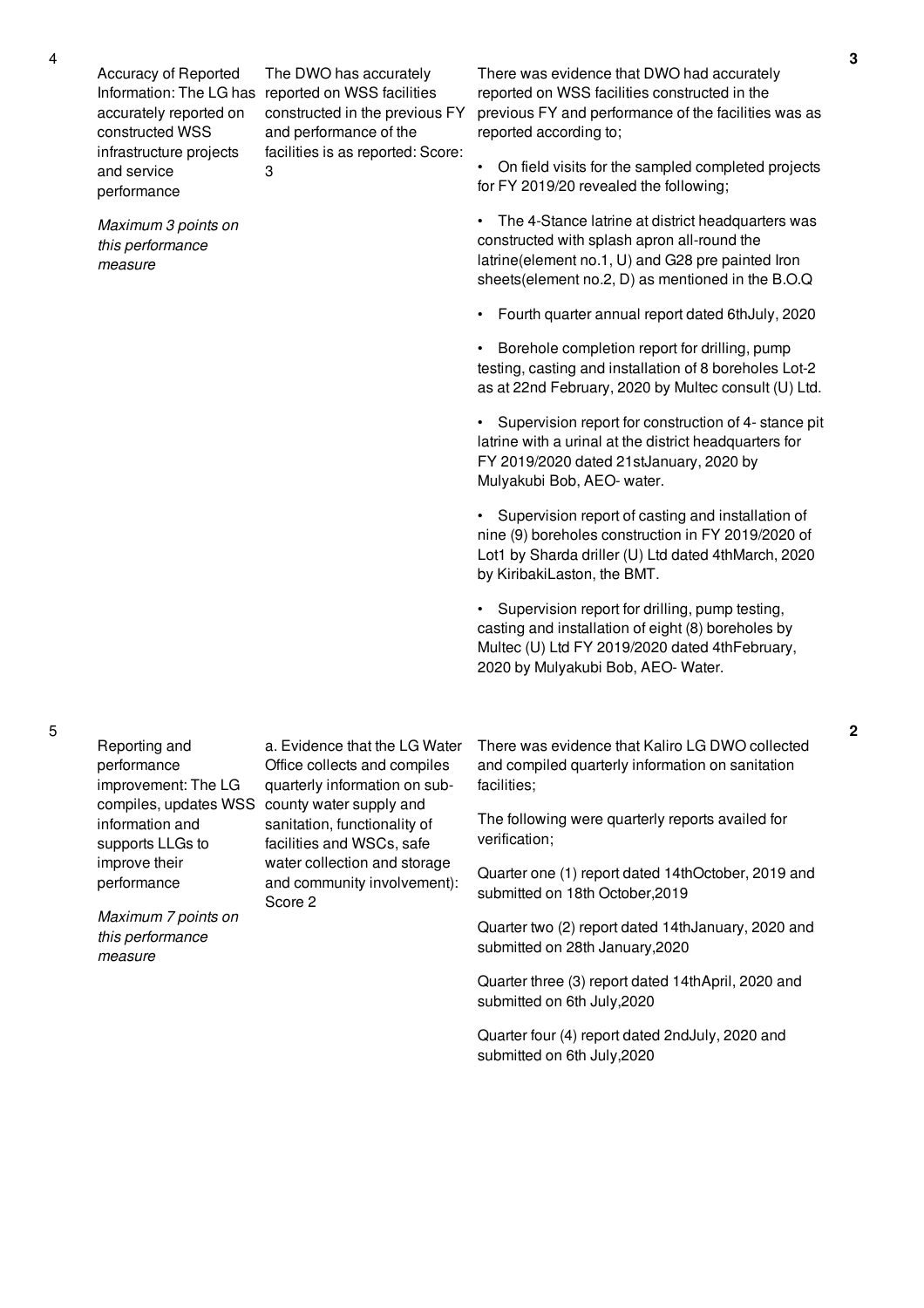Reporting and performance improvement: The LG compiles, updates WSS supply and sanitation information and supports LLGs to improve their performance

*Maximum 7 points on this performance measure*

b. Evidence that the LG Water Office updates the MIS (WSS data) quarterly with water information (new facilities, population served, functionality of WSCs and WSS facilities, etc.) and uses compiled information for planning purposes: Score 3 or else 0

MIS data report on new Boreholes on form 1 and 4 was submitted on 18thAugust, 2020 to PS MWE and a copy of receipt was seen. Some of the sources submitted included;

• On 2ndAugust, 2020 a report on Namankanda.DWD.80210 source in Namugongo sub county was seen

• On 4thAugust, 2020, a report of Naibinga.DWD.59391 source in Bumanya sub county

• On 30th June, 2020 a report of Buyigangaine.DWD.59390 source in Kasokwe sub county was seen

# 5

| Reporting and         | c. Evidence that DWO has       | Not applicable |
|-----------------------|--------------------------------|----------------|
| performance           | supported the 25% lowest       |                |
| improvement: The LG   | performing LLGs in the         |                |
| compiles, updates WSS | previous FY LLG assessment     |                |
| information and       | to develop and implement       |                |
| supports LLGs to      | performance improvement        |                |
| improve their         | plans: Score 2 or else 0       |                |
| performance           |                                |                |
|                       | Note: Only applicable from the |                |
| Maximum 7 points on   | assessment where there has     |                |
| this performance      | been a previous assessment     |                |

*been a previous assessment of the LLGs' performance. In case there is no previous assessment score 0.*

Forestry Officer: Score 2

# **Human Resource Management and Development**

6

6

*measure*

*this performance*

*measure*

| Budgeting for Water &<br>Sanitation and                                               | a. Evidence that the DWO has<br>budgeted for the following                                                                                       | There was evidence that the DWO had budgeted for<br>its departmental staff.                                                                                                        |
|---------------------------------------------------------------------------------------|--------------------------------------------------------------------------------------------------------------------------------------------------|------------------------------------------------------------------------------------------------------------------------------------------------------------------------------------|
| Environment & Natural<br>Resources: The Local<br>Government has<br>budgeted for staff | Water & Sanitation staff: 1<br>Civil Engineer(Water); 2<br>Assistant Water Officers (1 for<br>mobilization and 1 for<br>sanitation & hygiene); 1 | In the approved budget of FY 2019/20 approved by<br>the district council in a meeting held on 31st May,<br>2019 under minute number<br>65/KDLC/May/2018/2019; Approval of district |
| Maximum 4 points on<br>this performance<br>measure                                    | Engineering Assistant (Water)<br>& 1 Borehole Maintenance<br>Technician: Score 2                                                                 | budget of the Water supply development budget,<br>amount equivalent to Ugx.45,333,000 of PBS was<br>allocated to the DWO staff.                                                    |
| Budgeting for Water &                                                                 | b. Evidence that the                                                                                                                             | There was no evidence availed that DWO budgeted                                                                                                                                    |
| Sanitation and                                                                        | <b>Environment and Natural</b>                                                                                                                   | for the staff                                                                                                                                                                      |
| Environment & Natural                                                                 | Resources Officer has                                                                                                                            |                                                                                                                                                                                    |
| Resources: The Local                                                                  | budgeted for the following                                                                                                                       |                                                                                                                                                                                    |
| Government has                                                                        | Environment & Natural                                                                                                                            |                                                                                                                                                                                    |
| budgeted for staff                                                                    | Resources staff: 1 Natural                                                                                                                       |                                                                                                                                                                                    |
| Maximum 4 points on                                                                   | Resources Officer; 1<br>Environment Officer: 1                                                                                                   |                                                                                                                                                                                    |

**3**

**0**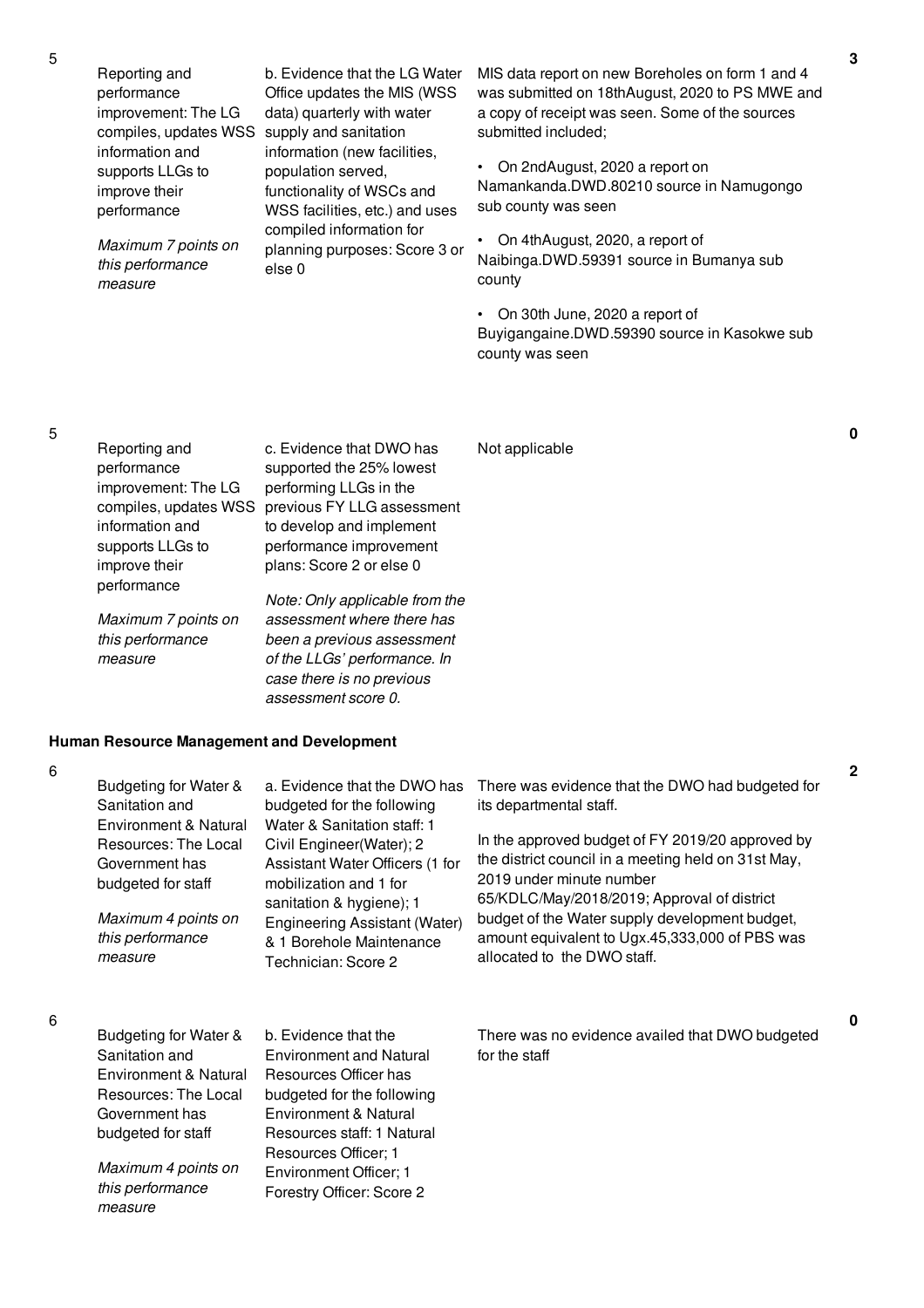Performance Management: The LG appraised staff and conducted trainings in line with the district training plans.

*Maximum 6 points on this performance measure*

a. The DWO has appraised District Water Office staff against the agreed performance plans during the previous FY: Score 3

The DWO had three staffs out of three appraised. The details of appraisal were as follows;

• Edhaya David, Position Civil Engineer- water, file no. CR/D/10433, appraised for the period from,

1stJuly, 2019 to 1st July, 2020 by Nyonyi Paul, position Ag District Engineer on 13th June, 2020 and counter signed by PAC- CAO on 29th June, 2020.

• Mulyakubi Bob, Position AEO, file no. CR/D/10601 appraised for the period 1st July, 2019 to 30th June, 2020 by Edhaya David, Position Civil Engineer- water on 26th June, 2020 and counter signed by Nyonyi Paul, position Ag District Engineer on 26th June, 2020

• KiribakiLaston, Position BMT, file no. CR/D/10426 appraised for the period 1st July, 2019 to 30th June, 2020 by Edhaya David, Position Civil Engineer- water on 26th June, 2020 and counter signed by Nyonyi Paul, position Ag District Engineer on 26th June, 2020.

7

**Performance** Management: The LG appraised staff and conducted trainings in line with the district training plans.

*Maximum 6 points on this performance measure*

b. The District Water Office has identified capacity needs of staff from the performance appraisal process and ensured that training activities have been conducted in adherence to the training plans at district level and documented in the training database : Score 3

There was evidence that District Water Office had identified capacity needs of staff from the performance appraisal process and ensured that training activities have been conducted in adherence to the training plans at district level and documented in the training database.

• The Kaliro DLG training capacity needs assessment gaps FY 2019/20 submitted to the Human Resource department dated 4th July, 2019 on procurement and supply money chain, financial and value for money audit, record keeping and management, plant operator management, computer training, and driving training.

• Water sector capacity building work plan FY 2019/2020 dated 5thJuly, 2019

• Capacity building training report for the water FY 2019/2020 dated 4thJune, 2020 and approved by CAO on 4th July, 2020. Indicates that the following training were under taken

Plant operator management by the borehole maintenance technician (BMT) conducted by the ministry works at Kaliro PTC

Computer training by the borehole maintenance technician at the district headquarters

Financial and value for money audit by the DWO conducted by UIPE facilitators at Eureka hotel Ntinda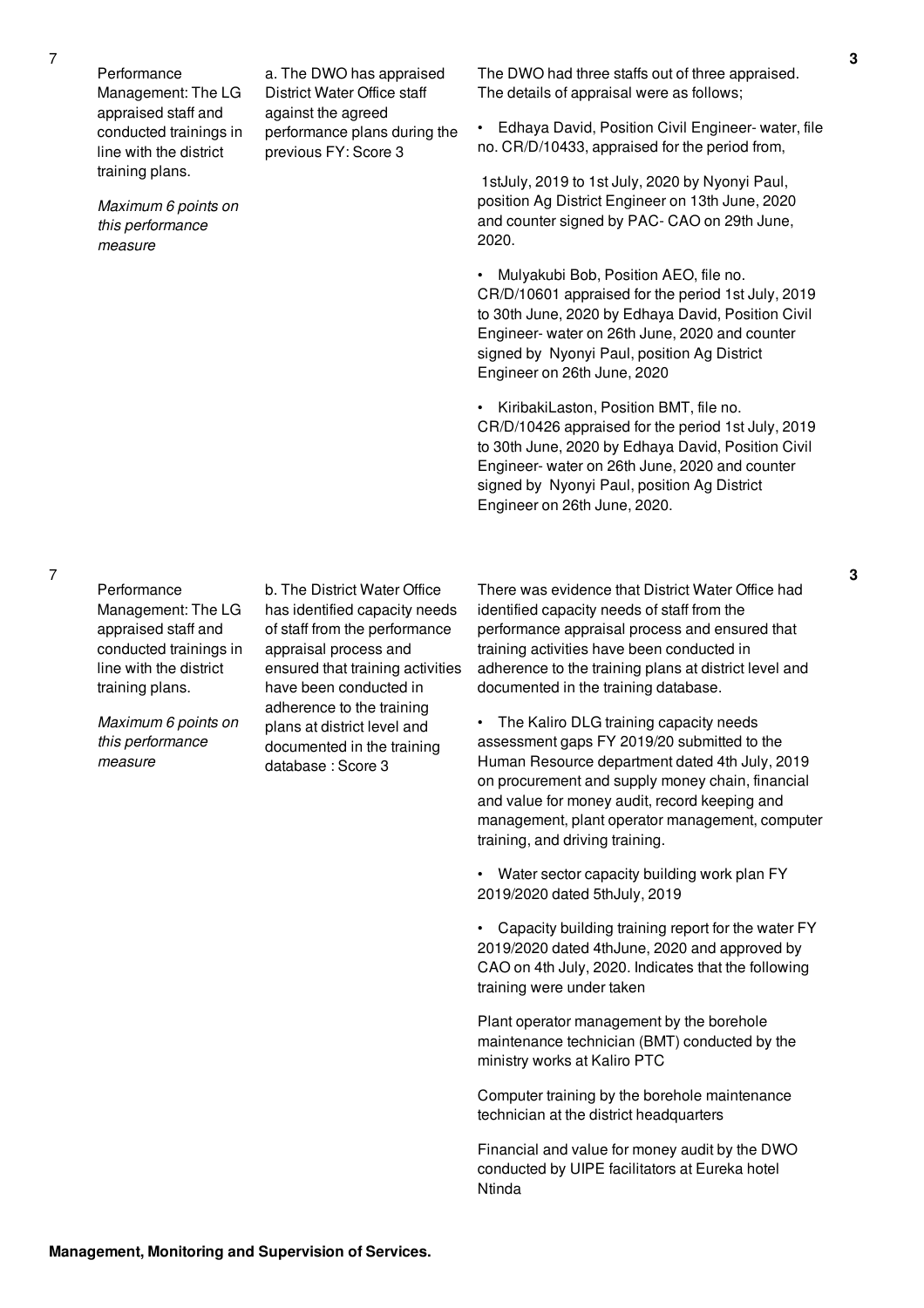Planning, Budgeting and Transfer of Funds for service delivery: The Local Government has allocated and spent funds for service delivery as prescribed in the sector guidelines.

*Maximum 6 points on this performance measure*

- a) Evidence that the DWO has prioritized budget allocations to sub-counties that have safe water coverage below that of the district:
- $\bullet$   $\cdot$  If 100 % of the budget allocation for the current FY is allocated to S/Cs below the district average coverage: Score 3

 $\bullet$ 

- • If 80-99%: Score 2
- $\cdot$  If 60-79: Score 1

b) Evidence that the DWO communicated to the LLGs

current FY: Score 3

• If below 60 %: Score 0

According to the MWE Kaliro DLG had average safe water coverage during FY 2019/20 at 50% and in the AWP FY 2020/2021 prepared on 3rd July, 2020, approved on 6th July, 2020 reference no. CR752/1 page 28 the following sub counties were planned and budgeted with a total annual development budget of Ugx.841,180,837 (Annual budget page 28) and the allocation was as below;

Budomero sub county at 45% with Ugx.344,182,837,

Bumanya sub county at 36% with Ugx.108,800,000,

Namwiwa sub county at 47% with Ugx.163,200,000,

Bukamba sub county at 14% with Ugx.81,600,000, giving a total of Ugx.697,782,837,Ugx.106,400,000 for Rehabilitation giving a total development allocation of Ugx.804,182,837 out of which Ugx.697,782,837 was allocated to sub counties below the district average access coverage

Leading to (697,782,837/697,782,837)\*100 = 100% budget allocation to sub counties below the district average.

8

Planning, Budgeting and Transfer of Funds for service delivery: The their respective allocations per Local Government has allocated and spent funds for service delivery as prescribed in the sector guidelines.

*Maximum 6 points on this performance measure*

source to be constructed in the There was evidence that the DWO had communicated to the LLGs their respective allocations per source to be constructed in the current FY. This was done using the following means;

> • On the DWO notice board allocation notice to all sub counties was seen dated, 7thJuly, 2020 for FY 2020/21 including, Bumanya, Namwiwa, Budomero, and Bukamba sub counties.

• Minutes for social mobilisers' meeting dated 11thSeptember, 2019 indicates a list showing allocation of new water sources as read to member page 3 under minute number; Min5/SMM/Aug2019.

• Report on the communications made to all sub counties on WSS in FY 2019/2020 dated 20th May, 2020, a list of water sources in FY 2019/2020 and list of boreholes to be drilled in FY 2020/2021, under minute extract for sampled sub counties, for instance,

17thJuly, 2019, sub county council minute extract under minute;09/NSSL SC/council minutes/08/10/2019 in Nansololo sub county.

12thJuly, 2020, sub county council minute extract under minute;08/NMW SC/council/08/07/2019 in Namwiwa sub county.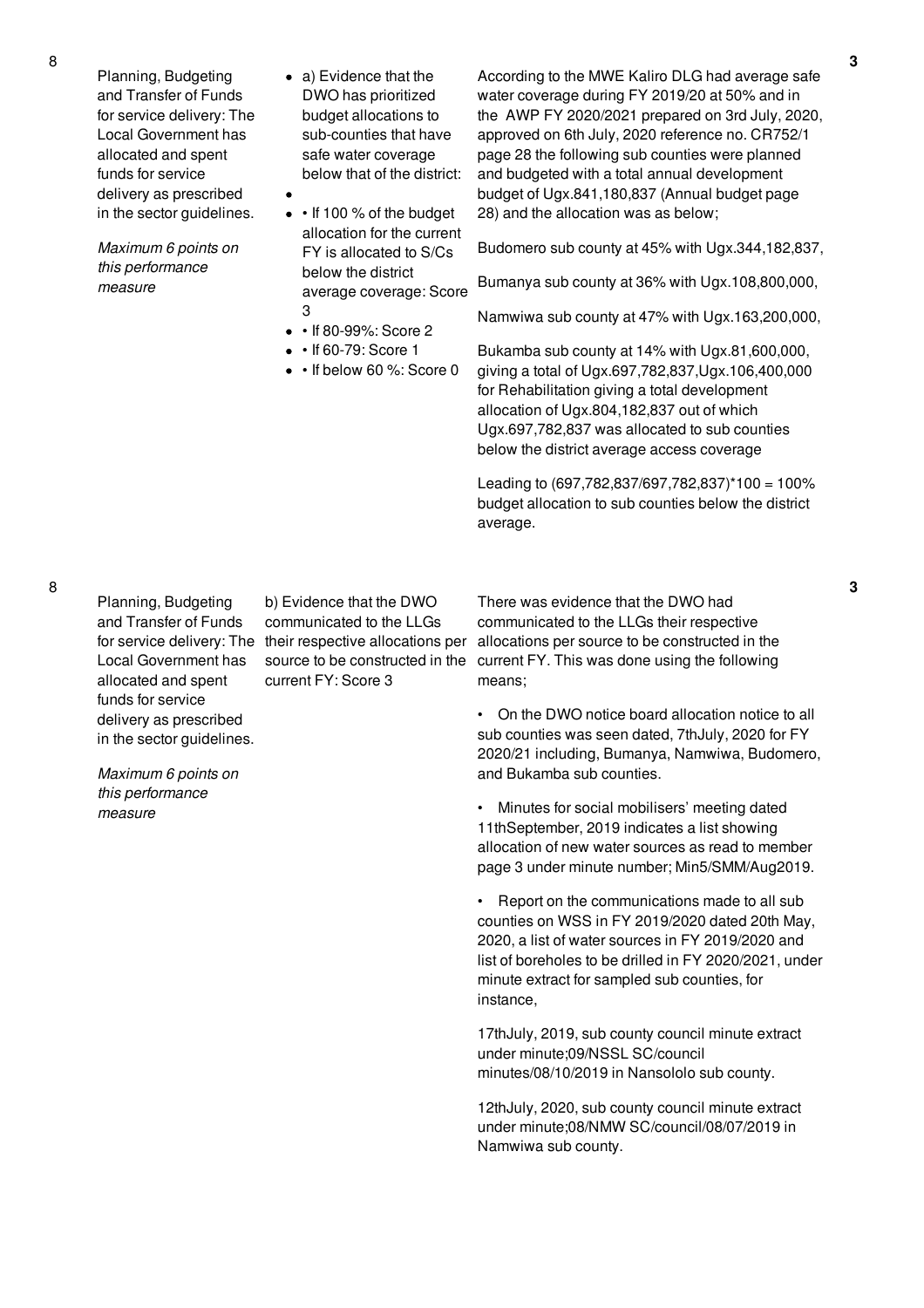Routine Oversight and Monitoring: The LG has monitored WSS facilities and provided follow up support.

*Maximum 8 points on this performance measure*

a. Evidence that the district Water Office has monitored each of WSS facilities at least quarterly (key areas to include functionality of Water supply and public sanitation facilities, environment, and social safeguards, etc.)

**•** If more than 95% of the WSS facilities monitored quarterly: score 4

**•** If 80-99% of the WSS facilities monitored quarterly: score 2

**•** If less than 80% of the WSS facilities monitored quarterly: Score 0

There was evidence that the district Water Office had monitored the WSS facilities at least quarterly as the assessment team observed below;

In the monitoring plan for existing water sources FY 2019/20 prepared by Mr. Edhaya David, DWO, to monitor 516 number of sources during the FY2019/20 and by the end of FY 2019/20, 491 number sources had been monitored giving  $(491/516)$ <sup>\*</sup>100 = 95.2% as verified from ;

Monitoring report for quarter four (4) FY 2019/2020 dated 30thJune, 2020 in the eleven (11) sub counties on functionality by Mr. Mulyakubi Bob, AEO- Water

• Monitoring report for quarter three (3) dated 29thMarch, 2020 for both new and old WSS in all Sub Counties by Mr. Mulyakubi Bob, AEO- Water

• Monitoring report for quarter two (2) dated 30th December, 2020 by Mr. Mulyakubi Bob, AEO-Water

Monitoring report for quarter one (1) dated 1st October, 2019 by Mr. Mulyakubi Bob, AEO- Water .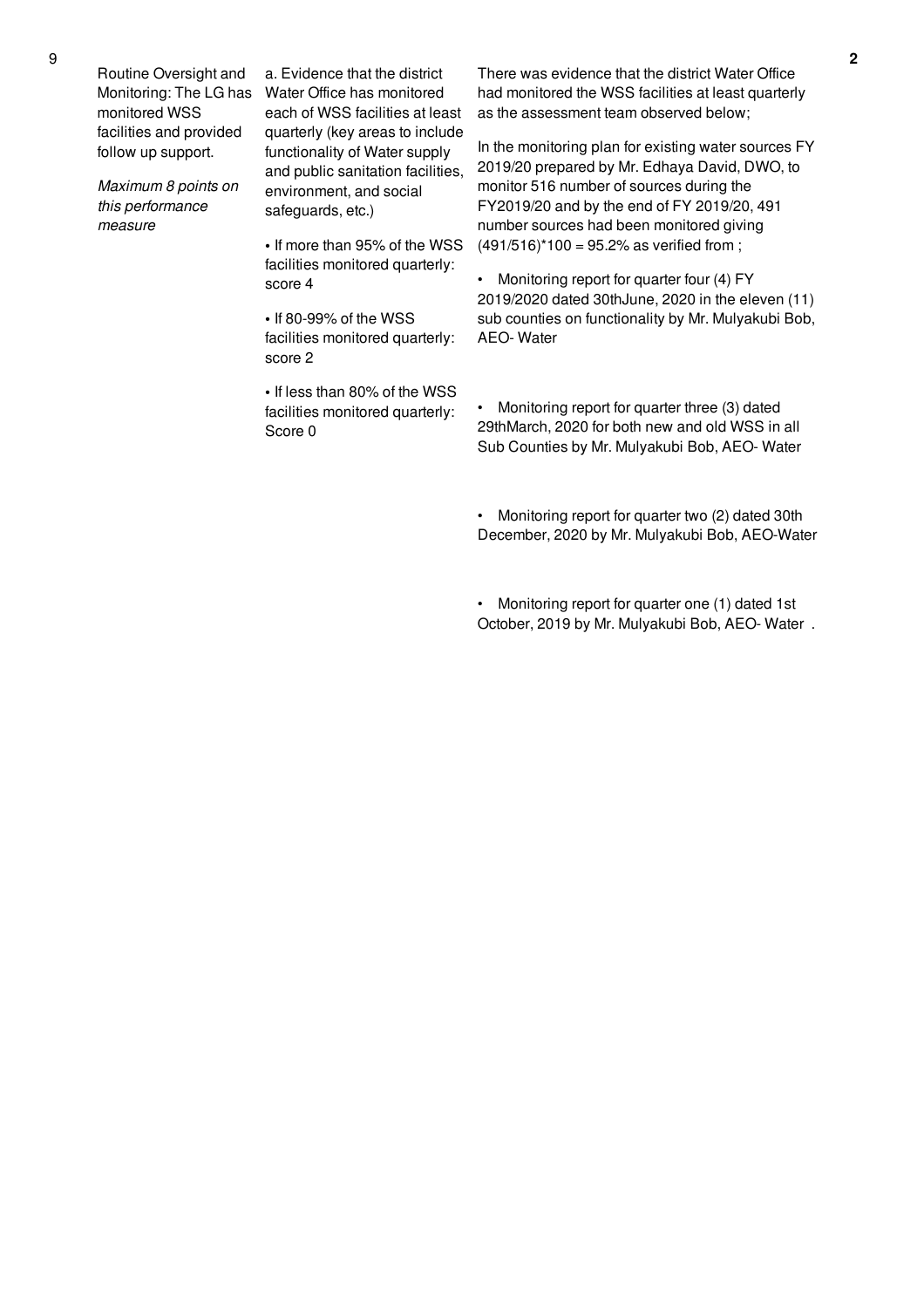Routine Oversight and Monitoring: The LG has monitored WSS facilities and provided follow up support.

*Maximum 8 points on this performance measure*

b. Evidence that the DWO conducted quarterly DWSCC meetings and among other agenda items, key issues identified from quarterly monitoring of WSS facilities were discussed and remedial actions incorporated in the current FY AWP. Score 2

There was evidence that the DWO conducted quarterly DWSCC meetings which were planned and were conducted. This was verified in the following reports;

• Under Minute Min4/DWSCC/JUN2020 for Kaliro DWSCC meeting held on 25thJune, 2020, water officer reported to members the planned FY 2019/2020 WSS facilities by Mutesi Eunice, ADWO-Mobilization.

• Under Minute Min4DWSCC/Aug 2019 for Kaliro DWSCC meeting held on 26thAugust, 2019, water officer reported the successful construction of boreholes done by Mutesi Eunice, ADWO-Mobilization.

• Under minute Min5/DWSCC/Dec 2019 for Kaliro DWSCC meeting held on 4thDecember, 2019 water officer gave remarks on the budget and borehole allocation by Mutesi Eunice, ADWO- Mobilization.

• Under minute Min4/DWSCC/MAR 2020 for Kaliro DWSCC meeting held on 25thMarch, 2020, water officer commended the non-government organizations (NGOs) for continuous support like Life water organization by Mutesi Eunice, ADWO-Mobilization.

9

Routine Oversight and Monitoring: The LG has monitored WSS facilities and provided follow up support.

*Maximum 8 points on this performance measure*

c. The District Water Officer publicizes budget allocations for the current FY to LLGs with safe water coverage below the LG average to all subcounties: Score 2

There was evidence that the District Water Office had publicized budget allocations for the current FY to LLGs with safe water coverage below the LG average to all sub- counties.

The DWO notice board dated 7thJuly, 2020 shown the following allocation FY 2020/2021;

Budomero sub county had Ugx.344,182,837

Bumanya Sub county had Ugx.81,600,000

Namwiwa Sub county had Ugx.163,200,000 and

Bukamba sub county had Ugx.81,600,000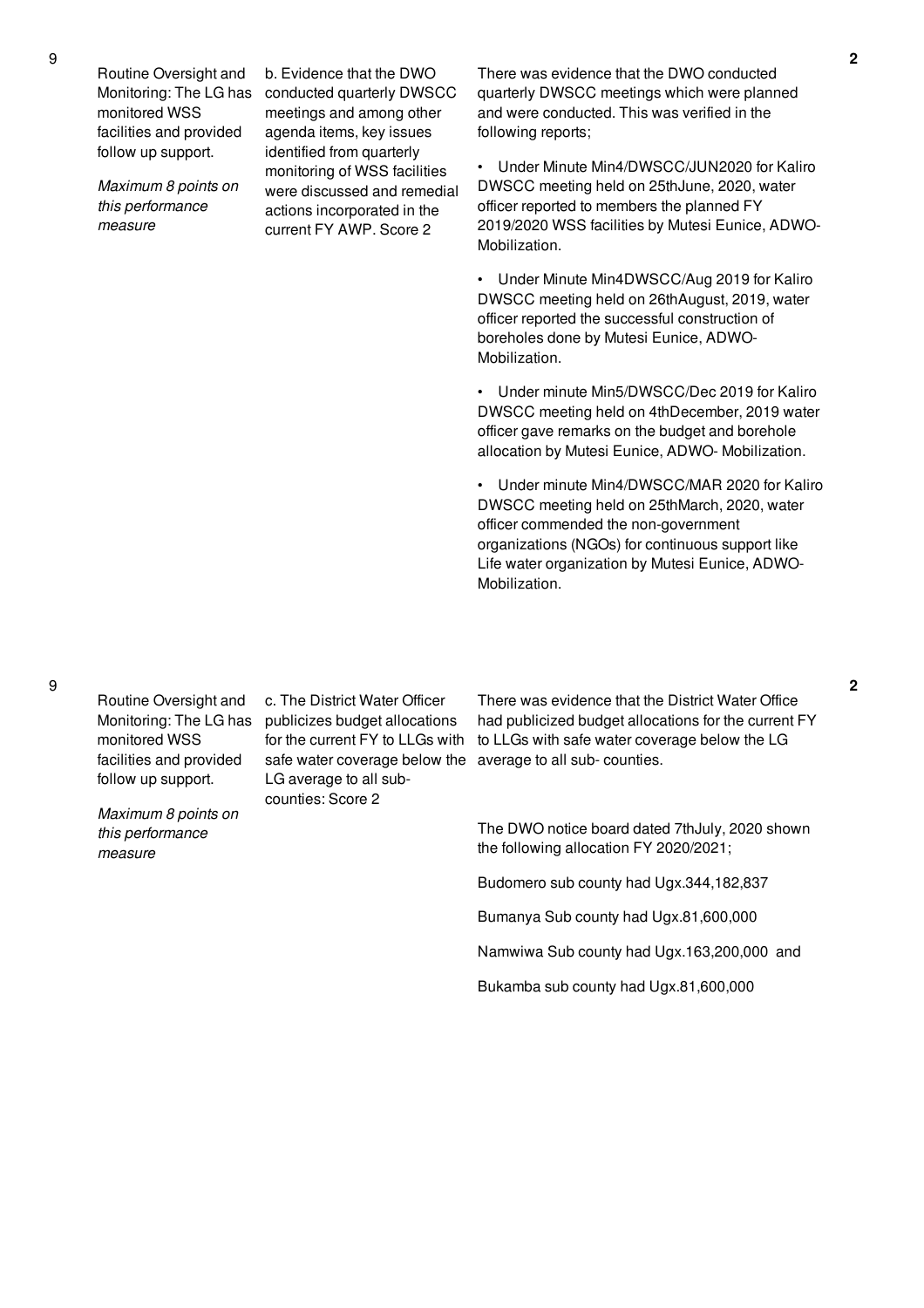|  | Mobilization for WSS is<br>conducted               | a. For previous FY, the DWO<br>the NWR rural water and<br>sanitation budget as per sector follows;<br>guidelines towards<br>mobilization activities:                               | There was evidence that the DWO allocated budget<br>allocated a minimum of 40% of to the NWR rural water and sanitation budget as per<br>sector guidelines towards mobilization activities as                                                                                                  |  |
|--|----------------------------------------------------|------------------------------------------------------------------------------------------------------------------------------------------------------------------------------------|------------------------------------------------------------------------------------------------------------------------------------------------------------------------------------------------------------------------------------------------------------------------------------------------|--|
|  | Maximum 6 points on<br>this performance<br>measure |                                                                                                                                                                                    |                                                                                                                                                                                                                                                                                                |  |
|  |                                                    |                                                                                                                                                                                    | In approved Annual work plan and budget FY<br>2019/20 page 8 the following was observed,                                                                                                                                                                                                       |  |
|  |                                                    | • If funds were allocated score<br>3                                                                                                                                               | NWR was equivalent to Ugx.31,242,462,                                                                                                                                                                                                                                                          |  |
|  |                                                    | • If not score 0                                                                                                                                                                   | Software mobilization activities allocated<br>Ugx.7,250,305 page 8,                                                                                                                                                                                                                            |  |
|  |                                                    |                                                                                                                                                                                    | Monitoring and supervision allocated<br>Ugx.1,847,200, page 7                                                                                                                                                                                                                                  |  |
|  |                                                    |                                                                                                                                                                                    | stake holder coordination allocated Ugx.4,543,000<br>page 7                                                                                                                                                                                                                                    |  |
|  |                                                    |                                                                                                                                                                                    | Therefore, the total budget allocated towards<br>mobilization activities Ugx.13,640,505 was<br>equivalent to Ugx.17,601,957 giving<br>(13,640,505/31,242,462)*100                                                                                                                              |  |
|  |                                                    |                                                                                                                                                                                    | $=43.7\%$ .                                                                                                                                                                                                                                                                                    |  |
|  |                                                    |                                                                                                                                                                                    |                                                                                                                                                                                                                                                                                                |  |
|  | Mobilization for WSS is<br>conducted               | b. For the previous FY, the<br>District Water Officer in liaison<br>with the Community<br>Development Officer trained<br>WSCs on their roles on O&M<br>of WSS facilities: Score 3. | There was evidence that the District Water Officer in<br>liaison with the Community Development Officer                                                                                                                                                                                        |  |
|  | Maximum 6 points on<br>this performance<br>measure |                                                                                                                                                                                    | trained WSCs on their roles on OEM of WSS<br>facilities during FY2019/20 as was observed from<br>the following training minutes reports;                                                                                                                                                       |  |
|  |                                                    |                                                                                                                                                                                    | Report following the sensitization of communities on<br>critical requirement and information of WSCs FY<br>2019/2020 dated 10thSeptember, 2019 in Bumanya,<br>Kasokwe, Gadumire, Namwiwa, Kisinda,<br>Nawaikoke, Namugongo and Buyinda Sub counties<br>page 5 by Miss Mutesi Eunice, ADWO-SAN. |  |
|  |                                                    |                                                                                                                                                                                    | Report by ADWO-San, following the training of the<br>new WSCs FY 2019/2020 dated 20thApril, 2020 in<br>Bumanya, Gadumire, Namwiwa, Kisinda, Kasokwe,<br>Namugongo, Nawaikoke, and Buyinda sub counties<br>page 4.                                                                              |  |
|  |                                                    |                                                                                                                                                                                    | All the sessions were about;                                                                                                                                                                                                                                                                   |  |
|  |                                                    |                                                                                                                                                                                    | Ensure community contributions plus O&M,                                                                                                                                                                                                                                                       |  |
|  |                                                    |                                                                                                                                                                                    | Opening up borehole bank accounts in banks,                                                                                                                                                                                                                                                    |  |
|  |                                                    |                                                                                                                                                                                    | To encourage cleanliness and fencing of boreholes,<br>and were carried out in attendance of the CDO and<br>DWO.                                                                                                                                                                                |  |
|  |                                                    |                                                                                                                                                                                    |                                                                                                                                                                                                                                                                                                |  |

**3**

**3**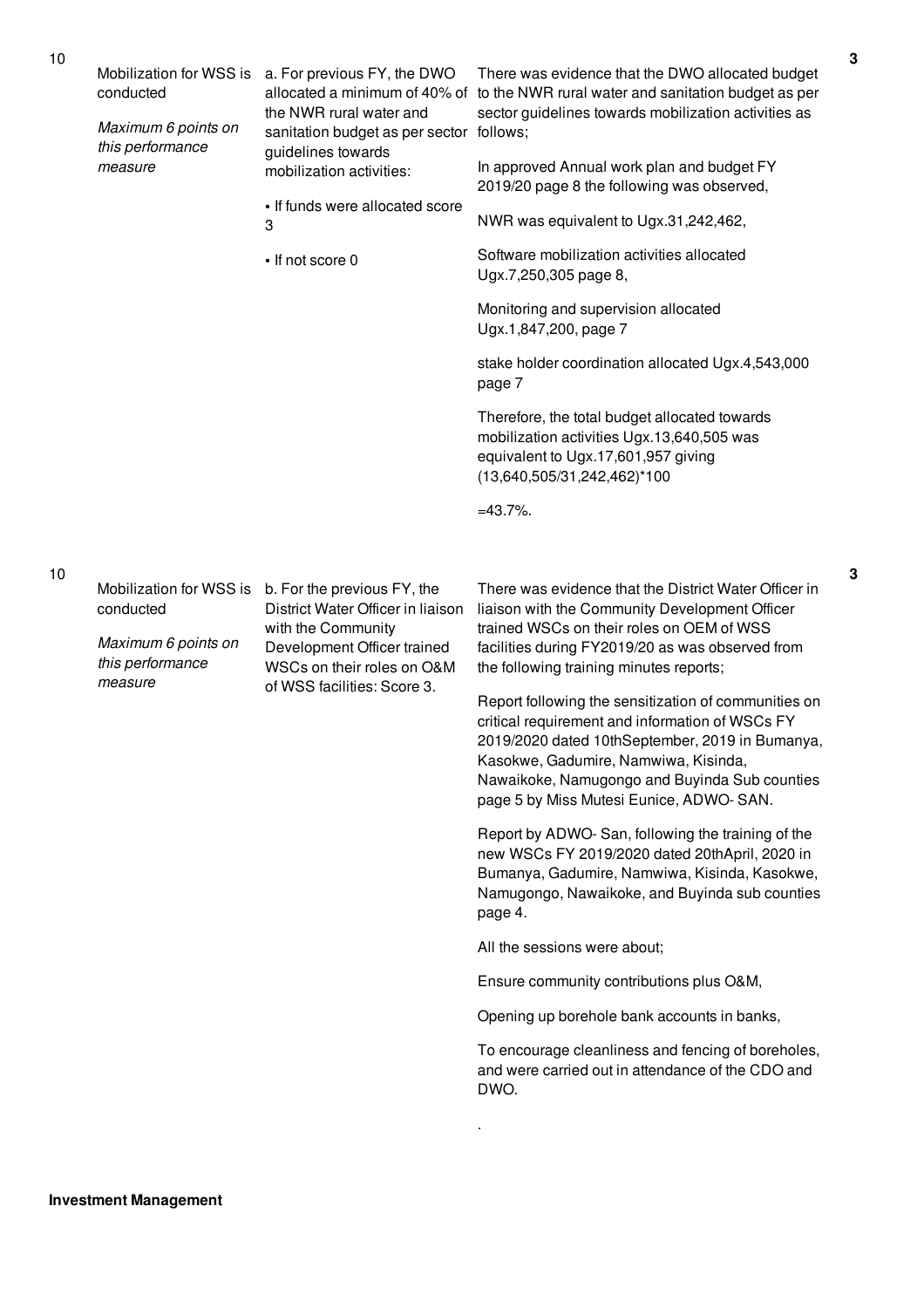Planning and Budgeting for Investments is conducted effectively

*Maximum 14 points on this performance measure*

a. Existence of an up-to-date LG asset register which sets out water supply and sanitation facilities by location and LLG:

Score 4 or else 0

No information was availed to the assessment team for verification

11

Planning and Budgeting for Investments is conducted effectively

*Maximum 14 points on this performance measure*

b. Evidence that the LG DWO has conducted a desk appraisal for all WSS projects in the budget to establish whether the prioritized investments were derived from the approved district development plans and are eligible for expenditure under sector guidelines (prioritize investments for sub-counties with safe water coverage below the district average and rehabilitation of non-functional facilities) and funding source (e.g. sector development grant, DDEG). If desk appraisal was conducted and if all projects are derived from the LGDP and are eligible:

Score 4 or else score 0.

There was evidence that all water projects were derived from the LGDP and were eligible for expenditure.

In the Kaliro district Development Plan (DDP) 2015/16 to 2019/20 on page 163 the DWO planned drilling of 17 deep wells and Rehabilitation of 38 boreholes. The funding was done by DWSCG. Also desk appraisal was conducted under minutes for the DEC meeting held on 20th April, 2019 minute;MIN6/DRC/20/04/2019, Presentation and discussion of work plan FY 2019/2020

Minutes of the committee for works, production and Natural resources meeting held on the 11th December, 2018 under MIN20/WPNR/APRIL/2018/2019 work plan presentations for water recommended by council.

Field project Appraisal report FY 2019/2020 as at 14th August, 2019, borehole drilling of 17 number deep wells, and rehabilitation of 38 wells, plus supply of assorted borehole spare parts for 38 deep wells to be rehabilitated on page 2.

11

*measure*

Planning and Budgeting for Investments is conducted effectively *Maximum 14 points on this performance* c. All budgeted investments for current FY have completed applications from beneficiary communities: Score 2 There was evidence that all budgeted investments for current FY had completed applications from beneficiary communities as observed below; Application dated 15th February, 2020 for Kolondo LC.1 source in Namwiwa sub county requesting for Boreholes,

> Application dated 08thMarch, 2020 for Kanambutiko LC.1 source in Bumanya sub county requesting for boreholes,

> Application dated 03rdMarch, 2020 for Kiyunga LC.1 source in Bumanya sub county requesting for boreholes.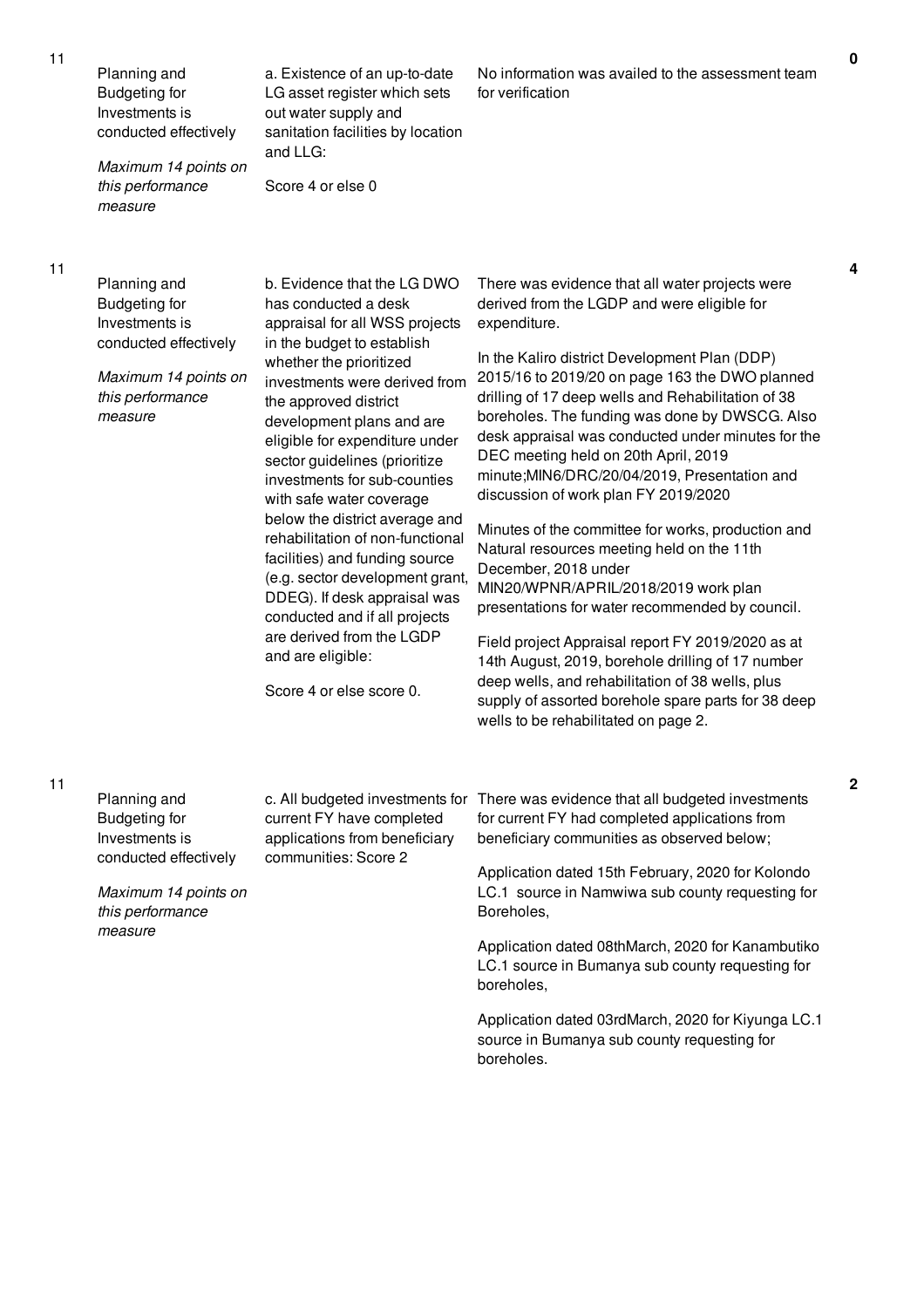11

| Planning and<br><b>Budgeting for</b><br>Investments is<br>conducted effectively<br>Maximum 14 points on<br>this performance<br>measure | d. Evidence that the LG has<br>conducted field appraisal to<br>check for: (i) technical<br>feasibility; (ii) environmental<br>social acceptability; and (iii)<br>customized designs for WSS<br>projects for current FY. Score<br>$\overline{c}$                                                                     | There was evidential prove that the LG has<br>conducted field appraisal to check for: (i) technical<br>feasibility; (ii) environmental social acceptability;<br>and (iii) customized designs for WSS projects for<br>current FY as was evidenced by the hydrogeological<br>investigation report for 17 boreholes locations<br>carried out in October 2019, containing proposed<br>borehole designs, aquaifer potential, yield and water<br>quality, sitting method, calibration survey, geology<br>and hydrology this was conducted by MS Shardda<br>drillers (U) Ltd.                                                                                                                                                                                                                                                                                                                                                            |
|----------------------------------------------------------------------------------------------------------------------------------------|---------------------------------------------------------------------------------------------------------------------------------------------------------------------------------------------------------------------------------------------------------------------------------------------------------------------|-----------------------------------------------------------------------------------------------------------------------------------------------------------------------------------------------------------------------------------------------------------------------------------------------------------------------------------------------------------------------------------------------------------------------------------------------------------------------------------------------------------------------------------------------------------------------------------------------------------------------------------------------------------------------------------------------------------------------------------------------------------------------------------------------------------------------------------------------------------------------------------------------------------------------------------|
| Planning and<br><b>Budgeting for</b><br>Investments is<br>conducted effectively<br>Maximum 14 points on<br>this performance<br>measure | e. Evidence that all water<br>infrastructure projects for the<br>current FY were screened for<br>environmental and social<br>risks/impacts and<br>ESIA/ESMPs prepared before<br>being approved for<br>construction - costed ESMPs<br>incorporated into designs,<br>BoQs, bidding and contract<br>documents. Score 2 | There was evidence that all water infrastructure<br>projects for the current FY were screened for<br>environmental and social risks/impacts and<br>ESIA/ESMPS prepared before being approved for<br>construction for example;<br>Construction of piped water scheme and<br>construction of (15) fifteen boreholes at<br>Kanambatiko, Kiyunga, Nkalu B, Nakyato, Bulago A,<br>Kalondo, Luhunga and Butambala which were<br>hosted on each a 15m X 15m piece land filled and<br>endorsed by the Environment Officer on 23rd July<br>2020, ESIA were prepared by the Environment<br>Officer and CDO on 23rd July 2020 and the ESMPS<br>were prepared by the Environment Officer and CDO<br>on 23rd July 2020. Some of the descriptions from the<br>ESMPS were; Planning phase: Environment and<br>social screening, indicators: report prepared,<br>implementing agency: Water environment<br>department costed at UGX 500,000. Land |

acquisition, negative Environment and Social impacts: land use conflicts. Mitigation measures: Community consultation acquisition of land documents. Indicators: Minutes of the meeting, implementing agency: community.

12

.

Procurement and **Contract** The LG has effectively managed the WSS procurements

Management/execution: were incorporated in the LG a. Evidence that the water infrastructure investments approved: Score 2 or else 0

*Maximum 14 points on this performance measure*

There was evidence that the water infrastructure Investments for FY 2019/20 were incorporated in the LG approved procurement plan approved by PPDA on, 21stOctober, 2019 page 1, and the following procurements were observed;

Siting and drilling supervision of 17boreholes issue 2 on page 1 of 12,

Construction of four stance lined pit latrine at district headquarters item number 3 on page 1 of 12, and

Casting, drilling and installation of boreholes item number 1 page 1 of 12 in the procurement plan

**2**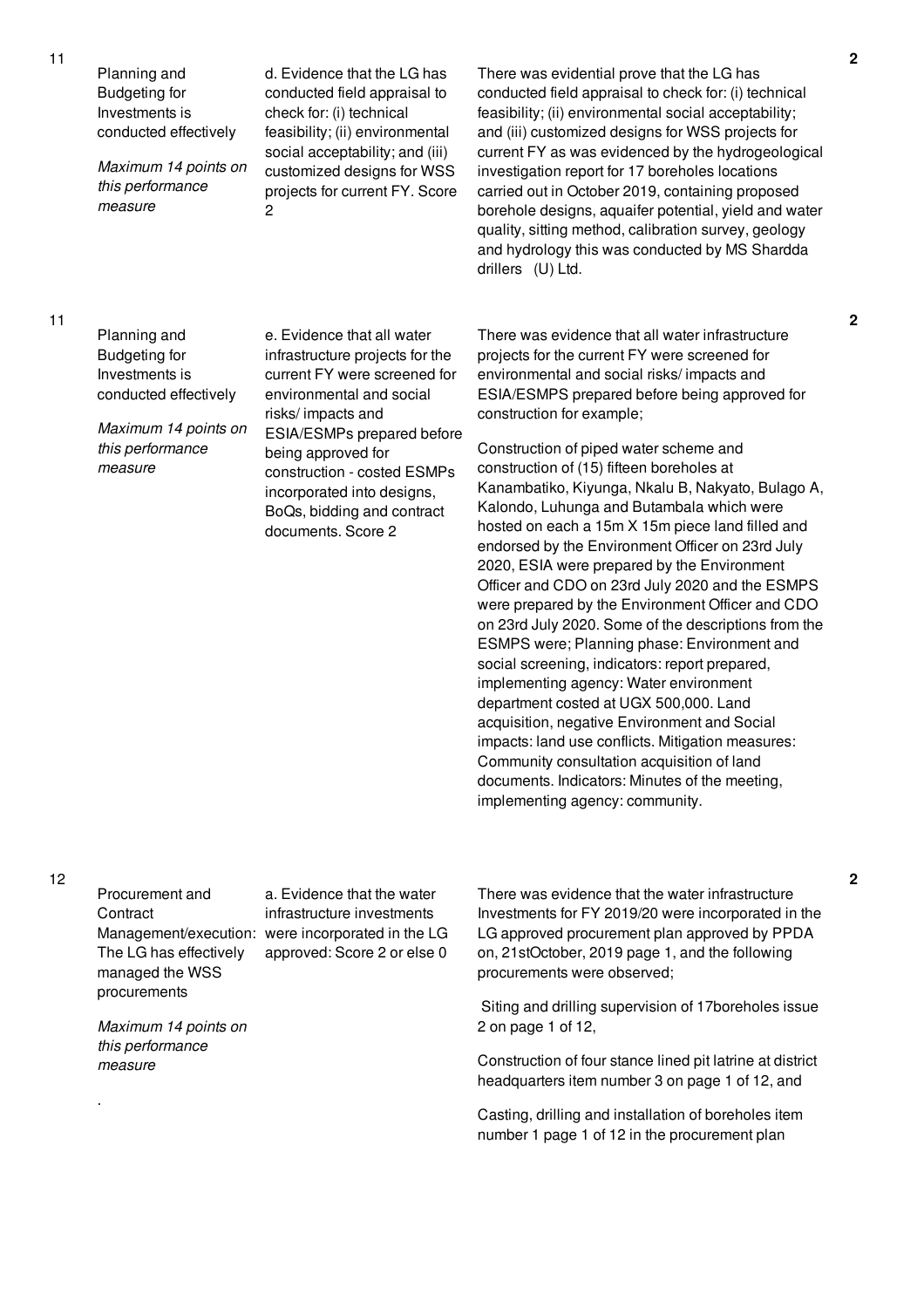Procurement and **Contract** The LG has effectively managed the WSS procurements

*Maximum 14 points on this performance measure*

Management/execution: infrastructure for the previous b. Evidence that the water supply and public sanitation FY was approved by the Contracts Committee before commencement of construction Score 2:

There was evidence that the water supply and public sanitation infrastructure for FY2019/20 were approved by the Contracts Committee before commencement of construction as verified from the following Contract Committee minutes;

• Contract committee minute number, Min.12(a)/DCC/2019-2020 approving the evaluation report for category A :item 1 for Lot 1(drilling, casting, and installation of 9 number boreholes), item 2 for Lot 2 (drilling, casting and installation of 8 number boreholes), item 3 for siting and supervision of 17 number boreholes on page 2 and item 12 for construction of latrine at the district headquarters page 3. and supervision of Boreholes) held on 2ndJuly, 2019.

12

.

.

Procurement and **Contract** Management/execution: established the Project The LG has effectively managed the WSS procurements

*Maximum 14 points on this performance measure*

c. Evidence that the District Water Officer properly Implementation team as specified in the Water sector guidelines Score 2:

There was evidence that the District Water Officer established the Project Implementation team as outlined below;

1. The Contract manager Mr.Mulyakubi Bob the Assistant Engineering Officer-Water was appointed by the CAO in a letter dated 20th August, 2019 and contract implementation plan dated 5th September, 2019 was seen, this was for the drilling of 8 number boreholes under Lot- 2 and construction of 4 stance pit latrine at district headquarters.

2. The contract manager Mr. Kiribaki Laston, BMT, was appointed by CAO in a letter dated 20thAugust, 2019 and contract implementation plan dated 5th September, 2019 was seen. This was for the drilling of 9 number boreholes under Lot- 1 plus siting and drilling supervision of 17 number boreholes.

Reports by the consultant firm were seen ( supervision report for drilling, pump testing, casting and installation of 8 boreholes by Multec (U) Ltd for FY 2019/2020 dated 27th February, 2020).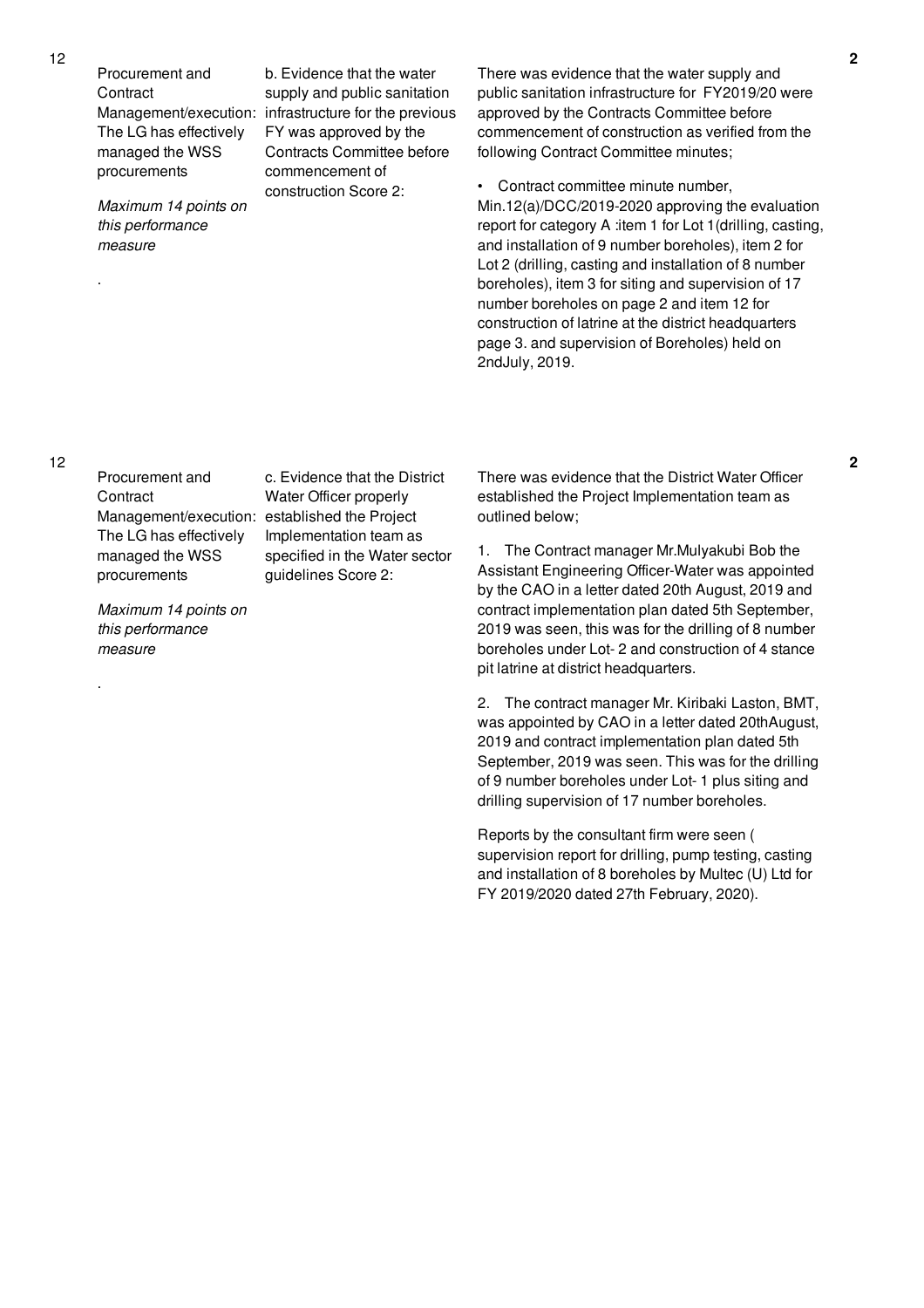Procurement and **Contract** Management/execution: sampled were constructed as The LG has effectively managed the WSS procurements

Score 2

*Maximum 14 points on this performance measure*

.

d. Evidence that water and public sanitation infrastructure per the standard technical designs provided by the DWO: There was evidence that water and public sanitation

infrastructure sampled at;

• Naibinga source (ID No;DWD 59391), in Bumanya Sub County had well-constructed hand pump platform constructed as specified in the B.O.Q (Bill no. 3, item 3.1) and was done

• The 5 stance lined pit latrine at the district headquarters required steel solid casement doors constructed from standard m-s sections (Element no.4 Doors) plus soil and vent pipes of 100mm diameter uPVC (Element no.5,F) installed as specified in the B.O.Q and was done.

• Buyigangaine borehole (ID No.; DWD- 59390) in Kasokwe Sub county pedestal installation as per drawing (Bill no.3, item 3) plus engagement (or signage) on all the sources with an acceptable format by the DWO) as specified in the B.O.Q (Bill no.3, item 4) and was done.

Procurement and **Contract** The LG has effectively managed the WSS procurements

*Maximum 14 points on this performance measure*

.

Management/execution: monthly technical supervision e. Evidence that the relevant technical officers carry out of WSS infrastructure projects: Score 2

There was evidence that the relevant technical officers in Kaliro DLG carried out monthly technical supervision of WSS infrastructure projects as observed from the following site reports;

• Supervision report of drilling 10 number deep boreholes dated 10thOctober, 2019 in six (6) sub counties by Mr. KiribakiLaston, the BMT, Kaliro district.

• A report on drilling, pump testing, casting and installation of 9 number boreholes under Lot- 1 dated 28thFebruary, 2020 in five (5) sub counties by Mr. EdhayaLaston, the Civil Engineer water/DWO.

Supervision report for drilling, pump testing, casting and installation of 8 number boreholes in five (5) sub counties by Multec (U) Ltd for FY 2019/2020, dated 27thFebruary, 2020.

• Supervision report for pump testing and installation of eight (8) boreholes under Lot2 FY 2019/2020 by Edhaya David, Civil Engineer- Water dated 28thMay, 2020.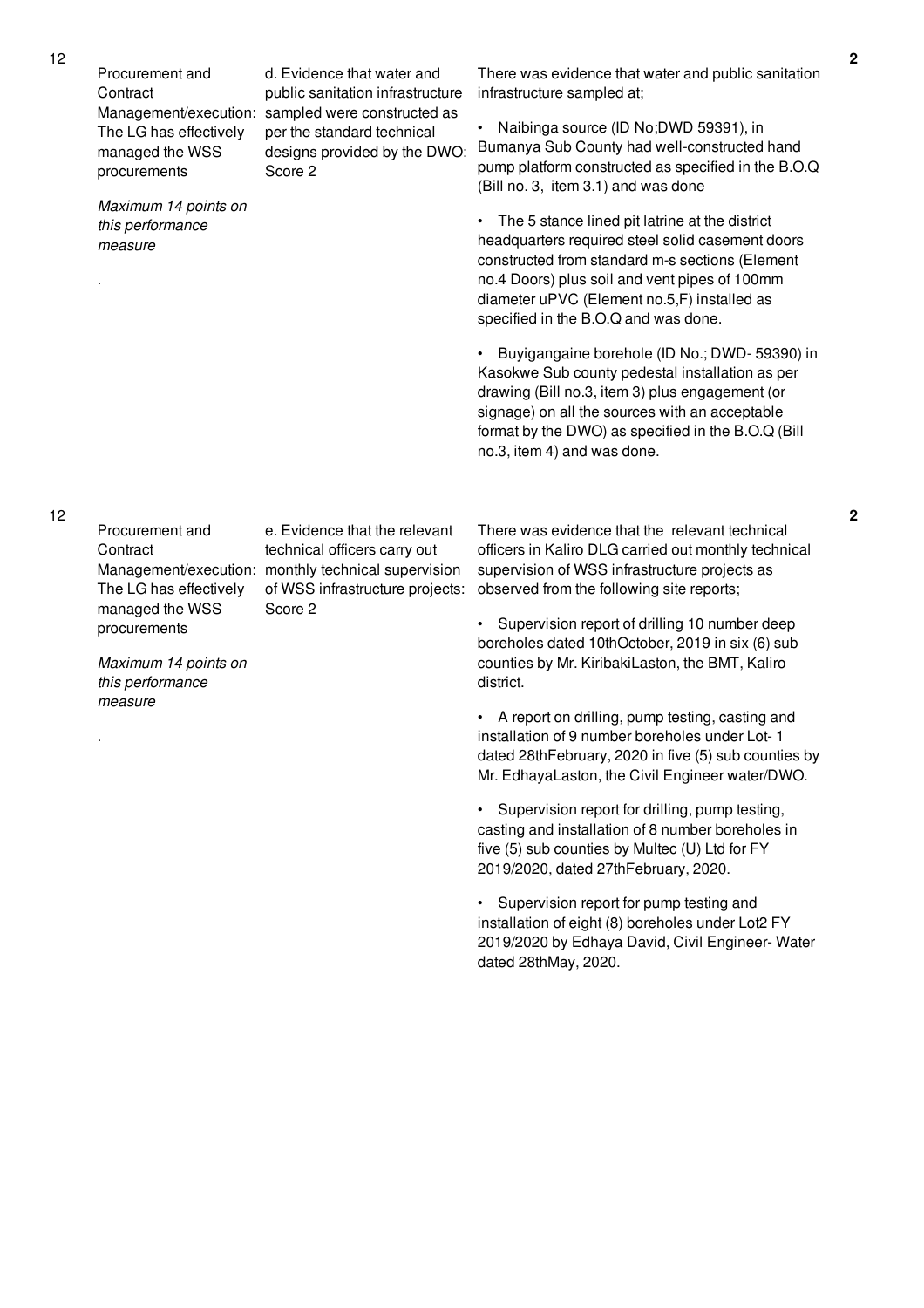Procurement and **Contract** The LG has effectively managed the WSS procurements

*Maximum 14 points on this performance measure*

.

Management/execution: DWO has verified works and f. For the sampled contracts, there is evidence that the initiated payments of contractors within specified timeframes in the contracts

> o If 100 % contracts paid on time: Score 2

o If not score 0

There was evidence that

the DWO has verified works and initiated 100% payments of contractors as follows ;

• For Lot2 contract constructed by Multec consults (U) Ltd, requisition was raised on 27th March, 2020 by the contractor and certified by the DWO on 30th March, 2020,CFO signed on 30th March, 2020, IPC1 raised on 27th March, 2020 taking three days, Voucher number 356, on 3rd April, 2020 amounting ,Ugx.160,172,138 and receipt no.521 was seen.

• For Lot1 contract constructed by Sharda Drilling (U) Ltd, requisition was raised on 5th February, 2020 by the contractor and certified by the DWO on 3rd March, 2020,CFO signed on 4th March, 2020, IPC1 raised on 2nd March, 2020 taking two days, Voucher number 334, on 11th March, 2020 amounting Ugx.186,800,000 and receipt no.025 was seen

• For the construction of 4 stance pit latrine at district headquarters, contract

by Wairanda consult (U) Ltd, requisition was raised on 25th March, 2020 by the contractor and certified by the DWO on 30th March, 2020,CFO signed on 30th March, 2020, IPC1 raised on 28th March, 2020 taking three days, Voucher number 376, on 30th April, 2020 and receipt issued on 18th May, 2020 was seen.

All payment were executed within the required timeframe of thirty (14) days.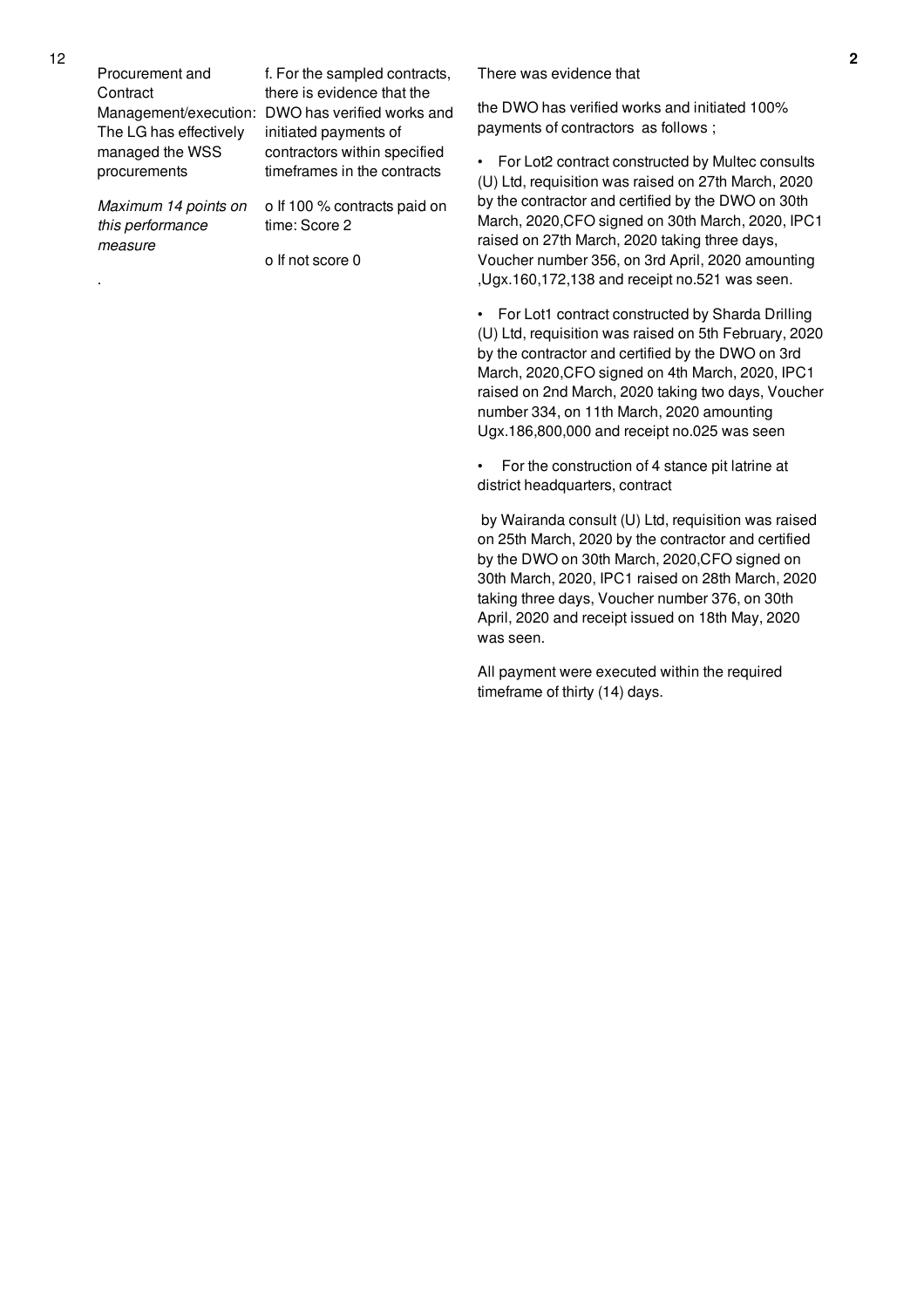Procurement and **Contract** The LG has effectively managed the WSS procurements

Management/execution: infrastructure investments is in g. Evidence that a complete procurement file for water place for each contract with all records as required by the PPDA Law:

Score 2, If not score 0

*Maximum 14 points on this performance measure*

.

The assessment team was able to see the complete procurement file for water infrastructure investments in place for each contract with all records as required by the PPDA Law as given below;

• For lot 1 contract; Drilling, pump testing, casting and installation of 09 Boreholes, date of advert was 18th June, 2019 in the Daily Monitor newspaper, bid issue on 26th June, 2019 bid receipt date was 8th July, 2019,bid close /Opening date was 8th July, 2019

Evaluation report on the bid was 30th July,2019, Contract committee minutes was on 2nd July, 2019 minute number Min.06(a)/DCC/2019-2020 and best evaluated bidder notice placed on, 2nd August, 2019 awarded to Sharda Drilling (U) Ltd.

• For lot 2 contract; Drilling, pump testing, casting and installation of 08 Boreholes, date of advert was 18th June, 2019 in the Daily Monitor newspaper, bid issue on 26th June, 2019 bid receipt date was 8th July, 2019,bid close /Opening date was 8th July, 2019, Evaluation report on the bid was 30th July,2019, Contract committee minutes was on 2nd July, 2019 minute number Min.06(a)/DCC/2019- 2020 and best evaluated bidder notice placed on, 2nd August, 2019 awarded to Multec Consults (U) Ltd

• For Construction of 4-stance lined pit latrine at the District Headquarters, date of advert was 18th June, 2019 in the Daily Monitor newspaper, bid issue on 26th June, 2019 bid receipt date was 8th July, 2019,bid close /Opening date was 8th July, 2019, Evaluation report on the bid was 30th July,2019, Contract committee minutes was on 2nd July, 2019 minute number Min.06(a)/DCC/2019- 2020 and best evaluated bidder notice placed on, 2nd August, 2019 awarded to Wairanda Consult (U) Ltd.

### **Environment and Social Requirements**

Grievance Redress:

The LG has established liaison with the District a mechanism of addressing WSS related grievances in line with the LG grievance redress framework

*Maximum 3 points this*

Evidence that the DWO in Grievances Redress Committee recorded, reported on water and the LG grievance redress framework:

investigated, responded to and consideration who at the time of assessment was environment grievances as per because the matter was further handed to them. There was one grievance recorded under the water sector. Mr. Waako John of Namwiwa trading center. He complained about delayed access to water. Action taken: Forwarded to Water Officer to waiting for feedback from the LLG for onward action

*performance measure* Score 3, If not score 0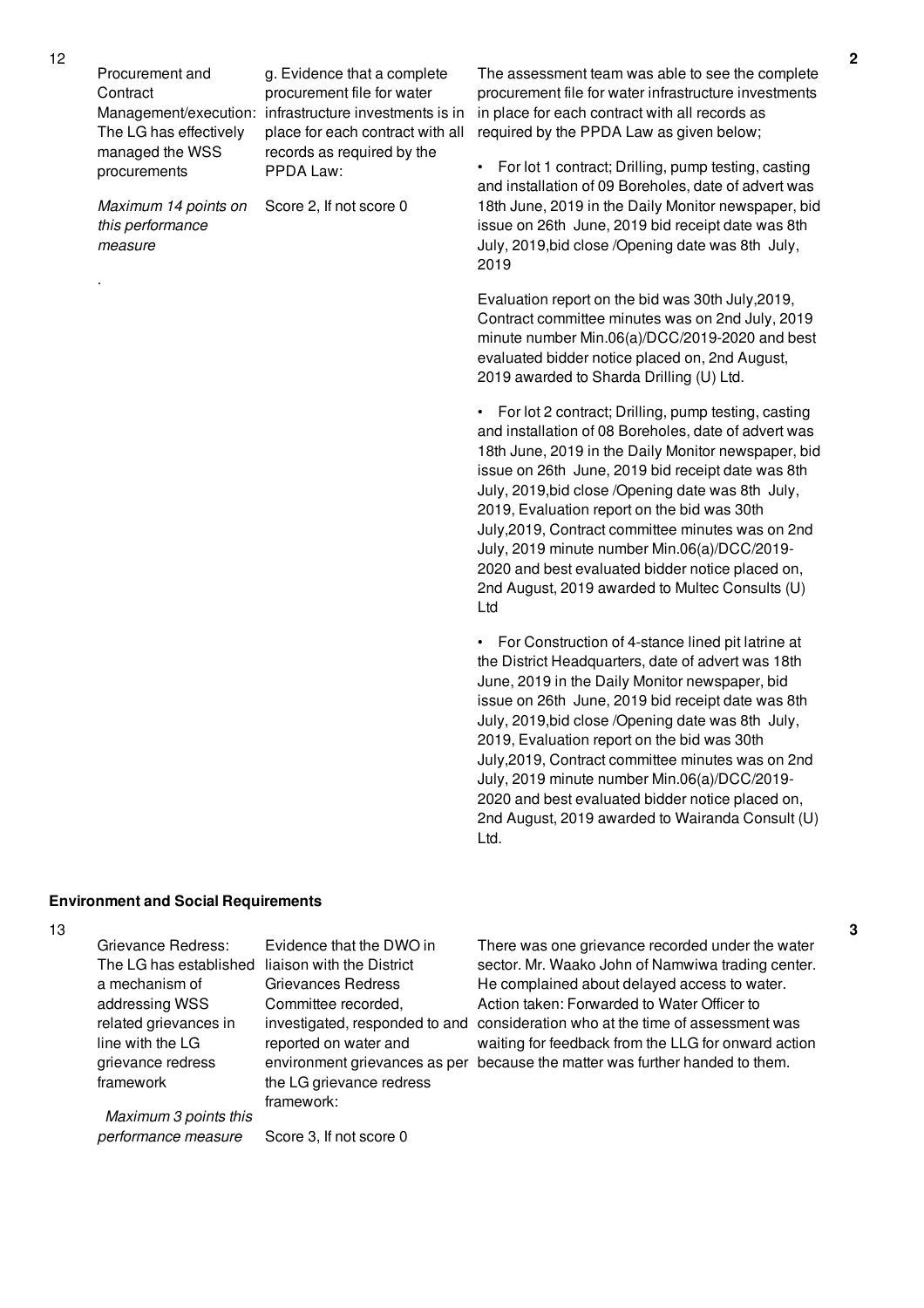Safeguards for service delivery

*Maximum 3 points on this performance measure*

Evidence that the DWO and the Environment Officer have disseminated guidelines on water source & catchment protection and natural resource management to CDOs:

Score 3, If not score 0

There was evidence that the DWO and Environment Officer had disseminated guidelines on water source & catchment protection and natural resource management to CDOsfrom meeting minutes dated 11th September 2019 for social mobilizers meeting that sat on 27th August 2019. Under Min. 3/SMM/Aug2019: Remarks from Civil Engineer water. He disseminated guidelines on water source and catchment protection and resource management to members. He added that they need to obtain copies of the same from his office for reference and should also get to know more but the guidelines. A copy of attendance list was attached with twenty three (23) participants of whom seven (7) were CDOs for example Kantono Betty CDO Bukamba, Bukyala Mirin CDO Namugongo, Mirembe Esther CDO Buyinda. A copy of the guidelines from MoW&E for water source protections Vol. 1 Published May 2013 was seen.

### 15

Safeguards in the Delivery of Investments

*Maximum 10 points on this performance measure*

a. Evidence that water source protection plans & natural resource management plans for WSS facilities constructed in the previous FY were prepared and implemented: Score 3, If not score 0

There was evidence that that water source protection plans and natural resource management plans for WSS facilities constructed in the previous FY were prepared and implemented for example screening forms, ESMPs, Environment and Social Certification forms were completed and monitoring reports prepared for;Naibinga, Takira, Nsulumbi at Mugejera's place. Kamutaka, mahomo, Kiranga B, Busiro Central, Bugada, Buyingangaine at Kaisuka's place. At Butongole Primary school, Busanda, Namejje, Kirama B, Butaata, Buwangala, Beeda and Ndooli. ESIA and ESMPS were endorsed by the CDO and Environment Officer on 29th July 2019.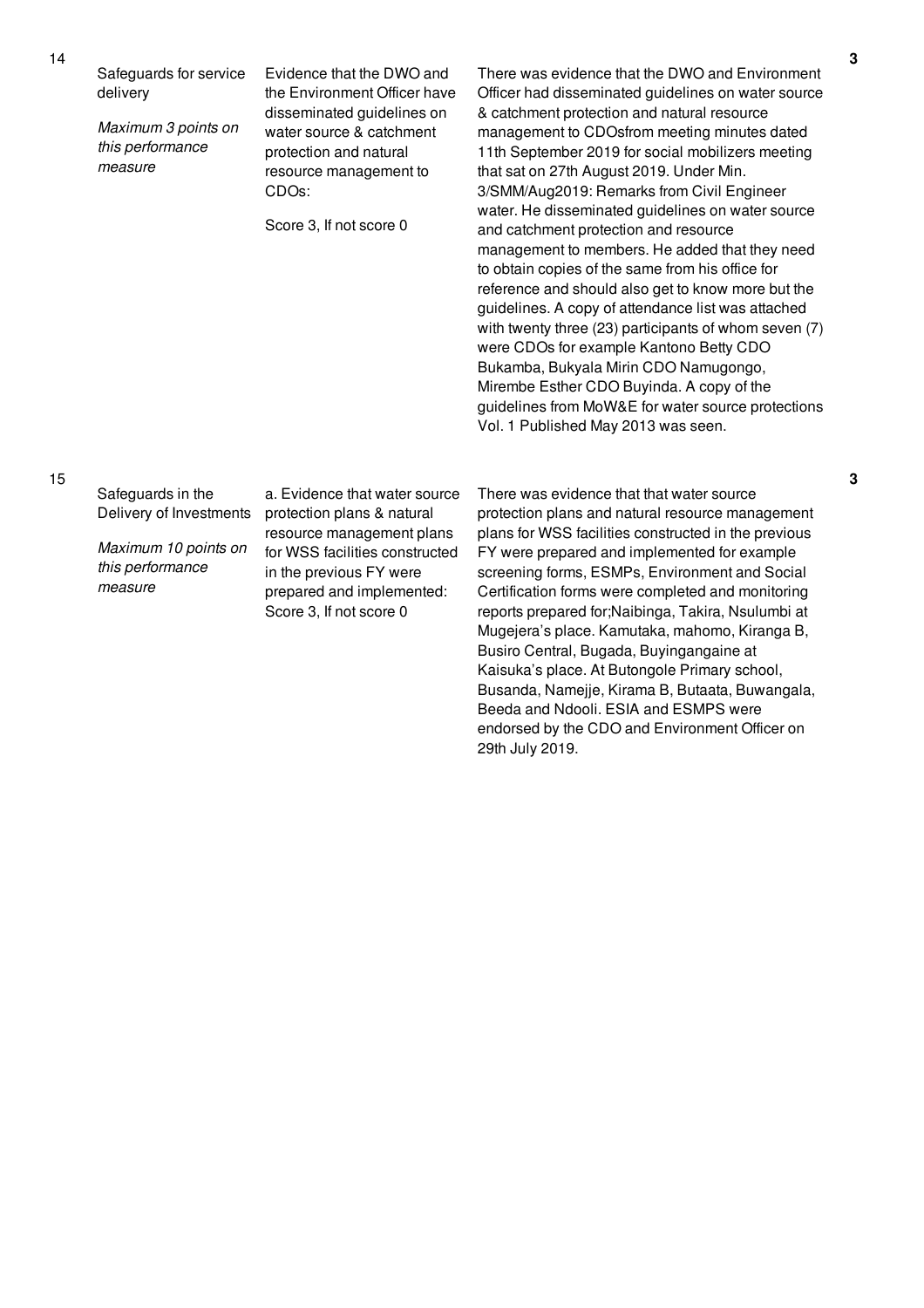Safeguards in the Delivery of Investments

*Maximum 10 points on this performance measure*

b. Evidence that all WSS projects are implemented on land where the LG has proof of consent (e.g. a land title, agreement; Formal Consent, MoUs, etc.), without any encumbrances:

Score 3, If not score 0

There was evidence that all WSS projects were implemented on land where the LG had proof of consent for example;

i.A land agreement dated 13th March 2020 where MR. Wafula Eliot the land owner agreed to donate part of his land for construction of a borehole located in Nsulumbi, Kisanda Sub county. The agreement was endorsed by Mr. NsulumbiLastston the LC1 Chairperson..

ii. A land agreement dated 10th March 2020 where MR. Okuni John Peter the land owner agreed to donate part of his land for construction of a borehole located in Takira central, Bumanya lSub county. The agreement was endorsed by Mwota Joseph the LC1 chairperson.

iii.A land agreement dated 11th March 2020 where Mr. Wakaisuka Henry the land owner agreed to donate part of his land for construction of a borehole located inBuyingangaine at Waisuka's place. The agreement was endorsed by Wakaisuka Henry the LC1 chairperson.

Safeguards in the Delivery of Investments Certification forms are

*Maximum 10 points on this performance measure*

c. Evidence that E&S completed and signed by Environmental Officer and CDO prior to payments of contractor invoices/certificates at interim and final stages of projects:

Score 2, If not score 0

There was evidence of Environment and social certification forms dated 10th February 2020 for drilling nine (9) deep wells LOT 1 Ref: KALI 561/wrks/2019-2020/00001 Contracted to Sharda Drilling (U) Ltd. Form was completed and endorsed by the CDO and Environment Officer on 10th February 2020 indicating that mitigation measures were satisfactorily done. Payment done on 10th March 2020 UGX 177,443,850.

Lot 2 Ref: KALI 561/wrks/2019-2020/00002, drilling eight (8) deep wells dated 10th February 2020. Contracted to Multec (U) Consults Ltd. Form was completed and endorsed by the CDO and Environment Officer on 10th February 2020 indicating that mitigation measures were satisfactorily done. Payment done on 6th April 2020 UGX 54,959,625.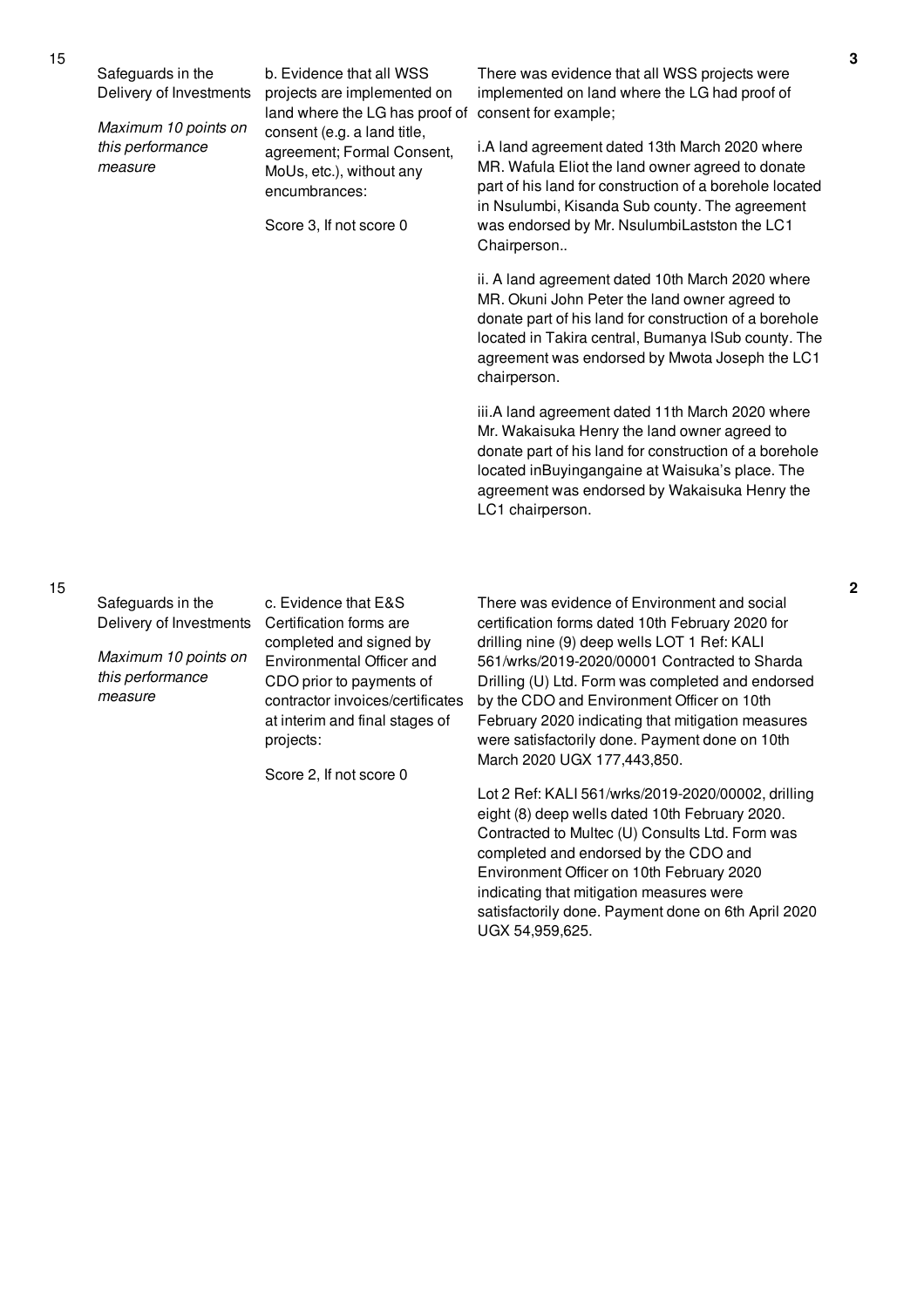Safeguards in the Delivery of Investments

*Maximum 10 points on this performance measure*

d. Evidence that the CDO and environment Officers undertakes monitoring to ascertain compliance with ESMPs; and provide monthly reports:

Score 2, If not score 0

There was evidence of a monitoring report on water sources sited and drilled in FY 2019/2020. For example;

i.Report on Monitoring progress of water sources for the month of May dated 28th May 2020. Ref: NR 550/2. Project name: Takira, located in Bumanya sub-county. Findings: some trees were planted but the management was poor, the fencing was not done yet, not good drainage. Recommendations: Improve the tree management, plan to fence the source.

Project name: Nabigwali, located in Bumanya subcounty. Findings: some trees were planted but the management was poor, the fencing was not done yet, not good drainage. Recommendations: Improve the tree management, water user committee to expedite the fencing, clear for the soak pit. Prepared and endorsed by the Environment Officer and CDO.

ii.Report on Monitoring progress of water sources for the month of May dated 30th January 2020. Ref: NR 550/2. Project name: Nsulumbi at Mugejera's place Kisindasub-county. The exercise was undertaken by the Environment Officer and CDO who aslo endorsed on the report. Findings: The waste was well managed, the site was not secured from the public, the site was free from any stagnant water, no protective gear given to workers.

Recommendations: Provide protective gear fir workers, the contractor should put in place a security monitor since the site is not secured and fenced, the contractor should sprinkle water in case of air pollution by dust.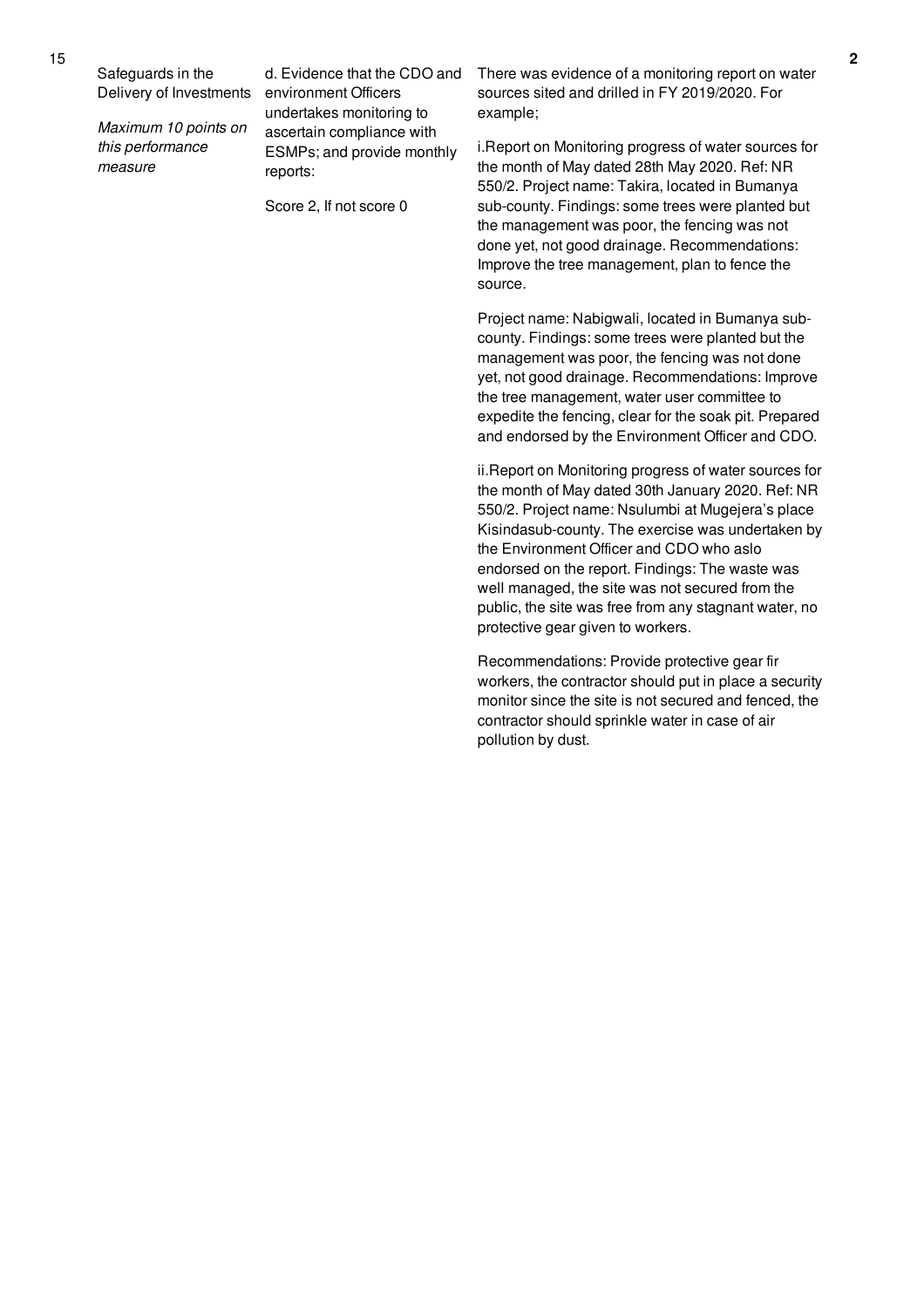| No. | <b>Summary of</b><br>requirements                                                                                                               | <b>Definition of compliance</b>                                                                                                                                                                                                                                                      | Compliance<br>justification | <b>Score</b> |
|-----|-------------------------------------------------------------------------------------------------------------------------------------------------|--------------------------------------------------------------------------------------------------------------------------------------------------------------------------------------------------------------------------------------------------------------------------------------|-----------------------------|--------------|
|     | <b>Local Government Service Delivery Results</b>                                                                                                |                                                                                                                                                                                                                                                                                      |                             |              |
| 1   | Outcome: The LG has<br>increased acreage of<br>newly irrigated land                                                                             | a) Evidence that the LG has up to-date data on irrigated land for<br>the last two FYs disaggregated between micro-scale irrigation<br>grant beneficiaries and non-beneficiaries - score 2 or else 0                                                                                  | N/A                         | 0            |
|     | Maximum score 4                                                                                                                                 |                                                                                                                                                                                                                                                                                      |                             |              |
|     | Maximum 20 points for<br>this performance area                                                                                                  |                                                                                                                                                                                                                                                                                      |                             |              |
| 1   | Outcome: The LG has<br>increased acreage of<br>newly irrigated land                                                                             | b) Evidence that the LG has increased acreage of newly<br>irrigated land in the previous FY as compared to previous FY<br>but one:                                                                                                                                                   | N/A                         | 0            |
|     | Maximum score 4                                                                                                                                 | • By more than 5% score 2                                                                                                                                                                                                                                                            |                             |              |
|     | Maximum 20 points for<br>this performance area                                                                                                  | • Between 1% and 4% score 1<br>• If no increase score 0                                                                                                                                                                                                                              |                             |              |
| 2   | Service Delivery<br>Performance: Average<br>score in the micro-scale<br>irrigation for the LLG<br>performance<br>assessment. Maximum<br>score 4 | a) Evidence that the average score in the micro-scale irrigation<br>for LLG performance assessment is:<br>• Above 70%; score 4<br>$\cdot$ 60 – 69%; score 2<br>· Below 60%; score 0                                                                                                  | N/A                         | 0            |
| 3   | Investment<br>Performance: The LG<br>has managed the<br>supply and installation<br>of micro-scale                                               | Maximum score 4<br>a) Evidence that the development component of micro-scale<br>irrigation grant has been used on eligible activities<br>(procurement and installation of irrigation equipment, including<br>accompanying supplier manuals and training): Score 2 or else<br>score 0 | N/A                         | 0            |

Maximum score 6

per guidelines

irrigations equipment as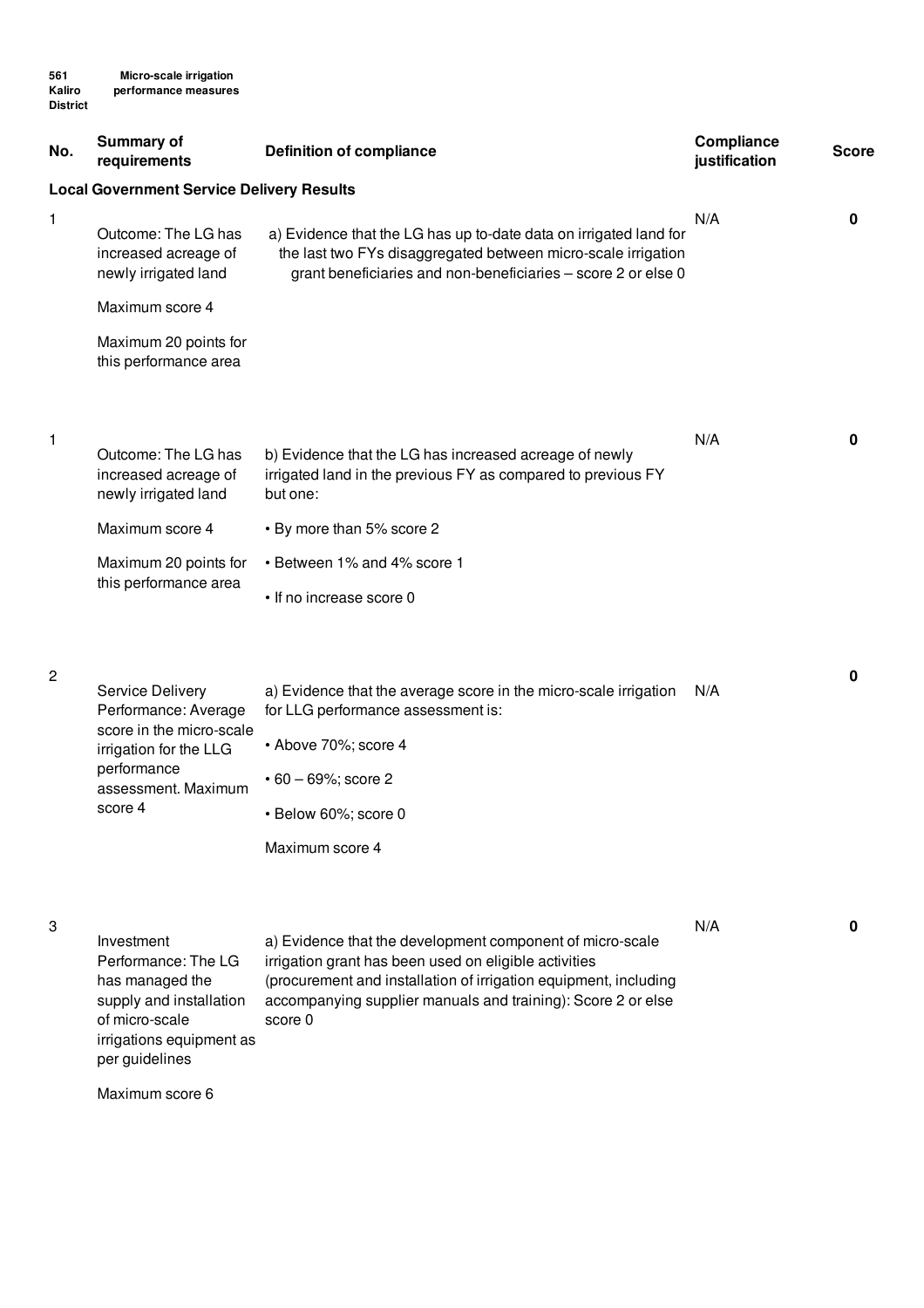3

3

4

| Investment<br>Performance: The LG<br>has managed the<br>supply and installation<br>of micro-scale<br>irrigations equipment as<br>per guidelines<br>Maximum score 6 | b) Evidence that the approved farmer signed an Acceptance<br>Form confirming that equipment is working well, before the LG<br>made payments to the suppliers: Score 1 or else score 0                                                      | N/A                                                                                                                                                              | $\mathbf 0$ |
|--------------------------------------------------------------------------------------------------------------------------------------------------------------------|--------------------------------------------------------------------------------------------------------------------------------------------------------------------------------------------------------------------------------------------|------------------------------------------------------------------------------------------------------------------------------------------------------------------|-------------|
| Investment<br>Performance: The LG<br>has managed the<br>supply and installation<br>of micro-scale<br>irrigations equipment as<br>per guidelines                    | Evidence that the variations in the contract price are within $+/-$<br>20% of the Agriculture Engineers estimates: Score 1 or else<br>score 0                                                                                              | N/A                                                                                                                                                              | 0           |
| Maximum score 6                                                                                                                                                    |                                                                                                                                                                                                                                            |                                                                                                                                                                  |             |
| Investment<br>Performance: The LG<br>has managed the<br>supply and installation<br>of micro-scale<br>irrigations equipment as<br>per guidelines<br>Maximum score 6 | d) Evidence that micro-scale irrigation equipment where<br>contracts were signed during the previous FY were<br>installed/completed within the previous FY<br>$\cdot$ If 100% score 2<br>• Between 80 - 99% score 1<br>• Below 80% score 0 | N/A                                                                                                                                                              | $\mathbf 0$ |
| Achievement of<br>standards: The LG has<br>met staffing and micro-<br>scale irrigation<br>standards<br>Maximum score 6                                             | a) Evidence that the LG has recruited LLG extension workers as The LG had not<br>per staffing structure<br>$\cdot$ If 100% score 2<br>• If $75 - 99\%$ score 1<br>• If below 75% score 0                                                   | recruited LLG<br>extension workers<br>as per the staffing<br>structure. The LLG<br>had recruited 30<br>out of 48 extension<br>workers at LLGs<br>thus making 63% | 0           |
| Achievement of<br>standards: The LG has<br>met staffing and micro-<br>scale irrigation<br>standards                                                                | b) Evidence that the micro-scale irrigation equipment meets<br>standards as defined by MAAIF<br>• If 100% score 2 or else score 0                                                                                                          | N/A                                                                                                                                                              | 0           |
| Maximum score 6                                                                                                                                                    |                                                                                                                                                                                                                                            |                                                                                                                                                                  |             |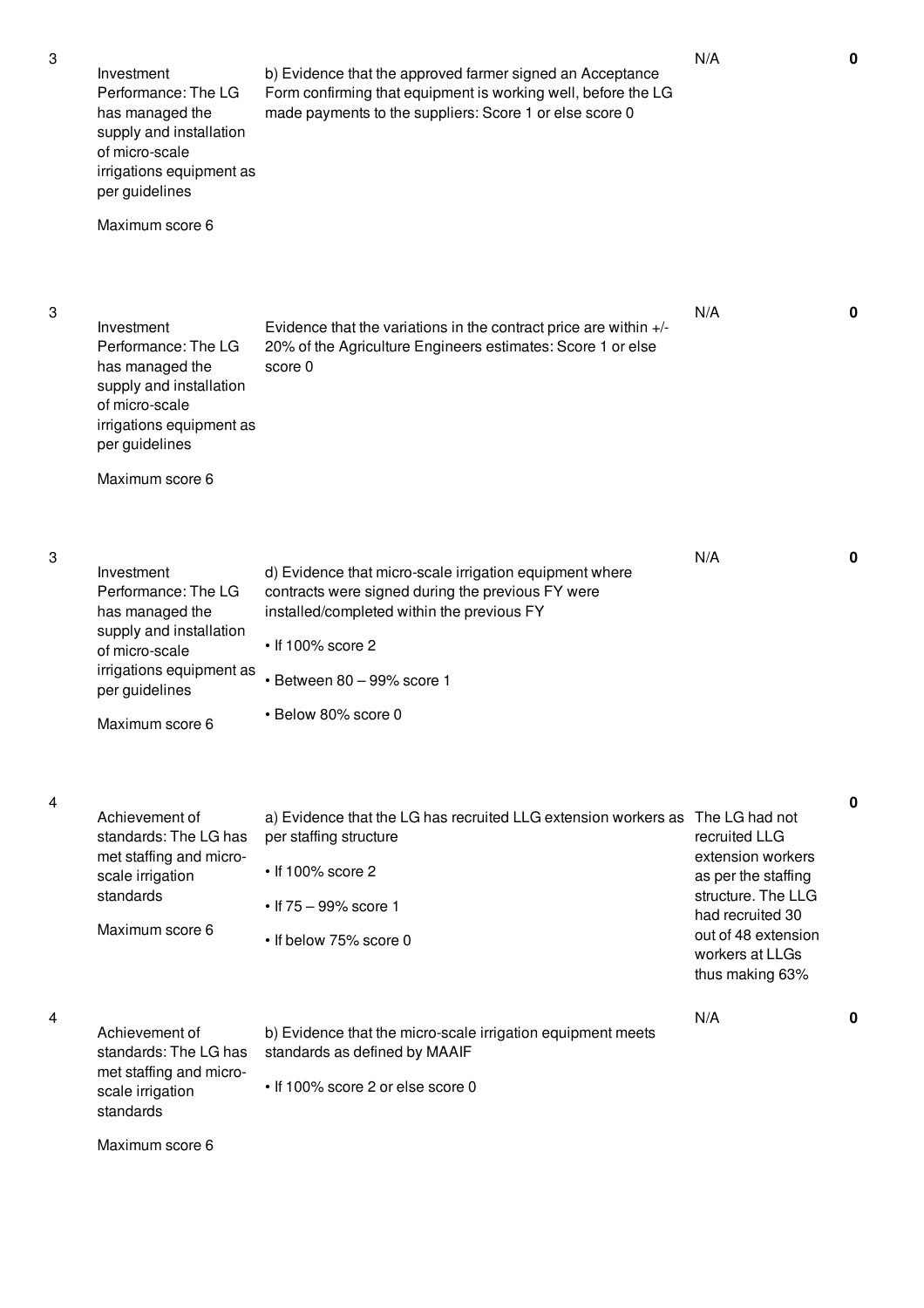5

6

| 4 | Achievement of<br>standards: The LG has<br>met staffing and micro-<br>scale irrigation<br>standards<br>Maximum score 6                                                                               | b) Evidence that the installed micro-scale irrigation systems<br>during last FY are functional<br>. If 100% are functional score 2 or else score 0                                                                              | N/A | $\mathbf 0$ |
|---|------------------------------------------------------------------------------------------------------------------------------------------------------------------------------------------------------|---------------------------------------------------------------------------------------------------------------------------------------------------------------------------------------------------------------------------------|-----|-------------|
| 5 | Accuracy of reported<br>reported accurate<br>information<br>Maximum score 4                                                                                                                          | <b>Performance Reporting and Performance Improvement</b><br>a) Evidence that information on position of extension workers<br>information: The LG has filled is accurate: Score 2 or else 0                                      | N/A | 0           |
| 5 | Accuracy of reported<br>reported accurate<br>information<br>Maximum score 4                                                                                                                          | b) Evidence that information on micro-scale irrigation system<br>information: The LG has installed and functioning is accurate: Score 2 or else 0                                                                               | N/A | 0           |
| 6 | Reporting and<br>Performance<br>Improvement: The LG<br>has collected and<br>entered information into<br>MIS, and developed<br>and implemented<br>performance<br>improvement plans<br>Maximum score 6 | a) Evidence that information is collected quarterly on newly<br>irrigated land, functionality of irrigation equipment installed;<br>provision of complementary services and farmer Expression of<br>Interest: Score 2 or else 0 | N/A | 0           |
| 6 | Reporting and<br>Performance<br>Improvement: The LG<br>has collected and<br>entered information into<br>MIS, and developed<br>and implemented<br>performance<br>improvement plans<br>Maximum score 6 | b) Evidence that the LG has entered up to-date LLG information<br>into MIS: Score 1 or else 0                                                                                                                                   | N/A | 0           |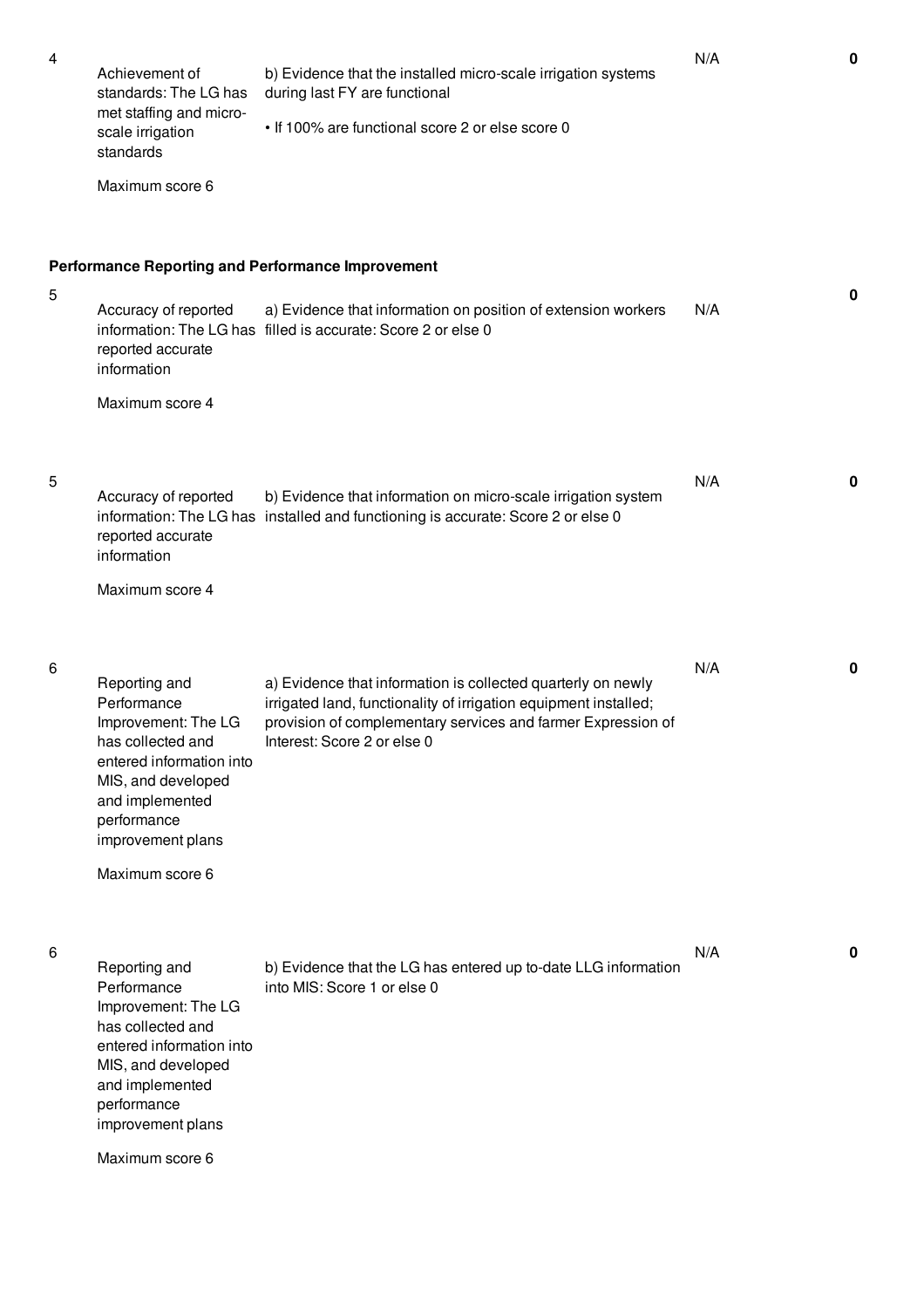6

6

| 6 | Reporting and<br>Performance<br>Improvement: The LG<br>has collected and<br>entered information into<br>MIS, and developed<br>and implemented<br>performance<br>improvement plans | c. Evidence that the LG has prepared a quarterly report using<br>information compiled from LLGs in the MIS: Score 1 or else 0 | N/A | $\mathbf{0}$ |
|---|-----------------------------------------------------------------------------------------------------------------------------------------------------------------------------------|-------------------------------------------------------------------------------------------------------------------------------|-----|--------------|
|   | Maximum score 6                                                                                                                                                                   |                                                                                                                               |     |              |
| 6 | Reporting and<br>Performance                                                                                                                                                      | d) Evidence that the LG has:                                                                                                  | N/A | 0            |
|   | Improvement: The LG<br>has collected and<br>entered information into<br>MIS, and developed<br>and implemented<br>performance<br>improvement plans                                 | i. Developed an approved Performance Improvement Plan for<br>the lowest performing LLGs score 1 or else 0                     |     |              |
|   | Maximum score 6                                                                                                                                                                   |                                                                                                                               |     |              |
| 6 |                                                                                                                                                                                   |                                                                                                                               | N/A | $\mathbf 0$  |
|   | Reporting and<br>Performance<br>Improvement: The LG<br>has collected and<br>entered information into<br>MIS, and developed<br>and implemented<br>performance<br>improvement plans | ii. Implemented Performance Improvement Plan for lowest<br>performing LLGs: Score 1 or else 0                                 |     |              |
|   | Maximum score 6                                                                                                                                                                   |                                                                                                                               |     |              |
|   | <b>Human Resource Management and Development</b>                                                                                                                                  |                                                                                                                               |     |              |
| 7 |                                                                                                                                                                                   |                                                                                                                               | N/A | $\mathbf 0$  |
|   | Budgeting for, actual<br>recruitment and                                                                                                                                          | a) Evidence that the LG has:                                                                                                  |     |              |
|   | deployment of staff: The<br>Local Government has<br>budgeted, actually<br>recruited and deployed<br>staff as per guidelines                                                       | i. Budgeted for extension workers as per guidelines/in<br>accordance with the staffing norms score 1 or else 0                |     |              |
|   | Maximum score 6                                                                                                                                                                   |                                                                                                                               |     |              |
|   |                                                                                                                                                                                   |                                                                                                                               |     |              |
|   |                                                                                                                                                                                   |                                                                                                                               |     |              |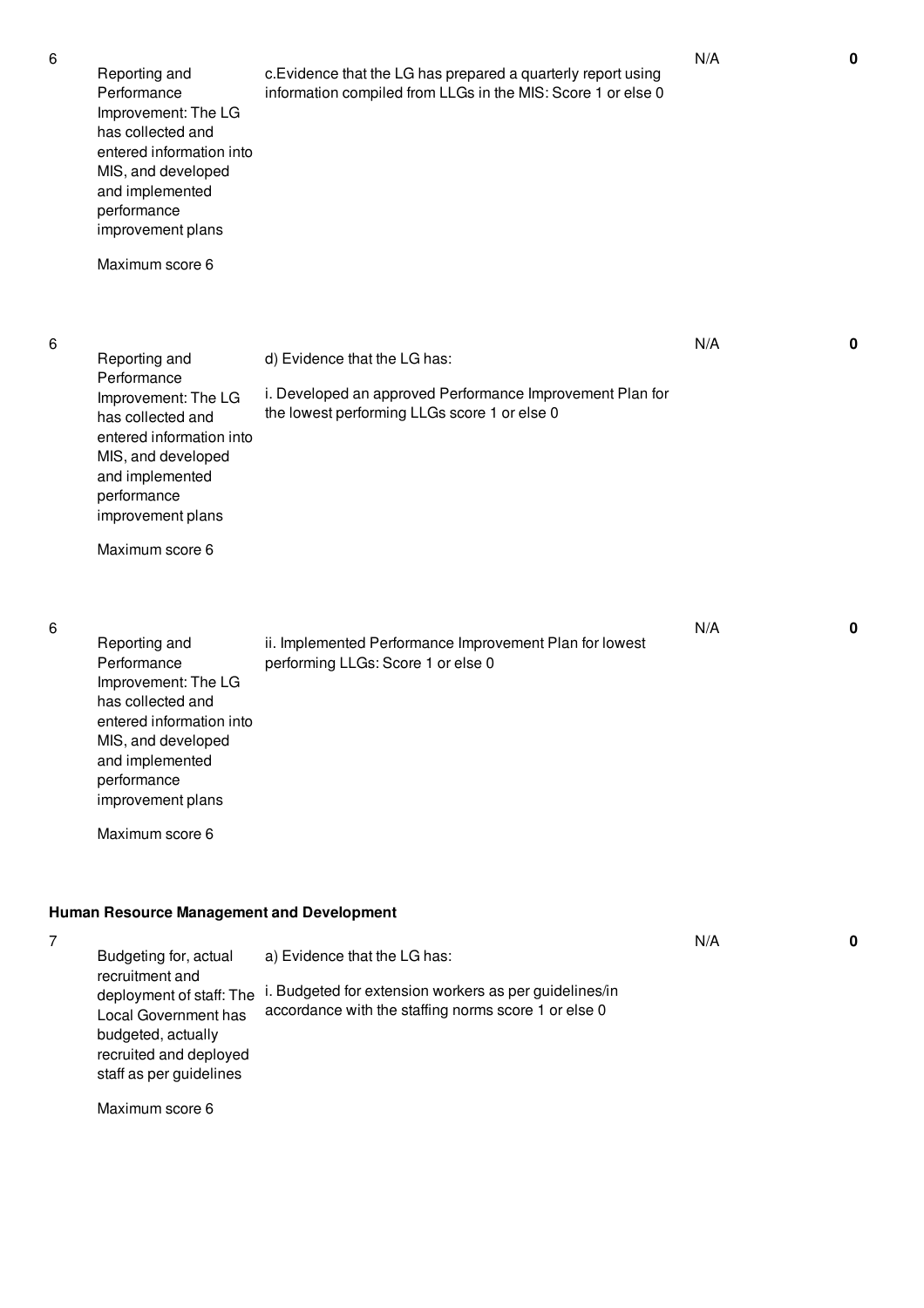7

7

8

8

| Budgeting for, actual<br>recruitment and<br>deployment of staff: The<br>Local Government has<br>budgeted, actually<br>recruited and deployed<br>staff as per guidelines<br>Maximum score 6 | ii Deployed extension workers as per guidelines score 1 or else N/A<br>0                                                                                                                                                                             |     | 0 |
|--------------------------------------------------------------------------------------------------------------------------------------------------------------------------------------------|------------------------------------------------------------------------------------------------------------------------------------------------------------------------------------------------------------------------------------------------------|-----|---|
| Budgeting for, actual<br>recruitment and<br>deployment of staff: The<br>Local Government has<br>budgeted, actually<br>recruited and deployed<br>staff as per guidelines<br>Maximum score 6 | b) Evidence that extension workers are working in LLGs where<br>they are deployed: Score 2 or else 0                                                                                                                                                 | N/A | 0 |
| Budgeting for, actual<br>recruitment and<br>deployment of staff: The<br>Local Government has<br>budgeted, actually<br>recruited and deployed<br>staff as per guidelines<br>Maximum score 6 | c) Evidence that extension workers deployment has been<br>publicized and disseminated to LLGs by among others<br>displaying staff list on the LLG notice board. Score 2 or else 0                                                                    | N/A | 0 |
| Performance<br>management: The LG<br>has appraised, taken<br>corrective action and<br>trained Extension<br>Workers<br>Maximum score 4                                                      | a) Evidence that the District Production Coordinator has:<br>i. Conducted annual performance appraisal of all Extension<br>Workers against the agreed performance plans and has<br>submitted a copy to HRO during the previous FY: Score 1 else<br>0 | N/A | 0 |
| Performance<br>management: The LG<br>has appraised, taken<br>corrective action and<br>trained Extension<br>Workers<br>Maximum score 4                                                      | a) Evidence that the District Production Coordinator has;<br>Taken corrective actions: Score 1 or else 0                                                                                                                                             | N/A | 0 |

**0**

**0**

**0**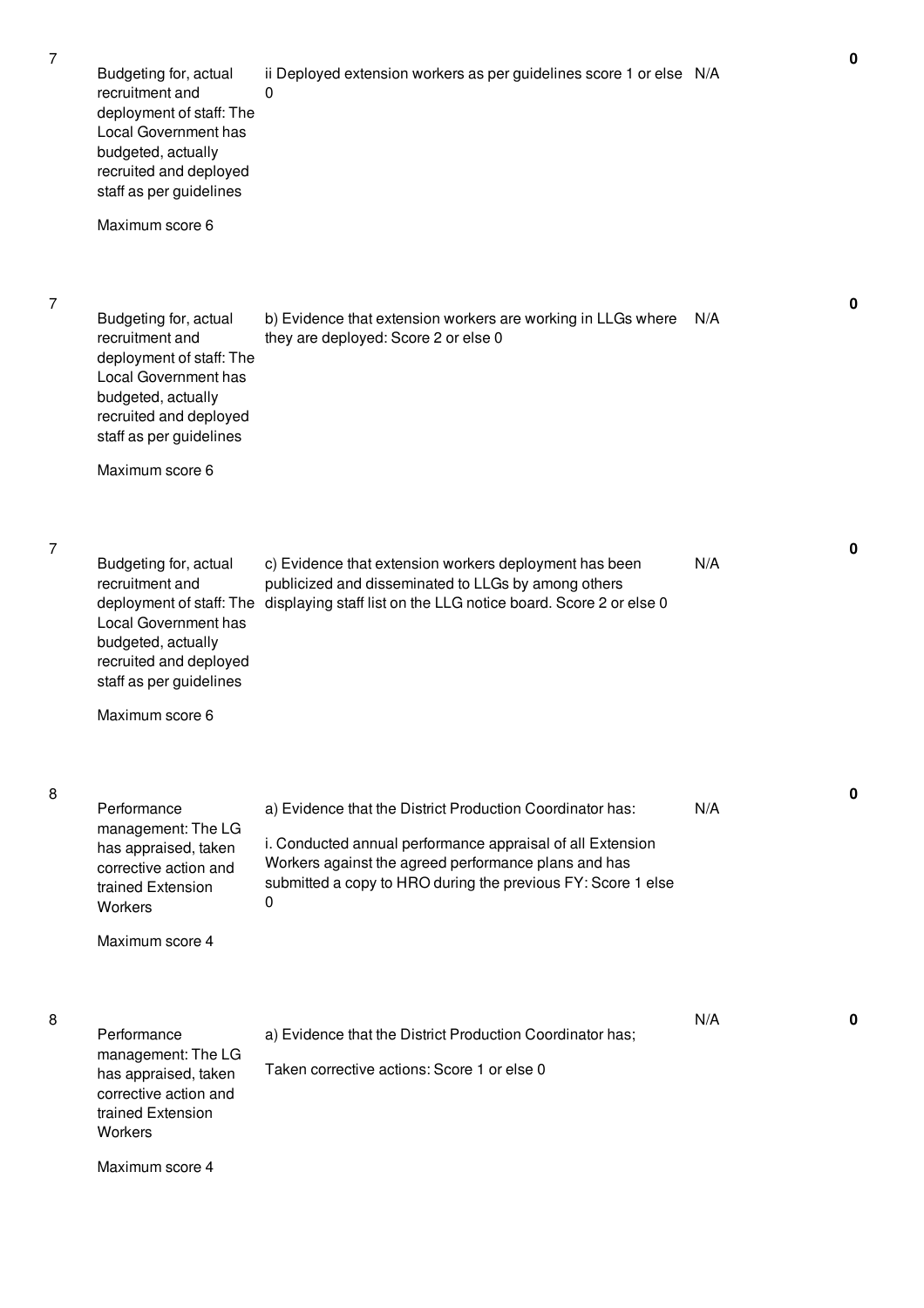Performance management: The LG has appraised, taken corrective action and trained Extension **Workers** Maximum score 4 b) Evidence that: i. Training activities were conducted in accordance to the training plans at District level: Score 1 or else 0 Performance management: The LG has appraised, taken corrective action and ii Evidence that training activities were documented in the training database: Score 1 or else 0

Maximum score 4

trained Extension

**Workers** 

## **Management, Monitoring and Supervision of Services.**

9

Planning, budgeting service delivery: The Local Government has budgeted, used and disseminated funds for service delivery as per guidelines.

and transfer of funds for scale irrigation grant between (i) capital development (micro a) Evidence that the LG has appropriately allocated the micro scale irrigation equipment); and (ii) complementary services (in FY 2020/21 100% to complementary services; starting from FY 2021/22 – 75% capital development; and 25% complementary services): Score 2 or else 0

Maximum score 10

9

Planning, budgeting and transfer of funds for service delivery: The Local Government has budgeted, used and disseminated funds for service delivery as per guidelines.

Maximum score 10

b) Evidence that budget allocations have been made towards complementary services in line with the sector guidelines i.e. (i) maximum 25% for enhancing LG capacity to support irrigated agriculture (of which maximum 15% awareness raising of local leaders and maximum 10% procurement, Monitoring and Supervision); and (ii) minimum 75% for enhancing farmer capacity for uptake of micro scale irrigation (Awareness raising of farmers, Farm visit, Demonstrations, Farmer Field Schools): Score 2 or else score 0

N/A **0**

N/A **0**

N/A **0**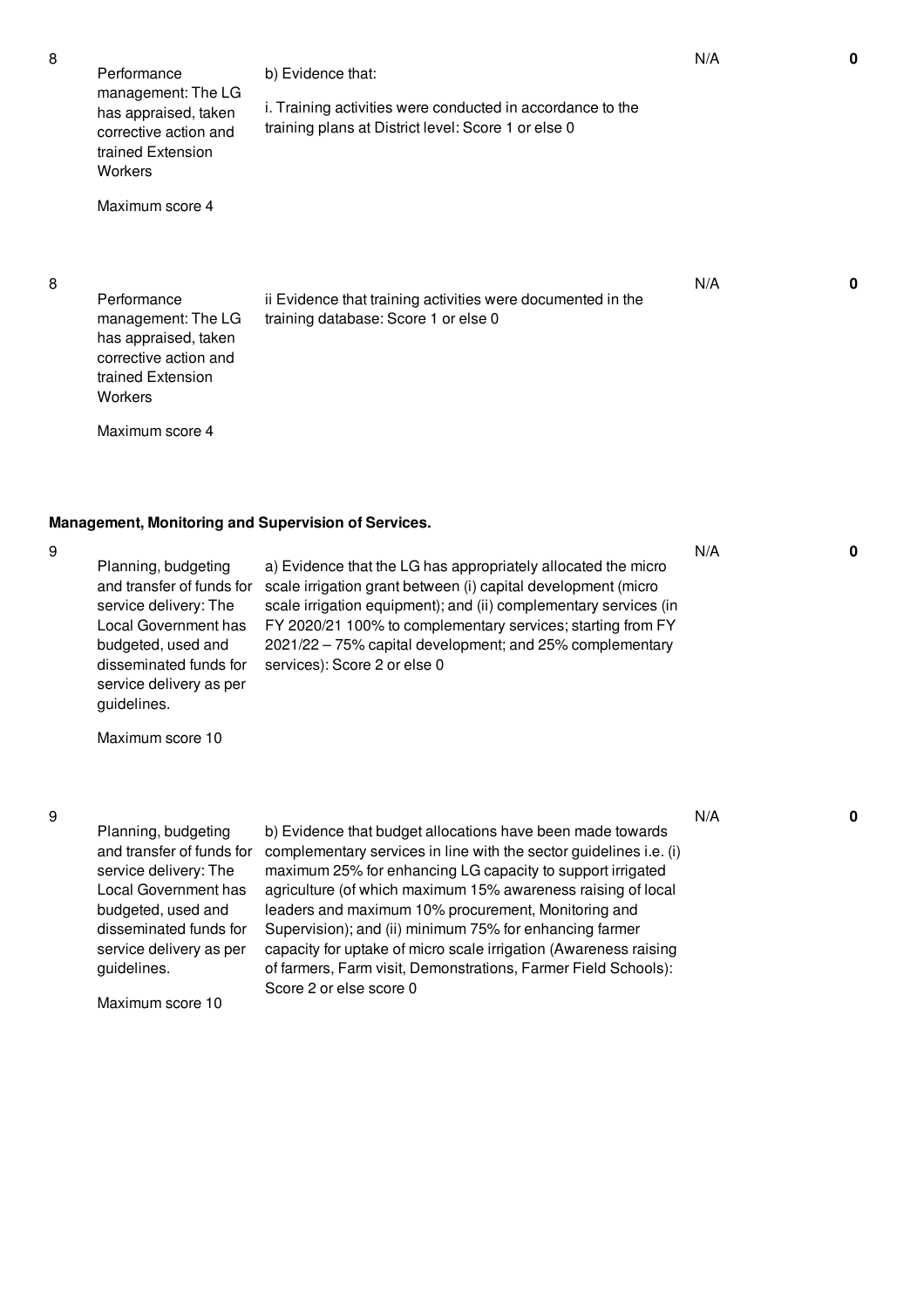9

10

| Planning, budgeting<br>and transfer of funds for<br>service delivery: The<br>Local Government has<br>budgeted, used and<br>disseminated funds for<br>service delivery as per<br>guidelines.<br>Maximum score 10 | c) Evidence that the co-funding is reflected in the LG Budget<br>and allocated as per guidelines: Score 2 or else 0                                                                                                                                                                                                                                                                                                                                          | N/A | 0 |
|-----------------------------------------------------------------------------------------------------------------------------------------------------------------------------------------------------------------|--------------------------------------------------------------------------------------------------------------------------------------------------------------------------------------------------------------------------------------------------------------------------------------------------------------------------------------------------------------------------------------------------------------------------------------------------------------|-----|---|
| Planning, budgeting<br>and transfer of funds for<br>service delivery: The<br>Local Government has<br>budgeted, used and<br>disseminated funds for<br>service delivery as per<br>guidelines.<br>Maximum score 10 | d) Evidence that the LG has used the farmer co-funding<br>following the same rules applicable to the micro scale irrigation<br>grant: Score 2 or else 0                                                                                                                                                                                                                                                                                                      | N/A | 0 |
| Planning, budgeting<br>and transfer of funds for<br>service delivery: The<br>Local Government has<br>budgeted, used and<br>disseminated funds for<br>service delivery as per<br>guidelines.<br>Maximum score 10 | e) Evidence that the LG has disseminated information on use of<br>the farmer co-funding: Score 2 or else 0                                                                                                                                                                                                                                                                                                                                                   | N/A | 0 |
| Routine oversight and<br>monitoring: The LG<br>monitored, provided<br>hands-on support and<br>ran farmer field schools<br>as per guidelines<br>Maximum score 8                                                  | a) Evidence that the DPO has monitored on a monthly basis<br>installed micro-scale irrigation equipment (key areas to include<br>functionality of equipment, environment and social safeguards<br>including adequacy of water source, efficiency of micro<br>irrigation equipment in terms of water conservation, etc.)<br>. If more than 90% of the micro-irrigation equipment monitored:<br>Score 2<br>· 70-89% monitored score 1<br>Less than 70% score 0 | N/A | 0 |

N/A **0**

N/A **0**

N/A **0**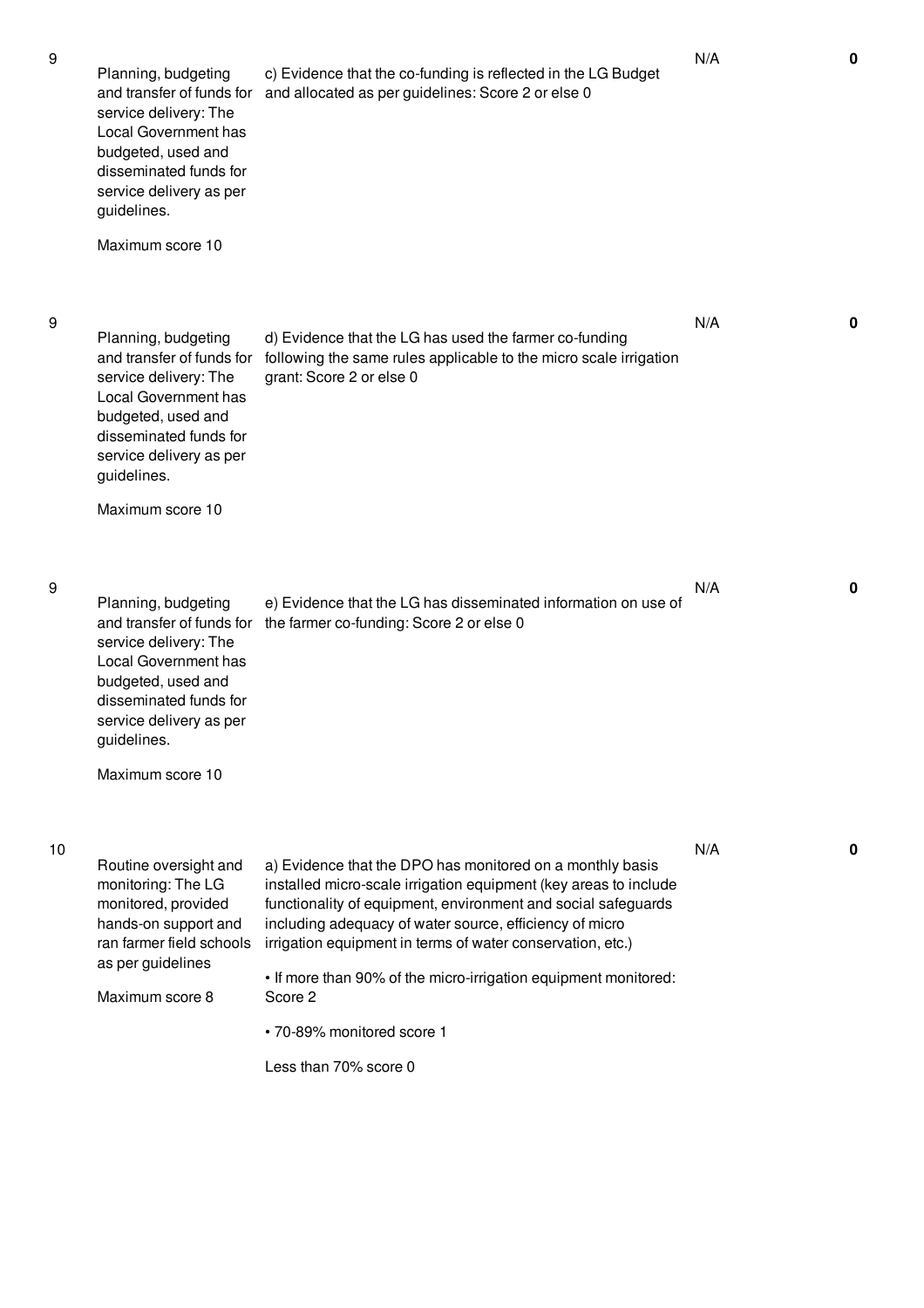| 10 | Routine oversight and<br>monitoring: The LG<br>monitored, provided<br>hands-on support and<br>ran farmer field schools<br>as per guidelines<br>Maximum score 8         | b. Evidence that the LG has overseen technical training &<br>support to the Approved Farmer to achieve servicing and<br>maintenance during the warranty period: Score 2 or else 0                          | N/A | 0            |
|----|------------------------------------------------------------------------------------------------------------------------------------------------------------------------|------------------------------------------------------------------------------------------------------------------------------------------------------------------------------------------------------------|-----|--------------|
| 10 | Routine oversight and<br>monitoring: The LG<br>monitored, provided<br>hands-on support and<br>ran farmer field schools<br>as per guidelines<br>Maximum score 8         | c) Evidence that the LG has provided hands-on support to the<br>LLG extension workers during the implementation of<br>complementary services within the previous FY as per<br>guidelines score 2 or else 0 | N/A | $\mathbf{0}$ |
| 10 | Routine oversight and<br>monitoring: The LG<br>monitored, provided<br>hands-on support and<br>ran farmer field schools<br>as per guidelines<br>Maximum score 8         | d) Evidence that the LG has established and run farmer field<br>schools as per guidelines: Score 2 or else 0                                                                                               | N/A | $\mathbf{0}$ |
| 11 | Mobilization of farmers:<br>The LG has conducted<br>activities to mobilize<br>farmers to participate in<br>irrigation and irrigated<br>agriculture.<br>Maximum score 4 | a) Evidence that the LG has conducted activities to mobilize<br>farmers as per guidelines: Score 2 or else 0                                                                                               | N/A | 0            |
| 11 | Mobilization of farmers:<br>The LG has conducted<br>activities to mobilize<br>farmers to participate in<br>irrigation and irrigated<br>agriculture.<br>Maximum score 4 | b) Evidence that the District has trained staff and political<br>leaders at District and LLG levels: Score 2 or else 0                                                                                     | N/A | 0            |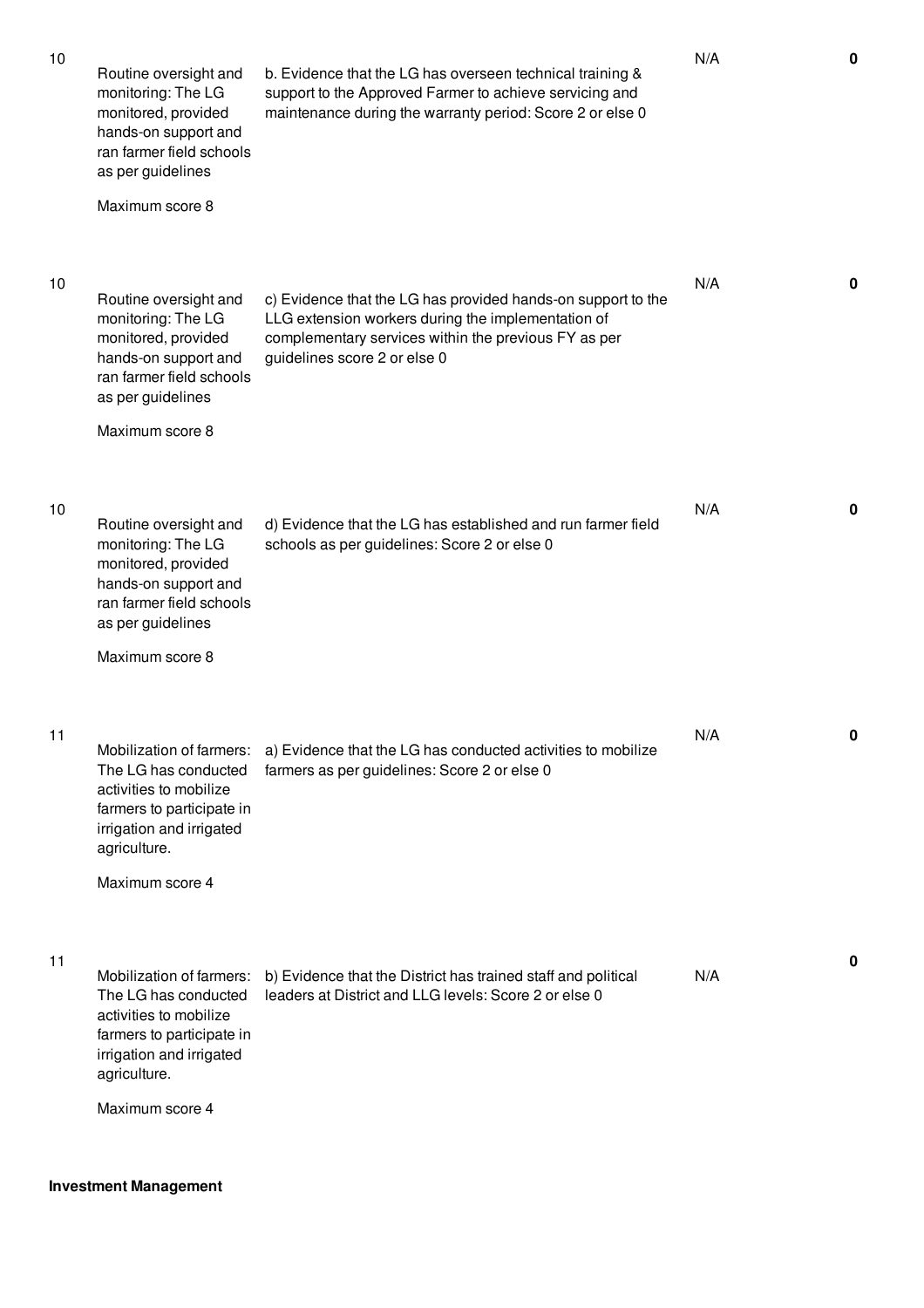12

12

13

Planning and budgeting a) Evidence that the LG has an updated register of micro-scale for investments: The LG irrigation equipment supplied to farmers in the previous FY as has selected farmers and budgeted for microscale irrigation as per guidelines Maximum score 8 per the format: Score 2 or else 0 N/A Planning and budgeting b) Evidence that the LG keeps an up-to-date database of for investments: The LG applications at the time of the assessment: Score 2 or else 0 has selected farmers and budgeted for microscale irrigation as per guidelines Maximum score 8 N/A Planning and budgeting c) Evidence that the District has carried out farm visits to farmers N/A for investments: The LG that submitted complete Expressions of Interest (EOI): Score 2 has selected farmers and budgeted for microscale irrigation as per guidelines Maximum score 8 or else 0 Planning and budgeting d) For DDEG financed projects: for investments: The LG has selected farmers and budgeted for micro-Secretariat) publicized the eligible farmers that they have been scale irrigation as per guidelines Maximum score 8 Evidence that the LG District Agricultural Engineer (as approved by posting on the District and LLG noticeboards: Score 2 or else 0 N/A Procurement, contract management/execution: incorporated in the LG approved procurement plan for the The LG procured and managed micro-scale irrigation contracts as per guidelines Maximum score 18 a) Evidence that the micro-scale irrigation systems were current FY: Score 1 or else score 0. N/A

**0**

**0**

**0**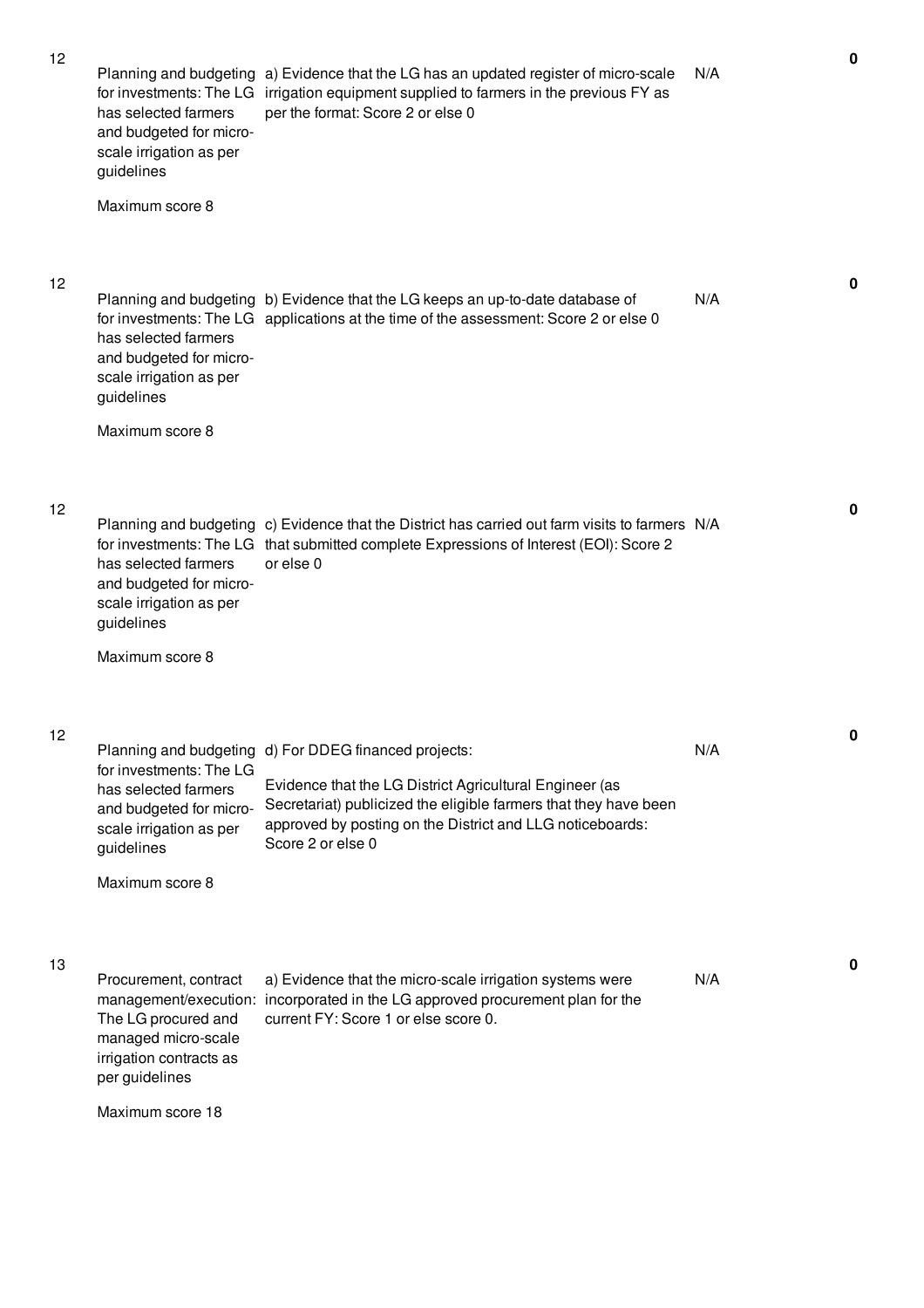| 13 | Procurement, contract<br>The LG procured and<br>managed micro-scale<br>irrigation contracts as<br>per guidelines<br>Maximum score 18 | b) Evidence that the LG requested for quotation from irrigation<br>management/execution: equipment suppliers pre-qualified by the Ministry of Agriculture,<br>Animal Industry and Fisheries (MAAIF): Score 2 or else 0                                 | N/A | 0           |
|----|--------------------------------------------------------------------------------------------------------------------------------------|--------------------------------------------------------------------------------------------------------------------------------------------------------------------------------------------------------------------------------------------------------|-----|-------------|
| 13 | Procurement, contract<br>The LG procured and<br>managed micro-scale<br>irrigation contracts as<br>per guidelines<br>Maximum score 18 | c) Evidence that the LG concluded the selection of the irrigation<br>management/execution: equipment supplier based on the set criteria: Score 2 or else 0                                                                                             | N/A | $\mathbf 0$ |
| 13 | Procurement, contract<br>The LG procured and<br>managed micro-scale<br>irrigation contracts as<br>per guidelines<br>Maximum score 18 | d) Evidence that the micro-scale irrigation systems was<br>management/execution: approved by the Contracts Committee: Score 1 or else 0                                                                                                                | N/A | 0           |
| 13 | Procurement, contract<br>The LG procured and<br>managed micro-scale<br>irrigation contracts as<br>per guidelines<br>Maximum score 18 | e. Evidence that the LG signed the contract with the lowest<br>management/execution: priced technically responsive irrigation equipment supplier for<br>the farmer with a farmer as a witness before commencement of<br>installation score 2 or else 0 | N/A | 0           |
| 13 | Procurement, contract<br>The LG procured and<br>managed micro-scale<br>irrigation contracts as<br>per guidelines<br>Maximum score 18 | f)Evidence that the micro-scale irrigation equipment installed is<br>management/execution: in line with the design output sheet (generated by IrriTrack App):<br>Score 2 or else 0                                                                     | N/A | 0           |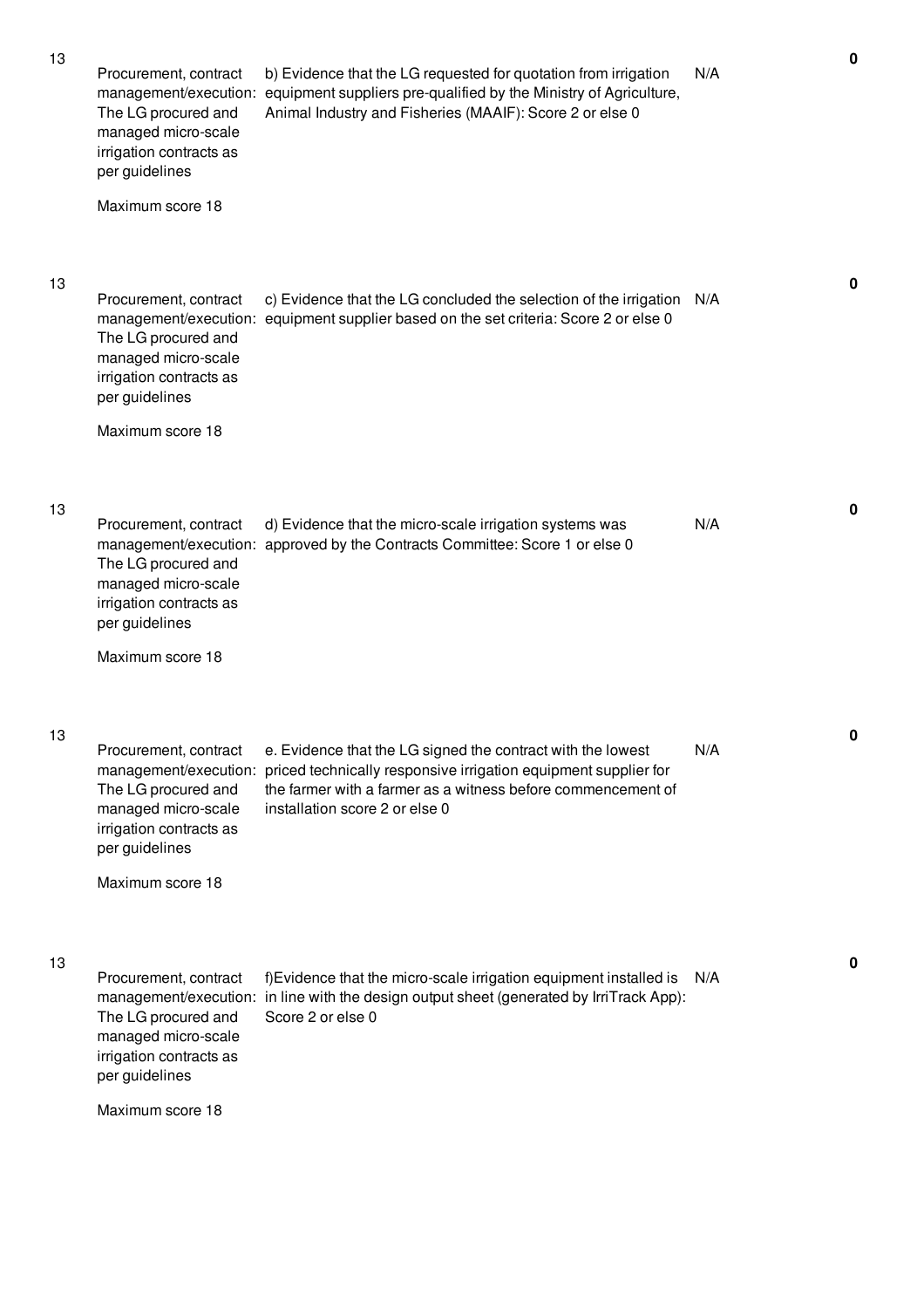| 13 | Procurement, contract<br>The LG procured and<br>managed micro-scale<br>irrigation contracts as<br>per guidelines<br>Maximum score 18                          | g) Evidence that the LG have conducted regular technical<br>management/execution: supervision of micro-scale irrigation projects by the relevant<br>technical officers (District Agricultural Engineer or Contracted<br>staff): Score 2 or else 0 | N/A | 0            |
|----|---------------------------------------------------------------------------------------------------------------------------------------------------------------|---------------------------------------------------------------------------------------------------------------------------------------------------------------------------------------------------------------------------------------------------|-----|--------------|
| 13 | Procurement, contract<br>management/execution:<br>The LG procured and<br>managed micro-scale<br>irrigation contracts as<br>per guidelines<br>Maximum score 18 | h) Evidence that the LG has overseen the irrigation equipment N/A<br>supplier during:<br>i. Testing the functionality of the installed equipment: Score 1 or<br>else <sub>0</sub>                                                                 |     | 0            |
| 13 | Procurement, contract<br>management/execution:<br>The LG procured and<br>managed micro-scale<br>irrigation contracts as<br>per guidelines<br>Maximum score 18 | ii. Hand-over of the equipment to the Approved Farmer (delivery N/A<br>note by the supplies and goods received note by the approved<br>farmer): Score 1 or 0                                                                                      |     | $\mathbf{0}$ |
| 13 | Procurement, contract<br>The LG procured and<br>managed micro-scale<br>irrigation contracts as<br>per guidelines<br>Maximum score 18                          | i) Evidence that the Local Government has made payment of<br>management/execution: the supplier within specified timeframes subject to the presence<br>of the Approved farmer's signed acceptance form: Score 2 or<br>else <sub>0</sub>           | N/A | 0            |
| 13 | Procurement, contract<br>The LG procured and<br>managed micro-scale<br>irrigation contracts as<br>per guidelines<br>Maximum score 18                          | j) Evidence that the LG has a complete procurement file for<br>management/execution: each contract and with all records required by the PPDA Law:<br>Score 2 or else 0                                                                            | N/A | $\mathbf 0$  |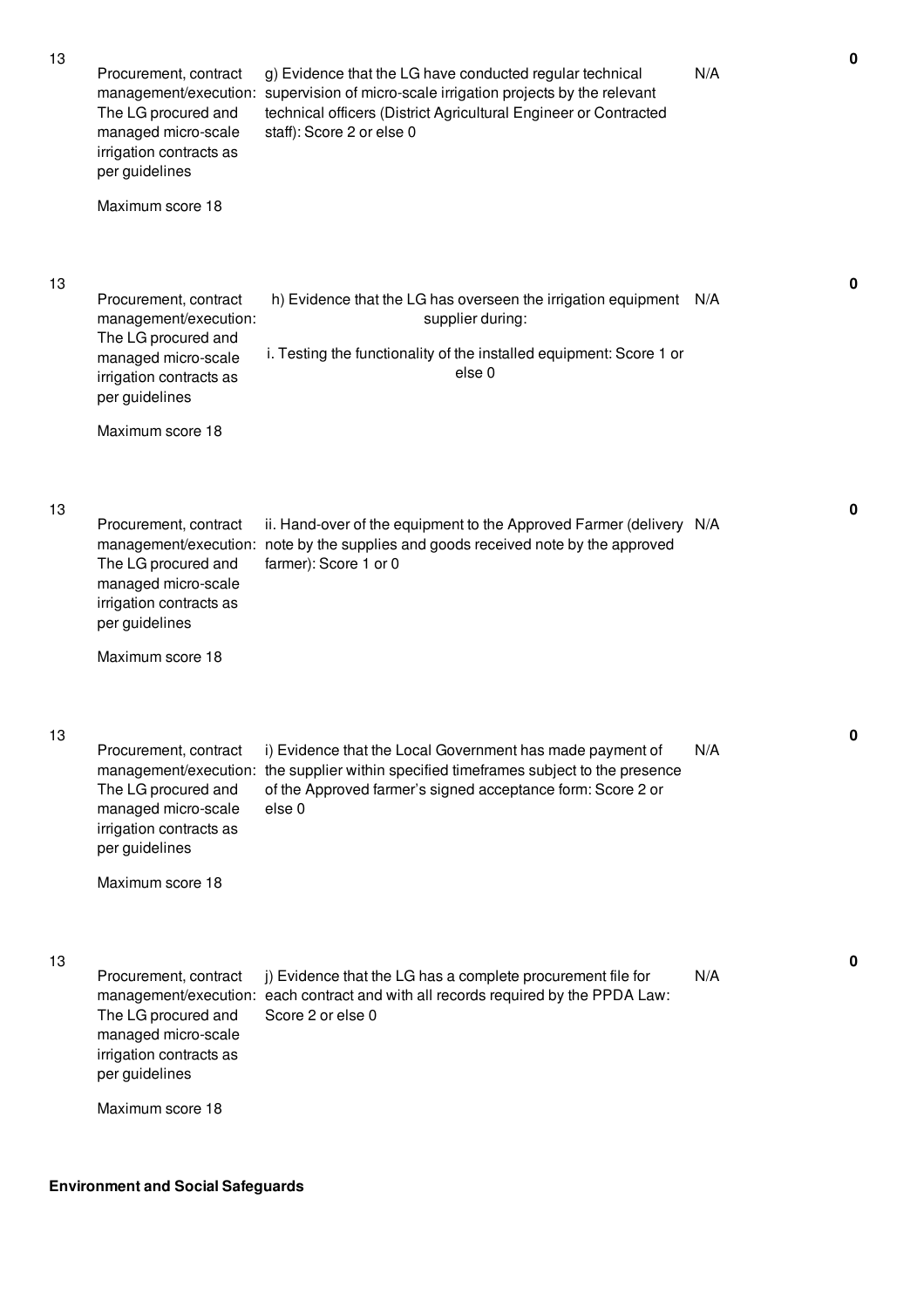| 14 | Grievance redress: The<br>LG has established a<br>mechanism of<br>addressing micro-scale<br>irrigation grievances in<br>line with the LG<br>grievance redress<br>framework<br>Maximum score 6 | a) Evidence that the Local Government has displayed details of<br>the nature and avenues to address grievance prominently in<br>multiple public areas: Score 2 or else 0                                                                              | N/A | 0           |
|----|-----------------------------------------------------------------------------------------------------------------------------------------------------------------------------------------------|-------------------------------------------------------------------------------------------------------------------------------------------------------------------------------------------------------------------------------------------------------|-----|-------------|
| 14 | Grievance redress: The<br>LG has established a<br>mechanism of<br>addressing micro-scale<br>irrigation grievances in<br>line with the LG<br>grievance redress<br>framework<br>Maximum score 6 | b) Micro-scale irrigation grievances have been:<br>i). Recorded score 1 or else 0<br>ii). Investigated score 1 or else 0<br>iii). Responded to score 1 or else 0<br>iv). Reported on in line with LG grievance redress framework<br>score 1 or else 0 | N/A | $\mathbf 0$ |
| 14 | Grievance redress: The<br>LG has established a<br>mechanism of<br>addressing micro-scale<br>irrigation grievances in<br>line with the LG<br>grievance redress<br>framework<br>Maximum score 6 | b) Micro-scale irrigation grievances have been:<br>ii. Investigated score 1 or else 0<br>iii. Responded to score 1 or else 0<br>iv. Reported on in line with LG grievance redress framework<br>score 1 or else 0                                      | N/A | $\mathbf 0$ |
| 14 | Grievance redress: The<br>LG has established a<br>mechanism of<br>addressing micro-scale<br>irrigation grievances in<br>line with the LG<br>grievance redress<br>framework                    | b) Micro-scale irrigation grievances have been:<br>iii. Responded to score 1 or else 0<br>iv. Reported on in line with LG grievance redress framework<br>score 1 or else 0                                                                            | N/A | 0           |

Maximum score 6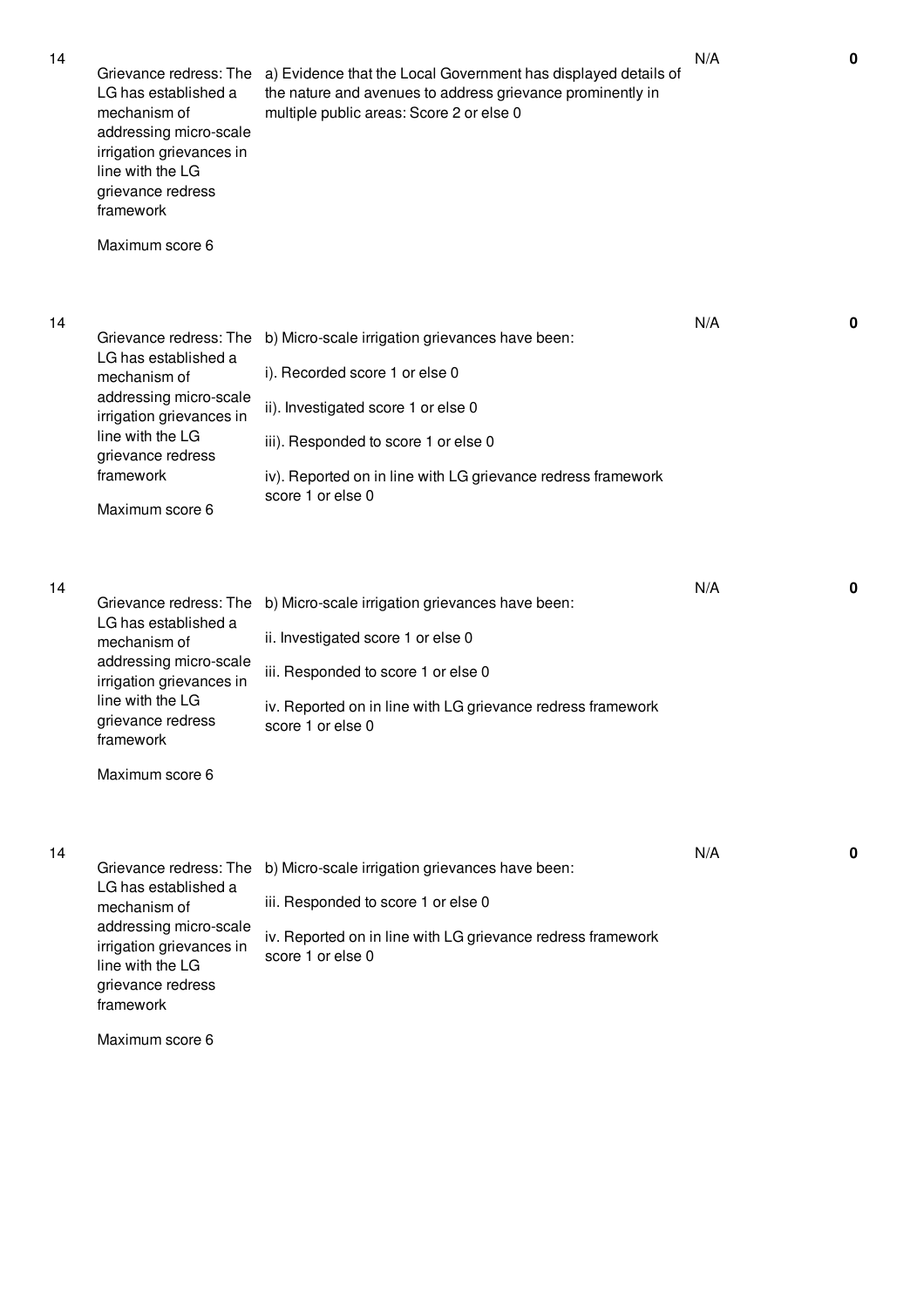Grievance redress: The b) Micro-scale irrigation grievances have been: LG has established a mechanism of addressing micro-scale score 1 or else 0 irrigation grievances in line with the LG grievance redress framework Maximum score 6 iv. Reported on in line with LG grievance redress framework N/A **0**

## **Environment and Social Requirements**

| 15 | Safeguards in the<br>delivery of investments<br>Maximum score 6 | a) Evidence that LGs have disseminated Micro- irrigation<br>guidelines to provide for proper siting, land access (without<br>encumbrance), proper use of agrochemicals and safe disposal<br>of chemical waste containers etc.                                                                                           | N/A | 0           |
|----|-----------------------------------------------------------------|-------------------------------------------------------------------------------------------------------------------------------------------------------------------------------------------------------------------------------------------------------------------------------------------------------------------------|-----|-------------|
| 15 | Safeguards in the<br>delivery of investments<br>Maximum score 6 | score 2 or else 0<br>b) Evidence that Environmental, Social and Climate Change<br>screening have been carried out and where required, ESMPs<br>developed, prior to installation of irrigation equipment.<br>i. Costed ESMP were incorporated into designs, BoQs, bidding<br>and contractual documents score 1 or else 0 | N/A | 0           |
| 15 | Safeguards in the<br>delivery of investments<br>Maximum score 6 | ii. Monitoring of irrigation impacts e.g. adequacy of water source<br>(quality & quantity), efficiency of system in terms of water<br>conservation, use of agro-chemicals & management of resultant<br>chemical waste containers score 1 or else 0                                                                      | N/A | 0           |
| 15 | Safeguards in the<br>delivery of investments<br>Maximum score 6 | iii. E&S Certification forms are completed and signed by<br>Environmental Officer prior to payments of contractor<br>invoices/certificates at interim and final stages of projects score<br>1 or else 0                                                                                                                 | N/A | 0           |
| 15 | Safeguards in the<br>delivery of investments<br>Maximum score 6 | iv. E&S Certification forms are completed and signed by CDO<br>prior to payments of contractor invoices/certificates at interim<br>and final stages of projects score 1 or else 0                                                                                                                                       | N/A | $\mathbf 0$ |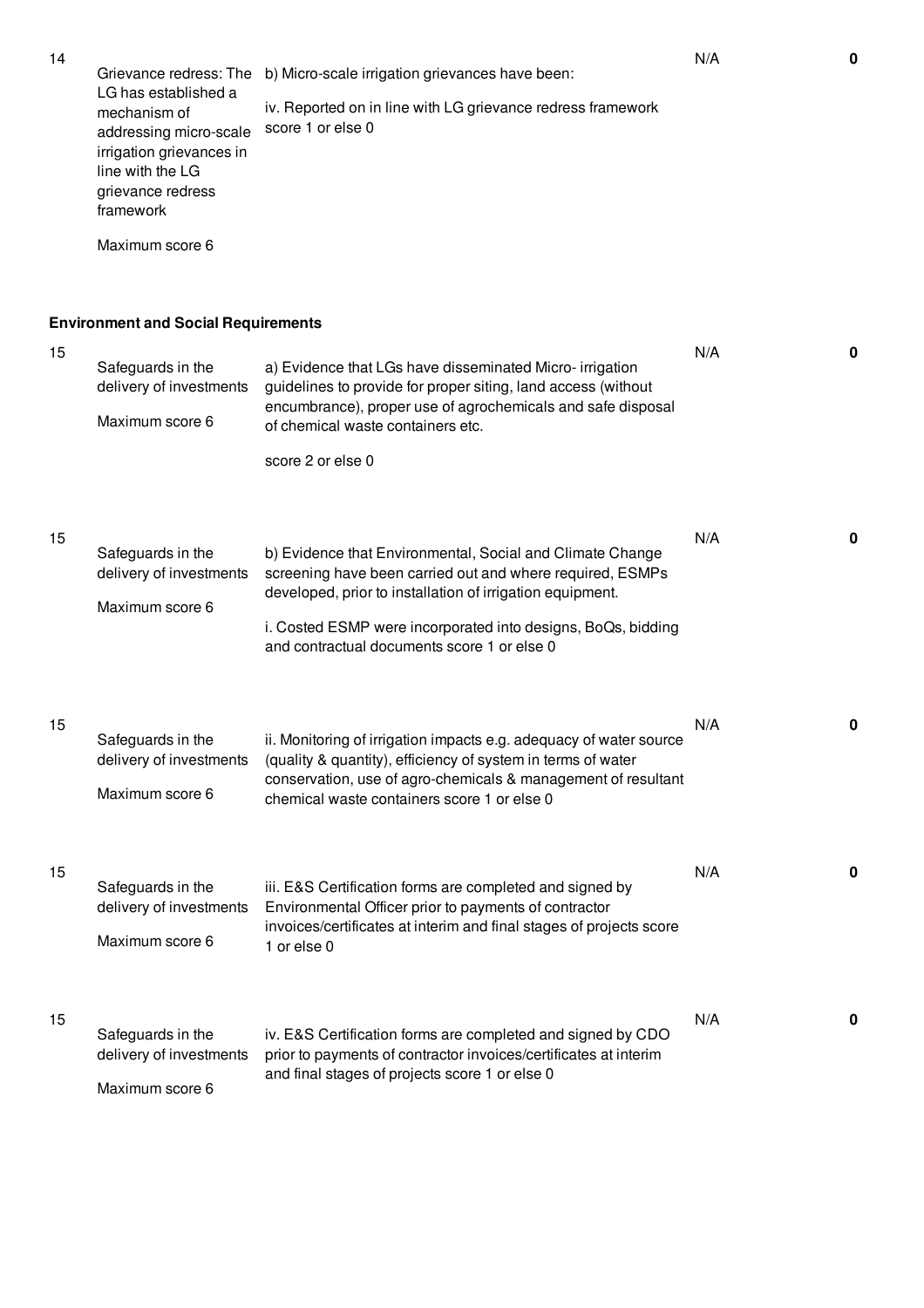| No. | <b>Summary of requirements</b>                                                                                                                                                                                        | Definition of<br>compliance                                                                                         | <b>Compliance justification</b>                                                                                                                                                             | <b>Score</b> |
|-----|-----------------------------------------------------------------------------------------------------------------------------------------------------------------------------------------------------------------------|---------------------------------------------------------------------------------------------------------------------|---------------------------------------------------------------------------------------------------------------------------------------------------------------------------------------------|--------------|
|     | <b>Human Resource Management and Development</b>                                                                                                                                                                      |                                                                                                                     |                                                                                                                                                                                             |              |
| 1   | Evidence that the LG has recruited or<br>requested for secondment of staff for all<br>critical positions in the District Production<br>Office responsible for micro-scale irrigation<br>Maximum score is 70           | If the LG has<br>recruited the Senior<br>Agriculture Engineer<br>score 70 or else 0.                                | Mr. Wantimba Latif was appointed Senior<br>Agriculture Engineer on probation on<br>14/2/2017 under Min. KLR/DSC/113/2016<br>and confirmed on 18/4/2018 under Min.<br>KLR/DSC-Apr (ii)/2018. | 70           |
|     | <b>Environment and Social Requirements</b>                                                                                                                                                                            |                                                                                                                     |                                                                                                                                                                                             |              |
| 2   | Evidence that the LG has carried out<br>Environmental, Social and Climate<br>Change screening have been carried out<br>for potential investments and where<br>required costed ESMPs developed.<br>Maximum score is 30 | If the $LG$ :<br>a. Carried out<br>Environmental,<br>Social and Climate<br>Change screening,<br>score 15 or else 0. | N/A                                                                                                                                                                                         | 0            |

Evidence that the LG has carried out Environmental, Social and Climate Change screening have been carried out for potential investments and where required costed ESMPs developed.

Maximum score is 30

N/A **0**

b. Carried out Social Impact Assessments (ESIAs) where required, score 15 or else 0.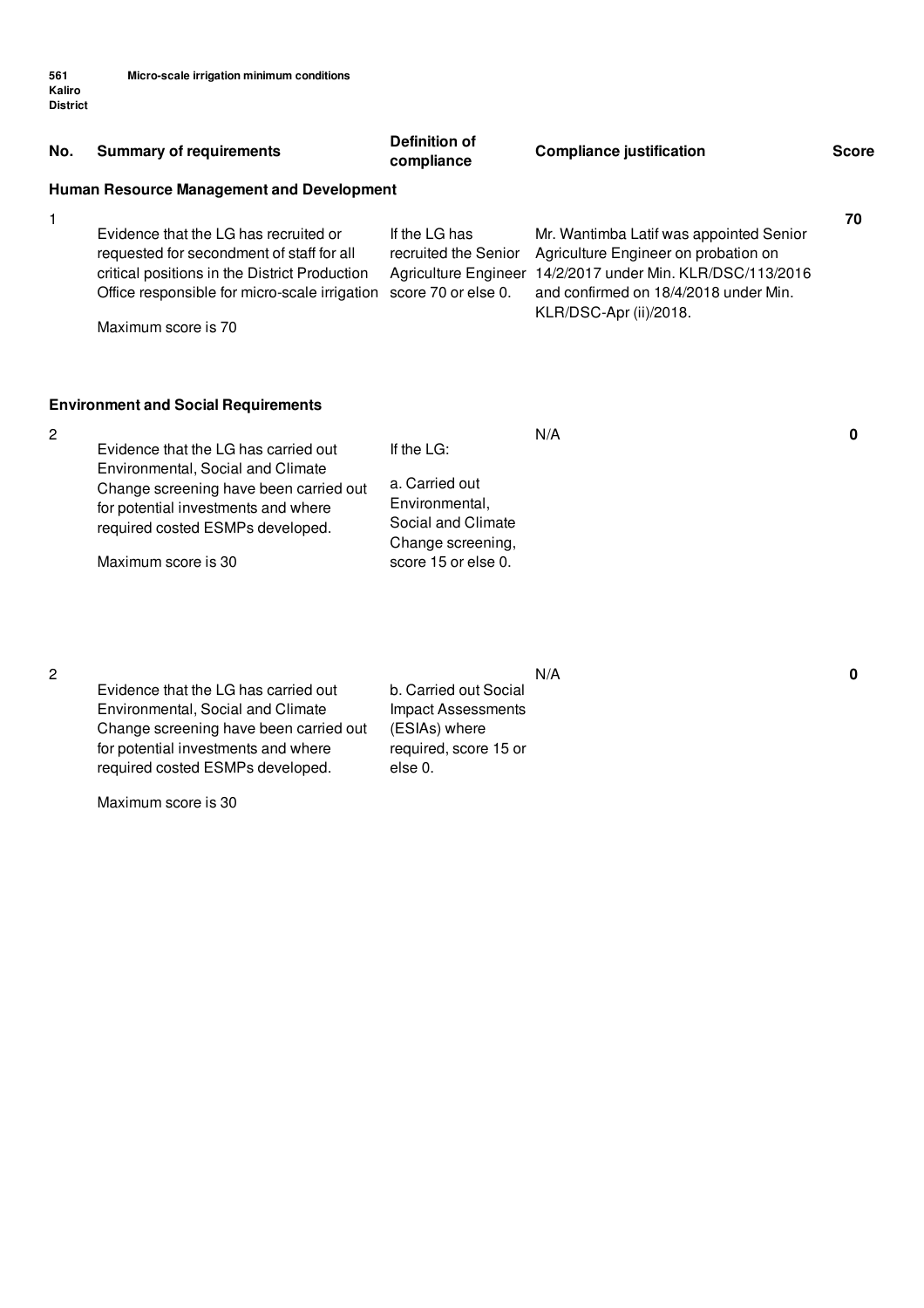| No. | <b>Summary of requirements</b>                                                                                                                              | <b>Definition of</b><br>compliance                                                   | <b>Compliance justification</b>                                                                                                                                                                    | <b>Score</b> |
|-----|-------------------------------------------------------------------------------------------------------------------------------------------------------------|--------------------------------------------------------------------------------------|----------------------------------------------------------------------------------------------------------------------------------------------------------------------------------------------------|--------------|
|     | <b>Human Resource Management and Development</b>                                                                                                            |                                                                                      |                                                                                                                                                                                                    |              |
| 1   | Evidence that the LG has<br>recruited or formally requested for<br>secondment of staff for all critical<br>positions.                                       | If the LG has recruited:<br>a. 1 Civil Engineer<br>(Water), score 15 or<br>else 0.   | The LG appointed Mr. Edhaya David the Civil<br>Engineer (Water) on 28/6/2017 under Min.<br>7KLR/DSC-June (iv)/2017                                                                                 | 15           |
| 1   | Evidence that the LG has<br>recruited or formally requested for Officer for mobilization,<br>secondment of staff for all critical<br>positions.             | b. 1 Assistant Water<br>score 10 or else 0.                                          | Mr. Mulyakubi Bob was appointed on probation<br>Assistant Engineering Officer (Water) on<br>16/1/2017 under Min. KLR/DSC/104/2016 and<br>confirmed on 11/12/2018 under Min.<br>KLR/DSC/11/2018 (i) | 10           |
| 1   | Evidence that the LG has<br>recruited or formally requested for Maintenance<br>secondment of staff for all critical<br>positions.                           | c. 1 Borehole<br>Technician/Assistant<br>Engineering Officer,<br>score 10 or else 0. | Mr. KiribakiLastone was appointed the Borehole<br>Maintenance Officer on probation on 13/4/2011<br>under KLR/DSC/05/2011 (vi) and confirmed on<br>8/6/2012 under Min. KLR/DSC/044/2012 (i)         | 10           |
| 1   | Evidence that the LG has<br>recruited or formally requested for Officer, score 15 or<br>secondment of staff for all critical<br>positions.                  | d. 1 Natural Resources<br>else 0.                                                    | Mr. Diogo Paul the Senior Environment Officer<br>was appointed the Ag. District Natural Resources<br>Officer on 8/12/2016 under Min.<br>KLR/DSC/99(i)/2016                                         | 0            |
| 1   | Evidence that the LG has<br>recruited or formally requested for Officer, score 10 or else assessment.<br>secondment of staff for all critical<br>positions. | e. 1 Environment<br>0.                                                               | This position was not filled by the time of                                                                                                                                                        | 0            |
| 1   | Evidence that the LG has<br>recruited or formally requested for 10 or else 0.<br>secondment of staff for all critical<br>positions.                         |                                                                                      | f. Forestry Officer, score This position was not filled by the time of<br>assessment.                                                                                                              | 0            |

**Environment and Social Requirements**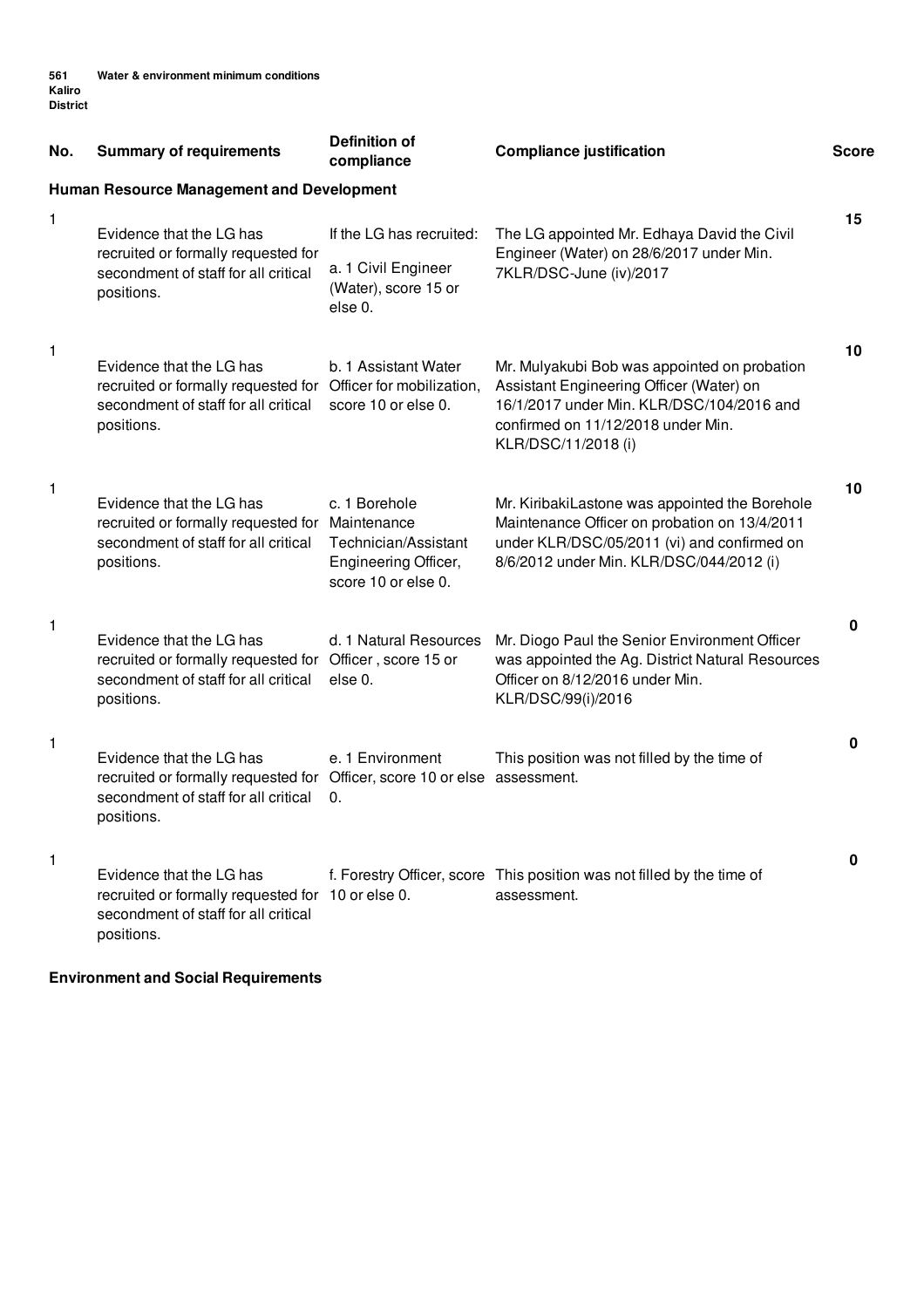Evidence that the LG has carried out Environmental. Social and Climate Change screening/Environment and Social Impact Assessment (ESIAs) (including child protection plans) where applicable, and abstraction permits have been issued to contractors by the Directorate of Water Resources Management (DWRM) prior to commencement of all civil works on all water sector projects

If the LG:

a. Carried out Environmental, Social and Climate Change screening/Environment, score 10 or else 0.

There was evidence that the LG Carried out Environmental, Social and Climate Change screening for all water infrastructure projects for FY 2019/2020 filled and endorsed by the environment officer. There were

17 Borehole sites screened, some of the proposed locations were; At Naibinga, Takira, Nsulumbi at Mugejera's place. Kamutaka, mahomo, Kiranga B, Busiro Central, Bugada, Buyingangaine at Kaisuka's place. At Butongole Primary school, Busanda, Namejje, Kirama B, Butaata, Buwangala, Beeda and Ndooli. Screening forms were filled and signed by the Environment Officer on 17th July 2019.

However the forms were not endorsed by the CDO. Therefore the LG scored zero because all Screening forms were to be filled and signed by both the Environment Officer and CDO.

Evidence that the LG has carried out Environmental. Social and Climate Change screening/Environment and Social Impact Assessment (ESIAs) (including child protection plans) where applicable, and abstraction permits have been issued to contractors by the Directorate of Water Resources Management (DWRM) prior to commencement of all civil works on all water sector projects

b. Carried out Social Impact Assessments (ESIAs) , score 10 or else 0.

The LG had evidence of ESMPs of siting, drilling and installation of deep wells for the listed borehole site locations for example;

At Naibinga, Takira, Nsulumbi at Mugejera's place. Kamutaka, mahomo, Kiranga B, Busiro Central, Bugada, Buyingangaine at Kaisuka's place. At Butongole Primary school, Busanda, Namejje, Kirama B, Butaata, Buwangala, Beeda and Ndooli. Part of the ESIA was endorsed by the CDO and Environment Officer on 29th July 2019. Description was; Element. Is the nature of wetland, forest protected area, sloping or flat. Environment and Social Impact: Soil compaction, soil erosion, pollution of soil. Mitigation measures: Minimize soil stripping area only .Stock pile top soil separately in small mounds to maintain micro-biology viability. Install erosion protection works to prevent siltation, leveling of soil, rehabilitation all disturbed areas.

ESMPS prepared and filled by the Environment Officer and CDO on 29th July 2019. Description: Construction phase. Clearing and excavation. Negative Environment and Social impacts: Clearing of vegetation. Mitigation measures: Restrict area cleared for source. Indicators: Plan Field report. Implementing Agency: Contractor. Costed at UGX 2,000,000.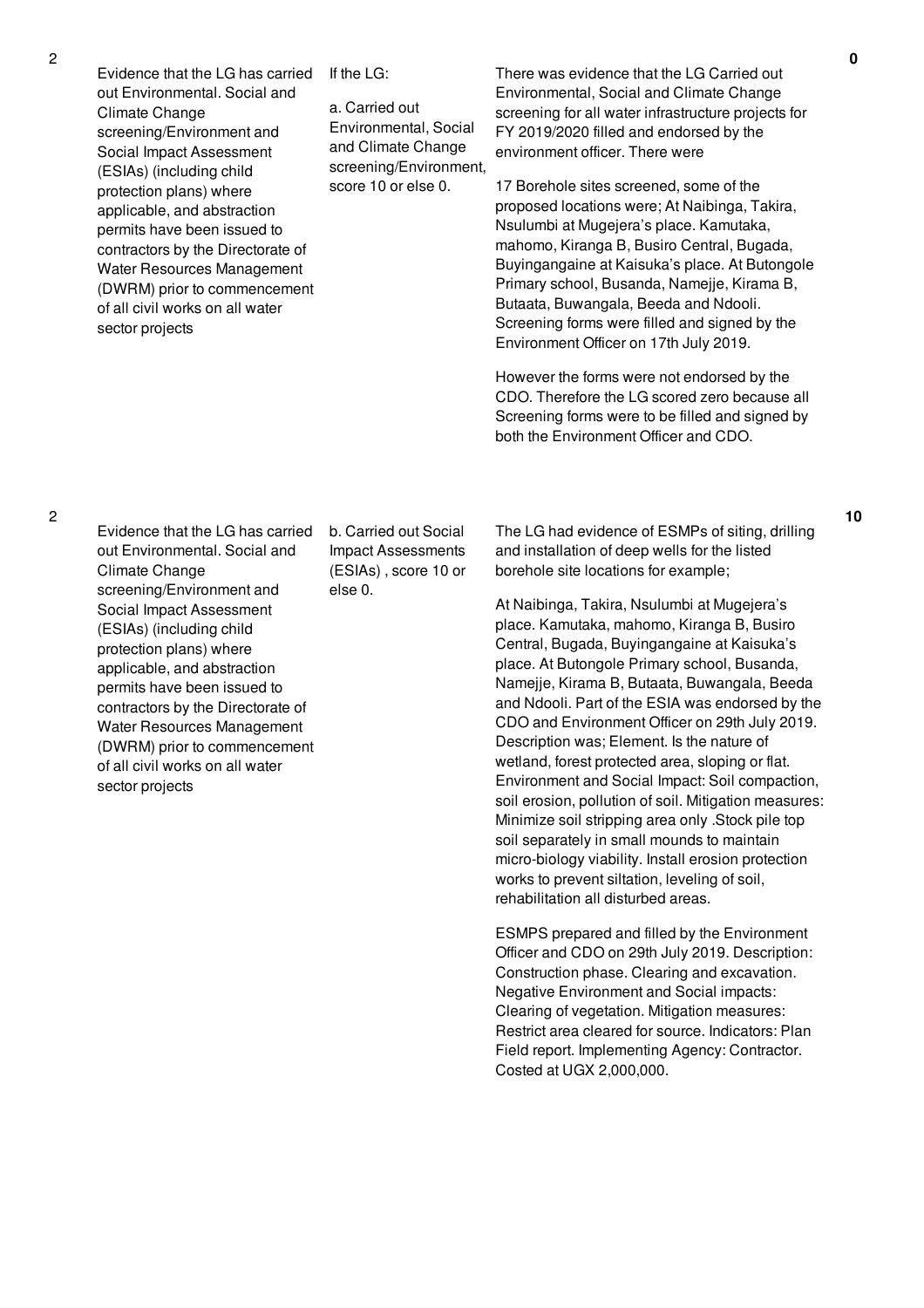Evidence that the LG has carried out Environmental. Social and Climate Change screening/Environment and Social Impact Assessment (ESIAs) (including child protection plans) where applicable, and abstraction permits have been issued to contractors by the Directorate of Water Resources Management (DWRM) prior to commencement of all civil works on all water sector projects

c. Ensured that contractors got abstraction permits issued by DWRM, score 10 or else 0.

At the time of assessment, there was no evidence of Abstraction permits, however the LG had evidence of a drilling permit requested from the Contractor ( Sharda Drilling (U) Ltd, Po. Box 27927, Wakiso.) No. DP03602DW 2019 for procurement purposes to drill boreholes in accordance with the terms and conditions of the permit granted for a period not exceeding one year which came into force on 1st July 2019 until 30th June 2020. The permit was issued on 16th May 2019 by the Director of Water Development, Eng. Kavutse Dominic. Therefore the LG scored zero.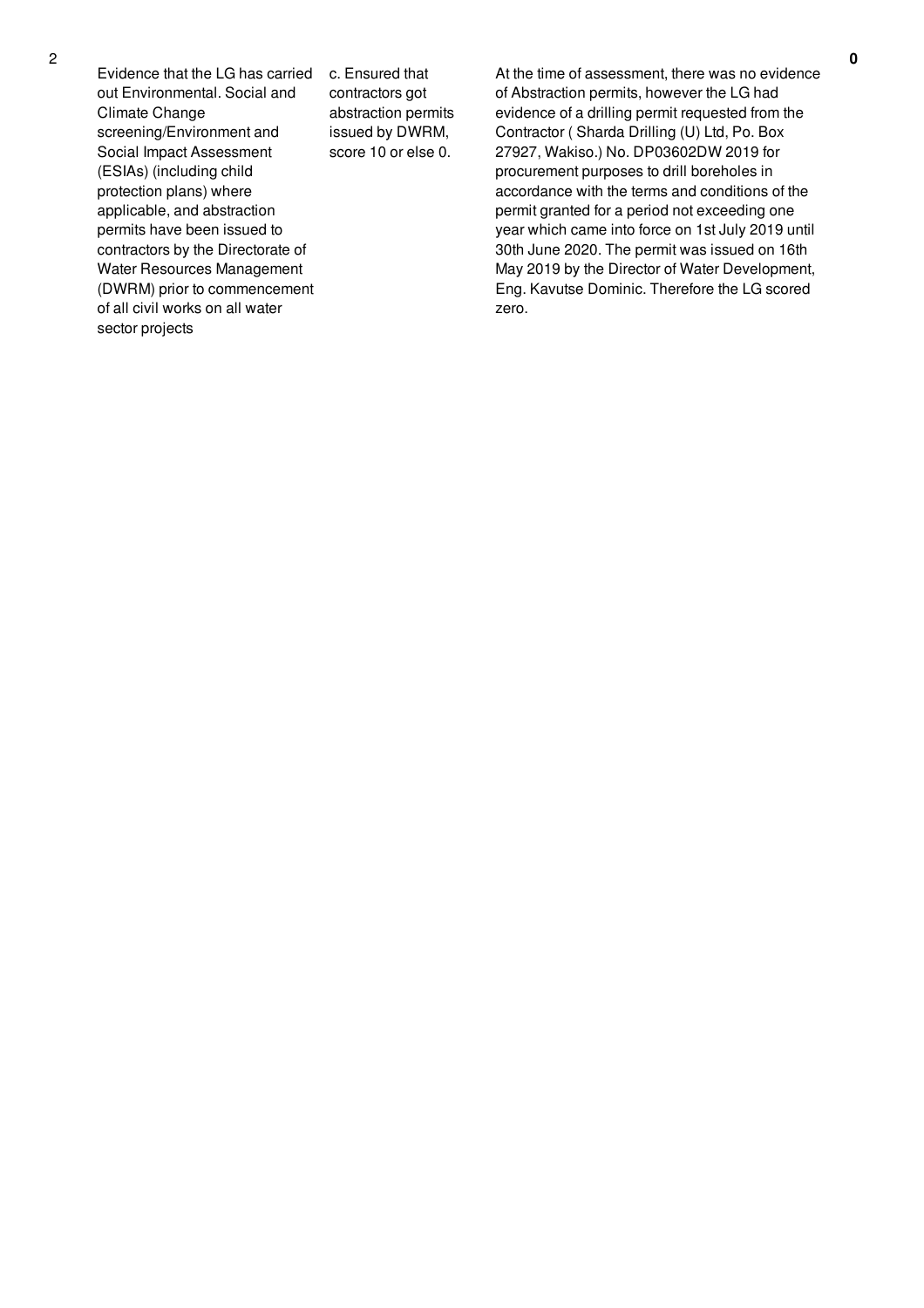| No.          | <b>Summary of</b><br>requirements                                                                                                                                          | <b>Definition of</b><br>compliance                                                                                                               | <b>Compliance justification</b>                                                                                                                         | <b>Score</b> |
|--------------|----------------------------------------------------------------------------------------------------------------------------------------------------------------------------|--------------------------------------------------------------------------------------------------------------------------------------------------|---------------------------------------------------------------------------------------------------------------------------------------------------------|--------------|
|              | <b>Human Resource Management and Development</b>                                                                                                                           |                                                                                                                                                  |                                                                                                                                                         |              |
| 1            | Evidence that the<br>District has<br>substantively recruited<br>or formally requested<br>for secondment of staff<br>for all critical positions.<br>Applicable to Districts | If the LG has<br>substantively recruited<br>or formally requested<br>for secondment of:<br>a. District Health<br>Officer, score 10 or else<br>0. | The LG appointed Dr. Katamba Allan Semakula on<br>promotion to District Health Officer on 11/6/2020 under Min.<br>KLR/DSC/06/2020                       | 10           |
|              | only.                                                                                                                                                                      |                                                                                                                                                  |                                                                                                                                                         |              |
|              | Maximum score is 70                                                                                                                                                        |                                                                                                                                                  |                                                                                                                                                         |              |
| $\mathbf{1}$ | Evidence that the<br>District has<br>substantively recruited<br>or formally requested<br>for secondment of staff<br>for all critical positions.                            | b. Assistant District<br>Health Officer Maternal,<br>Child Health and<br>Nursing, score 10 or<br>else 0                                          | Mr. Nabagereka Hellen was appointed the ADHO-MCH on<br>promotion from Nursing Officer on 19/7/2017 under Min.<br>7KLR/DSC-June (i)/2017                 | 10           |
|              | Applicable to Districts<br>only.                                                                                                                                           |                                                                                                                                                  |                                                                                                                                                         |              |
|              | Maximum score is 70                                                                                                                                                        |                                                                                                                                                  |                                                                                                                                                         |              |
| Т.           | Evidence that the<br>District has<br>substantively recruited<br>or formally requested<br>for secondment of staff<br>for all critical positions.                            | c. Assistant District<br><b>Health Officer</b><br>Environmental Health,<br>score 10 or else 0.                                                   | Mr. Sabagabo Johnson the PHI was submitted by the CAO<br>to Kaliro DSC for appointment as Ag. ADHO-Enviroment on<br>26/3/2020 in a letter ref: CR 156/2 | 0            |
|              | Applicable to Districts<br>only.                                                                                                                                           |                                                                                                                                                  |                                                                                                                                                         |              |
|              | Maximum score is 70                                                                                                                                                        |                                                                                                                                                  |                                                                                                                                                         |              |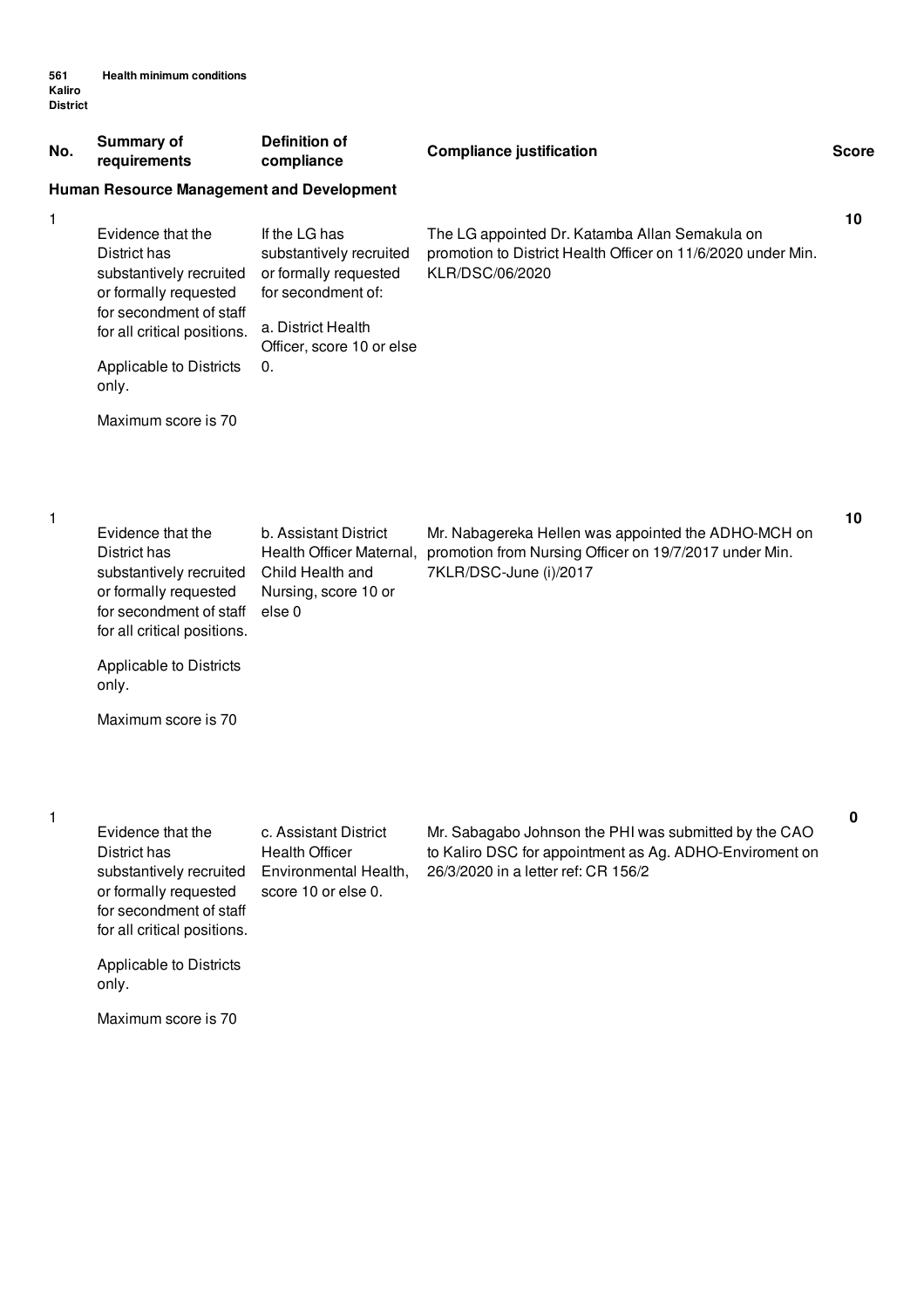| Evidence that the<br>District has<br>substantively recruited<br>or formally requested<br>for secondment of staff<br>for all critical positions.<br>Applicable to Districts | d. Principal Health<br>Inspector (Senior<br>Environment Officer),<br>score 10 or else 0. | Mr. Sabagabo Johnson was appointed Principal Health<br>Inspector on promotion on 9/11/2010 under Min.<br>KLR/DSC/1000 (i) 2010                                                    | 10 |
|----------------------------------------------------------------------------------------------------------------------------------------------------------------------------|------------------------------------------------------------------------------------------|-----------------------------------------------------------------------------------------------------------------------------------------------------------------------------------|----|
| only.<br>Maximum score is 70                                                                                                                                               |                                                                                          |                                                                                                                                                                                   |    |
| Evidence that the<br>District has<br>substantively recruited<br>or formally requested<br>for secondment of staff<br>for all critical positions.                            | e. Senior Health<br>Educator, score 10 or<br>else 0.                                     | Mr. Tidhomu Lawrence was appointed SHE on 30/5/2008<br>under Min. KLR/DSC/328 (vi)/2008                                                                                           | 10 |
| Applicable to Districts<br>only.<br>Maximum score is 70                                                                                                                    |                                                                                          |                                                                                                                                                                                   |    |
| Evidence that the<br>District has<br>substantively recruited<br>or formally requested<br>for secondment of staff<br>for all critical positions.                            | f. Biostatistician, score<br>10 or 0.                                                    | Mr. Jafali Mohammed was appointed Biostatistician on<br>probation on 13/4/2011 under Min. KLR/DSC/05/2011 (vii)<br>and confirmed on 6/9/2012 under Min. KLR/DSC/047/2012<br>(iii) | 10 |
| Applicable to Districts<br>only.<br>Maximum score is 70                                                                                                                    |                                                                                          |                                                                                                                                                                                   |    |
| Evidence that the<br>District has<br>substantively recruited<br>or formally requested<br>for secondment of staff<br>for all critical positions.                            | g. District Cold Chain<br>else 0.                                                        | Mr. Kisaame Andrew was appointed the DCCT on<br>Technician, score 10 or 13/7/2006 under Min. BDSC94/2006                                                                          | 10 |
| Applicable to Districts<br>only.<br>Maximum score is 70                                                                                                                    |                                                                                          |                                                                                                                                                                                   |    |
|                                                                                                                                                                            |                                                                                          |                                                                                                                                                                                   |    |

1

1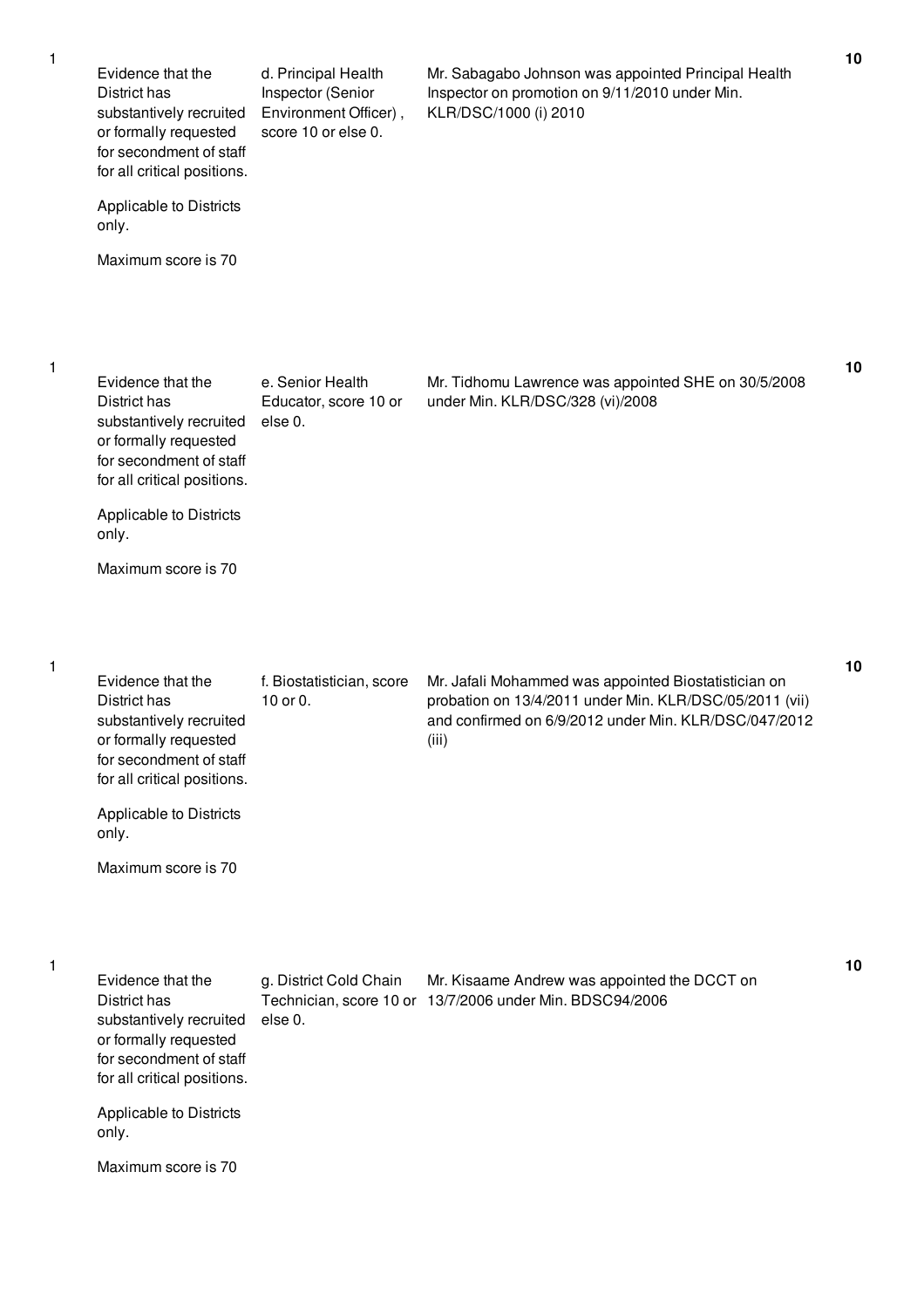Evidence that the Municipality has in place or formally requested for secondment of staff for all critical positions. *Applicable to MCs only. Maximum score is 70* h. If the MC has in place or formally requested for secondment of Medical Officer of Health Services /Principal Medical Officer, score 30 or else 0. Evidence that the Municipality has in place or formally requested for secondment of staff for all critical positions. *Applicable to MCs only. Maximum score is 70* i. If the MC has in place or formally requested for secondment of Principal Health Inspector, score 20 or else 0. Evidence that the Municipality has in place or formally requested for secondment of staff for 20 or else 0. all critical positions. *Applicable to MCs only. Maximum score is 70* j. If the MC has in place or formally requested for secondment of Health Educator, score **Environment and Social Requirements** Evidence that prior to commencement of all civil works for all Health sector projects, the LG has carried out: Environmental, Social and Climate Change screening/Environment Social Impact Assessments (ESIAs) Maximum score is 30 If the LG carried out: a. Environmental, Social and Climate Change screening/Environment, score 15 or else 0. There was evidence of screening forms for: I. Renovation of OPD at Namwiwa Health Centre III. Forms were filled and signed by the Environment Officer on 15th July 2019. ii. Construction of a placenta pit in Bumanya Health Centre IV. Forms were filled and signed by the Environment Officer on 15th July 2019. iii. Construction of 5 stance lined pit latrine at Nabikooli health Centre II. Forms were filled and signed by the

> However the CDO had not endorsed on the screening forms yet the indicator required that both CDO and Environment Officer participate in the screening. Therefore the LG scored zero.

**0**

Environment Officer on 15th July 2019.

1

1

1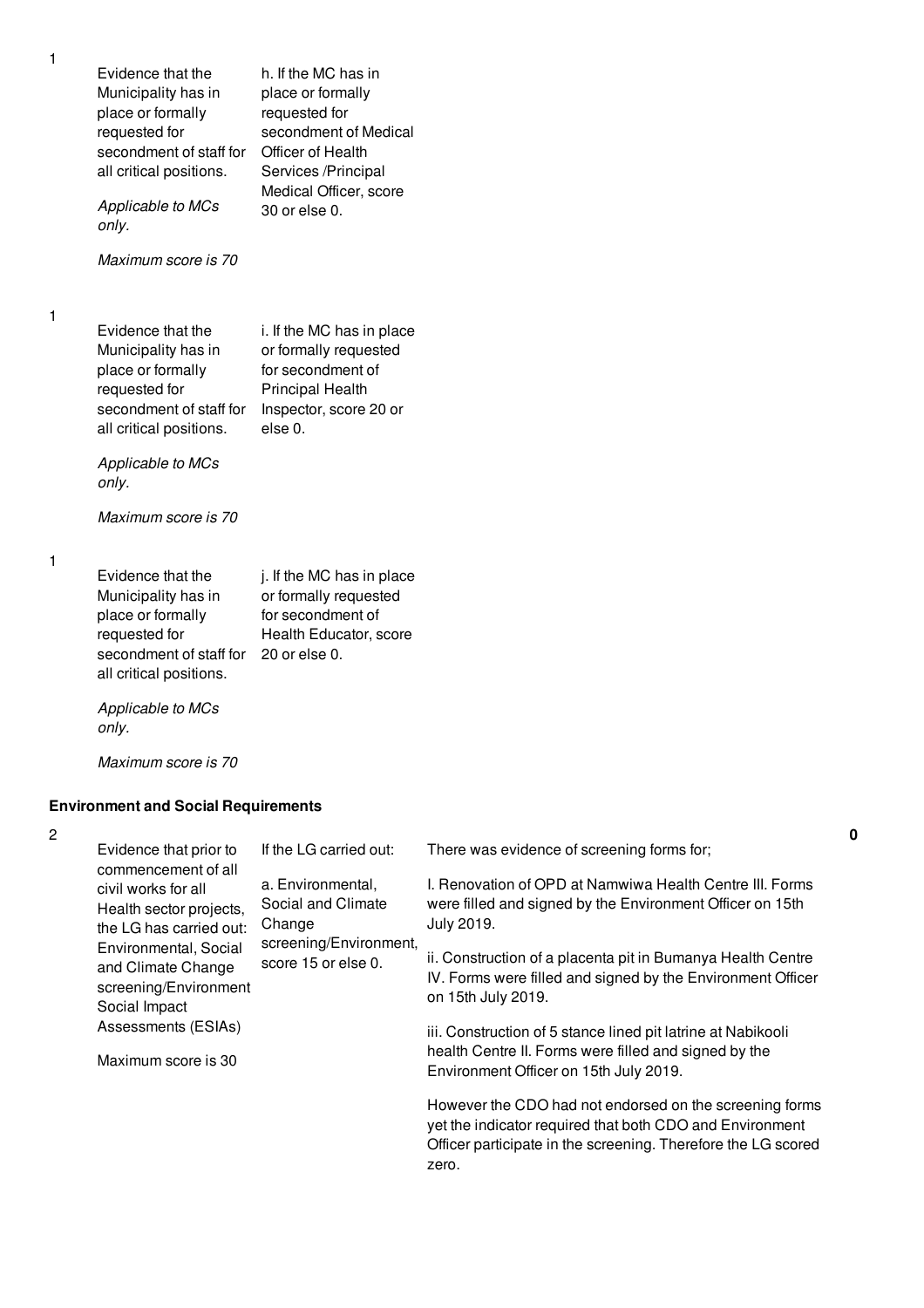Evidence that prior to commencement of all civil works for all Health sector projects, the LG has carried out: Environmental, Social and Climate Change screening/Environment

Social Impact

Assessments (ESIAs)

Maximum score is 30

b. Social Impact Assessments (ESIAs) , score 15 or else 0.

There was evidence of ESIAs prepared and signed by the Environment officer and CDO for example;

i.ESIA for Renovation of OPD at Namwiwa Health Centre III in Namwiwa sub county. Some of the environment elements were: Any resources used in construction and operation (water, energy, other materials, marrum). Environment and social impact: Reduced air quality through increased dust levels, noise pollution fom the works for the patients, foul smell from the paints. Mitigation measures: Sprinkle water to reduce dust during works Use of safety garments, beautification of the area by planting some trees and ornamentals. Signed by the CDO and Environment Officer on 15th July 2019.

ii. ESIA for Construction of a placenta pit in Bumanya Health Centre IV, in Bumanya sub county. Some of the environment elements were: Any resources used in construction and operation (water, energy, other materials, marrum). Environment and social impact: reduced beauty due to works. Mitigation measures: Ground Leveling. ESMP project phase: Planning, Land acquisition. Negative Environmental and social impacts: change of land use, improper site planning. Indicators: Reports of the meeting. Implementing Agency: LG. Frequency: Once a year. Costed at UGX 500,000. Signed by the CDO and Environment Officer on 15th July 2019.

iii. ESIA for Construction of 5 stance lined pit latrine at Nabikooli health Centre II in Namugongo sub county. Some of the environment elements were: Any resources used in construction and operation (water, energy, other materials, marrum). Environment and social impact: reduced beauty due to works. Mitigation measures: Ground Leveling. ESMP project phase: Planning, Land acquisition. Negative Environmental and social impacts: change of land use. Indicators: Reports of the meeting. Implementing Agency: LG. Frequency: Once a year. Costed at UGX 500,000. Signed by the CDO and Environment Officer on 15th July 2019.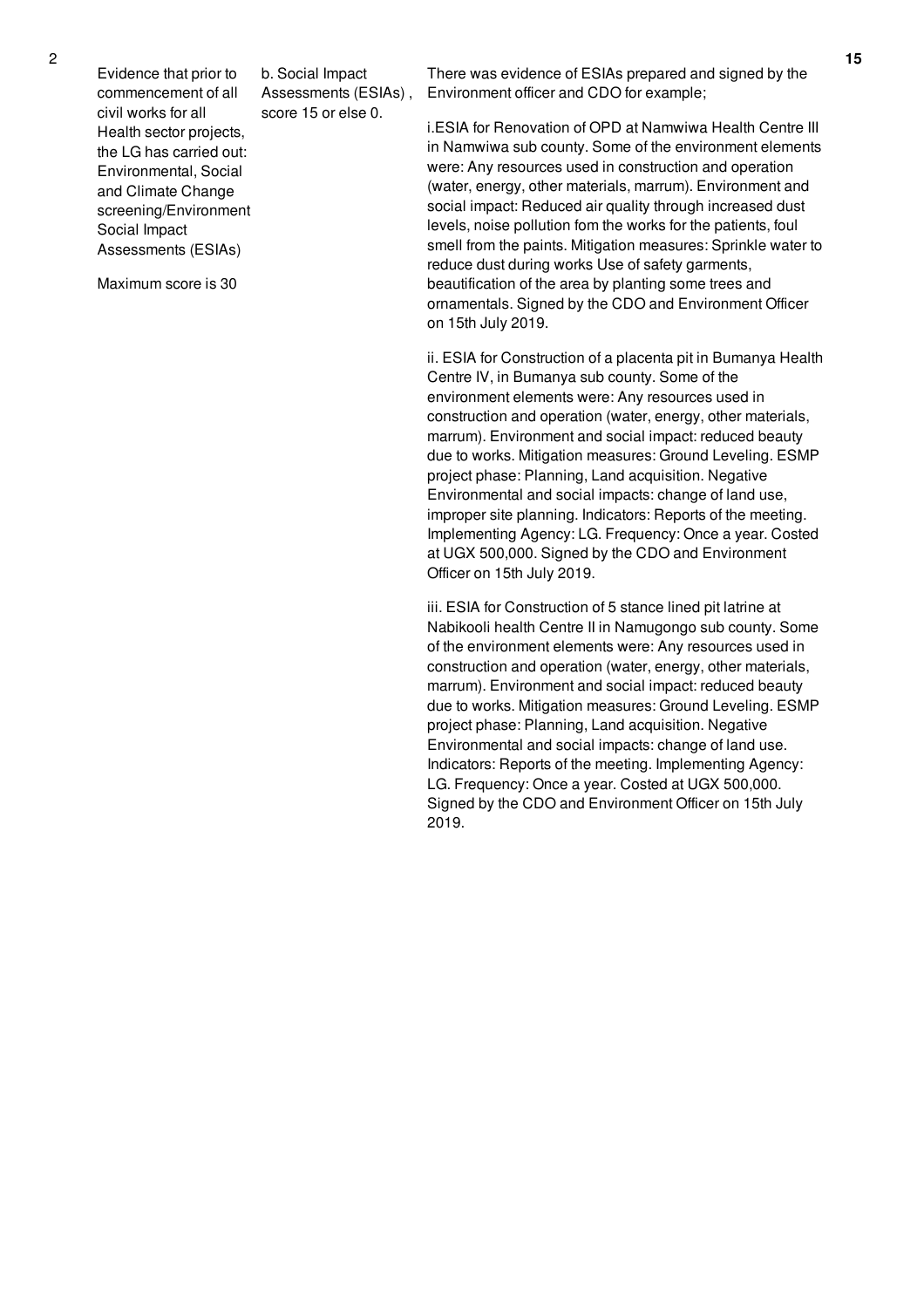| No. | <b>Summary of</b><br>requirements                                                                                                                                                                                                         | <b>Definition of</b><br>compliance                                                                                                                                                  | <b>Compliance justification</b>                                                                                                                                                                                                                                                            | <b>Score</b> |  |  |  |
|-----|-------------------------------------------------------------------------------------------------------------------------------------------------------------------------------------------------------------------------------------------|-------------------------------------------------------------------------------------------------------------------------------------------------------------------------------------|--------------------------------------------------------------------------------------------------------------------------------------------------------------------------------------------------------------------------------------------------------------------------------------------|--------------|--|--|--|
|     | <b>Human Resource Management and Development</b>                                                                                                                                                                                          |                                                                                                                                                                                     |                                                                                                                                                                                                                                                                                            |              |  |  |  |
| 1   | Evidence that the LG<br>has substantively<br>recruited or formally<br>requested for<br>secondment of staff for<br>all critical positions in<br>the District/Municipal<br><b>Education Office</b><br>namely:<br>The maximum score is<br>70 | If the LG has<br>substantively recruited<br>or formally requested<br>for secondment of:<br>a) District Education<br>Officer/ Principal<br>Education Officer,<br>score 30 or else 0. | Mr. Kamaga Edward was appointed on accelerated<br>promotion from the Senior Inspector of Schools to District<br>Education officer on 14/5/2020 under Min.<br>KLR/DSC/04/2019 (i)                                                                                                           | 30           |  |  |  |
| 1   | Evidence that the LG<br>has substantively<br>recruited or formally<br>requested for<br>secondment of staff for<br>all critical positions in<br>the District/Municipal<br><b>Education Office</b><br>namely:                               | If the LG has<br>substantively recruited<br>or formally requested<br>for secondment of:<br>b) All District/Municipal<br>Inspector of Schools,<br>score 40 or else 0.                | 1. Mr. Muwereza Paul was appointed on promotion from<br>Inspector of Schools to Senior Inspector of Schools on<br>4/7/2019 under Min. KLR/DSC06/2019 (v)<br>2. Mr. Waako Christopher was assigned the duties of<br>Inspector of Schools on 24/9/2019 by the CAO in a letter<br>ref: 156/4. | $\mathbf 0$  |  |  |  |

*The maximum score is 70*

## **Environment and Social Requirements**

| $\overline{2}$ |                                                                                                                                                                                                                                                 |                                                                                                                              |                                                                                                                                                                                                         |
|----------------|-------------------------------------------------------------------------------------------------------------------------------------------------------------------------------------------------------------------------------------------------|------------------------------------------------------------------------------------------------------------------------------|---------------------------------------------------------------------------------------------------------------------------------------------------------------------------------------------------------|
|                | Evidence that prior to<br>commencement of all<br>civil works for all<br>Education sector<br>projects the LG has<br>carried out:<br>Environmental, Social<br>and Climate Change<br>screening/Environment<br>Social Impact<br>Assessments (ESIAs) | If the LG carried out:<br>a. Environmental,<br>Social and Climate<br>Change<br>screening/Environment,<br>score 15 or else 0. | There was evidence that the LG carried out screening, for<br>example;                                                                                                                                   |
|                |                                                                                                                                                                                                                                                 |                                                                                                                              | i.Construction a 2 classroom block and 5 stance lined pit<br>latrines at Nababoko primary school in Kaliro District Local<br>Government. Form endorsed by the Environment Officer on<br>17th July 2019. |
|                |                                                                                                                                                                                                                                                 |                                                                                                                              | ii. Completion of 4 Classroom Block at Lubuulo primary<br>school in Kaliro District Local Government. Form endorsed<br>by the Environment Officer on 17th July 2019.                                    |
|                | The Maximum score is<br>30                                                                                                                                                                                                                      |                                                                                                                              | iii. Completion of a 5 classroom block at Buvulunguti<br>primary school in Kaliro District Local Government. Form<br>endorsed by the Environment Officer on 17th July 2019.                             |
|                |                                                                                                                                                                                                                                                 |                                                                                                                              | However the CDO had not signed on any of the screening<br>forms yet the indicator required both The CDO and<br>Environment Officer to sign therefore the LG scored zero.                                |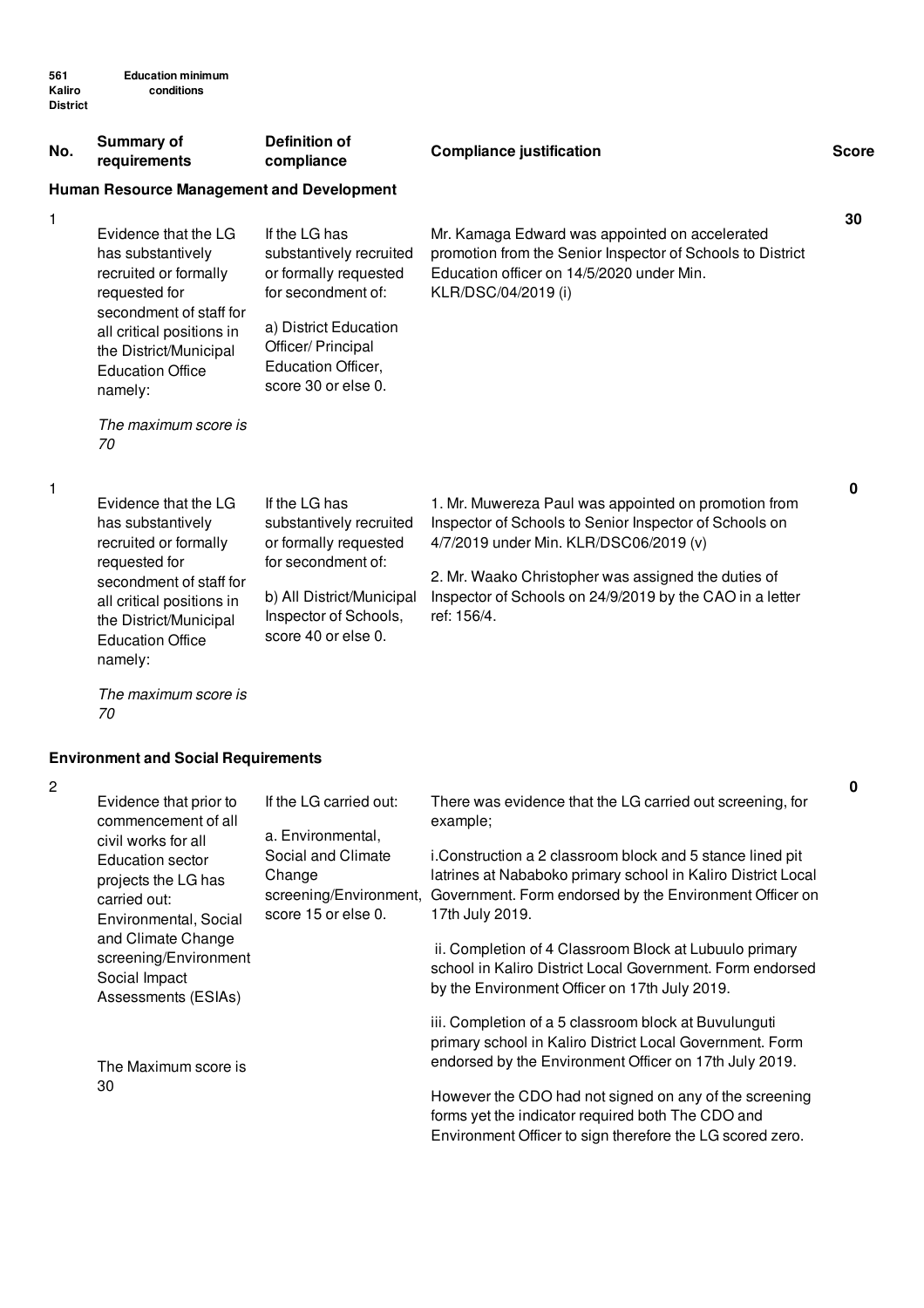Evidence that prior to commencement of all civil works for all Education sector projects the LG has

Environmental, Social and Climate Change screening/Environment

Assessments (ESIAs)

The Maximum score is

carried out:

Social Impact

30

If the LG carried out:

b. Social Impact Assessments (ESIAs) , score 15 or else 0.

The LG had evidence of ESIA/ESMP reports for example

for;

i.Construction of a 2 Classroom block and 5 stance lined pit latrines at Nababoko primary school in Kaliro District Local Government. Some of the ESIA Elements: Is the nature of site wetland, forest or protected area, sloping or flat. Environment or social impact: change of land use. Mitigation measures: Consult and involve community. Some of the ESMPS Project activities: Planning phase. Negative Environment and social impacts: Inappropriate location. Mitigation measures: Proper siting for project. Indicators: Reports. Implementing Agency: LG. Frequency: Once a year. Costed at UGX 200,000. ESMP report was endorsed by the CDO and Environment Officer On 17th July 2019.

ii. Completion of 4 Classroom block at Lubuulo primary school in Kisinda sub county, Kaliro District Local Government. Some of the ESMPS Project activities: Planning phase: Land acquisition. Some of the Negative Environment and social impacts: Change of land use. Mitigation measures Consult and involve community Consult engineer and physical planning committee. Indicators: Reports of the meeting. Implementing Agency: LG. Frequency: Once a year. Costed at UGX 500,000. ESMP was endorsed by the CDO and Environment Officer On 17th July 2019.

iii. ESMP for Renovation of a 5 Classroom Block at Buvulunguti primary school, Bukamba Sub county. Project activity: Construction phase. Some of the negative Environment and social impacts: Noise from workers. Mitigation measures: Regulate noise levels and hours of working. Implementing Agency: Contractor. Not costed. ESMP was endorsed by the CDO and Environment Officer on 17th July 2019.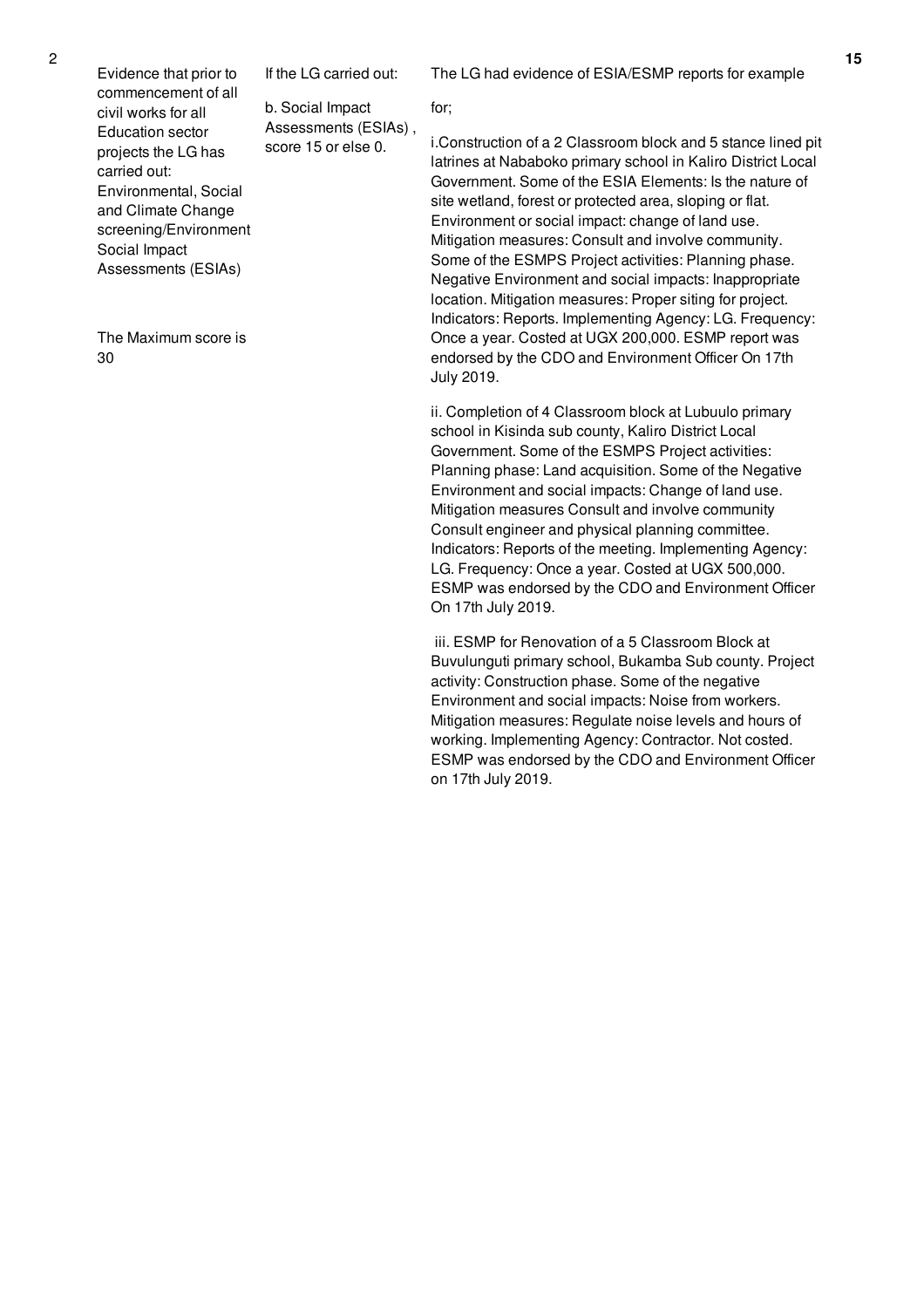| No. | <b>Summary of requirements</b>                                                                                                                                                                    | <b>Definition of</b><br>compliance                                                                 | <b>Compliance justification</b>                                                                                                                         | <b>Score</b> |
|-----|---------------------------------------------------------------------------------------------------------------------------------------------------------------------------------------------------|----------------------------------------------------------------------------------------------------|---------------------------------------------------------------------------------------------------------------------------------------------------------|--------------|
|     | <b>Human Resource Management and Development</b>                                                                                                                                                  |                                                                                                    |                                                                                                                                                         |              |
| 1   | Evidence that the LG has<br>recruited or formally requested<br>for secondment of staff for all<br>critical positions in the<br>District/Municipal Council<br>departments.                         | a. Chief Finance<br>Officer/Principal<br>Finance Officer,<br>score 3 or else 0                     | Mr. Mutome Godfrey was appointed the Ag. CFO on<br>8/12/2016 under Min. KLR/DSC/99(i)/2016                                                              | 0            |
|     | Maximum score is 37.                                                                                                                                                                              |                                                                                                    |                                                                                                                                                         |              |
| 1   | Evidence that the LG has<br>recruited or formally requested<br>for secondment of staff for all<br>critical positions in the<br>District/Municipal Council<br>departments.<br>Maximum score is 37. | b. District<br>Planner/Senior<br>Planner, score<br>3 or else 0                                     | The LG appointed Mr. Wankya Tom Francis the District<br>Planner on 28/June 2017 under Min. 7/KLR/DSC-June<br>(iv)/2017 on re-designation of appointment | 3            |
| 1   | Evidence that the LG has<br>recruited or formally requested<br>for secondment of staff for all<br>critical positions in the<br>District/Municipal Council<br>departments.<br>Maximum score is 37. | c. District<br>Engineer,<br>score 3 or else 0                                                      | Mr. Nyonyi Paul was appointed Ag. District Engineer on<br>Engineer/Principal 11/8/2016 under Min. KLR/DSC/95/ (ix) 2016                                 | 0            |
| 1   | Evidence that the LG has<br>recruited or formally requested<br>for secondment of staff for all<br>critical positions in the<br>District/Municipal Council<br>departments.<br>Maximum score is 37. | d. District Natural<br>Resources<br>Officer/Senior<br>Environment<br>Officer,<br>score 3 or else 0 | Mr. Diogo Paul the Senior Environment Officer was<br>appointed the Ag. District Natural Resources Officer on<br>8/12/2016 under Min. KLR/DSC/99(i)/2016 | 0            |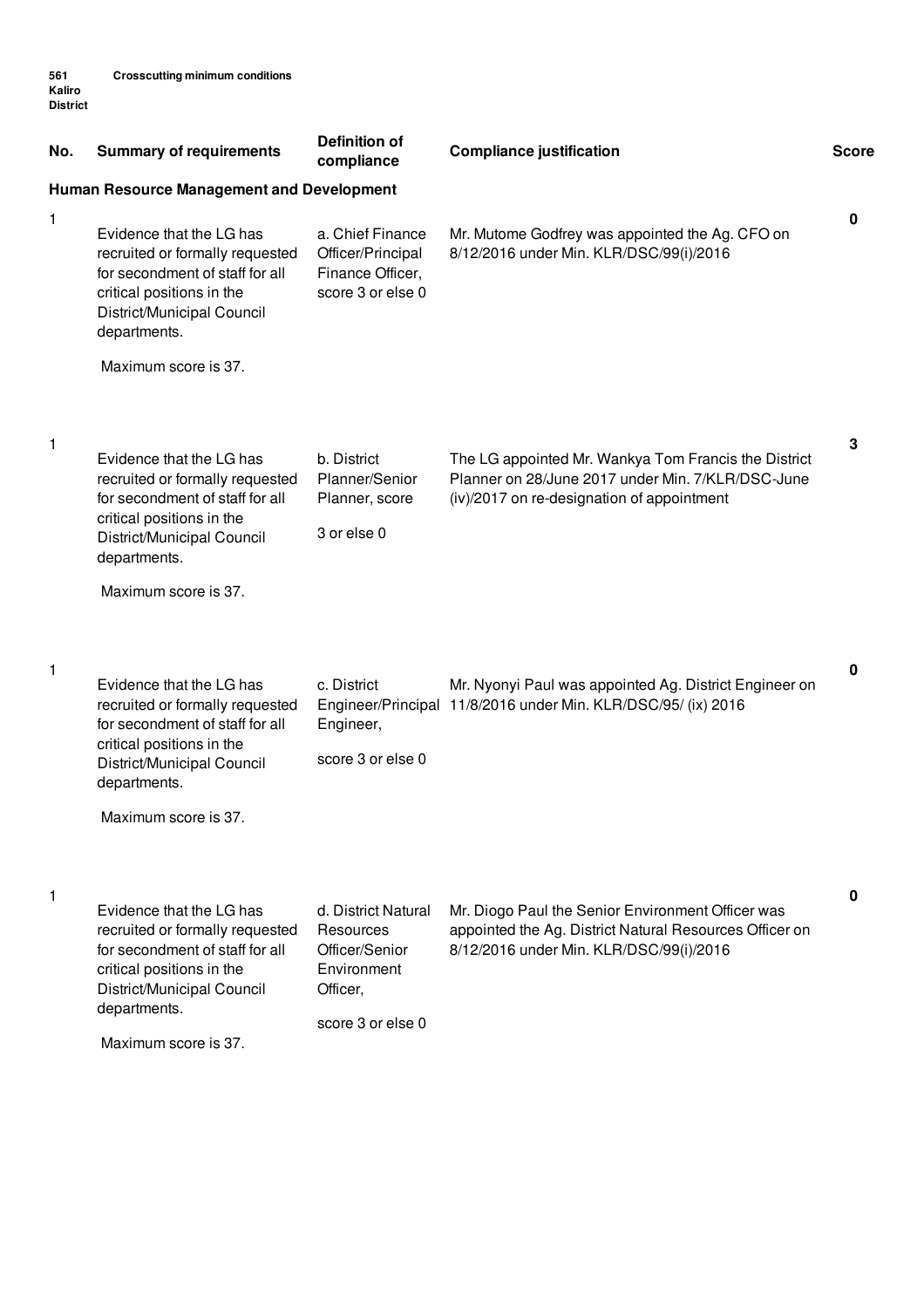| 1 | Evidence that the LG has<br>recruited or formally requested<br>for secondment of staff for all<br>critical positions in the<br>District/Municipal Council<br>departments.<br>Maximum score is 37. | e. District<br>Production<br>Officer/Senior<br>Veterinary Officer,<br>score 3 or else 0                                        | Mr. Mbalumya Fred Max was appointed on accelerated<br>promotion as District Production and Marketing Officer<br>on 7/5/2019 under Min. KLR/DSC/04/2019 (i)                                                                                                                     | 3 |
|---|---------------------------------------------------------------------------------------------------------------------------------------------------------------------------------------------------|--------------------------------------------------------------------------------------------------------------------------------|--------------------------------------------------------------------------------------------------------------------------------------------------------------------------------------------------------------------------------------------------------------------------------|---|
| 1 | Evidence that the LG has<br>recruited or formally requested<br>for secondment of staff for all<br>critical positions in the<br>District/Municipal Council<br>departments.<br>Maximum score is 37. | f. District<br>Community<br>Development<br>Officer/ Principal<br>CDO,<br>score 3 or else 0                                     | Ms. Namukose Irene a Senior CDO was Assigned the<br>duties of DCDO on 20/2/2020 by the CAO Mr. Kizito<br>Mukasa Fred in a letter ref: CR 156/4                                                                                                                                 | 0 |
| 1 | Evidence that the LG has<br>recruited or formally requested<br>for secondment of staff for all<br>critical positions in the<br>District/Municipal Council<br>departments.<br>Maximum score is 37. | g. District<br>Commercial<br>Officer/Principal<br>Commercial<br>Officer,<br>score 3 or else 0                                  | Mr. Muwanika Christopher was appointed on Probation<br>as Commercial Officer under Min. KLR/DCS/087/2016<br>(v) and confirmed on 24/4/2017 under Min. 7 KLR/DSC-<br>APR (iv)/2017. He steps in as the District Commercial<br>Officer without a letter of assignment of Duties. | 0 |
|   | Evidence that the LG has<br>recruited or formally requested<br>for secondment of staff for all<br>critical positions in the<br>District/Municipal Council<br>departments.<br>Maximum score is 37. | other critical staff<br>h (i). A Senior<br>Procurement<br>Officer (Municipal:<br>Procurement<br>Officer)<br>score 2 or else 0. | Mr. HamoomeNimurod was appointed the Senior<br>Procurement Officer on 24/3/2016 under Min.<br>KLR/DSC/90/2016 (i)                                                                                                                                                              | 2 |
| 1 | Evidence that the LG has<br>recruited or formally requested<br>for secondment of staff for all<br>critical positions in the<br>District/Municipal Council<br>departments.<br>Maximum score is 37. | h(ii). Procurement<br>Officer (Municipal<br>Assistant<br>Procurement<br>Officer),<br>score 2 or else 0                         | Ms. AtalibaShabra was appointed the procurement<br>officer on 20/7/2016 under Min. KLR/DSC/94/2016 (v)                                                                                                                                                                         | 2 |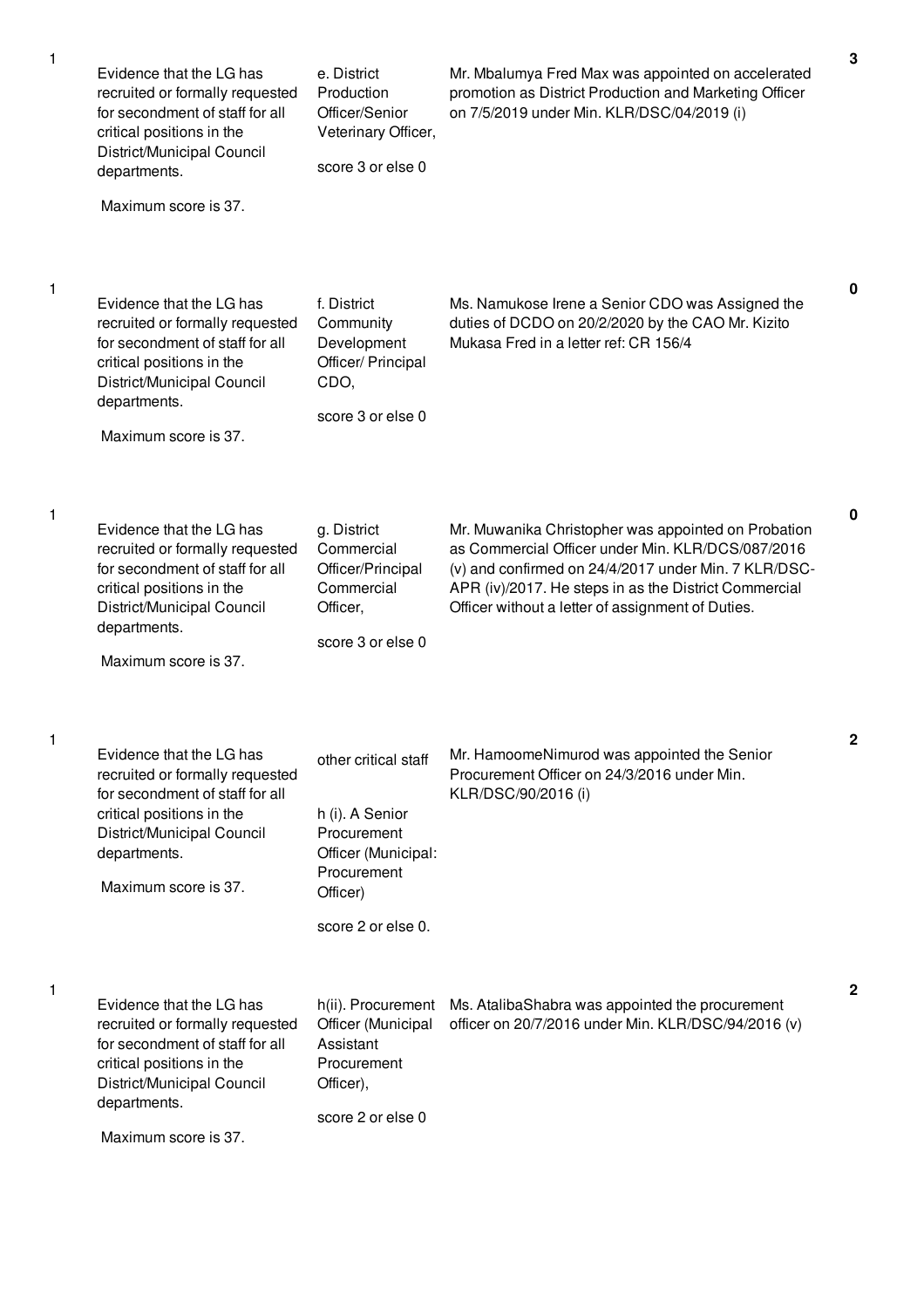| 1 | Evidence that the LG has<br>recruited or formally requested<br>for secondment of staff for all<br>critical positions in the<br>District/Municipal Council<br>departments.<br>Maximum score is 37. | Resource Officer,<br>score 2 or else 0                                                                            | i. Principal Human Ms. Kwagala Rebecca was appointed Senior Human<br>Resource Officer on 28/6/2017 and works as the PHRO.                     | 0            |
|---|---------------------------------------------------------------------------------------------------------------------------------------------------------------------------------------------------|-------------------------------------------------------------------------------------------------------------------|-----------------------------------------------------------------------------------------------------------------------------------------------|--------------|
| 1 | Evidence that the LG has<br>recruited or formally requested<br>for secondment of staff for all<br>critical positions in the<br>District/Municipal Council<br>departments.<br>Maximum score is 37. | j. A Senior<br>Environment<br>Officer,<br>score 2 or else 0                                                       | Mr. Diogo Paul was appointed the Senior Enviroment<br>Officer on 8/6/2016 under Min. KLR/DSC/92/2016 (x)                                      | $\mathbf{2}$ |
| 1 | Evidence that the LG has<br>recruited or formally requested<br>for secondment of staff for all<br>critical positions in the<br>District/Municipal Council<br>departments.<br>Maximum score is 37. | k. Senior Land<br>Management<br>Officer, score 2 or<br>else <sub>0</sub>                                          | Mr. Naita Julius was appointed the Senior Land<br>Management Officer on 19/7/2017 under Min. KLR/DSC-<br>June (i) 2017                        | $\mathbf{2}$ |
| 1 | Evidence that the LG has<br>recruited or formally requested<br>for secondment of staff for all<br>critical positions in the<br>District/Municipal Council<br>departments.<br>Maximum score is 37. | I. A Senior<br>Accountant,<br>score 2 or else 0                                                                   | Mr. Nkyadi Simon was appointed on promotion as the<br>Senior Accountant on 5/8/2016 under Min. KLR/DSC/95/<br>(iv) 2016                       | 2            |
| 1 | Evidence that the LG has<br>recruited or formally requested<br>for secondment of staff for all<br>critical positions in the<br>District/Municipal Council<br>departments.<br>Maximum score is 37. | m. Principal<br>Internal Auditor for<br>Districts and<br>Senior Internal<br>Auditor for MCs,<br>score 2 or else 0 | Mr. Mutome Godfrey was appointed on promotion to the<br>position of Principal Internal Auditor on 15/9/2016 under<br>Min. KLR/DSC/97/2016 (v) | $\mathbf{2}$ |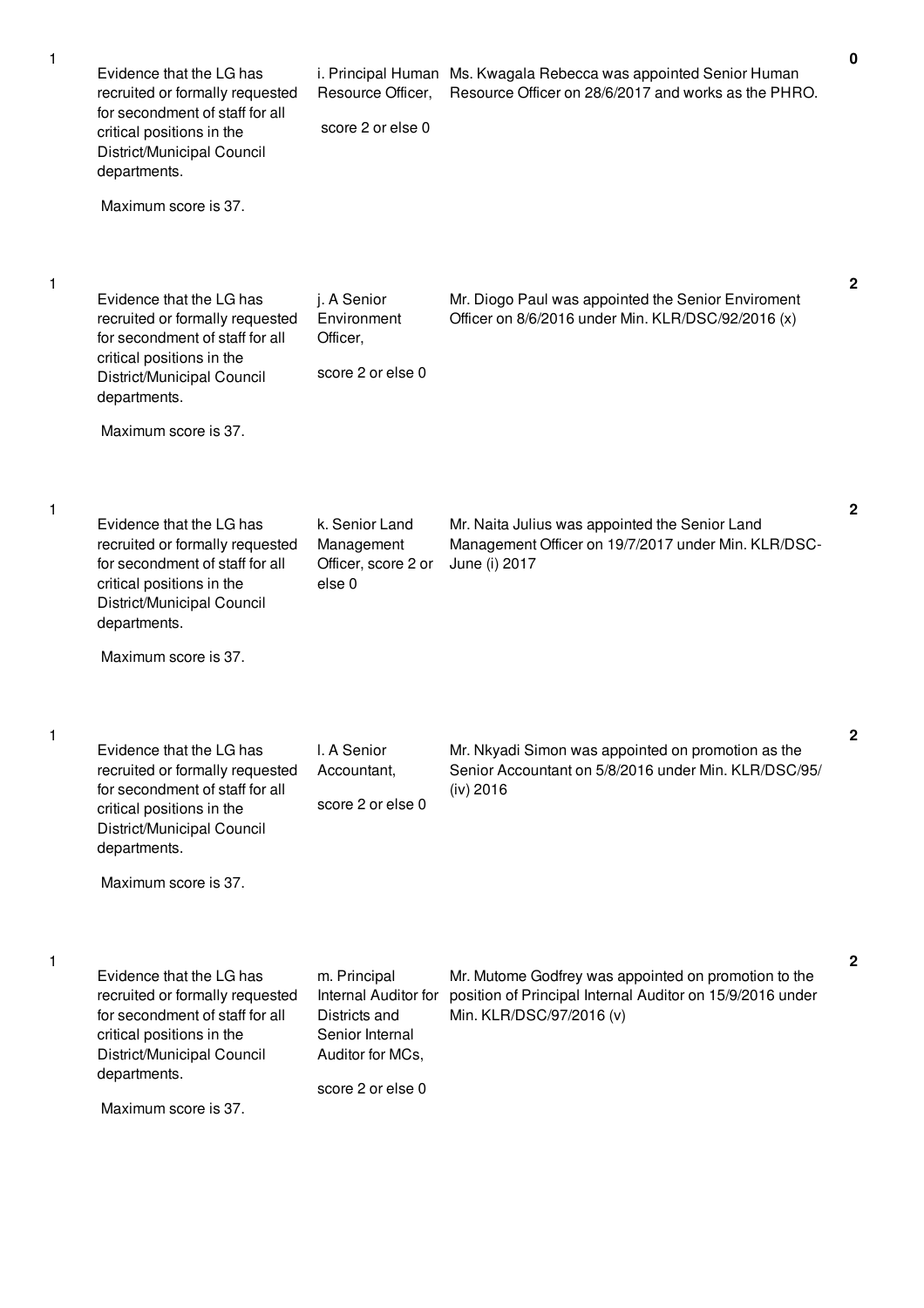| Evidence that the LG has<br>recruited or formally requested<br>for secondment of staff for all<br>critical positions in the<br>District/Municipal Council<br>departments.<br>Maximum score is 37. | n. Principal<br>Human Resource<br><b>Officer (Secretary</b><br>DSC), score 2 or<br>else <sub>0</sub>                                    | Mr. Kategere Edward was Assigned the duties of<br>thePRHO (Sec-DSC) by the CAO - Mr. Kizito Mukasa<br>Fred on 8/7/2020 in a letter Ref: CR 156/4                                                                                                                                                                                                                                                                                                                                                                                                                                                                                                                                                                                                                                                                                                                                                                                                                                                                                                                                                                                                                                                                                                                                                                                                                                                                                                                                                                                                                                                                                                                                                                                                                                                     |
|---------------------------------------------------------------------------------------------------------------------------------------------------------------------------------------------------|-----------------------------------------------------------------------------------------------------------------------------------------|------------------------------------------------------------------------------------------------------------------------------------------------------------------------------------------------------------------------------------------------------------------------------------------------------------------------------------------------------------------------------------------------------------------------------------------------------------------------------------------------------------------------------------------------------------------------------------------------------------------------------------------------------------------------------------------------------------------------------------------------------------------------------------------------------------------------------------------------------------------------------------------------------------------------------------------------------------------------------------------------------------------------------------------------------------------------------------------------------------------------------------------------------------------------------------------------------------------------------------------------------------------------------------------------------------------------------------------------------------------------------------------------------------------------------------------------------------------------------------------------------------------------------------------------------------------------------------------------------------------------------------------------------------------------------------------------------------------------------------------------------------------------------------------------------|
| Evidence that the LG has<br>recruited or formally requested<br>for secondment of staff for all<br>essential positions in every LLG<br>Maximum score is 15                                         | If LG has recruited<br>or requested for<br>secondment of:<br>a. Senior<br>Assistant<br>Secretaries in all<br>LLGS,<br>score 5 or else 0 | The LG had 11 S/Cs and 1 T/Council and appointed<br>SAS in LLGs as follows.<br>1. Mr. Kasajja Franco was appointed SAS on promotion<br>on 16/1/2017 under Min/ KLR/DSC/116/2016 and<br>deployed to Bukamba S/C<br>2. Mr. Ngira Jude Christopher was appointed SAS on<br>probation on 16/1/2017 under Min. KLR/DSC/116/2016<br>and confirmed on 11/12/2017 under Min. 6/KLR/DSC/-<br>Nov (i)/2017 and deployed at Budomero S/C<br>3. Ms. Kagoye Irene was appointed SAS on promotion<br>on 16/1/2017 under Min. KLR/DSC/115/2016 and<br>Deployed at Kasokwe S/C<br>4. Mr. Gabula Simon Peter was appointed SAS on<br>probation on 29/11/2007 under Min. KLR/DSC/190<br>(xiv)/2007 and confirmed on 2/9/2009 under Min.<br>KLR/DSC/79 (i)/2009 and deployed at Buyinda S/C<br>5. Mr. KigenyiAbdul was appointed SAS on probation on<br>16/1/2017 under Min. KLR/DSC/116/2016 and no<br>confirmation letter and deployed at Kisinda S/C<br>6. Mr. TimuntuJoseph was appointed SAS on probation<br>on 16/1/2017 Min. KLR/DSC/116/2016 and confirmed on<br>4/7/2018 under Min. 6/KLR/DSC-May (i)/2018 and<br>deployed at Nansololo S/C<br>7. Mr. Wambuzi Joshua a CDO was assigned the duties<br>of SAS by CAO on 15/5/2018 in a letter Ref: CR/156/4<br>and deployed to Nawaikoke S/C<br>8. Mr. Balyejjusa Ronald was assigned the duties of<br>SAS on 15/5/2018 by the CAO- Mr. Kizito Mukasa Fred<br>in a letter Ref: 156/4 and deployed at Namugongo S/C<br>9. Ms. Mpanja Lydia was appointed on Probation on<br>29/11/2007 under Min. KLR/DSC/190 (xiv)/2007 and<br>confirmed on 27/6/2011 under Min. KLR/DSC/09/2011<br>(iii) and deployed at Bumanya S/C<br>10. Ms. Namwebya Sylvia was appointed on promotion<br>to SAS on 16/1/2017 under Min. KLR/DSC/115/2016<br>and deployed at Gadumire S/C. |

**0**

1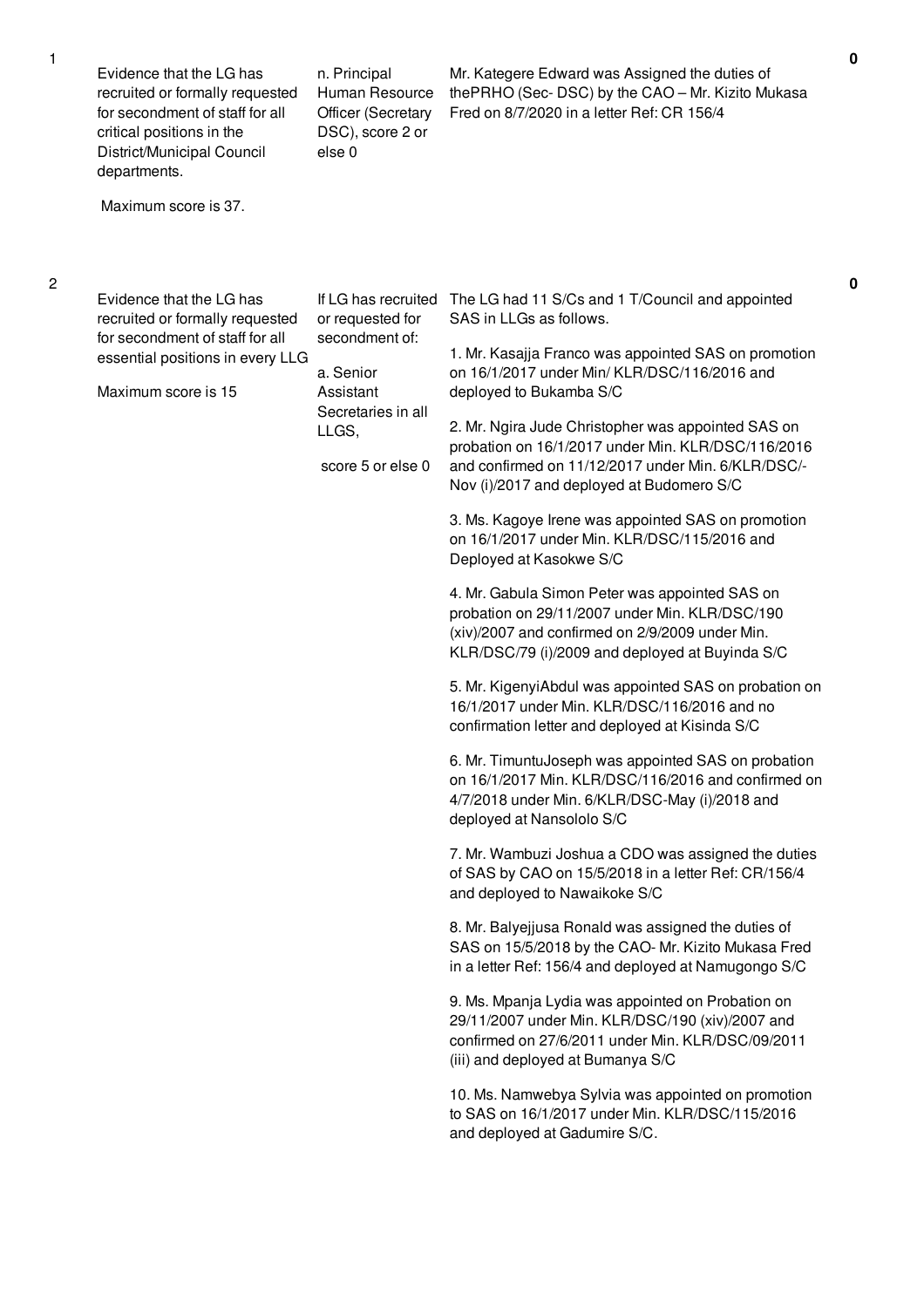| Evidence that the LG has<br>recruited or formally requested         | If LG has recruited<br>or requested for<br>secondment of: | The LG had 12 LLGs but substantively appointed 8<br>CDOs at LLGs.                                      |
|---------------------------------------------------------------------|-----------------------------------------------------------|--------------------------------------------------------------------------------------------------------|
| for secondment of staff for all<br>essential positions in every LLG | b. A Community                                            | 1. Mr. GuguluNdyaba Francis was appointed CDO on<br>probation on 16/1/2017 under Min. KLR/DSC/109/2016 |
| Maximum score is 15                                                 | Development<br>Officer or Senior<br>CDO in case of        | and confirmed on 4/7/2018 under Min. 6/KLR/DSC/-May<br>(i)2018 and deployed at Nansololo S/C           |

all LLGS

 $0<sub>l</sub>$ 

score 5 or else

Town Councils, in 2. Ms. Mudondo Oliver was appointed CDO on probation on 16/1/2017 under Min. KLR/DSC/109/2016 and confirmed on 18/4/2018 under Min. KLR/DSC-Apr (ii)/2018 and deployed at Gadumire S/C

> 3. Ms. Mirembe Esther was appointed CDO on 16/1/2017 on probation under Min. KLR/DSC/109/2016 and confirmed on 14/11/2018 under Min. KLR/DSC/9(v)/2018 and deployed at Buyinda S/C

4. Ms. Mutesi Eunice was appointed on promotion on 8/6/2016 under Min. KLR/DSC/92/2016 (v) and deployed at Kaliro T/Council

5. Ms. BukyalaMiria was appointed CDO on probation on 10/9/2008 under Min. KLR/DSC/12/2007 and deployed at Namugongo S/C

6. Mr. Alim Denis Nyakito was appointed CDO on probation on 16/1/2017 under Min. KLR/DSC/109/2016 and confirmed on 14/11/2018 under Min. KLR/DSC/9 (v)/2018 and deployed at Budomero S/C

7. Ms. NamuganzaNaimah was appointed CDO on promotion on 6/6/2016 under Min. KLR/DSC/92/2016 (ix) and deployed at Kasokwe S/C

8. Ms. Kantono Betty was appointed CDO on 16/1/2017 under Min. KLR/DSC/109/2016 and confirmed on 18/4/2018 under Min. KLR/DSC-Apr (ii)/2018 and deployed at Bukamba S/C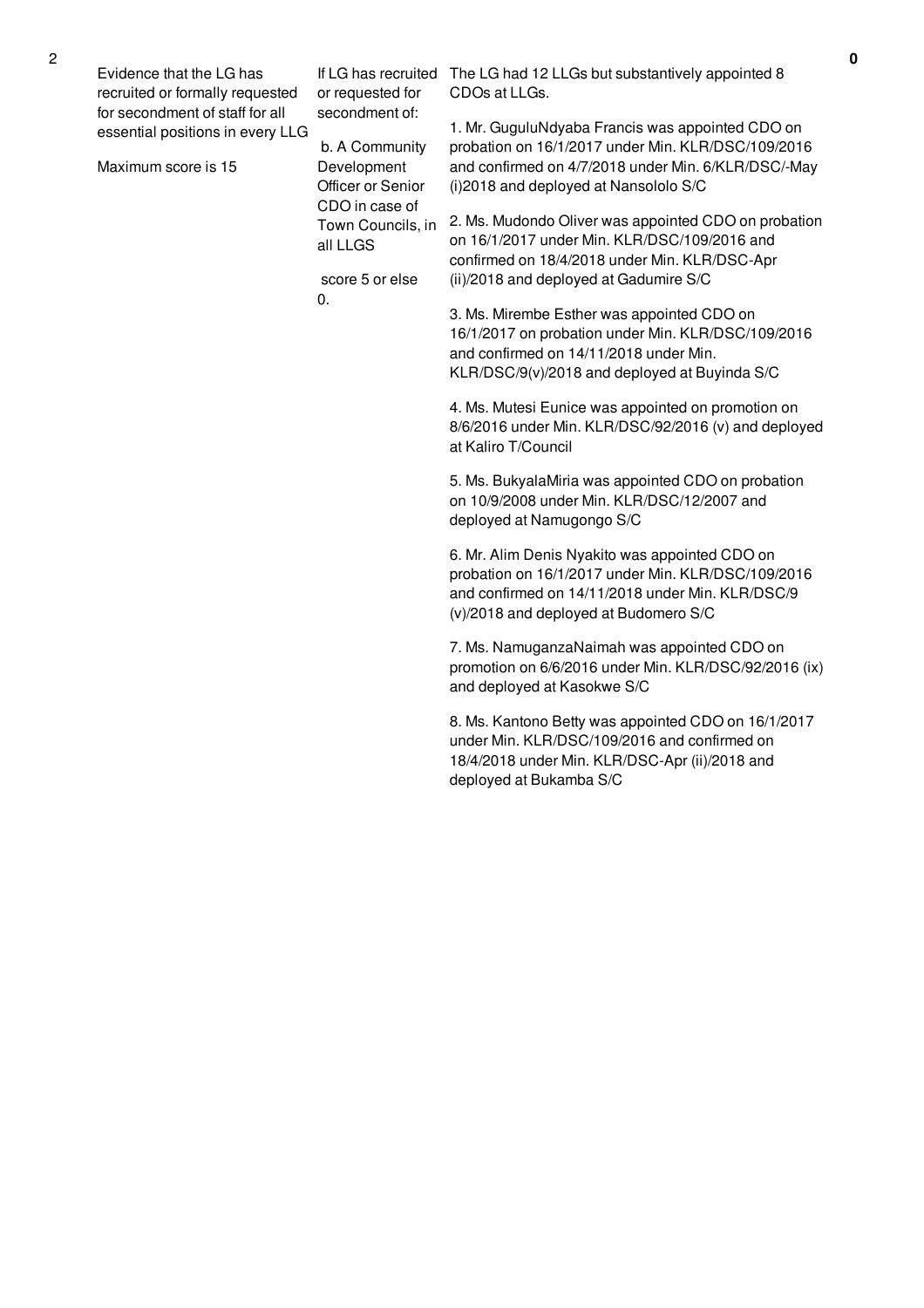Evidence that the LG has recruited or formally requested for secondment of staff for all essential positions in every LLG

Maximum score is 15

or requested for secondment of: c. A Senior

**Accounts** Assistant or an **Accounts** Assistant in all LLGS,

score 5 or else 0.

If LG has recruited The LG had 12 LLGs and appointed Senior Accounts Assistant (SAA) as follows.

> 1. Mr. Mukunya David Charles was appointed SAA on promotion on5/8/2016 under Min. KLR/DSC/95/(ii)2016 and now deployed at Buyinda S/C

> 2. Mr. Manti Martin was appointed SAA on probation on 20/7/2016 under Min. KLR/DSC/94/2016 (xiv)and confirmed on 24/4/2017 under Min. 7KLR/DSC-Apr (iv)/2017 and deployed at Nawaikoke S/C

3. Ms. TumwebazeGetrude was appointed SAA on KLR/DSC/97/2016 (i) on promotion and deployed at Kasokwe S/C

4. Mr. TulibatonoIsimaili was appointed SAA on 2/4/2019 under Min. KLR/DSC/2 (iii)/2019 and deployed at Bukamba S/C

5. Mr. Kemeigeria Jude Tadeo was appointed SAA on probation on 20/1/2016 under Min. KLR/DSC/94/2016 (xii) and confirmed on 24/4/2017 under Min. 7KLR/DSC-Apr (iv)/2017 and deployed at Budomero S/C

6. Mr. Kanga Constantine was appointed SAA on probation on 15/9/2016 under Min. KLR/DSC/97/2016 9(ii) and not confirmed and deployed at Buyinda S/C

7. Mr. MuwozaZakayo was appointed SAA on 20/7/2019 under Min. KLR/DSC/94/2016 (x) and confirmed on 24/4/2017 under Min. 7KLR/DSC-Apr (iv)/2017 and deployed at Bumanya S/C

8. Mr. EiiruBenard was appointed SAS on probation on 25/7/2017 under Min. 7/KLR/DSC-June (iii)/2017 and confirmed on 18/4/2018 under Min. KLR/DSC-Apr (ii)/2018

9. Mr. MulyansawoBagenyi was appointed SAS on promotion on 15/12/2016 under Min. KLR/DSC/99(iv)/2016 and deployed at Namugongo S/C

10. Mr. Basembera Fredrick was appointed on promotion to Senior Town Treasurer on 6/7/2017 under Min. 7/KLR/DSC-June (viii)/2017 and deployed at Kaliro Town Council.

11. Ms. Ajiambo Beatrice was appointed SAA on probation on 16/1/2017 under Min. KLR/DSC/101/2016 and not yet confirmed. She is currently deployed at Buyinda S/C

12. Mr. Muyodi John was appointed SAS on promotion on 22/7/2010 under Min. KLR/DSC/944/2and deployed at Nansololo S/C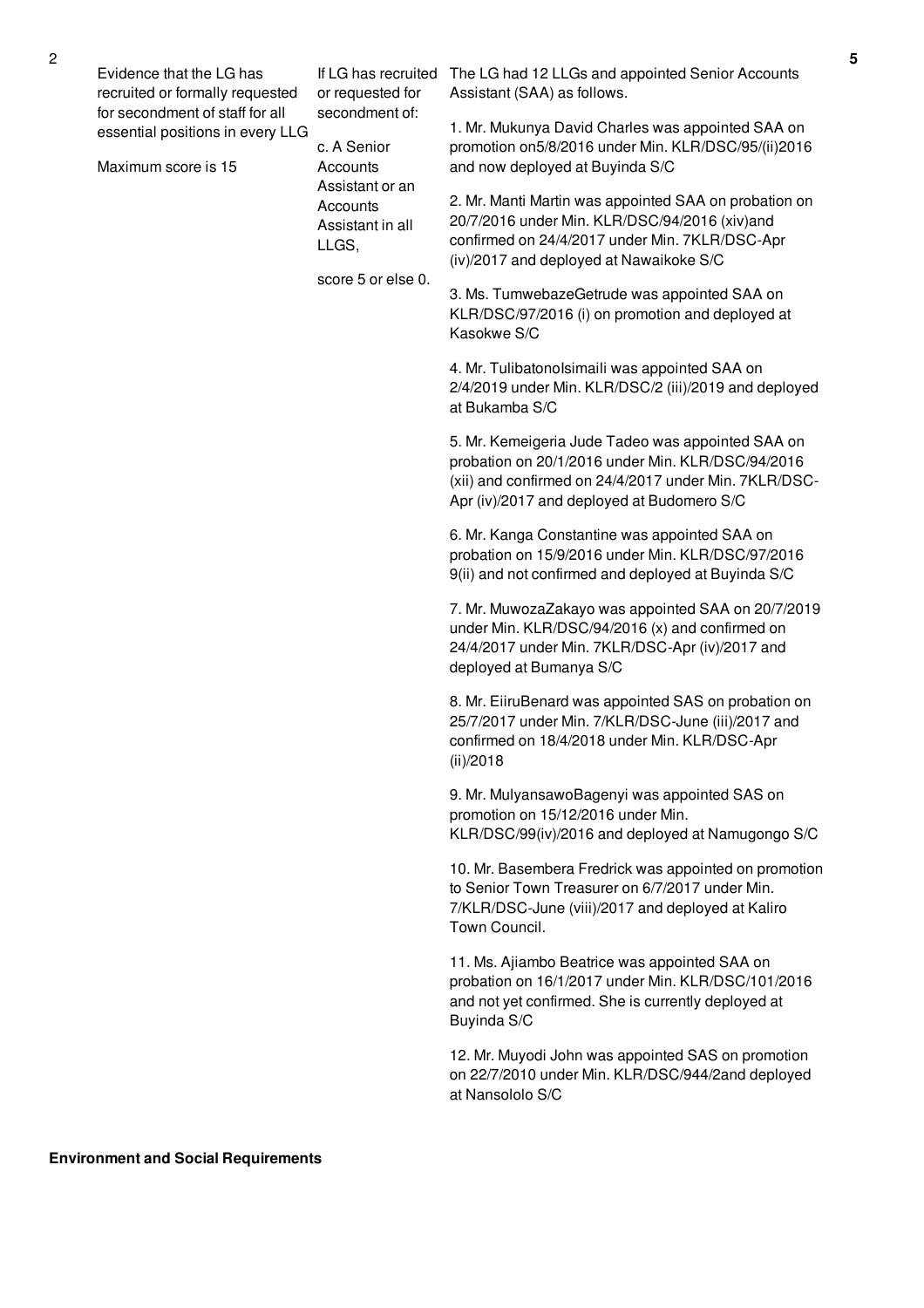| Evidence that the LG has<br>released all funds allocated for<br>the implementation of<br>environmental and social<br>safeguards in the previous FY.<br>Maximum score is 4                                                                                                                                                                                                    | If the LG has<br>released 100% of<br>funds allocated in<br>the previous FY<br>to:<br>a. Natural<br>Resources<br>department,<br>score 2 or else 0                | From the Final Accounts for FY 2019/20, ref. page 16,<br>the budgeted funds for Natural Resources were<br>Ugx.118, 198, 139.<br>The funds allocated to Natural Resources from page 16,<br>of Final Accounts for FY 2019/20 financial statement as<br>of 30th June 2020 were Ugx. 103,285,953<br>The percentage allocated to Natural Resources was<br>$(103, 285, 953/118, 198, 139)$ *100= 87.4%<br>Thus, the LG was non-compliant with the minimum<br>condition as it allocated less funds than what was<br>budgeted.                                                                                                                                                                                                                                                                                                                                                                                                                                                      |
|------------------------------------------------------------------------------------------------------------------------------------------------------------------------------------------------------------------------------------------------------------------------------------------------------------------------------------------------------------------------------|-----------------------------------------------------------------------------------------------------------------------------------------------------------------|-----------------------------------------------------------------------------------------------------------------------------------------------------------------------------------------------------------------------------------------------------------------------------------------------------------------------------------------------------------------------------------------------------------------------------------------------------------------------------------------------------------------------------------------------------------------------------------------------------------------------------------------------------------------------------------------------------------------------------------------------------------------------------------------------------------------------------------------------------------------------------------------------------------------------------------------------------------------------------|
| Evidence that the LG has<br>released all funds allocated for<br>the implementation of<br>environmental and social<br>safeguards in the previous FY.<br>Maximum score is 4                                                                                                                                                                                                    | If the LG has<br>released 100% of<br>funds allocated in<br>the previous FY<br>to:<br>b. Community<br><b>Based Services</b><br>department.<br>score 2 or else 0. | From the Final Account FY 2019/20, ref. page 16, the<br>budgeted funds for Community Services were Ugx.<br>240,660,656<br>The funds allocated to Community Services funds, ref<br>page 16, of Final Accounts for FY 2019/20 financial<br>statement as of 30th June 2020, were Ugx. 53,609,000<br>The percentage allocated to community services was<br>$(53,609,000/240,660,656)$ * 100 = 22.3%<br>Thus, the LG was non-compliant to the minimum<br>condition.                                                                                                                                                                                                                                                                                                                                                                                                                                                                                                              |
| Evidence that the LG has<br>carried out Environmental,<br>Social and Climate Change<br>screening/Environment and<br>Social Impact Assessments<br>(ESIAs) and developed costed<br><b>Environment and Social</b><br>Management Plans (ESMPs)<br>(including child protection<br>plans) where applicable, prior<br>to commencement of all civil<br>works.<br>Maximum score is 12 | a. If the LG has<br>carried out<br>Environmental,<br>Social and<br>Climate Change<br>screening,<br>score 4 or else 0                                            | There was evidence that the LG had carried out<br>Environmental, Social and Climate Change screening<br>for:<br>i.Screening forms for Road demarcation in Kyani<br>Trading Centre Kaliro District local Government. Form<br>filled out by the District Natural Resources Officer Mr.<br>Diogo Paul on 16th July 2019.<br>ii. Screening forms for Area action plan for Kyani Trading<br>Centre Kaliro District local Government. Form filled out<br>by the District Natural Resources Officer Mr. Diogo Paul<br>on 16th July 2019.<br>iii. Screening forms for Construction of Energy saving<br>stoves at Bukumankoola primary school and Buyonjo<br>primary school in Kaliro District local Government. Form<br>filled out by the District Natural Resources Officer Mr.<br>Diogo Paul on 16th July 2019.<br>However the CDO had not endorsed on the screening<br>forms yet the indicator required that both CDO and<br>Environment Officer endorse therefore the LG scored |

zero.

3

4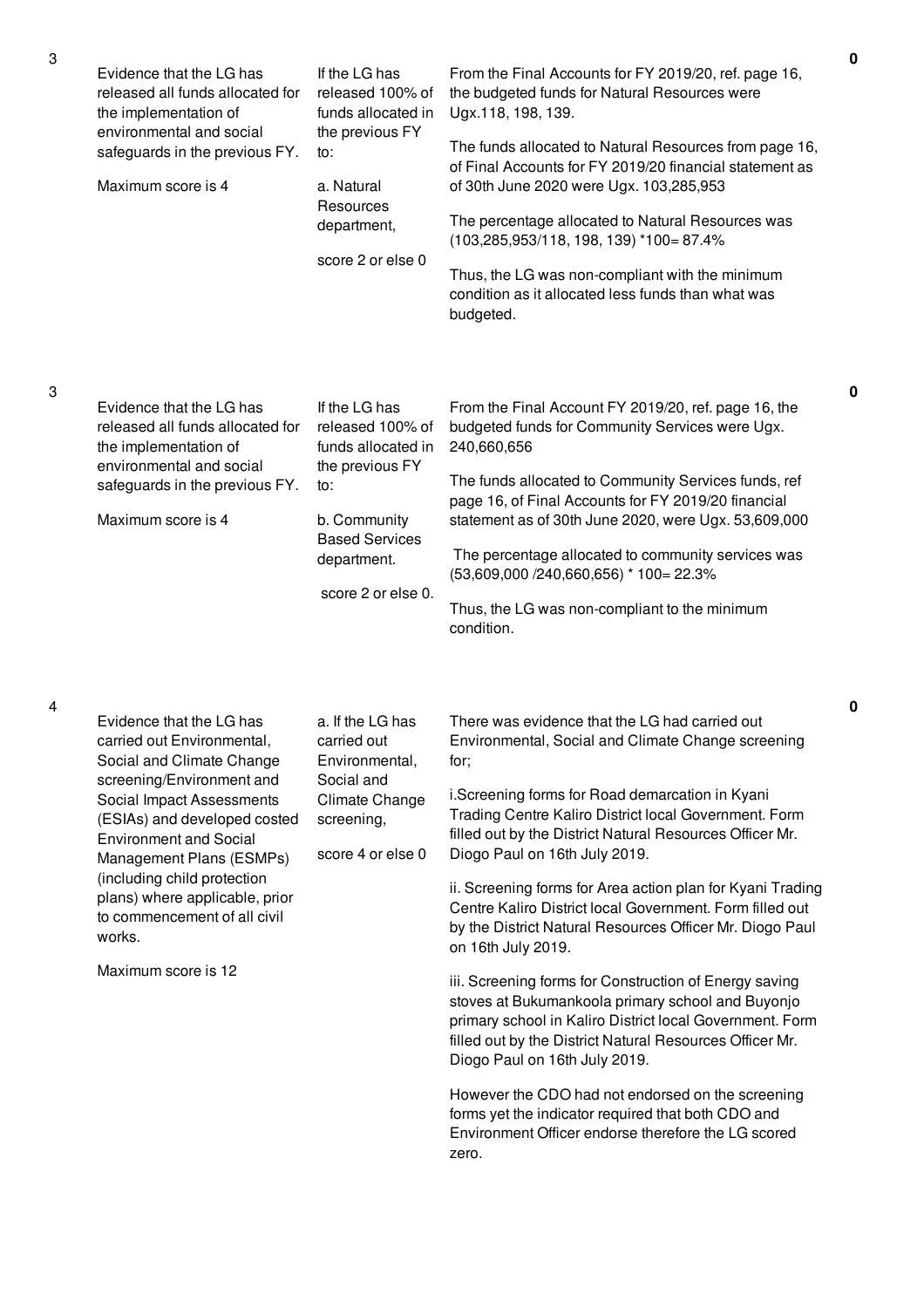Evidence that the LG has carried out Environmental, Social and Climate Change screening/Environment and Social Impact Assessments (ESIAs) and developed costed Environment and Social Management Plans (ESMPs) (including child protection plans) where applicable, prior to commencement of all civil works.

Maximum score is 12

b. If the LG has carried out Environment and Social Impact **Assessments** (ESIAs) prior to commencement of all civil works for all projects implemented using the **Discretionary** Development Equalization Grant (DDEG),

score 4 or 0

There was evidence of Environment and social impact assessments done prior to commencement of all civil works for all projects implemented using the Discretionary Development Equalization Grant (DDEG) for example;

i. ESIA for construction of Energy saving stoves at Bukumankoola primary school and Buyonjo primary school in Kaliro District local Government. Prepared by the Environment Officer and CDO on 16th July 2019. Some of the description in the ESIAElement: Any environment impact related to construction, operation, decommissioning as well as site restoration that is does the project cause pollution of air, water, noise, change in traffic, flooding. Environment and social impact: poor workers welfare. Mitigation measures: Ensure that workers welfare is catered for install chimney on stove.

ii. ESIA for Area action plan for Kyani Trading Centre Kaliro District local Government. Prepared by the Environment Officer and CDO on 16th July 2019. Some of the description in the ESIA Element: Any environment impact related to construction, operation, decommissioning as well as site restoration that is does the project cause pollution of air, water, noise, change in traffic, flooding. Environment and social impact: Poor project conception by community, conflicting land uses, complaints from community persons in the plan. Mitigation measures: sensitize the masses ahead of the project, Engage all stakeholders in the area, adhere to all procedures for the process, the process should be closely supervised by the Environment staff.

iii. ESIA for Road demarcation in Kyani Trading Centre Kaliro District local Government. Prepared by the Environment Officer and CDO on 16th July 2019. Some of the description in the ESIA Element: Any environment impact related to construction, operation, decommissioning as well as site restoration that is does the project cause pollution of air, water, noise, change in traffic, flooding. Environment and social impact: Poor project conception by community, conflicting land uses, complaints from community persons in the demarcation exercise. Mitigation measures: sensitize the masses ahead of the project, Engage all stakeholders in the area, adhere to all procedures for the process, the process should be closely supervised by the Environment staff.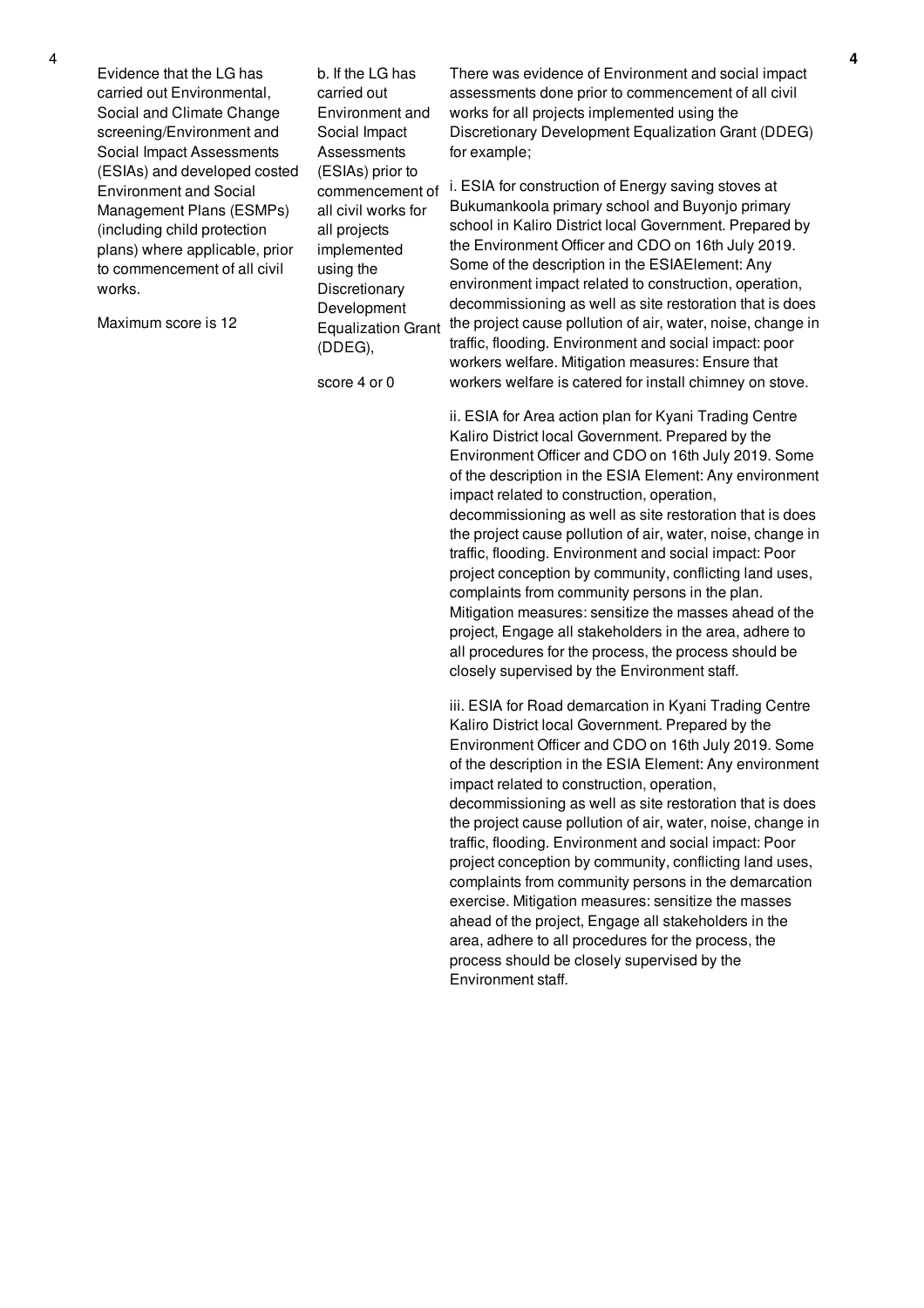Evidence that the LG has carried out Environmental, Social and Climate Change screening/Environment and Social Impact Assessments (ESIAs) and developed costed Environment and Social Management Plans (ESMPs) (including child protection plans) where applicable, prior to commencement of all civil works.

all projects implemented using the Discretionary Development Equalization Grant

(DDEG);;

score 4 or 0

Maximum score is 12

c. If the LG has a Costed ESMPs for implemented using the Discretionary Development The LG had a Costed ESMPs for all projects Equalization Grant (DDEG) for example;

> i. Construction of Energy saving stoves at Bukumankoola primary school and Buyonjo primary school in Kaliro District local Government. Project phase: Construction. Some of the Negative environmental and social impacts descriptions were: Debris at site. Mitigation measures: Remove all remaining construction debris. Costed at UGX 100,000 in the ESMPS. Negative environmental and social impacts: Good quality work. Mitigation measures: monitoring and supervision works, implementing agency: District Environment Officer costed at UGX 200,000.

ii. Area action plan for Kyani Trading Centre Kaliro District local Government. Project phase: Planning process. Some of the Negative environmental and social impacts descriptions were: Inappropriate land use change. Mitigation measures: Consult and involve community for participation. Indicators: Sensitization report. Implementing agency: Contractor, District Environment Officer, costed at UGX 500,000.

iii. Road demarcation in Kyani Trading Centre Kaliro District local Government. Prepared by the Environment Officer and CDO on 16th July 2019.

## **Financial management and reporting**

| 5 | Evidence that the LG does not<br>have an adverse or disclaimer<br>audit opinion for the previous<br>FY.<br>Maximum score is 10 | If a LG has a clean<br>audit opinion,<br>score 10:<br>If a LG has a<br>qualified audit         | Awaiting Auditor's Opinion to be assessed in January<br>2021. | 0 |
|---|--------------------------------------------------------------------------------------------------------------------------------|------------------------------------------------------------------------------------------------|---------------------------------------------------------------|---|
|   |                                                                                                                                | opinion, score 5                                                                               |                                                               |   |
|   |                                                                                                                                | If a LG has an<br>adverse or<br>disclaimer audit<br>opinion for the<br>previous FY,<br>score 0 |                                                               |   |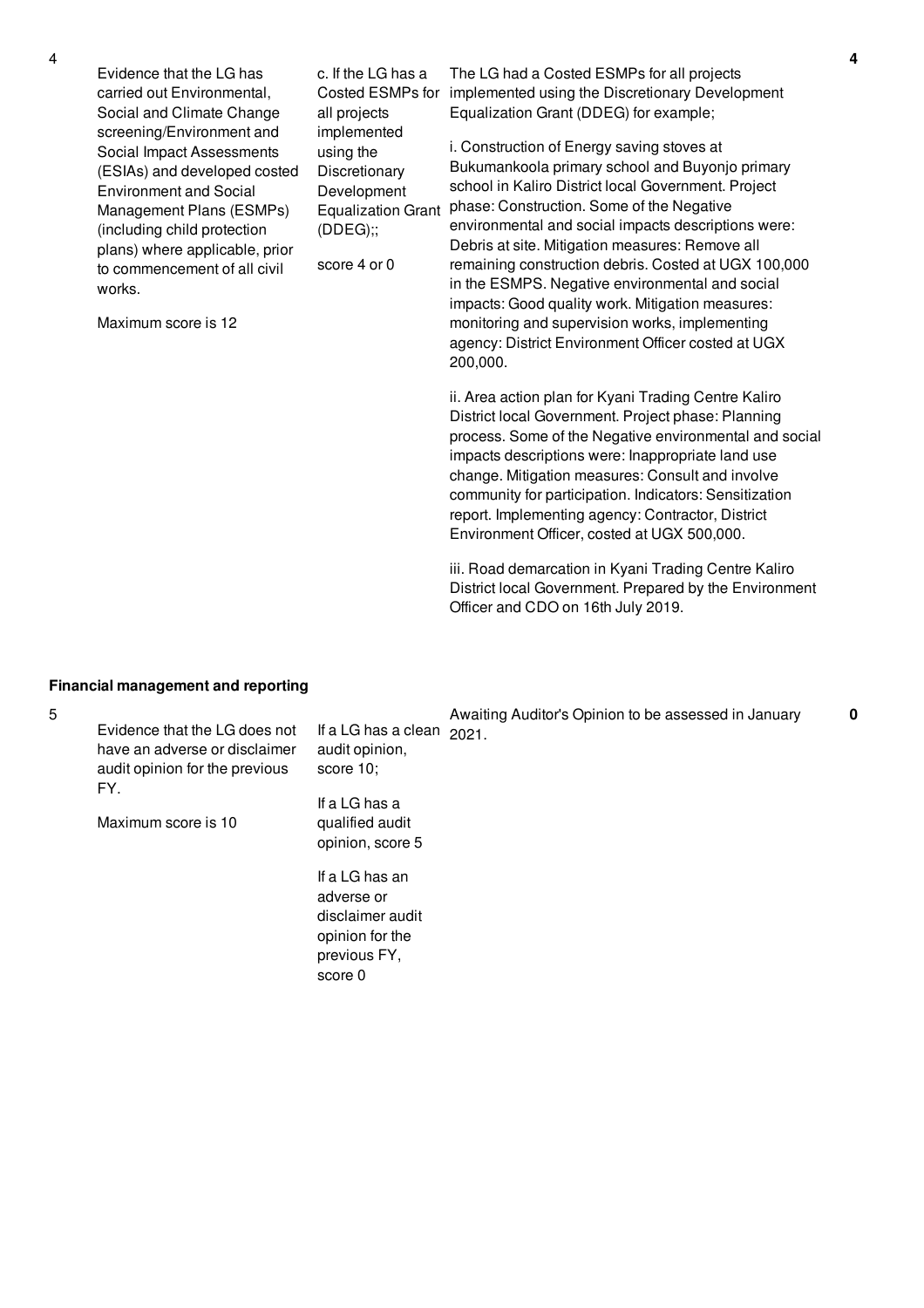Evidence that the LG has provided information to the PS/ST on the status of implementation of Internal Auditor General and Auditor General findings for the previous financial year by end of February (PFMA s. 11 2g). This statement includes issues, recommendations, and actions against all findings where the Internal Auditor and Auditor General recommended the Accounting Officer to act (PFM Act 2015).

If the LG has provided information to the PS/ST on the status of implementation of Internal Auditor General and Auditor General findings for the previous financial year by end of February (PFMA s. 11 2g),

score 10 or else 0.

• Kaliro District submitted the responses on the Auditor General's report for FY 2018/19 on 18th February 2020, Ref: CR/115/1. The responses were received by MOFPED, Accountant General, IGG, MOLG and Auditor General on 24th February 2020.

• Eight queries were raised, and all were responded to and their status clarified as detailed below:

- 1. Shortfall in releases of budgeted revenue.
- 2. Partial implementation of district outputs.
- 3. Outstanding payables.
- 4. Staffs not posted.
- 5. Delayed upgrading of Ugift supported HCs.
- 6. Deteriorating roads.
- 7. Non recovery of YLP funds.
- 8. Failure to recover UWEP funds.

• The LG submitted responses on the Internal Auditor General report for 2018/19 on 12th December 2019, which was received by MOFPED, Auditor General and Parliamentary LGAC on 20th December 2019.

• The number of queries raised were seven and they were cleared, as detailed below:

- 1. Unaccounted for funds.
- 2. Non deduction of PAYE
- 3. Non maintenance of books of accounts
- 4. Non maintenance of assets registers

5. Missing vouchers for administration, production and health

- 6. Failure to stamp vouchers paid
- 7. Unspent funds

From the above, all submissions were within the eligible deadline of February 2020, hence the LG was compliant.

maximum score is 10